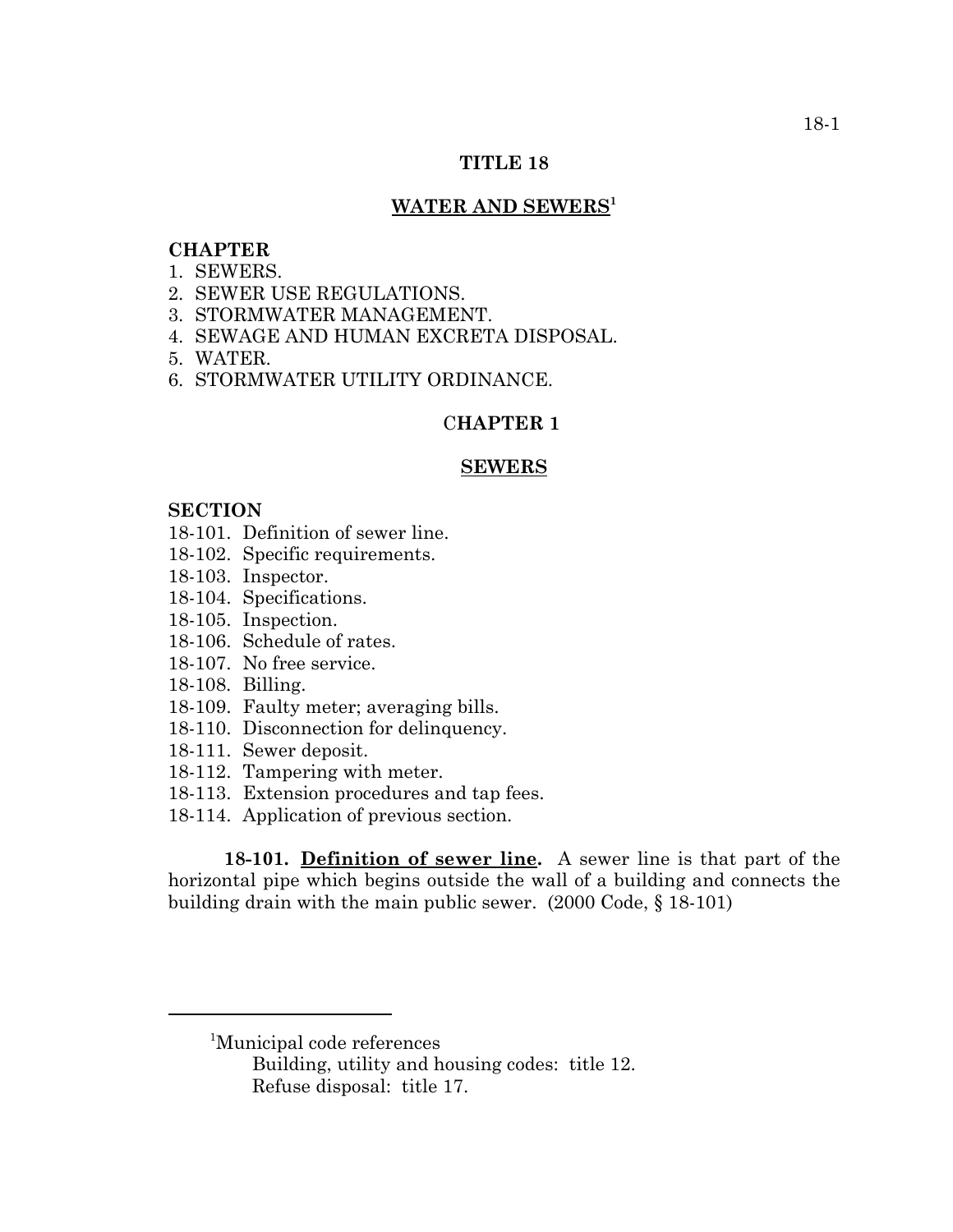**18-102. Specific requirements.** 1. Rain water leaders. Roof leaders, surface drains, or ground water drains shall not be connected to the sanitary sewer.

2. Independent system. Each house sewer and drainage system shall be independent of that of any other building except that where one (1) building stands in the rear of another building located on an interior lot, the house sewer from the front building may be extended to the rear building and the whole considered as one (1) house sewer.

3. Use of public sewer required. Where a public sewer is accessible to a building, the liquid wastes from any plumbing system in said building shall discharge into the public sewer unless:

(a) The building was not connected to the public sewer system prior to October 1, 2016, (in the event the septic system for said building ceases to function in accordance to applicable Davidson County or Sumner County Board of Health regulations or fails to meet Tennessee Code Annotated, § 68-221-401 et seq. mandatory connection to public sewer system is required) and/or

(b) The building is greater than two hundred fifty (250) linear feet from a public sewer main. The distance is to be measured in a straight line from the closest corner of the building to the public sewer main, and/or

(c) If buildings are separated from the sewer by a buildable lot, cannot drain to the sewer by gravity, or have a major portion of the building plumbing which cannot drain to the sewer by gravity or any other extreme and expensive connection issue then the city manager or their designee may waive the requirement of public sewer connection until which time the public sewer is more readily available to such building. If the public sewer connection requirement is waived then the city manager or their designee shall report such to the board of commissioners. (2000 Code, § 18-102, as amended by Ord. #16-876, Sept. 2016)

**18-103. Inspector.** The sewer inspector shall be appointed by the city manager. He shall supervise all sewer connections and excavations for the purpose of installing or repairing the same. (2000 Code, § 18-103)

**18-104. Specifications.** 1. Material. All house sewers shall be constructed of either clay sewer pipe, concrete sewer pipe, or cast iron soil pipe, meeting ASTM specifications and International Plumbing Code specifications which will assure water tight joints.

2. All joints shall be installed according to manufacturer's recommendations.

3. At transition from sewer connection from clay, concrete, and cast iron, a sleeve type adapter shall be used.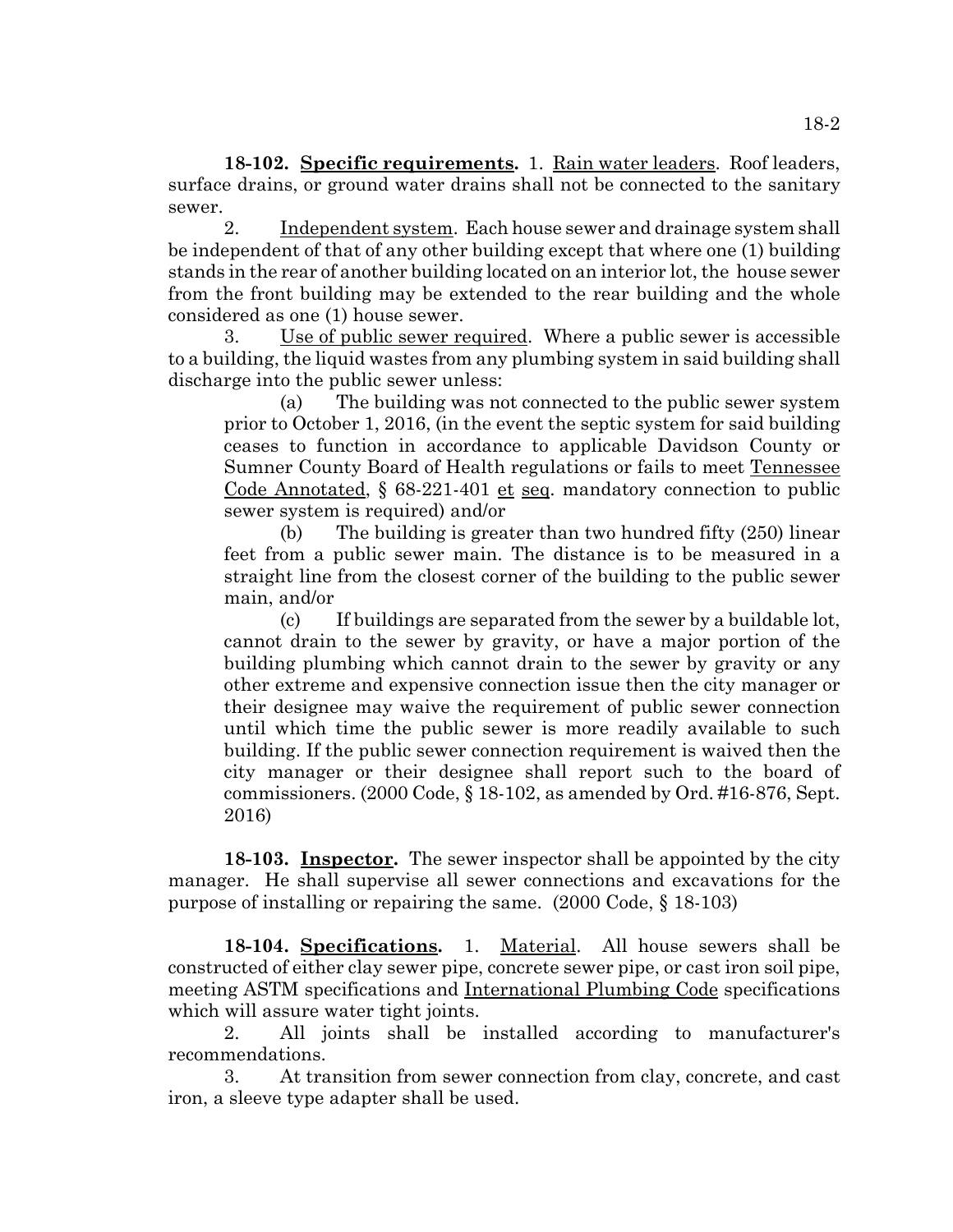4. Connection of four inch (4") house sewer to six inch (6") sewer tap shall be made with four by six (4 x 6) factory made increaser meeting ASTM specifications.

5. A cleanout shall be located not more than ten feet (10') from the foundation of the building constructed of cast iron "Y" or "T" fittings with threaded cleanout.

6. From this point to city sewer, clay, concrete, or cast iron sewer pipe must be used with water tight connection.

7. Every sewer line shall have one "Y" or "T" fitting brought to grade within every eighty feet  $(80')$  of line.

8. No house sewer shall be less than four inches (4") in diameter. No individual building or large commercial building or multi family dwelling sewer shall be less than six inches (6") in diameter.

9. Grades for house sewers. Unless otherwise authorized, all house sewers shall have a grade of not less than one-eight inch (1/8") per foot. A grade of one-forth inch (1/4") per foot shall be used wherever practical.

10. For safety purposes it is recommended that all abandoned septic tanks be filled with dirt.

11. Trenching and backfilling. All excavations shall be open trench work unless otherwise authorized by the sewer inspector. The foundation in the trench shall be formed to present any subsequent settlement of the pipes. If the foundation is good, firm earth, the earth shall be pared or molded to give a full support to the lower quadrant of each pipe. Bell holes shall be dug. Where the floor of the trench is of hard or rocky material, the trench shall be excavated to four inches (4") below grade and brought back to the proper grade with fine gravel, coarse sand, or similar material so as to provide a firm foundation and uniform support for the house sewer line. Backfilling shall be placed in layers and solidly tamped or packed up to two feet (2') above the pipe. Backfilling shall not be done until final inspection is made by the sewer inspector.

12. Use of old house sewers. Old house sewers or portions thereof may be approved for use by the sewer inspector. The sewer inspector may require that the old sewer be excavated for the purpose of facilitating inspection. No old cesspool or septic tank shall be connected to any portion of a house sewer that is also connected to the public sewer. (2000 Code, § 18-104)

**18-105. Inspection.** Each part of the sewer line shall be inspected and approved by the sewer inspector before being concealed or backfilled. (2000 Code, § 18-105)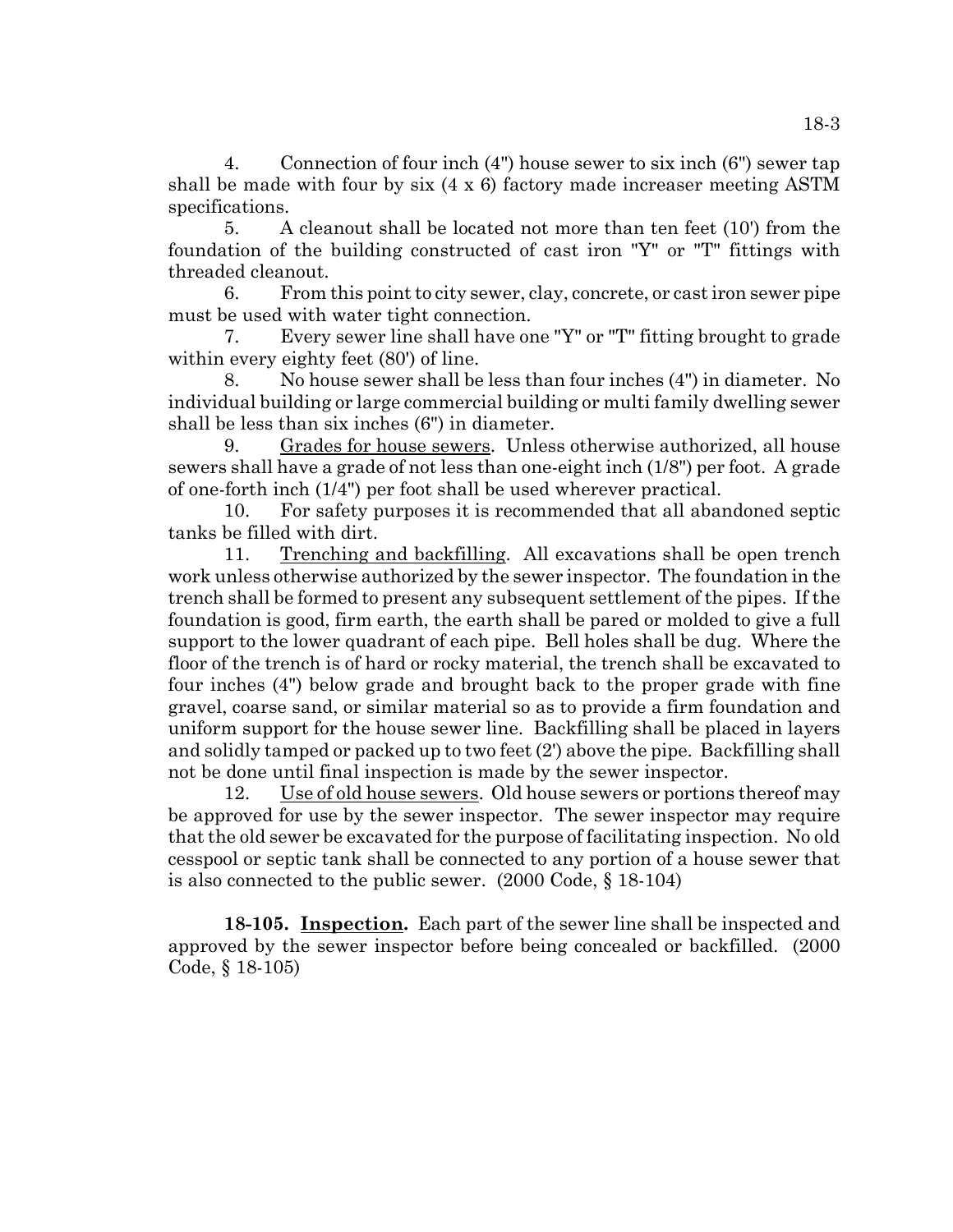**18-106. Schedule of rates.** The bimonthly rate for sewer service shall be that adopted by appropriate ordinance or resolution of the board of commissioners.<sup>1</sup> (2000 Code, § 18-106)

**18-107. No free service.** No sewer service shall be furnished or rendered free of charge to any person, firm, or corporation or to the city. (2000 Code, § 18-107)

**18-108. Billing.** All water meters shall be read bimonthly to the nearest one hundred (100) cubic feet and bills rendered bimonthly based on such reading. All bills shall be due and payable from and after the date such bills are rendered, at the office of Madison Suburban Utility District in Madison, Tennessee, or other offices designated by said district, during the regular hours of business, and such funds shall be remitted to the city of Madison Suburban Utility District in accordance with the city's contract with it of April 11, 1967.

The City of Goodlettsville is hereby authorized to enter into a contract between the Metropolitan government, the City of Goodlettsville, and the White House Utility District for the billing and collection of sewer fees in the Sumner County portion of the City of Goodlettsville, Tennessee.<sup>2</sup> (2000 Code, § 18-108)

**18-109. Faulty meter; averaging bills.** In the event any water meter shall be found to be inoperative at the end of any given billing period or to be faulty or inaccurate for any reason, the meter will be replaced or repaired as soon as possible, and the bill for sewer service during the period shall be the average of the last three (3) bimonthly bills. (2000 Code, § 18-109)

**18-110. Disconnection for delinquency.** That if any bill for sewer service shall be and remain past due and unpaid for as long as sixty (60) days, water service to such delinquent customer shall be disconnected and shall not be reconnected until all past due bills shall have been paid in full. It shall be the duty of the city manager to notify the operator of the system of such delinquency, who shall proceed immediately to the premises of the customer so in arrears and disconnect said service. (2000 Code, § 18-110)

**18-111. Sewer deposit.** Each customer shall, before connecting with the sewer system, obtain a permit therefor from the city and shall deposit such amounts as are required by Madison Suburban Utility District for the prompt

<sup>&</sup>lt;sup>1</sup>Administrative ordinances and resolutions are of record in the recorder's office.

<sup>2</sup> This contract is attached to Ord. #91-444, which is of record in the recorder's office.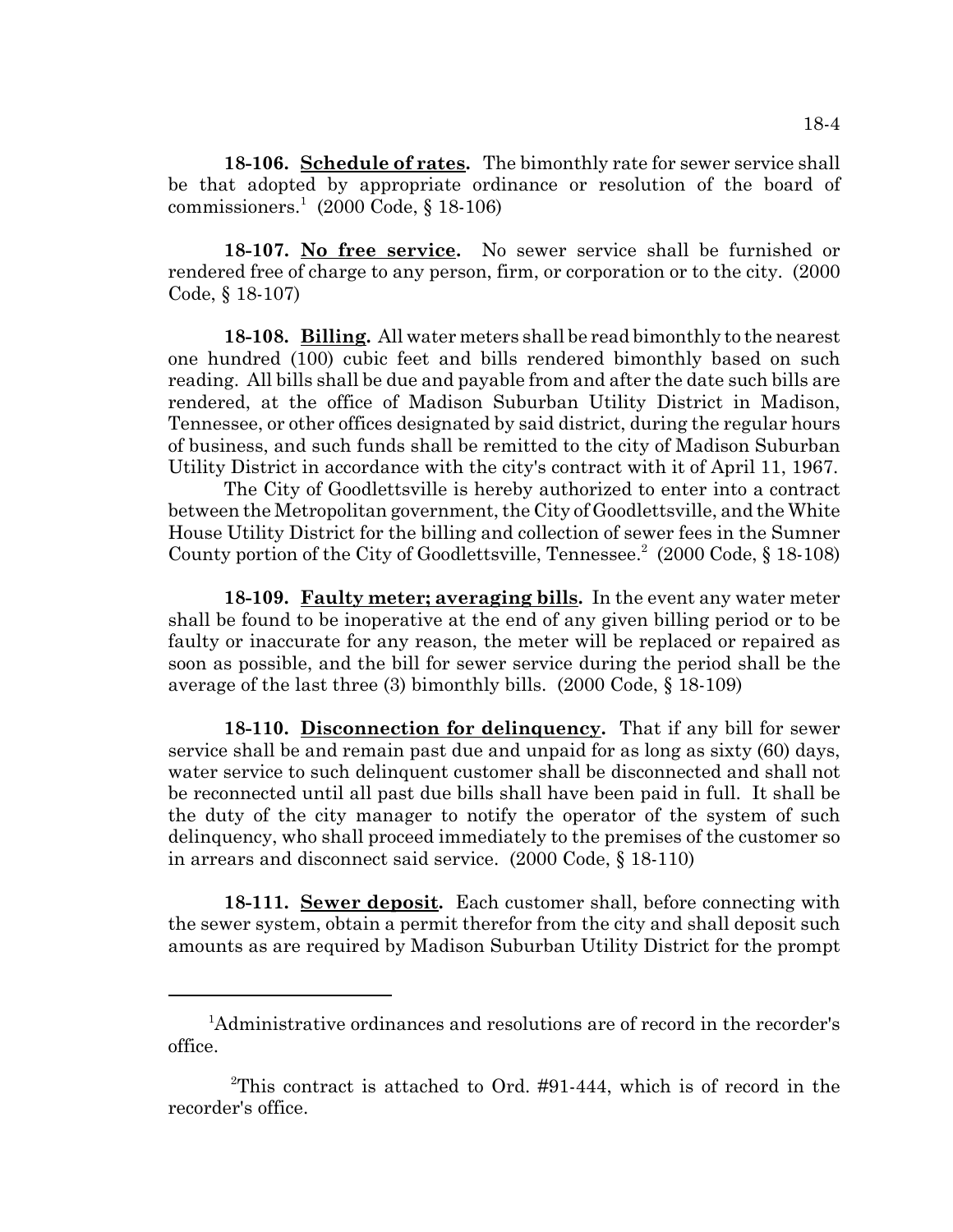payment of all accounts of the subscriber with the sewer system, which deposit shall be returned to the subscriber upon termination of the services if all charges due the system shall have been paid, but in the event that the subscriber shall become in arrears in such charges, then such deposit shall be used in whole or in part, in liquidation of same, and the deposit by the subscriber shall be his consent to such use in such event. All such deposits shall be retained in a separate account to be accounted for at the termination of service, except in the case of a subscriber becoming in arrears in charges, at which time the deposit may be withdrawn from the special account and applied to the payment of the delinquent charge. (2000 Code, § 18-111)

**18-112. Tampering with meter.** It shall be unlawful for any person or persons to tamper with or change any water meter, or to make any connection to the sewer system without permission from the city, or to reconnect said service when it shall have been disconnected for nonpayment of a bill for service, until such bill shall have been paid in full, including reconnection fee. (2000 Code, § 18-112)

**18-113. Extension procedures and tap fees.** There is established for the City of Goodlettsville, Tennessee, the following procedure for the extension of, and the charge for tap fees to, line extensions to the Goodlettsville sanitary sewer system:

(1) Any developer contemplating extension of sanitary sewer within the City of Goodlettsville should consult with director of public works regarding the city's master plan for sanitary sewers and the sizes and location of the lines to serve the area to be developed. In no case will the gravity line be less than eight inches (8").

(2) The developer should furnish two (2) sets of detailed plans of the sewer extension(s) to the city along with a review fee of one percent (1%) of the estimated construction costs or two hundred dollars (\$200.00), whichever is greater. After the plans have been approved by the city engineers, they will be submitted for review and approval as noted in subsection (3).

(3) The developer must furnish written evidence of review approval from the Metropolitan Nashville and Davidson County Department of Water and Sewerage Services, the Tennessee State Health Department, and any other agency not otherwise named, but having jurisdiction in matters of the Goodlettsville sanitary sewer system.

(4) After the plans have been reviewed and bear the approval stamp of the city engineers and the Tennessee State Heath Department and prior to starting work, the developer and his contractor shall apply for a construction permit and furnish easements as may be required. The contractor must be a licensed general contractor as required by Public Acts 1945, ch. 135, and any amendments thereto by the General Assembly of the State of Tennessee and approved for utility work by the City of Goodlettsville.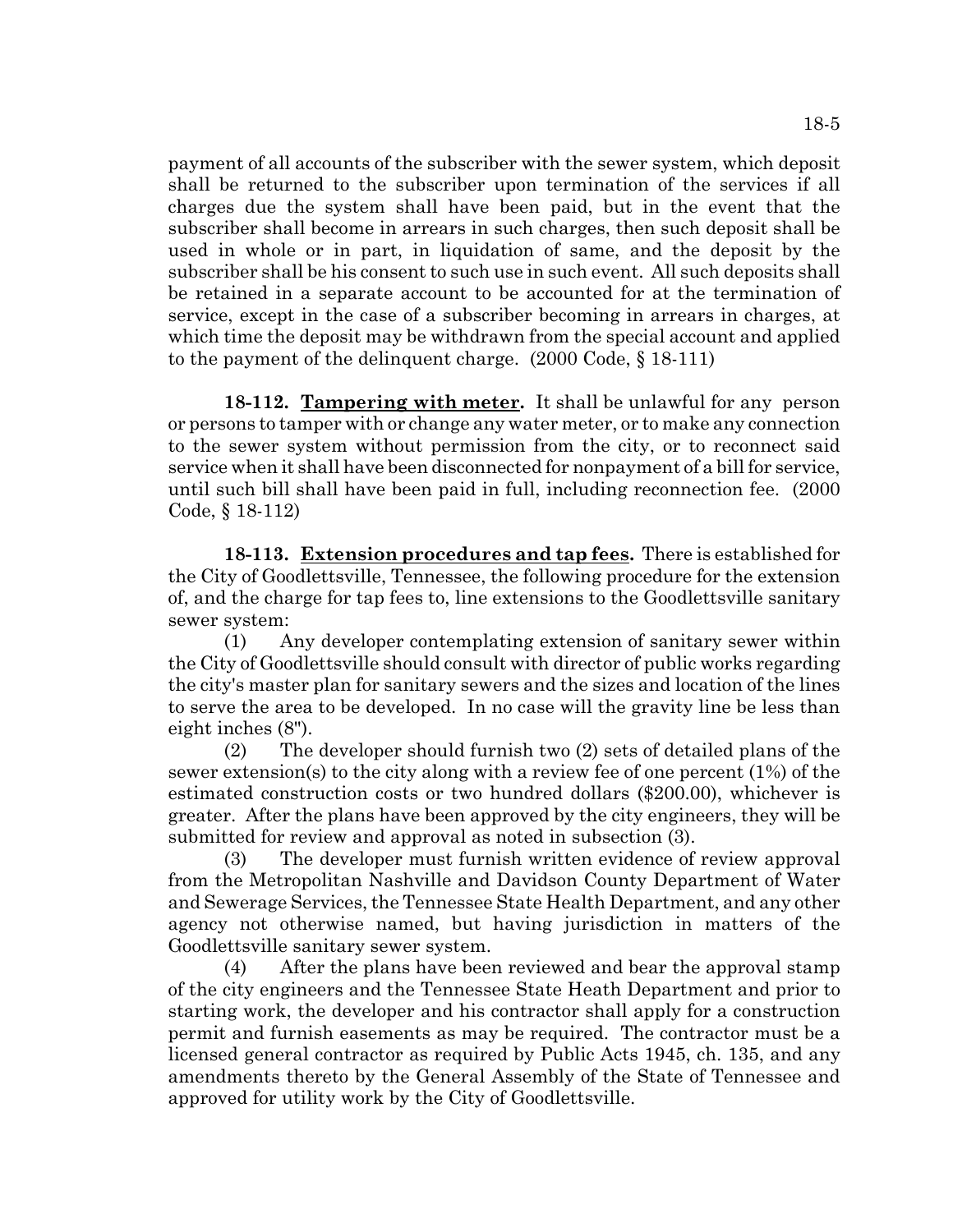(5) Prior to commencing work, and during the sanitary sewer construction, the contractor must give the City of Goodlettsville a one (1) day notice for furnishing an inspector and pay the city at the rate of fifty dollars (\$50.00) per day for this inspection. No sewer line or appurtenance work will be done without an inspector being present (this does not include drilling, blasting, or excavation).

(6) After completion of construction, the contractor along with the city and/or any of the above agencies having jurisdiction will conduct an inspection of all lines and appurtenances. A written list of necessary corrections or approval for initial acceptance will then be furnished the developer.

(7) The developer will then furnish the city with two (2) sets of "as built" construction plans reflecting all changes in grade and location of lines and the station, lengths, and depths of all service lines together with references to lot or property lines as the case may be.

(8) All costs of design, materials, and installation will be borne by the developer and these certified costs must be furnished to the city upon completion of the sewer work.

(9) The developer will be responsible for the workmanship and materials and any deficiencies occurring in these lines for one (1) year after initial acceptance, at which time a final inspection will be conducted of these lines and appurtenances. The developer will be furnished with a written list of corrections or a letter of final acceptance.

(10) After initial acceptance, the developer will deed these lines to the city, free and unencumbered for their ownership and normal maintenance. Normal maintenance will not include remedial work necessary due to poor initial workmanship or materials or subsequent construction by the developer for a period of one (1) year after initial acceptance.

(11) After first inspection and before any permits for service connections are issued, the developer must pay all connection fees according to rates established by the City of Goodlettsville. For development along approved lines of the city outside the corporate limits, the developer must pay a connection fee of twice said rates. The connection rate shall be amended by resolution of the Board of Commissioners of the City of Goodlettsville.

(12) The city will give credit against the developer's connection fees in the amount of all offsite line extensions or oversize internal lines (i.e., larger than would be necessary to serve the proposed development being built, but necessary for drainage basin development) up to the actual certified cost of the offsite or oversize line(s). In cases where the offsite or oversize sewer line costs are greater than the connection fees, the developer may recover any connection fees derived from direct connections to this line or any extensions along the offsite line up to the actual cost of the offsite or oversize line for a period of five (5) years from the date of final acceptance after which he will not receive any additional return for the offsite or oversize line. In cases where a second offsite or oversize line is extended from the first offsite or oversize line or an extension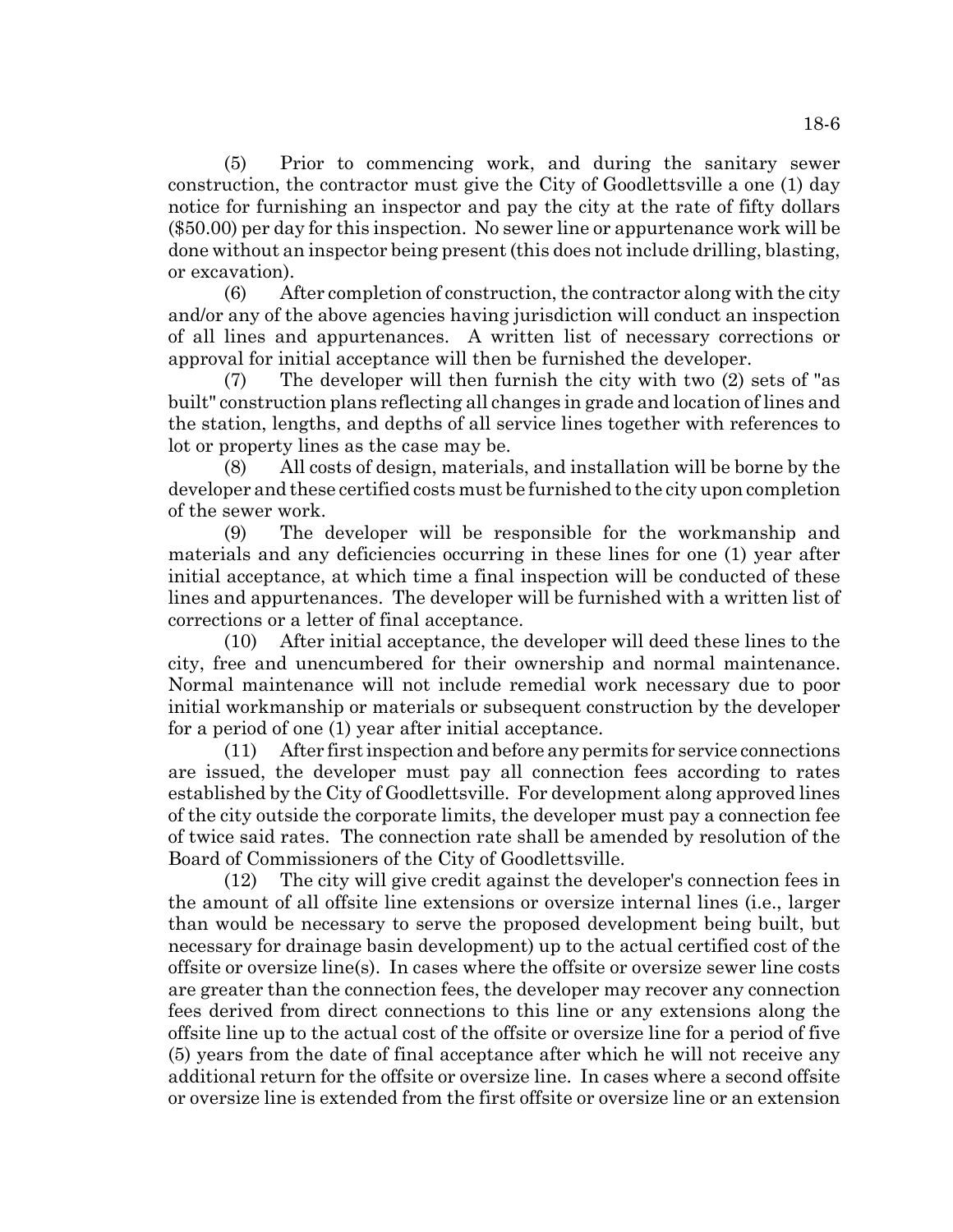of the first offsite or oversize line develops into a second offsite or oversize line, the connection fees due from the second extension will be applied to the first extension until fully reimbursed for a period of time to five (5) years from the date of final acceptance of the first line. The connection fees of the third extension will then be applied to the second extension and etc.

(13) Customers desiring or required to connect to sanitary sewers of the City of Goodlettsville, who have an existing individual sanitary waste disposal system, shall not be required to pay the tapping fees established herein when making the initial connection to the public sanitary sewers. This exemption is provided for the initial connection to the sanitary sewers in recognition that such customer has expended monies for such individual system on behalf of the general welfare of the City of Goodlettsville. This exemption from the tapping fees shall apply only to residences or buildings existing at the time sanitary sewers are made available to said residences or buildings, provided said residences or buildings have individual waste disposal systems. This exemption shall not apply to additional residences or buildings erected on property served by the public sanitary sewer system, nor to new residences or buildings which replace demolished residences or buildings, except as set out in subsection (14) below.

(14) The exemption from tapping fees set out in subsection (13) above shall apply to new residences or buildings which replace demolished residences or buildings only if:

(a) Said replacement residence or building is constructed within twelve (12) months after the demolishment of said residence or building; and

(b) Said demolished residence or building has utilized and paid for public sanitary sewer services for a continuous period of twelve (12) months immediately prior to its demolishment; and

(c) The demolished residence is reconstructed for the same use as existed prior to the demolishment; and

(d) The connection tap is no larger than the connection tap which served the demolished residence or building.

(15) Anything contained in this chapter to the contrary notwithstanding, if either the size of a connection tap is increased or a use classification changed within twelve (12) months after a permit for service connection has been issued for which a service tap fee was chargeable, then the City of Goodlettsville shall reserve the right to recalculate the connection fee based on the increased size of the connection tap and/or the changed use, and said recalculated fee if greater than the initial fee shall be paid by the owner of the affected property with credit given for the amount of the initial connection fee.

(16) When it becomes necessary to construct a system of sewer mains in a subdivision, or on private property, for the purpose of serving multiple structures or a single structure, the sewer main or mains shall be installed by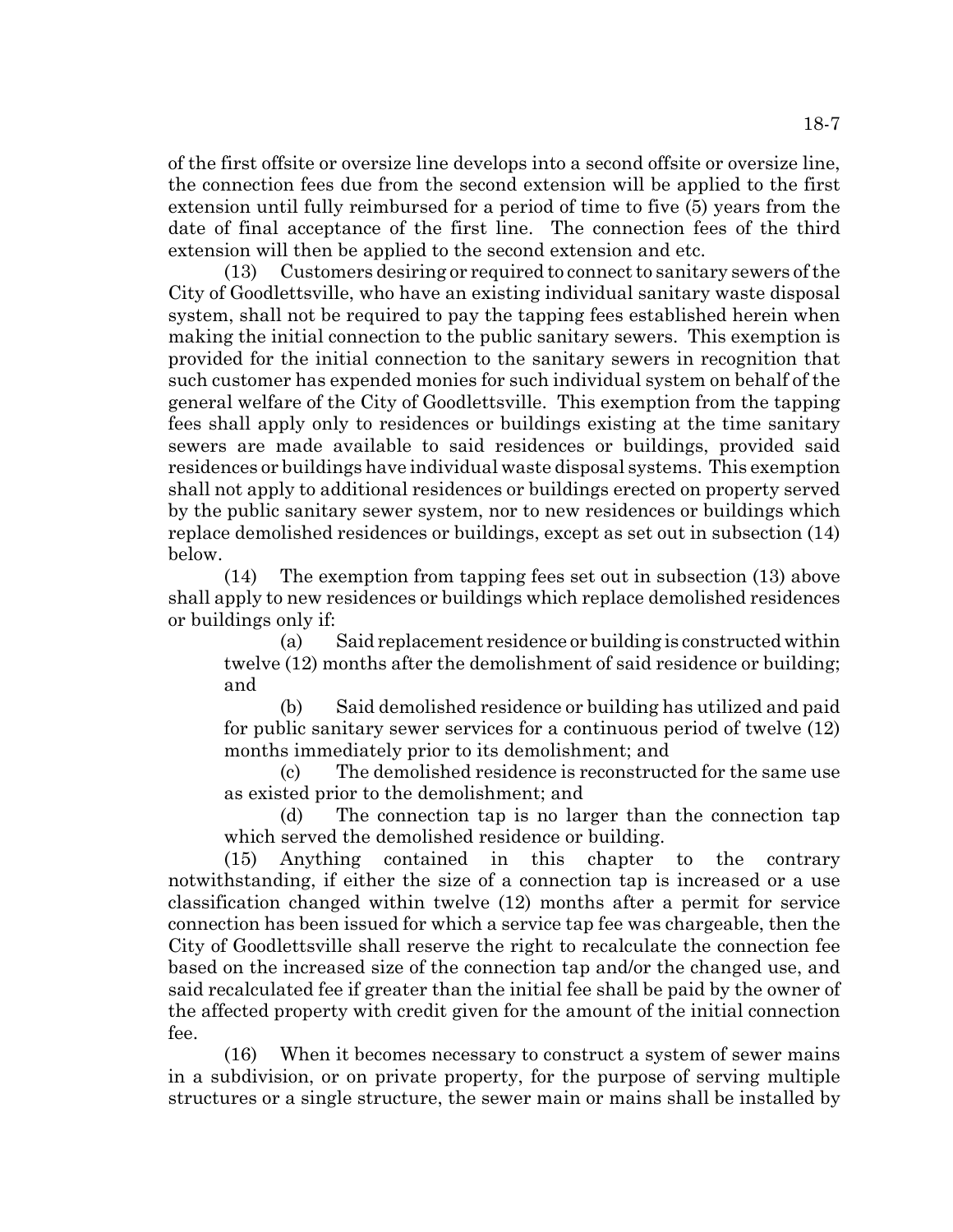the developer or owner in accordance with the regulations of the City of Goodlettsville and shall become a part of the public sanitary sewer system.

(17) In addition to the fees assessed above, before any permits for service connections are issued, the developer must pay a plant capacity fee of five hundred dollars (\$500.00) per Equivalent Residential Connection (ERC) for the development or along approved lines. (2000 Code, § 18-113)

**18-114. Application of previous section.** Section 18-113 and any amendments thereto shall apply to all proposed sanitary sewer line extensions which do not have plans approved by the city engineers on the effective date of that section or any amendment thereto. (2000 Code, § 18-114)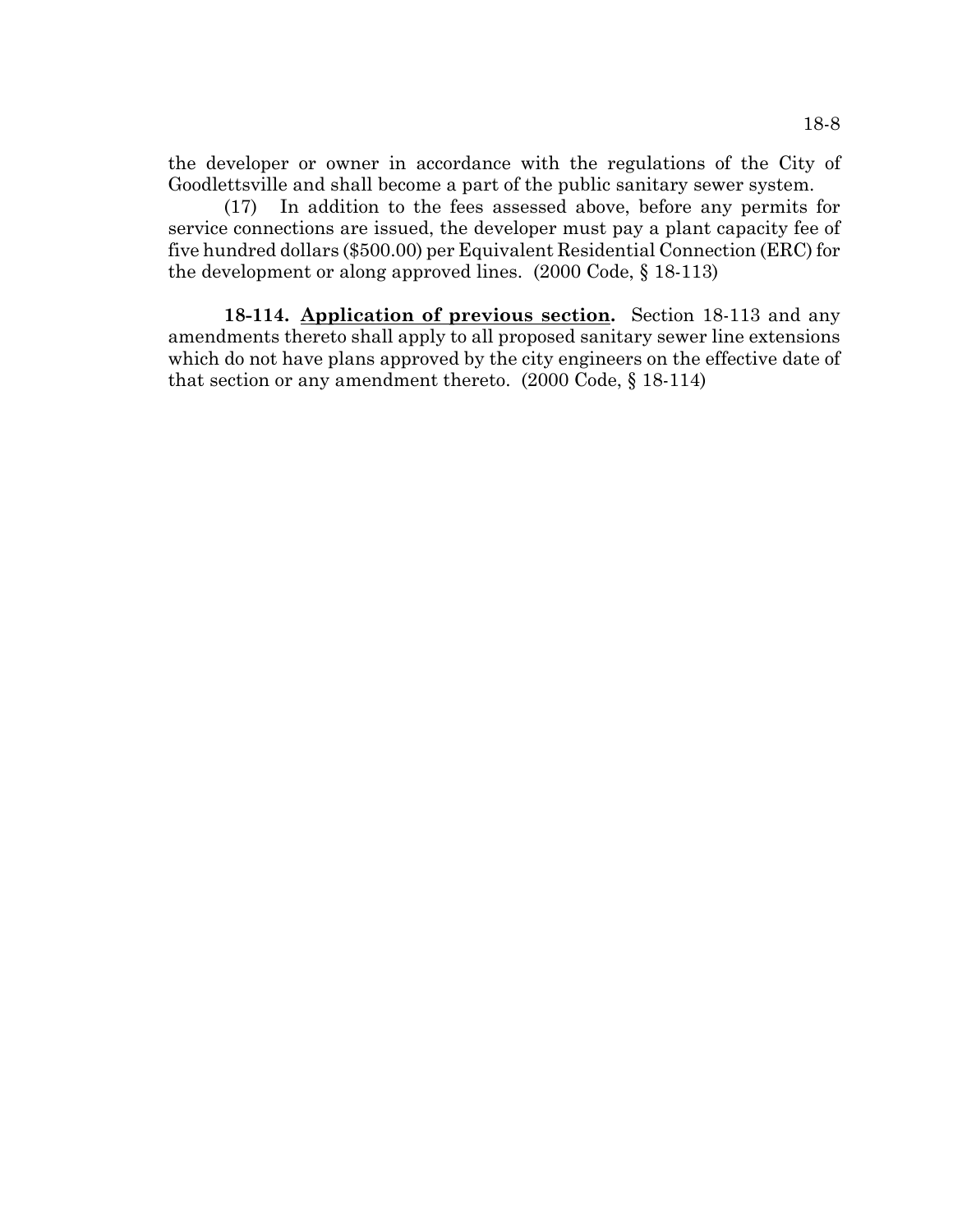## **CHAPTER 2**

## **SEWER USE REGULATIONS**

### **SECTION**

- 18-201. Definitions.
- 18-202. Purpose of chapter.
- 18-203. Discharges to publicly owned treatment works.
- 18-204. Discharge permits.
- 18-205. Administration and enforcement.

18-206. – 18-208. Deleted.

**18-201. Definitions.** (1) In general. (a) For purposes of this chapter the following phrases and words shall have the meanings assigned below, except in instances where the content clearly indicates a different meaning.

(b) Terms not otherwise defined in this chapter, if questioned, shall be as adopted in the latest edition of the "Standard Methods for the Examination of Water and Wastewater," published by the American Public Health Association, the American Water Works Association, and the Water Pollution Control Federation.

(2) Abbreviations. The following abbreviations shall have the following meanings:

- (a) "BOD5" means Biochemical Oxygen Demand.
- (b) "BMP" means Best Management Practices.
- (c) "BMR" means Baseline Monitoring Report.
- (d) "CFR" means Code of Federal Regulations.
- (e) "CIU" means Categorical Industrial User.
- (f) "COD" means Chemical Oxygen Demand.
- (g) "EPA" means U.S. Environmental Protection Agency.
- (h) "FOG" means Fats, Oils and Grease.
- (i) "FSE" means Food Service Establishment.
- (j) "GMP" means Good Management Practices.
- (k) "gpd" means gallons per day.
- (l) "IU" means Industrial User.
- (m) "l" means liter.
- (n) "MBAS" means Methylene-Blue-Active Substances.
- (o) "mg" means milligram.
- (p) "mg/l" means milligrams per liter.

(q) "NPDES" means National Pollutant Discharge Elimination System.

(r) "NSCIU" means Non-Significant Categorical Industrial User.

(s) "POTW" means Publicly Owned Treatment Works.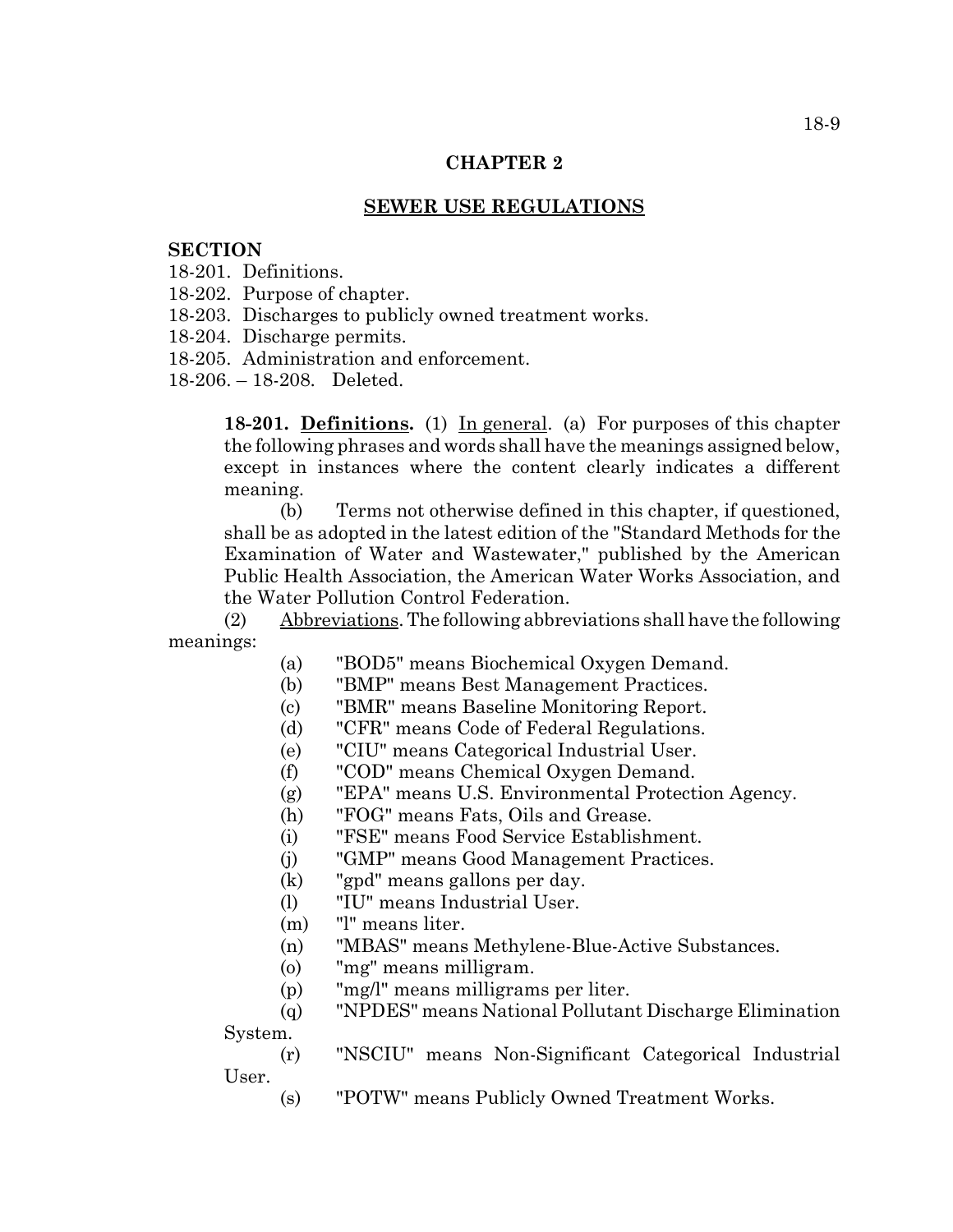- (t) "RCRA" means Resource Conservation and Recovery Act.
- (u) "SIC" means Standard Industrial Classification.
- (v) "SIU" means Significant Industrial User.
- (w) "SNC" means Significant Noncompliance.
- (x) "SWDA" means Solid Waste Disposal Act, 42 U.S.C. 6901,

et seq.

- (y) "TSS" means Total Suspended Solids.
- (z) "U.S.C." means United States Code.

(3) Act or the Act. "Act" or "the Act" means the Federal Water Pollution Control Act, also known as the Clean Water Act, as amended, 33 U.S.C. 1251, et seq.

(4) Antifreeze. "Antifreeze" means antifreeze and antifreeze mixtures which contain glycolic compounds that are typically toxic and may have excessively high BOD5 and metals.

(5) Approval authority. "Approval authority" means the Tennessee Division of Water Pollution Control, city manager or designee or his/her representative(s).

(6) Authority. "Authority" or "hearing authority" means wastewater hearing authority.

(7) Authorized representative of industrial user. An authorized representative of an industrial user may be:

(a) The president, secretary, treasurer, or a vice-president of the corporation in charge of a principal business function, or any other person who performs similar policy or decision-making functions for the corporation, if the industrial user is a corporation;

(b) A general partner or proprietor if the industrial user is a partnership or proprietorship, respectively;

(c) If the industrial user is a federal, state, or local governmental facility: a city manager or designee or highest official appointed or designated to oversee the operation and performance of the activities of the governmental facility, or their designee;

(d) Or the individuals described in (a) through (c), above, may designate a duly authorized representative if the authorization is in writing, the authorization specifies the individual or position responsible for the overall operation of the facility from which the discharge originates or having overall responsibility for environmental matters for the company, and the written authorization is submitted to Goodlettsville Public Works Department.

(8) Best management practices. "Best management practices" or "BMPs" means schedules of activities, prohibitions of practices, maintenance procedures, and other management practices to implement the prohibitions listed in § 18-203(9) or Tennessee Rule 1200-4-14-.05(1)(a) and (2). BMPs include treatment requirements, operating procedures, and practices to control plant site runoff, spillage or leaks, sludge or waste disposal, or drainage from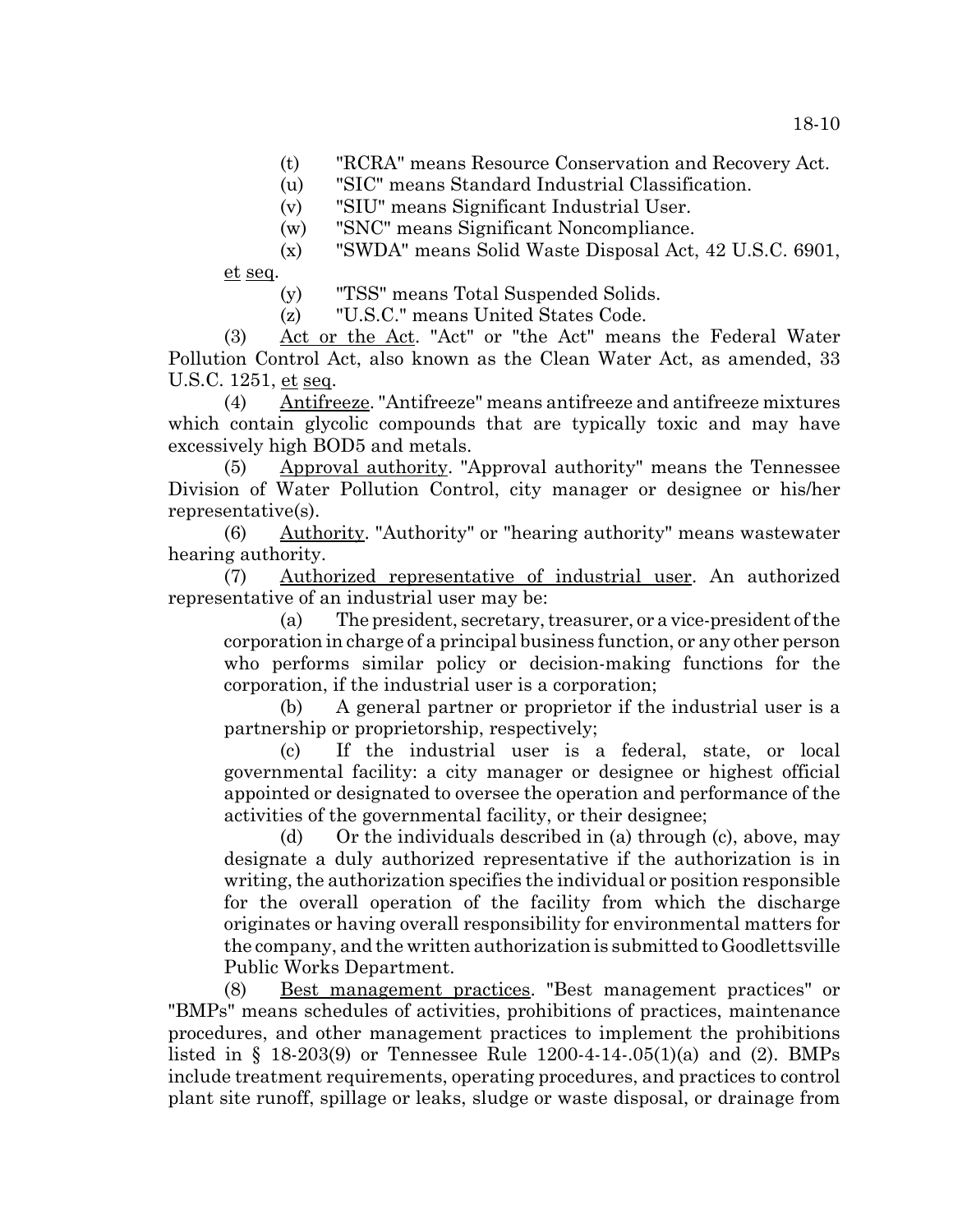raw materials storage. Also, BMPs include alternative means (i.e. management plans) of complying with, or in place of certain established categorical pretreatment standards and effluent limits.

(9) Building sewer. "Building sewer" means a sewer conveying wastewater from the premises of a user to a community sewer.

(10) Categorical pretreatment standards. "Categorical pretreatment standards" means any regulation containing pollutant discharge limits promulgated by EPA in accordance with sections 707(b) and (c) of the Act (33 U.S.C. section 1317) that apply to a specific category of users that appear in 40 CFR chapter I, subchapter N, parts 405-471.

(11) Categorical industrial user. "Categorical industrial user" means an industrial user subject to a categorical pretreatment standard or categorical standard.

(12) Community sewer. "Community sewer" means any sewer containing wastewater from more than one (1) premises.

(13) Compatible pollutant. "Compatible pollutant" means biochemical oxygen demand, chemical oxygen demand, suspended solids, ammonia, pH and fecal coliform bacteria, oil and grease; plus any additional pollutants identified in the publicly owned treatment work's NPDES permit, for which the publicly owned treatment works is designed to treat such pollutants and in fact does remove such pollutants to a substantial degree.

(14) Control authority. The term "control authority" shall refer to the city manager or designee of the Goodlettsville Department of Public Works Department of Water and Sewerage Services, or their authorized representative.

(15) Daily maximum. "Daily maximum" means the arithmetic average of all effluent samples for a pollutant (except pH) collected during a calendar day.

(16) Direct discharge. "Direct discharge" means the discharge of treated or untreated wastewater directly to the waters of the State of Tennessee.

(17) City manager or designee. "City manager or designee director" means the city manager or the City of Goodlettsville Public Works Director or the person designated by the city manager or designee director to supervise the operation at the POTW, and who is charged with certain duties and responsibilities by this title.

(18) Domestic sewage. "Domestic sewage" means wastewater or sewage having the same general characteristics as that originating in places used exclusively as a single-family residence. Strength of the compatible pollutants in domestic sewage shall not exceed the following:

- (a)  $BOD5 300$  mg/l;
- (b) COD 500 mg/l;
- (c) Suspended solids 325 mg/l;
- (d) Ammonia nitrogen 30 mg/l;
- (e) pH 6.0 9.0 S.U.;
- (f) Oil and grease 50 mg/l.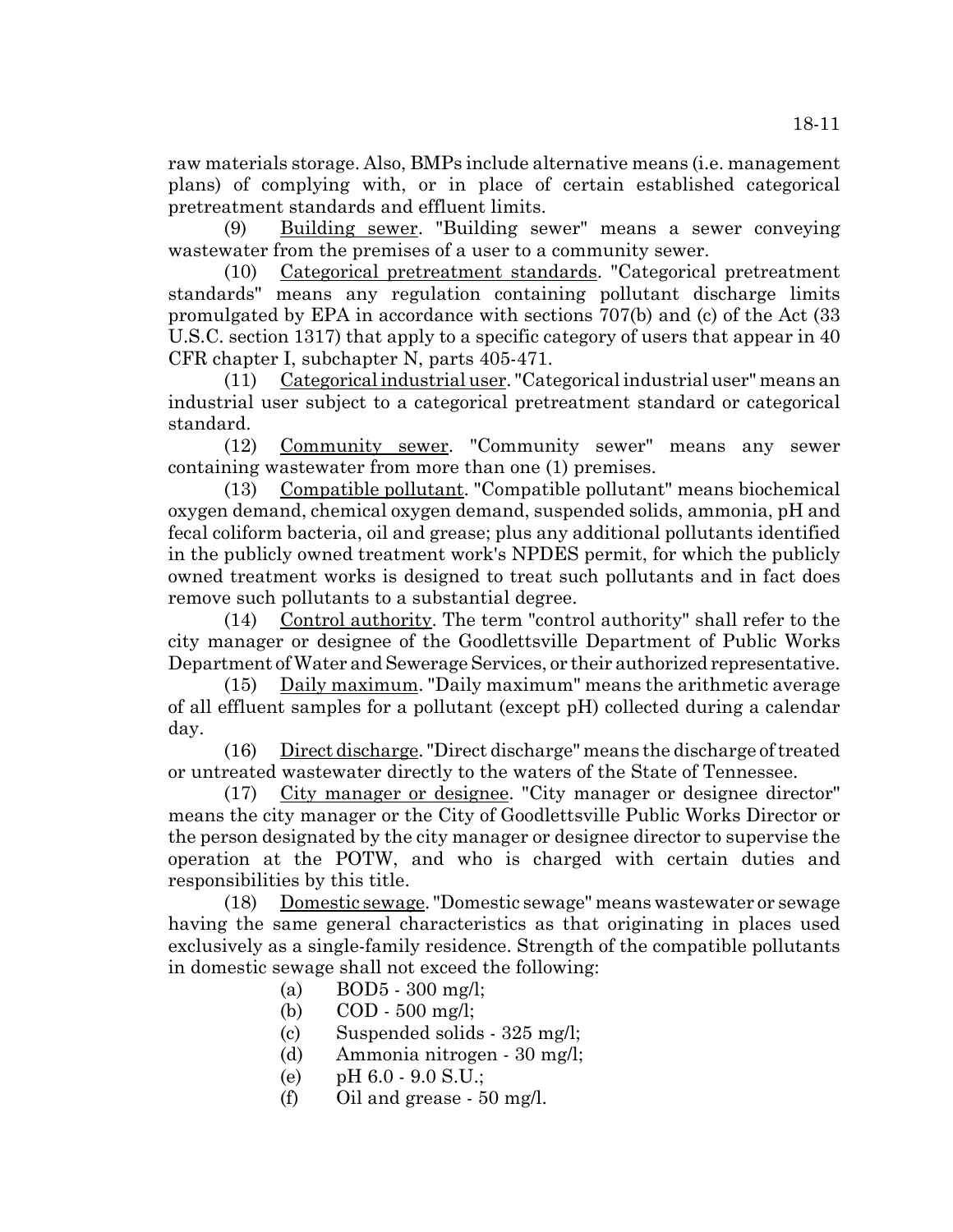(19) Environmental Protection Agency. "Environmental Protection Agency" or "EPA" means the Environmental Protection Agency, an agency of the United States, or where appropriate the term may also be used as a designation for the administrator or other duly authorized official of said agency.

(20) Existing source. "Existing source" means any source of discharge that is not a "new source."

(21) Food service establishment. "Food service establishment" means an establishment engaged in production/clean-up or non-residential food and/or drink. Any building, vehicle, place, or structure, or any room or division in a building, vehicle, place, or structure where food is prepared, served, or sold for immediate consumption on or in the vicinity of the premises; called for or taken out by customers; or prepared prior to being delivered to another location for consumption.

(22) Grab sample. "Grab sample" means a sample which is taken from a waste stream without regard to the flow in the waste stream and over a period of time not to exceed fifteen (15) minutes.

(23) Holding tank waste. "Holding tank waste " means any waste from holding tanks such as vessels, chemical toilets, campers, trailers, septic tanks and vacuum-pump tank trucks.

(24) Incompatible pollutant. "Incompatible pollutant" means all pollutants other than "compatible pollutants" as defined in section 15.04.100.1.

(25) Indirect discharge. "Indirect discharge" means the discharge or the introduction of nondomestic pollutants from any source regulated under section 307(b) or (c) of the Act, (33 U.S.C. 1317), into the POTW (including holding tank waste discharged into the system) for treatment before direct discharge of the waters of the state.

(26) Industrial user. "Industrial user" means a source of indirect discharge which does not constitute a "discharge of pollutants" under regulations issued pursuant to section 402 of the Act. This term shall also include all dischargers of wastes having characteristics other than those of "domestic sewage" as defined in section 15.04.140.1.

(27) Interference. "Interference" means a discharge that, alone or in conjunction with a discharge or discharges from other sources, inhibits or disrupts the POTW, its treatment processes or operations, or its sludge processes, use or disposal; or exceeds the design capacity of the treatment works or collection system; or contributes to a violation of any requirement of Goodlettsville's NPDES permit. The term includes prevention of sewage sludge use or disposal by the POTW in accordance with section 405 of the Act (33 U.S.C. 1345) or any criteria, guidelines or regulations developed pursuant to the Solid Waste Disposal Act (SWDA), the Clean Air Act, the Toxic Substances Control Act, or more stringent state criteria (including those contained in any state sludge management plan prepared pursuant to Title IV of SWDA) applicable to the method of disposal or use employed by the POTW.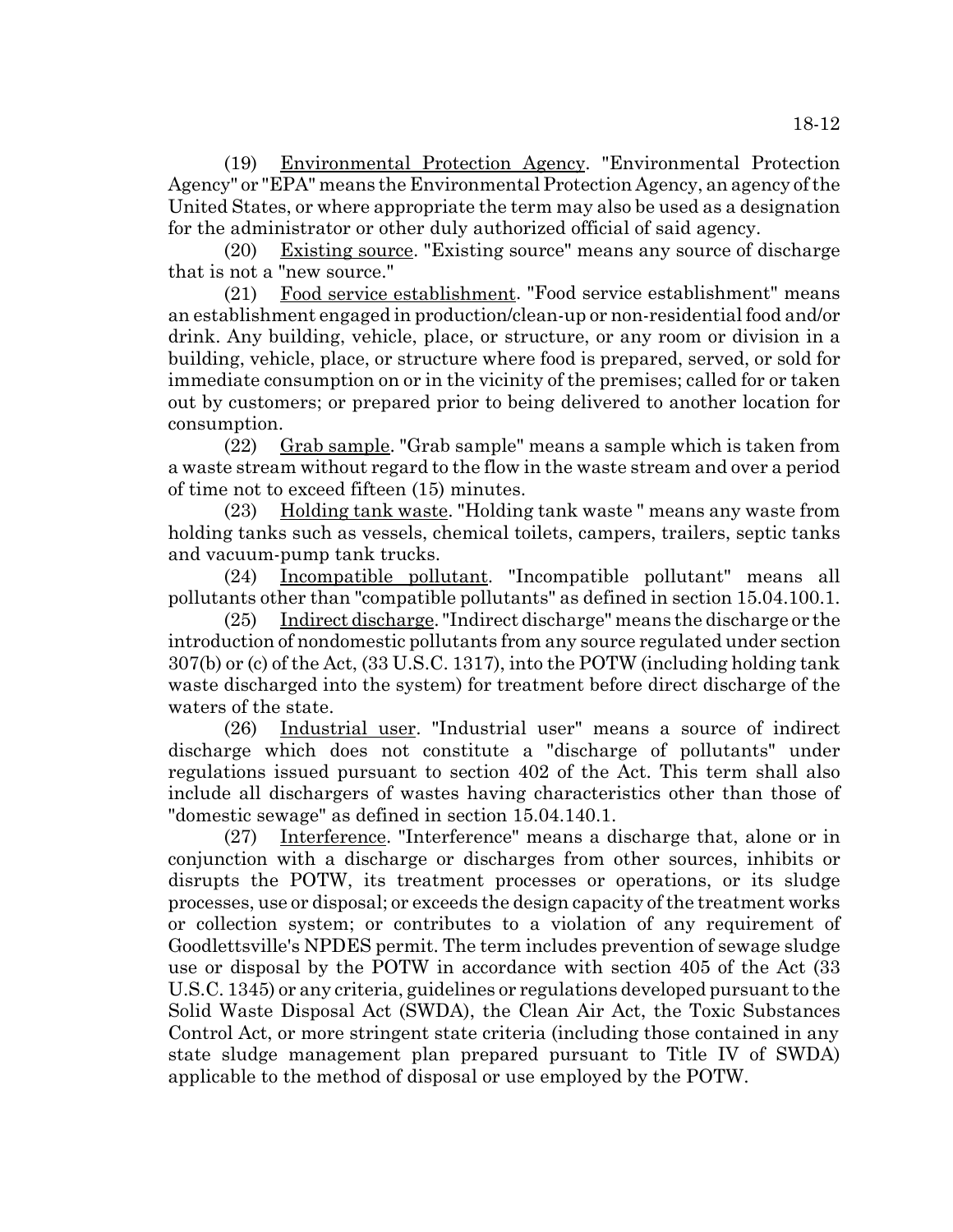(28) Instantaneous limit. "Instantaneous limit" means the maximum concentration of a pollutant allowed to be discharged at any time, determined from the analysis of any grab or composited sample collected, independent of the industrial flow rate and the duration of the sampling event.

(29) Local limit. "Local limit" refers to specific discharge limits developed and enforced by Goodlettsville upon industrial and commercial facilities to implement the general and specific discharge prohibitions listed in Tennessee Rule 1200-4-14-.05(1)(a) and (2).

(30) Mass emission rate. "Mass emission rate" means the weight of material discharged to the community sewer system during a given time interval. Unless otherwise specified, the "mass emission rate" shall mean pounds per day of the particular constituent or combination of constituents.

(31) Maximum concentration. "Maximum concentration" means the maximum amount of a specified pollutant in a volume of water or wastewater.

(32) Medical waste. "Medical waste" means isolation wastes, infectious agents, human blood and blood products, pathological wastes, sharps, body parts, contaminated bedding, surgical wastes, potentially contaminated laboratory wastes, and dialysis wastes.

(33) Goodlettsville. "Goodlettsville" means the City of Goodlettsville Tennessee.

(34) Monthly average. "Monthly average" means the sum of all "daily discharges" measured during a calendar month divided by the number of "daily discharges" measured during that month.

(35) Multi-dwelling unit. A commercial or residential building with multiple offices or apartments.

(36) Municipal user. A municipality, city, utility district, town or county which provides wastewater services through a contract with the Goodlettsville Department of Public Works Department of Water and Sewerage Services.

(37) National Pollution Discharge Elimination System permit. "National Pollution Discharge Elimination System or NPDES permit" means a permit issued to a POTW pursuant to section 402 of the Act (33 U.S.C. 1342).

(38) National pretreatment standards. "National pretreatment standards" or "pretreatment standard" means any regulation containing pollutant discharge limits promulgated by the EPA in accordance with section 307(b) and (c) of the Act (33 U.S.C. 1347) which applies to industrial users.

(39) New source. "New source" means:

(a) Any building, structure, facility, or installation from which there is (or may be) a discharge of pollutants, the construction of which commenced after the publication of proposed pretreatment standards under section 307(c) of the Act that will be applicable to such source if such standards are thereafter promulgated in accordance with that section, provided that:

(i) The building, structure, facility, or installation is constructed at a site at which no other source is located; or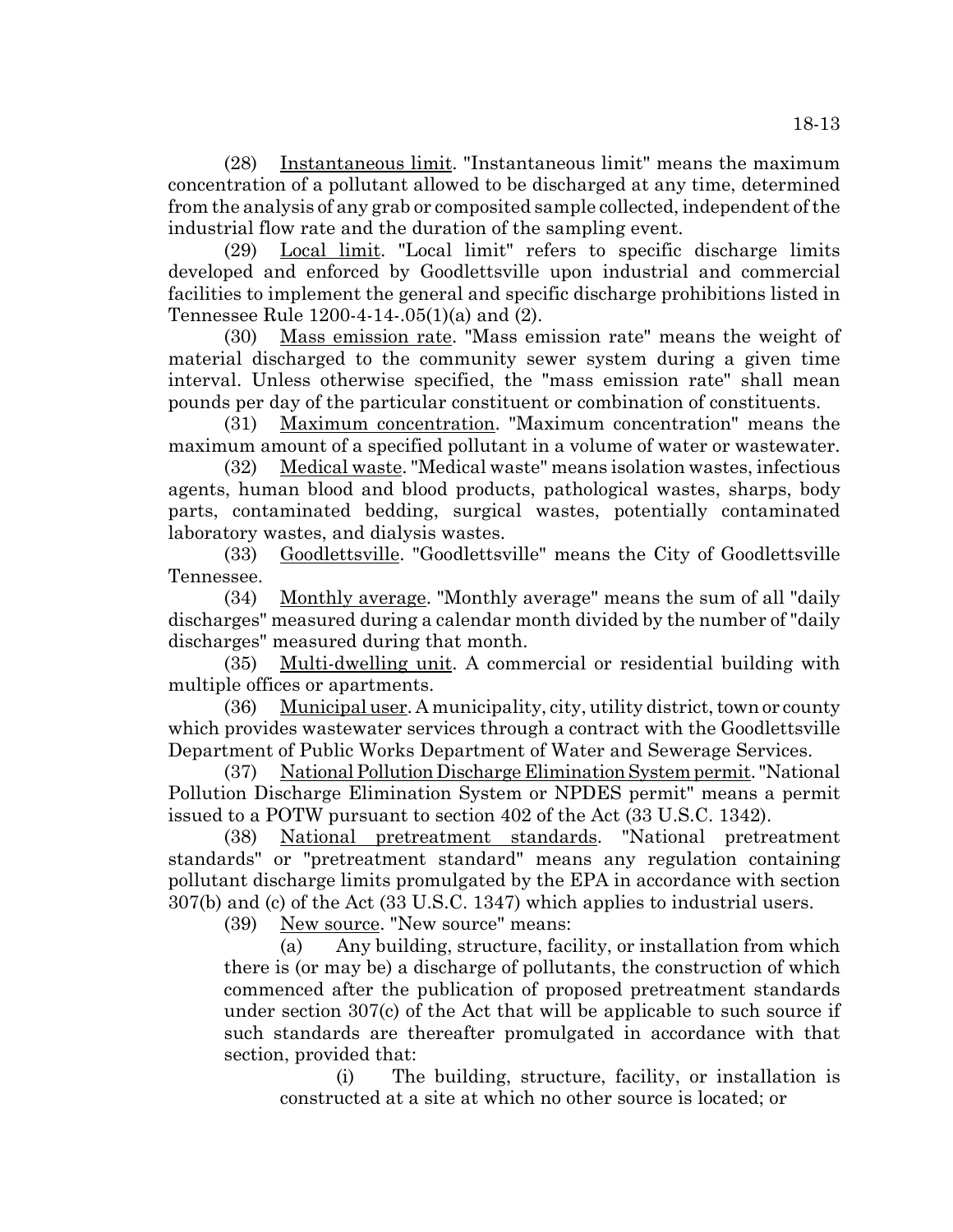(ii) The building, structure, facility, or installation totally replaces the process or production equipment that causes the discharge of pollutants at an existing source; or

(iii) The production or wastewater generating processes of the building, structure, facility, or installation are substantially independent of an existing source at the same site. In determining whether these are substantially independent, factors such as the extent to which the new facility is integrated with the existing plant, and the extent to which the new facility is engaged in the same general type of activity as the existing source, should be considered.

(b) Construction on a site at which an existing source is located results in a modification rather than a new source if the construction does not create a new building, structure, facility or installation meeting the criteria of subsection (1)(b) or (c) above but otherwise alters, replaces, or adds to existing process or production equipment.

(c) Construction of a new source as defined by under this paragraph has commenced if the owner or operator has:

(i) Begun, or caused to begin, as part of a continuous onsite construction program:

(A) Any placement, assembly, or installation of facilities or equipment; or

(B) Significant site preparation work including clearing, excavation, or removal of existing buildings, structures, or facilities which is necessary for the placement, assembly, or installation of new source facilities or equipment; or

(ii) Entered into a binding contractual obligation for the purchase of facilities or equipment which are intended to be used in its operation within a reasonable time. Options to purchase or contracts which can be terminated or modified without substantial loss, and contracts for feasibility, engineering, and design studies do not constitute a contractual obligation under this paragraph.

(40) Non-contact cooling water. "Non-contact cooling water" means water used for cooling that does not come into direct contact with any raw material, intermediate product, waste product, or finished product.

(41) Pass through. "Pass through" means a discharge which exits the POTW into waters of the United States in quantities or concentrations which, alone or in conjunction with a discharge or discharges from other sources, is a cause of a violation of any requirement of Goodlettsville's NPDES permit, including an increase in the magnitude or duration of a violation.

 $(42)$  Person. "Person" means any and all persons, including individuals, partnerships, copartnerships, firms, companies, public or private corporations, associations, public or private institutions, state and federal agencies,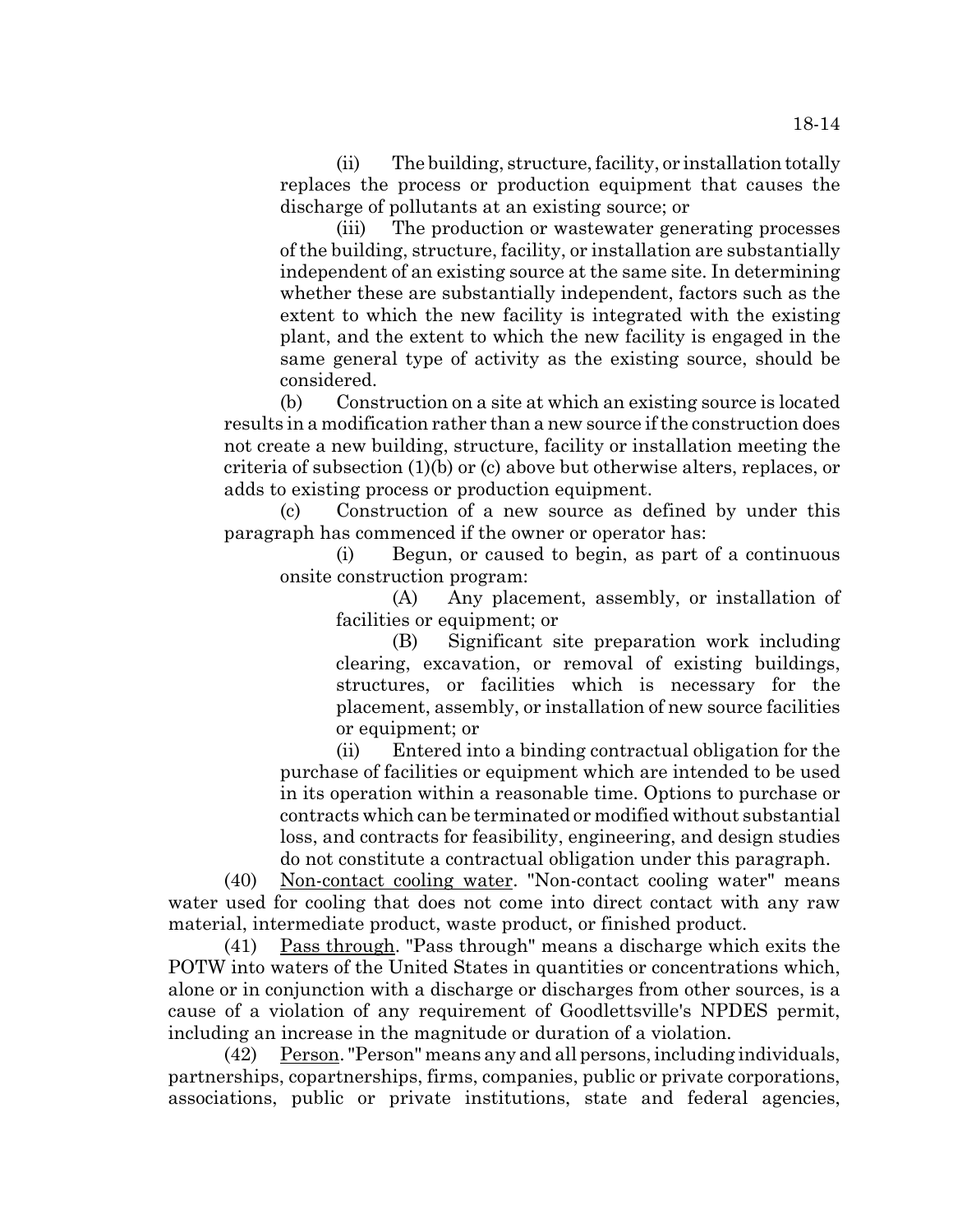municipals or political subdivisions, or officers thereof, departments, agencies, or instrumentalities, joint stock companies, trust estates, governmental entity or any other legal entity, or their legal representatives, agents or assigns, organized or existing under the laws of this or any state or country.

(43) pH. "pH" means a measure of the acidity or alkalinity of a solution, expressed in standard units.

(44) Pharmaceuticals. "Pharmaceuticals" means a substance used in the treatment of disease: drug, medicament, medication, medicine. "Pharmaceuticals" are drugs or medicine that is prepared or dispensed in pharmacies and used in medical treatment.

(45) Pollutant. "Pollutant" means dredged spoil, solid waste, incinerator residue, filter backwash, sewage, garbage, sewage sludge, munitions, medical wastes, chemical wastes, biological materials, radioactive materials, heat wrecked or discarded equipment, rock, sand, cellar dirt, oils, greases, municipal, agricultural and industrial wastes, and certain characteristics of wastewater (i.g. pH, temperature, TSS, turbidity, color, BOD, COD, toxicity, or order).

(46) Pollution. "Pollution" means the man-made or man-induced alteration of the chemical, physical, biological, and radiological integrity of water.

(47) Premises. "Premises" means a parcel of real estate or portion thereof, including any improvements thereon, which is determined by the city manager or designee to be a single user for purposes of receiving, using and paying for services.

(48) Pretreatment. "Pretreatment" means the reduction of the amount of pollutants, the elimination of pollutants, or the alteration of the nature of pollutant properties in wastewater to a less harmful state prior to or in lieu of discharging or otherwise introducing such pollutants into a POTW. The reduction or alteration can be obtained by physical, chemical or biological processes, process changes or by other means, except as prohibited by 40 CFR section 403.6(d).

(49) Pretreatment requirements. "Pretreatment requirements" means any substantive or procedural requirement related to pretreatment imposed on an industrial user, other than the pretreatment standard.

(50) Pretreatment standards or standards. "Pretreatment standards" shall mean prohibited discharge standards, categorical pretreatment standards, and local limits.

(51) Publicly owned treatment works. "Publicly owned treatment works" or "POTW" means a treatment works as defined by section 212 of the Act (33 U.S.C. 1292) which is owned by the City of Goodlettsville. This definition includes any sewers, devices, or systems used in the collection, storage, treatment, recycling, and reclamation of sewage or industrial wastes of a liquid nature and any conveyances, which convey wastewater to a treatment plant. The term also means the City of Goodlettsville, a municipality, as defined in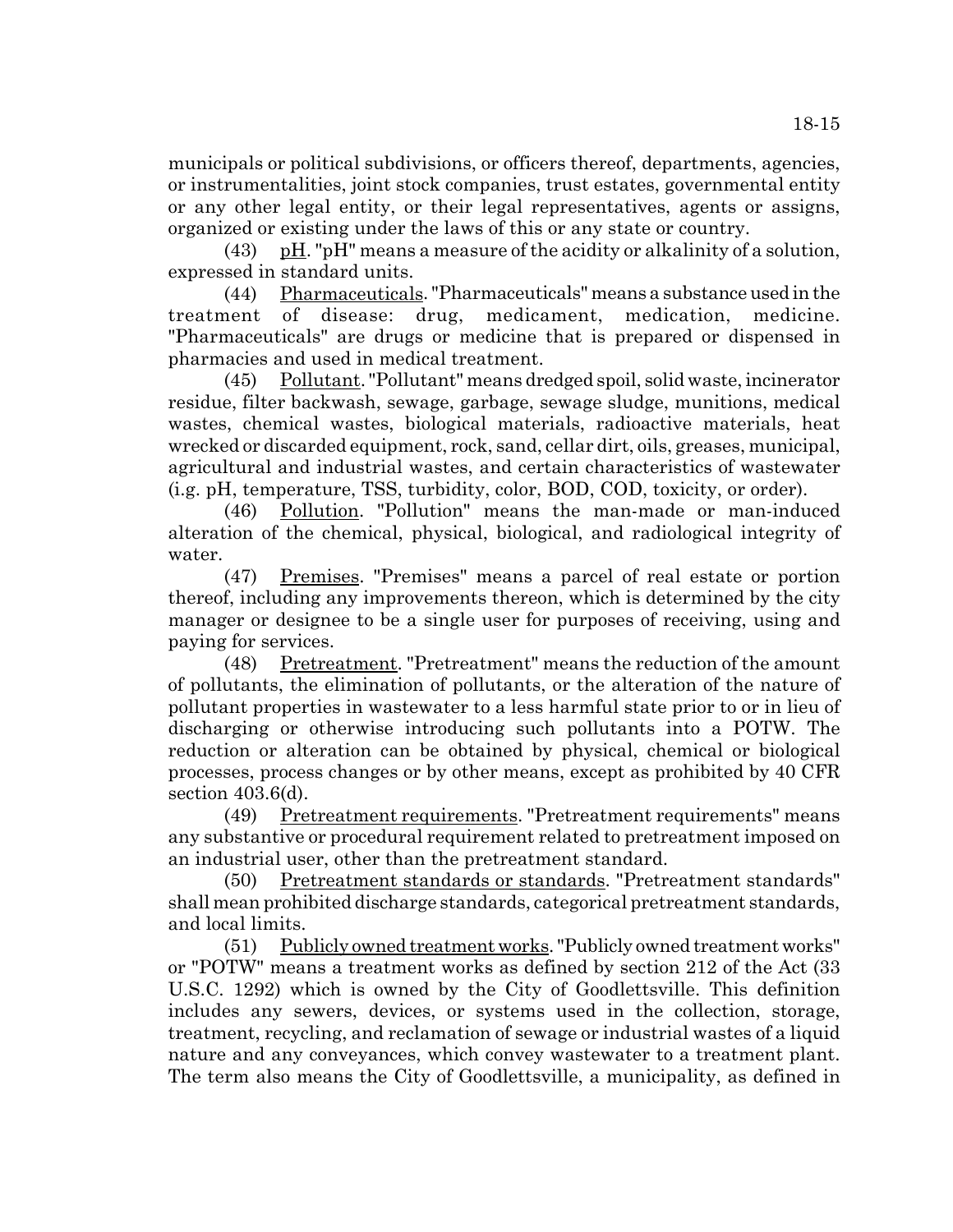section 502(4) of the Act (33 U.S.C. 1362) which has jurisdiction over the indirect discharges to and the discharges from such a treatment works.

(52) Reclaimed water. "Reclaimed water" means water which, as a result of treatment of waste, is suitable for direct beneficial uses or a controlled use that would not occur otherwise.

(53) Septic tank waste. "Septic tank waste" means any domestic sewage from holding tanks such as vessels, chemical toilets, campers, trailers, and septic tanks. Septic tank waste does not include commercial food service establishment fats, oils and grease waste.

(54) Significant industrial user. Except as provided in paragraphs (c) and (d) of this section, a "significant industrial user" is:

(a) An industrial user subject to categorical pretreatment standards; or

(b) An industrial user that:

(i) Discharges an average of twenty-five thousand (25,000) gpd or more of process wastewater to the POTW (excluding sanitary, noncontact cooling and boiler blowdown wastewater); or

(ii) Contributes a process wastestream which makes up five percent (5%) or more of the average dry weather hydraulic or organic capacity of the POTW treatment plant; or

(iii) Is designated as such by Goodlettsville on the basis that it has a reasonable potential for adversely affecting the POTW's operation or for violating any pretreatment standard or requirement.

(c) Goodlettsville may determine that an industrial user subject to categorical pretreatment standards is a non-significant categorical industrial user rather than a significant industrial user on a finding that the industrial user never discharges more than one hundred (100) gpd of total categorical wastewater (excluding sanitary, non-contact cooling and boiler blowdown wastewater, unless specifically included in the pretreatment standard) and the following conditions are met:

(i) The industrial user, prior to Goodlettsville's finding, has consistently complied with all applicable categorical pretreatment standards and requirements;

(ii) The industrial user annually submits the certification statement required in § 18-204(9) (see Tennessee Rule 1200-4-14-.12(17)), together with any additional information necessary to support the certification statement; and

(iii) The industrial user never discharges any untreated maximum wastewater.

(d) Upon a finding that a user meeting the criteria in subsection (b) of this part has no reasonable potential for adversely affecting the POTW's operation or for violating any pretreatment standard or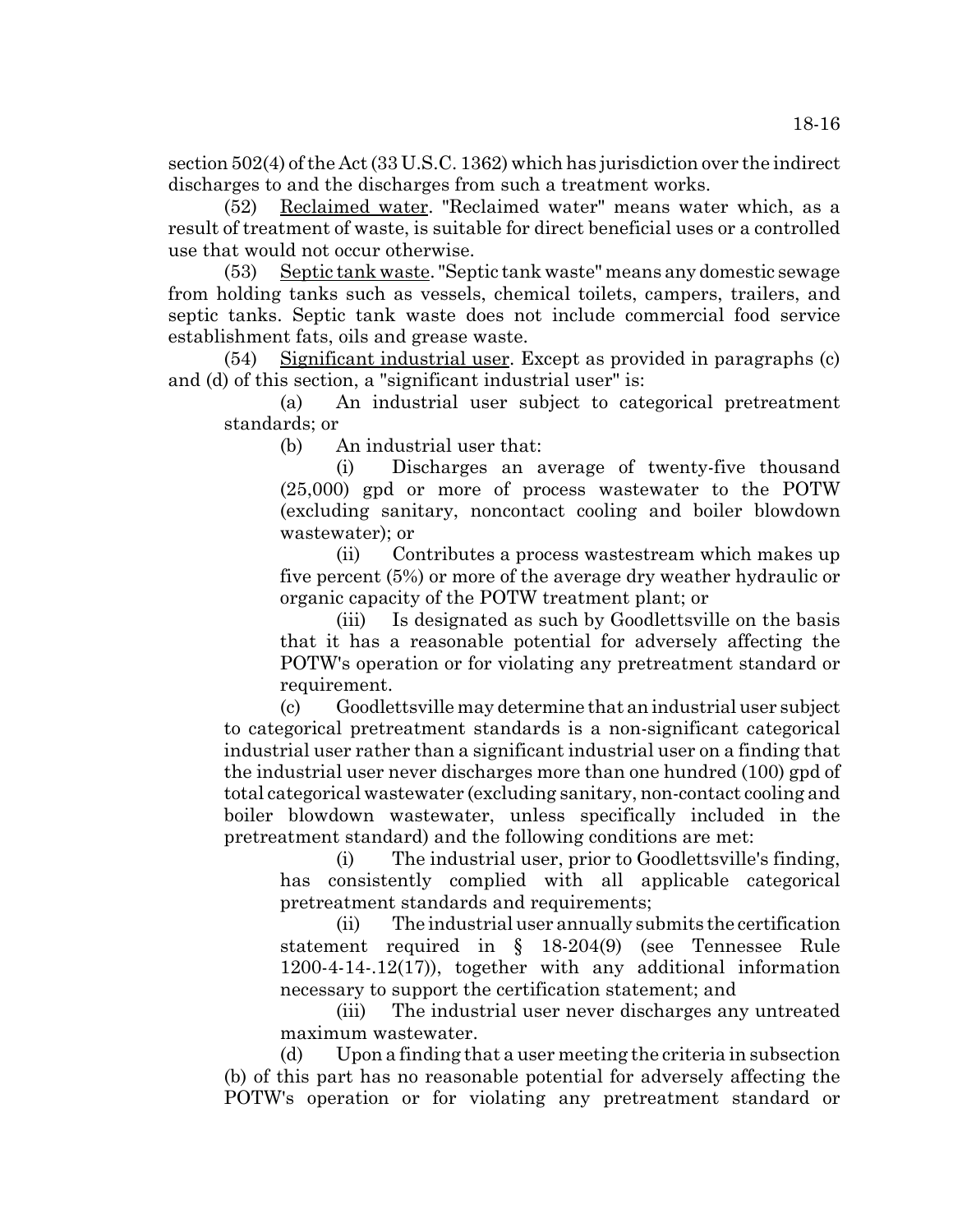requirement, Goodlettsville may at any time, but at least once every twelve (12) months, on its own initiative or in response to a petition received from an industrial user, and in accordance with procedures in Tennessee Rule 1200-4-14-.08(6)(f), determine that such user should not be considered a significant industrial user.

(55) Significant noncompliance. The city manager or designee shall publish annually, in a newspaper of general circulation that provides meaningful public notice within the jurisdictions served by Goodlettsville, a list of the users which, at any time during the previous twelve (12) months, were in significant noncompliance with applicable pretreatment standards and requirements. The term "significant noncompliance" shall be applicable to all significant industrial users (or any other industrial user that violates paragraphs (c), (d) or (h) of this section) and shall mean:

(a) "Chronic violations of wastewater discharge limits," defined here as those in which sixty-six percent (66%) or more of all the measurements taken for the same pollutant parameter taken during a six (6) month period exceed (by any magnitude) a numeric pretreatment standard or requirement, including "instantaneous limits" as defined in Goodlettsville Code of Laws;

(b) "Technical Review Criteria (TRC) violations," defined here as those in which thirty-three percent (33%) or more of wastewater measurements taken for each pollutant parameter during a six (6) month period equals or exceeds the product of the numeric pretreatment standard or requirement including "instantaneous limits," as defined by the City of Goodlettsville Municipal Code multiplied by the applicable criteria (1.4 for BOD, TSS, fats, oils and grease, and 1.2 for all other pollutants except pH);

(c) Any other violation of a pretreatment standard or requirements as defined by the City of Goodlettsville Municipal Code (daily maximum, longer term average, instantaneous limit, or narrative standard) that the city manager or designee determines has caused, alone or in combination with other discharges, interference or pass through, including endangering the health of POTW personnel or the general public;

(d) Any discharge of a pollutant that has caused imminent endangerment to the public or to the environment, or has resulted in the city manager or designee's exercise of its emergency authority to halt or prevent such a discharge;

(e) Failure to meet, within ninety (90) days of the scheduled date, a compliance schedule milestone contained in an individual wastewater discharge permit or a general permit or enforcement order for starting construction, completing construction, or attaining final compliance;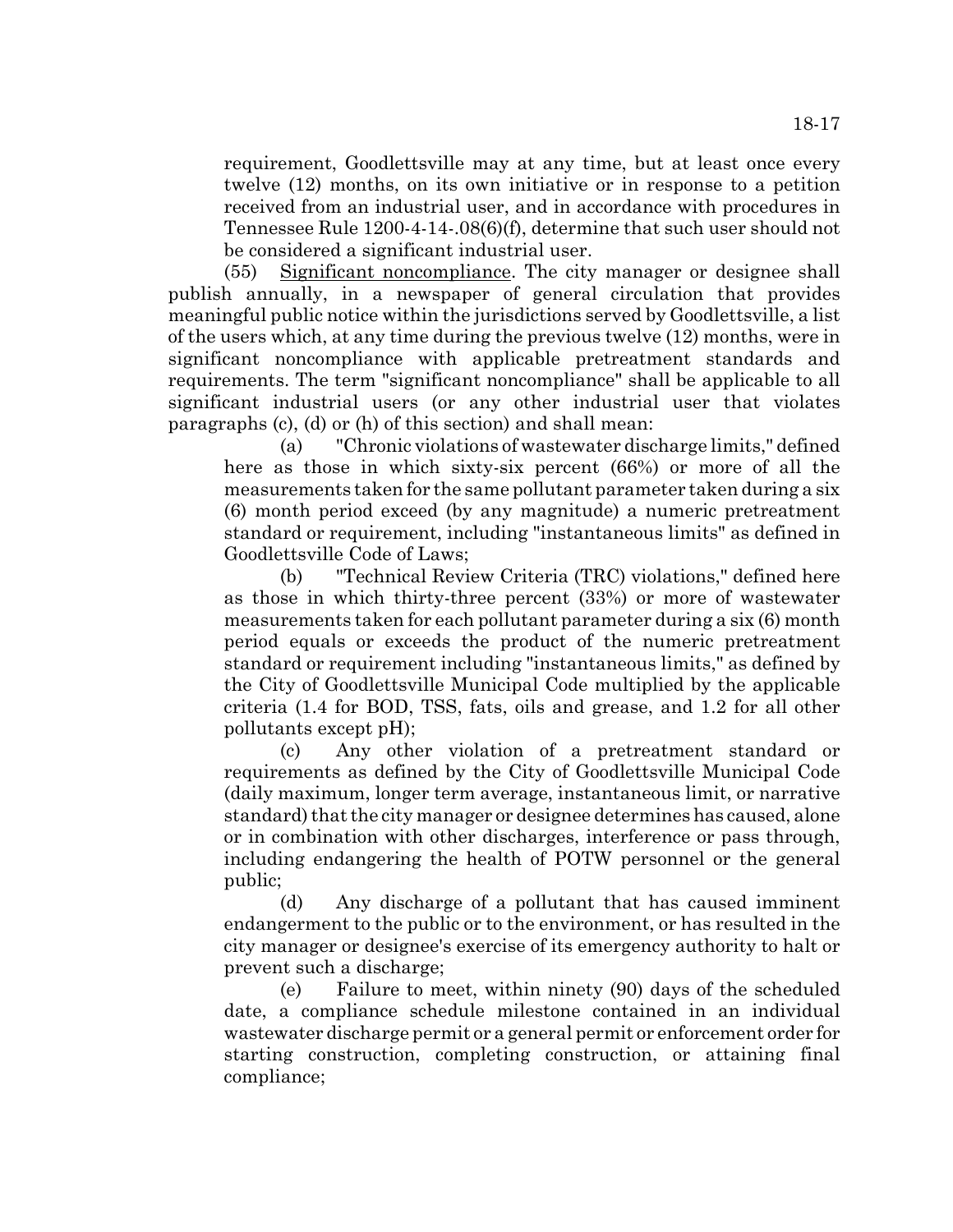(f) Failure to provide within thirty  $(30)$  days after the due date, any required reports, including baseline monitoring reports, reports on compliance with categorical pretreatment standard deadlines, periodic self-monitoring reports, and reports on compliance schedules;

(g) Failure to accurately report noncompliance; or

(h) Any other violation(s), which may include a violation of best management practices, which the city manager or designee determines will adversely affect the operation or implementation of the local pretreatment program.

(56) Slug load or slug discharge. "Slug load or slug discharge" means any discharge at a flow rate or concentration, which could cause a violation of the prohibited discharge standards of this chapter. A slug discharge is any discharge of non-routine, episodic nature, including but not limited to an accidental spill or non-customary batch discharge, which has a reasonable potential to cause interference or pass through, or in any other way violate the POTW's regulations, local limits, or permit conditions.

(57) Standard industrial classification. "Standard industrial classification" means a classification pursuant to the Standard Industrial Classification Manual issued by the Executive Office of the President, Office of Management and Budget, 1972.

(58) Stormwater. "Stormwater" means any flow occurring during or following any form of natural precipitation, and resulting from such precipitation, including snowmelt.

(59) Toxic pollutant. "Toxic pollutant" means any pollutant or combination of pollutants listed as toxic in regulations promulgated by the Administrator of the Environmental Protection Agency under the provisions of 33 U.S.C. 1317.

(60) Treatment works. "Treatment works" means any devices and systems used in the storage, treatment, recycling and reclamation of domestic sewage or industrial wastes of a liquid nature including interceptor sewers, outfall sewers, sewage collection systems, pumping, power and other equipment and appurtenances; extensions, improvements, remodeling, additions and alterations thereof; elements essential to provide a reliable recycled supply such as standby treatment units and clear well facilities; and any works including land that will be an integral part of the treatment process or is used for ultimate disposal of residues resulting from such treatment; and including combined stormwater and sanitary sewer systems.

(61) Twenty-four (24) hour, flow proportional composite sample. "Twenty-four (24) hour, flow proportional composite sample" means a sample consisting of several effluent portions collected during a twenty-four (24) hour period in which the portions of sample are proportionate to the flow and combined to form a representative sample.

(62) Unpolluted water. "Unpolluted water" means water to which no constituent has been added, either intentionally or accidentally, which would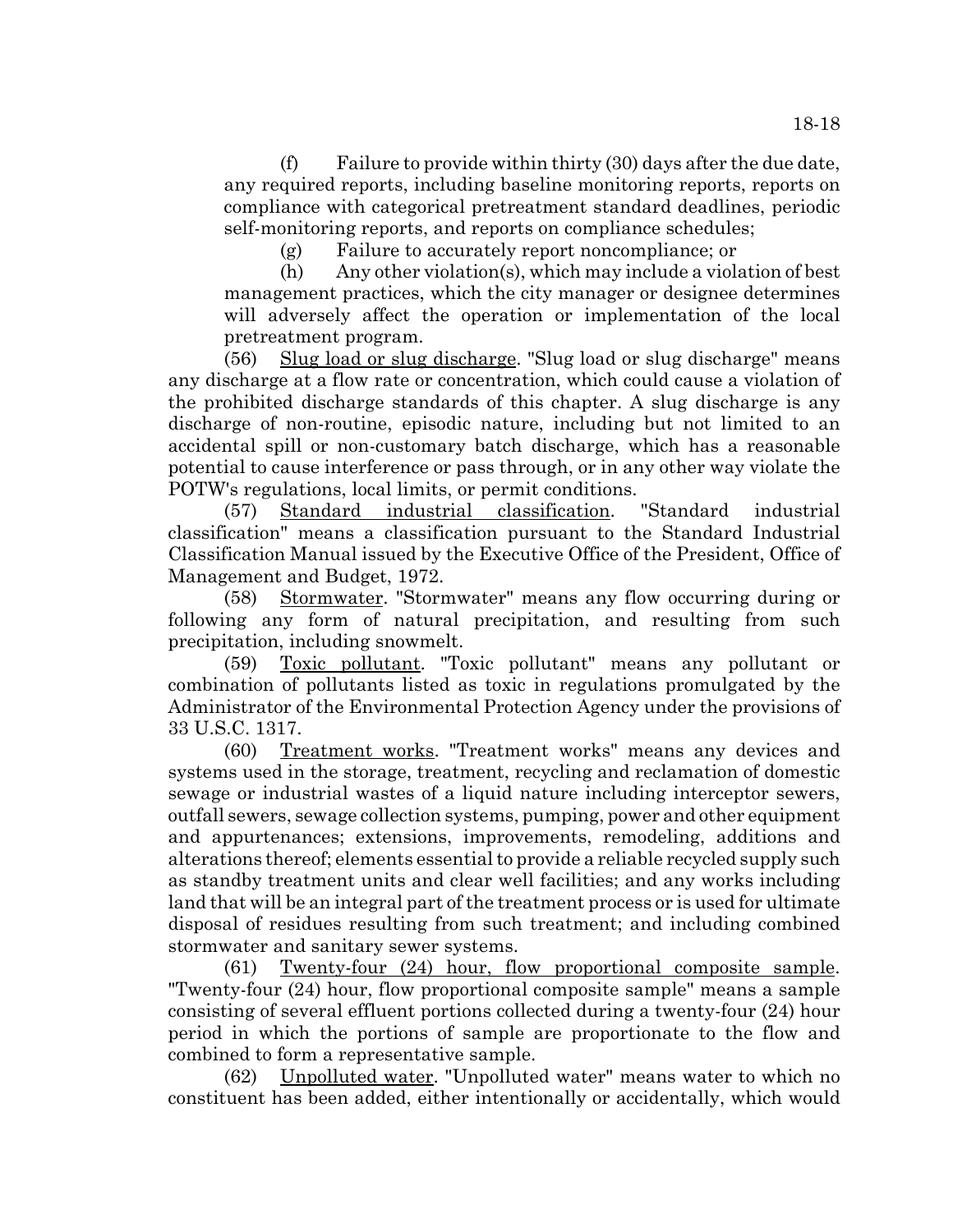render such water unacceptable to the State of Tennessee or the Environmental Protection Agency having jurisdiction thereof for disposal to storm or natural drainage, or directly to surface waters.

(63) User. "User" means any person, firm, corporation or governmental entity that discharges, causes or permits the discharge of wastewater into a community sewer.

(64) Waste. "Waste" means and includes sewage and any and all other waste substances, liquid, solid, gaseous or radioactive, associated with human habitation, or of human or animal origin, or from any producing, manufacturing or processing operation of whatever nature, including such waste placed within containers of whatever nature prior to, and for purposes of, disposal.

(65) Wastewater. "Wastewater" means liquid and water-carried wastes and sewage from residential dwellings, commercial buildings, industrial and manufacturing facilities, and institutions, whether treated or untreated, which are contributed to the POTW.

(66) Wastewater constituents and characteristics. "Wastewater constituents and characteristics" means the individual chemical, physical, bacteriological and radiological parameters, including volume and flow rate and such other parameters that serve to define, classify or measure the contents, quality, quantity and strength of wastewater.

(67) Waters of the State of Tennessee. "Waters of the State of Tennessee" means any water, surface or underground, within the boundaries of the state. (2000 Code, § 18-201, as replaced by Ord. #13-801, Aug. 2013, and Ord. #21-989, March 2021 *Ch5\_02-10-22*)

**18-202. Purpose of chapter.** (1) The purpose of this chapter is to set uniform requirements for users of the City of Goodlettsville's (the city) wastewater collection system and treatment works to enable the city to comply with the provisions of the Clean Water Act and other applicable federal laws and regulations, Tennessee's Water Quality Control Act and other applicable state laws and regulations, and to provide for the public health and welfare by regulating the quality of wastewater discharged into the city's wastewater collection system and treatment works.

(2) This chapter provides a means for determining wastewater volumes, constituents and characteristics, the setting of charges and fees, and the issuance of permits to certain users. This chapter establishes effluent limitations and other discharge criteria and provides that certain users shall pretreat waste to prevent the introduction of pollutants into the publicly owned treatment works, including the collection and transmission system (hereinafter referred to as POTW), which may interfere with the operation of the POTW or contaminate the sewage sludge; and to prevent the introduction of pollutants into the POTW which may pass through the treatment works into the receiving waters or the atmosphere, or otherwise be incompatible with the treatment works; to protect both POTW personnel who may be affected by wastewater and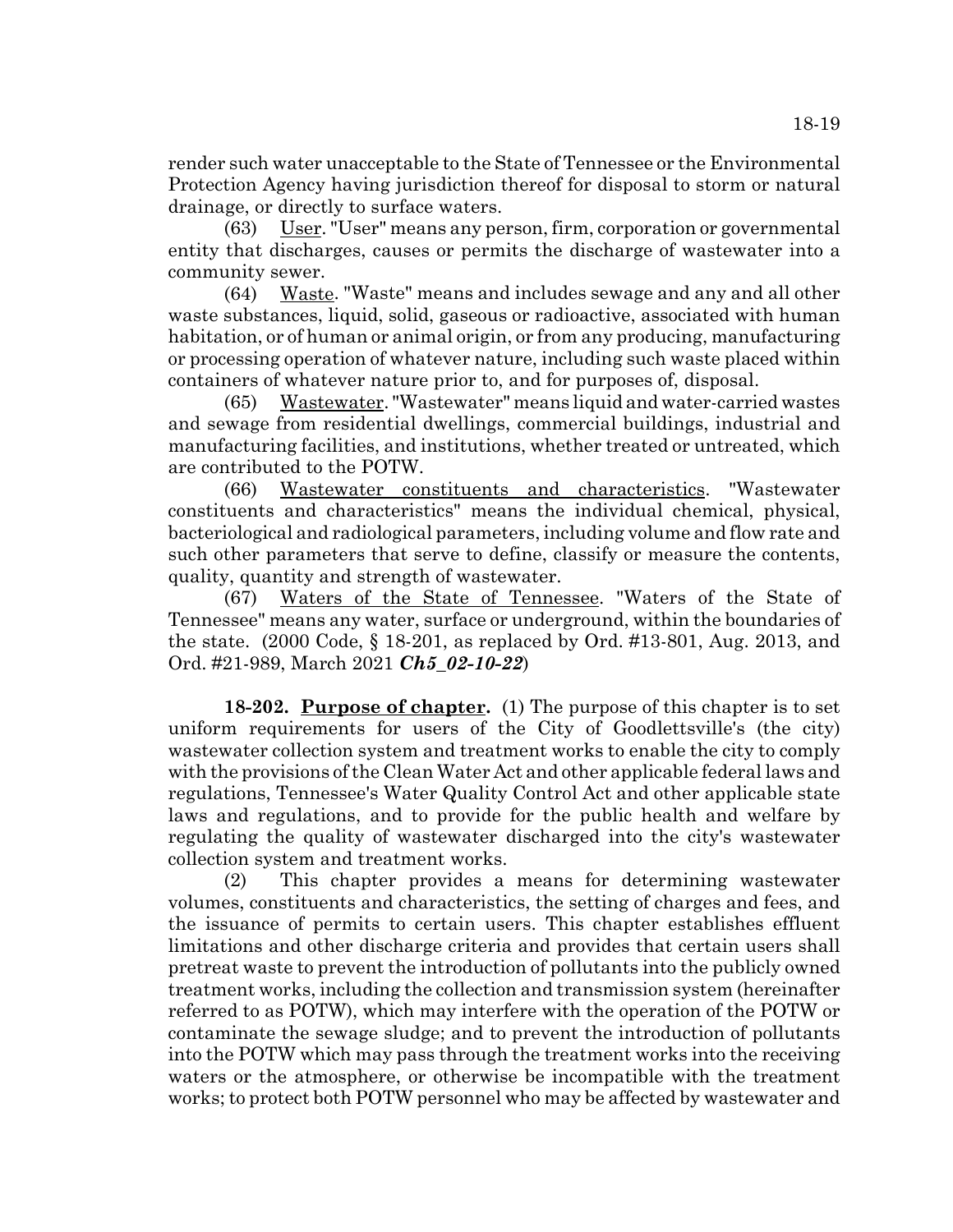sludge in the course of their employment and the general public; to enable the city to comply with its National Pollutant Discharge Elimination System permit conditions, sludge use and disposal requirements, and any other federal or state laws to which the publicly owned treatment works is subject, and to improve opportunities to recycle and reclaim wastewaters and sludge resulting from wastewater treatment. This chapter provides measures for the enforcement of its provisions and abatement of violations thereof. This chapter establishes a wastewater hearing authority and establishes its duties and establishes the duties of the director of the department of water and sewerage services to ensure that the provisions of this chapter are administered fairly and equitably to all users. The city reserves the right to establish, by ordinance or in individual wastewater discharge permits, or in general permits, more stringent standards or requirements on discharges to the POTW consistent with the purpose of this chapter. (2000 Code, § 18-202, as replaced by Ord. #13-801, Aug. 2013, and Ord. #21-989, March 2021 *Ch5\_02-10-22*)

**18-203. Discharge to publicly owned treatment works.** (1) Purpose of article - specifications subject to review. This chapter establishes limitations and prohibitions on the quantity and quality of wastewater which may be lawfully discharged into the publicly owned treatment works. Pretreatment of some wastewater discharge will be required to achieve the goals established by this chapter and the Clean Water Act. The specified limitation set forth in § 18-203(8), the Operational Division Policy No. 2008-01 for local limits and wastewater treatment plant protection criteria, and other prohibitions and limitations of this chapter are subject to the change to enable the city to provide efficient wastewater treatment to protect the public health and the environment, and to enable the city to meet requirements contained in its NPDES permit. The wastewater hearing authority shall review such limitations from time to time to ensure that they are sufficient to protect the operation of the treatment works, that they are sufficient to enable the treatment works to comply with NPDES permit, that they are sufficient to provide for a cost effective means of operating the treatment works, and that they are sufficient to protect the public health and the environment. The authority shall recommend changes or modifications to the director as necessary.

(2) Construction of pretreatment plants - plans - permits. Plans, specifications and operating procedures for such wastewater pretreatment facilities shall be prepared by a registered engineer and shall be submitted to the director for review in accordance with accepted engineering practices. The director shall review such plans within forty-five (45) days and shall recommend to the user any appropriate changes. Prior to beginning construction of the pretreatment facility, the user shall submit a set of construction plans and specifications to be maintained by the director. Prior to beginning construction, the user shall also secure such building, plumbing or other permits that may be required by this code. The user shall construct the pretreatment facility within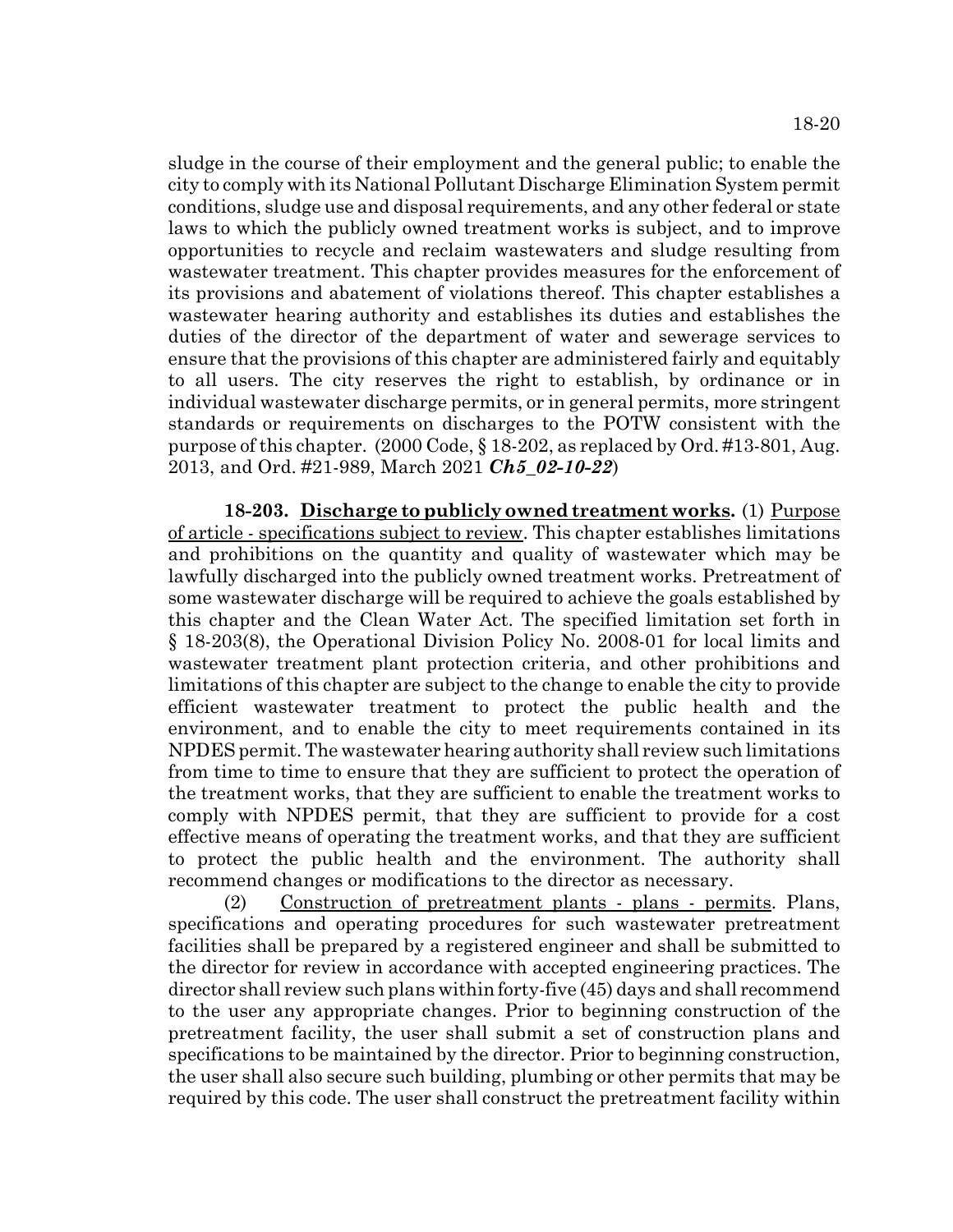the time provided in the user's wastewater discharge permit. Following completion of construction, the user shall provide the director with as-built drawings to be maintained by the director.

(3) Construction and maintenance of pretreatment facilities. Users of the POTW shall design, construct, operate and maintain wastewater pretreatment facilities whenever necessary to reduce or modify the user's wastewater constituency to achieve compliance with the limitations in wastewater strength or prohibition set forth in §§ 18-203(7), 18-203(8) and 18-203(9) to meet applicable national pretreatment standards, or to meet any other wastewater conditions or limitations contained in the user's wastewater discharge permit.

(4) Additional pretreatment measures. (a) Whenever deemed necessary, the city may require users to restrict their discharge during peak flow periods, designate that certain wastewater be discharged only into specific sewers, relocate and/or consolidate points of discharge, separate sewage wastestreams from industrial wastestreams, and such other conditions as may be necessary to protect the POTW and determine the user's compliance with the requirements of this chapter.

(b) City of Goodlettsville may require any person discharging into the POTW to install and maintain, on their property and at their expense, a suitable storage and flow-control facility to ensure equalization of flow. An individual wastewater discharge permit, or a general permit, may be issued solely for flow equalization.

(5) Compliance with national pretreatment standards required. Certain industrial users are now or hereafter shall become subject to national pretreatment standards promulgated by the Environmental Protection Agency specifying quantities or concentrations of pollutants or pollutant properties which may be discharged into the POTW. All industrial users subject to a national pretreatment standard shall comply with all requirements of such standard and shall also comply with any additional or more stringent limitations contained in the general pretreatment regulations (40 CFR part 403), the pretreatment standards found at 40 CFR chapter 1, subchapter N, parts 405-471, in this chapter, or in their permit. Compliance with national pretreatment standards for existing sources subject to such standards shall be within three (3) years following promulgation of the standards unless a shorter compliance time is specified in the standard. Compliance with national pretreatment standards for new sources shall be required upon promulgation of the standard. Except where expressly authorized by an applicable national pretreatment standard, no industrial user shall increase the use of process water or in any way attempt to dilute a discharge as a partial or complete substitution for adequate treatment to achieve compliance with such standard.

(6) State pretreatment standard. Industrial users must comply with state pretreatment requirements (Tennessee Rule 1200-4-14).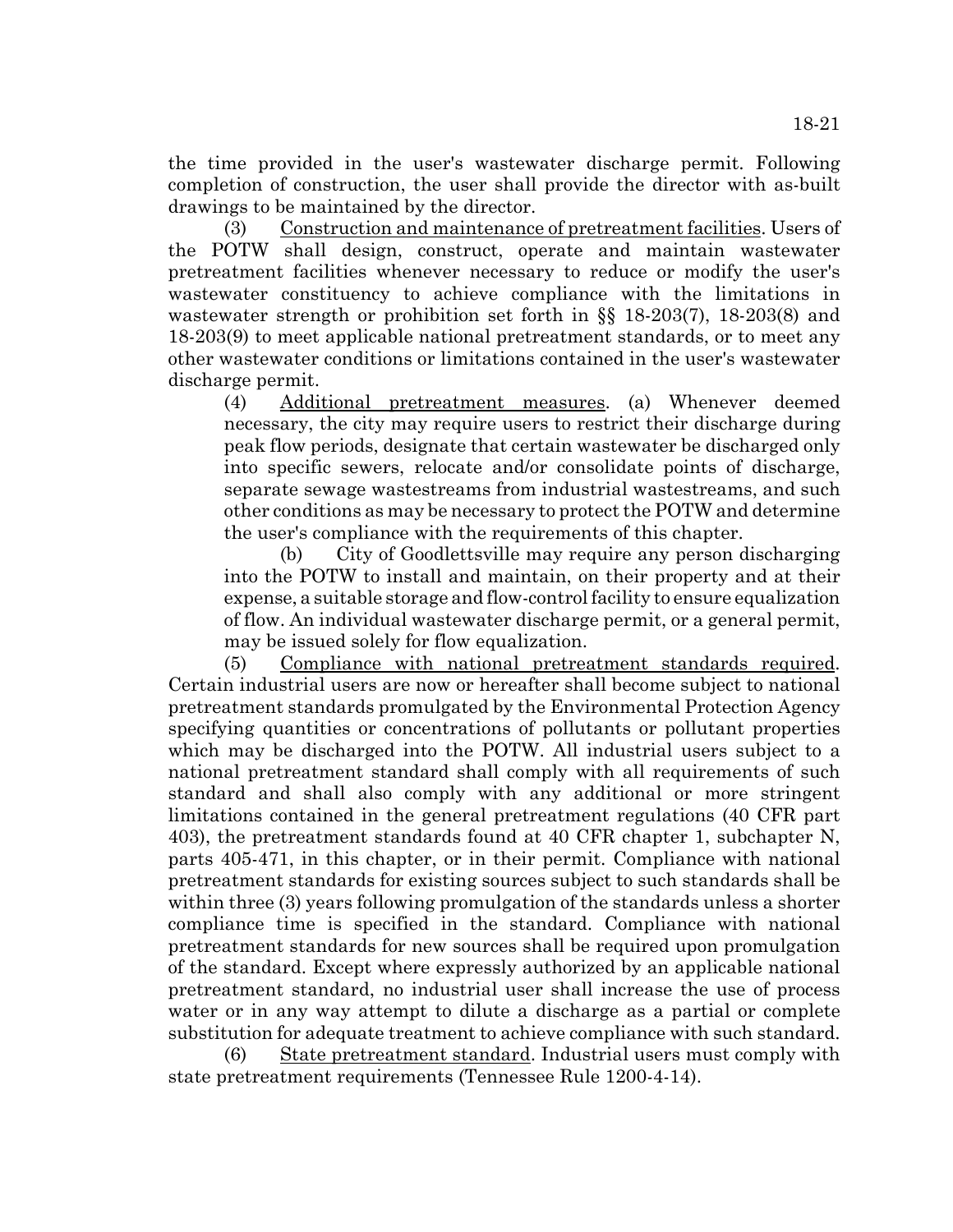(7) Wastewater evaluation criteria. (a) The wastewater of every industrial user shall be evaluated upon the following criteria:

(i) Wastewater containing any element or compound which is not adequately removed by the treatment works which is known to be an environmental hazard;

(ii) Wastewater causing a discoloration or any other condition in the quality of the city's treatment works' effluent such that receiving water quality requirements established by law cannot be met;

(iii) Wastewater causing conditions at or near the city's treatment works which violate any statute, rule or regulation of any public agency of this state or the United States;

(iv) Wastewater containing any element or compound known to act as a lacrimator, known to cause nausea, or known to cause odors constituting a public nuisance;

(v) Wastewater causing interference with the effluent or any other product of the treatment process, residues, sludge or scum causing them to be unsuitable for reclamation and reuse or causing interference with the reclamation process;

(vi) Wastewater having constituents and concentrations in excess of those listed in § 18-203(8) or cause a violation of the limits in § 18-203(12).

(b) The director shall recommend and the wastewater hearing authority shall approve reasonable limitations or prohibitions in the wastewater discharge permit of any industrial user that discharges wastewater violating any of the above criteria as shall be reasonable to achieve the purpose and policies of this chapter.

(8) Wastewater pollutants-maximum concentrations. No person or user shall discharge wastewater in excess of the pollutant concentrations identified in the Operational Division Policy No. 2008-01 for Local Limits (TABLE A), unless:

(a) An exception has been granted the user under the provisions of § 18-203(25); or

(b) The wastewater discharge permit of the user provides, as a special permit condition, a higher interim concentration level in conjunction with a requirement that the user construct a pretreatment facility or institute changes in operation and maintenance procedures to reduce the concentration of pollutants to levels not exceeding the standards set forth in the table within a fixed period of time.

Local limits: the city is authorized to establish local limits pursuant to Tennessee Rule 1200-4-14-.05(3). City of Goodlettsville may develop Best Management Practices (BMPs) by ordinance or in individual wastewater discharge permits, or general permits, to implement local limits.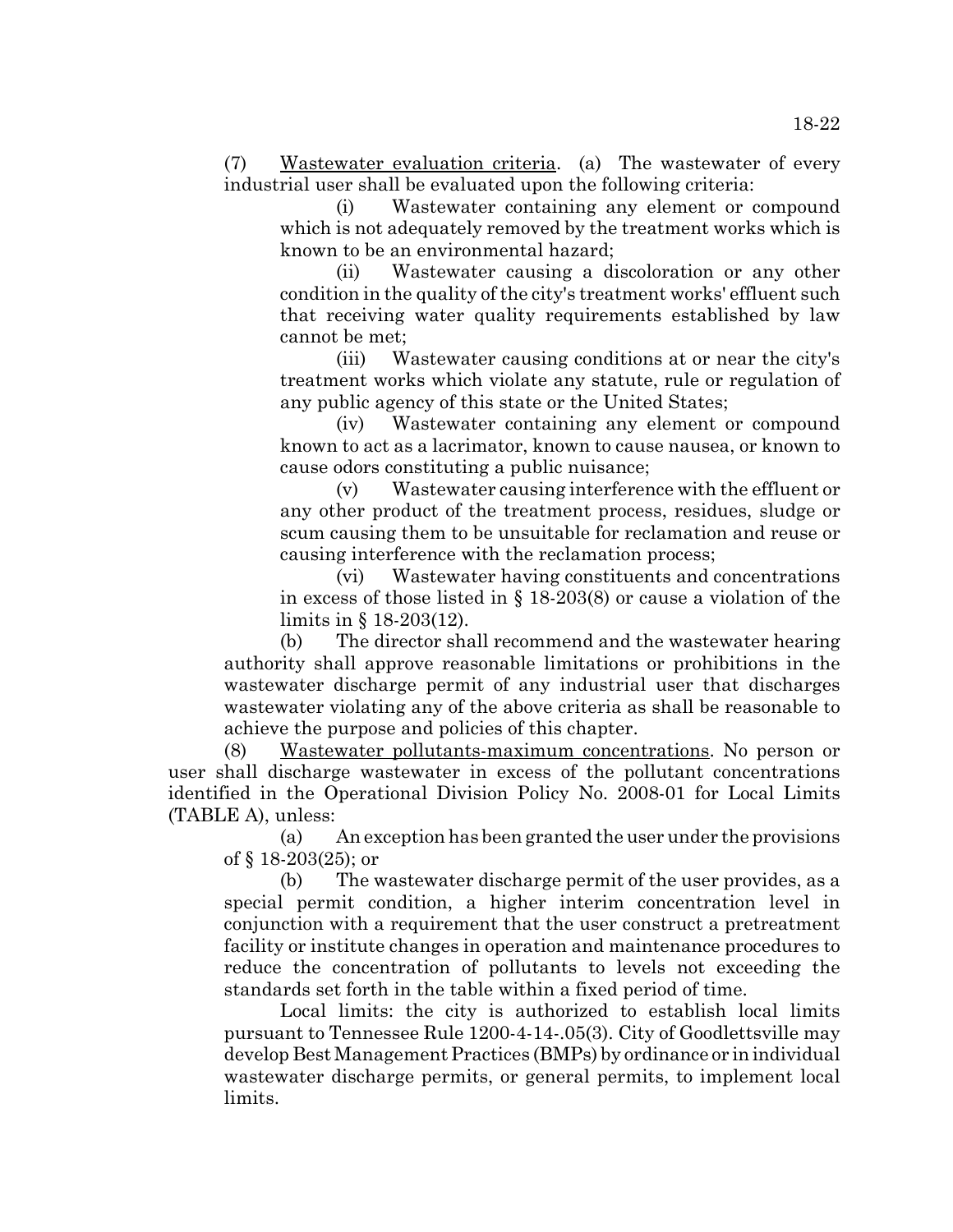(9) Prohibited pollutants. (a) No person shall introduce into the publicly owned treatment works any of the following pollutants which, acting either alone or in conjunction with other substances present in the POTW, interfere with the operation of the POTW as follows:

(i) Pollutants that create a fire or explosion hazard in the POTW, including, but not limited to, wastestreams with a closed cup flashpoint of less than one hundred forty degrees Fahrenheit (140°F) or sixty degrees Centigrade (60°C) using the test methods specified in 40 CFR 261.21;

(ii) Pollutants which cause corrosive structural damage to the POTW, but in no case discharges with a pH lower than 5.0 or higher than 10.0;

(iii) Solid or viscous pollutants in amounts which cause obstruction to the flow of the sewers, or other interference with the operation of or which cause injury to the POTW, including waxy or other materials which tend to coat and clog a sewer line or other appurtenances thereto;

(iv) Any pollutant, including oxygen-demanding pollutants (BOD, etc.), released in a discharge of such volume or strength as to cause interference in the POTW;

(v) Heat in amounts which will inhibit biological activity in the POTW resulting in interference, but in no case heat such quantities that the temperature of the influent at the treatment works exceeds forty degrees Centigrade (40°C) (one hundred four degrees Fahrenheit (104°F)). Unless a higher temperature is allowed in the user's wastewater discharge permit, no user shall discharge into any sewer line or other appurtenance of the POTW wastewater with a temperature exceeding sixty-five and one-half degrees Centigrade (65.5°C) (one hundred fifty degrees Fahrenheit  $(150^{\circ}F))$ ;

(vi) Petroleum oil, non-biodegradable cutting oil or products of mineral oil origin in amounts that will cause interference or pass through;

(vii) Pollutants which result in the presence of toxic gases, vapors, or fumes within the POTW in a quantity that may cause acute worker health and safety problems;

(viii) Any trucked or hauled pollutants except at discharge points designated by the POTW;

(ix) Noxious or malodorous liquids, gases, solids, or other wastewater which, either singly or by interaction with other wastes, are sufficient to create a public nuisance or a hazard to life, or to prevent entry into the sewers for maintenance or repair;

(x) Wastewater which imparts color which cannot be removed by the treatment process, such as, but not limited to, dye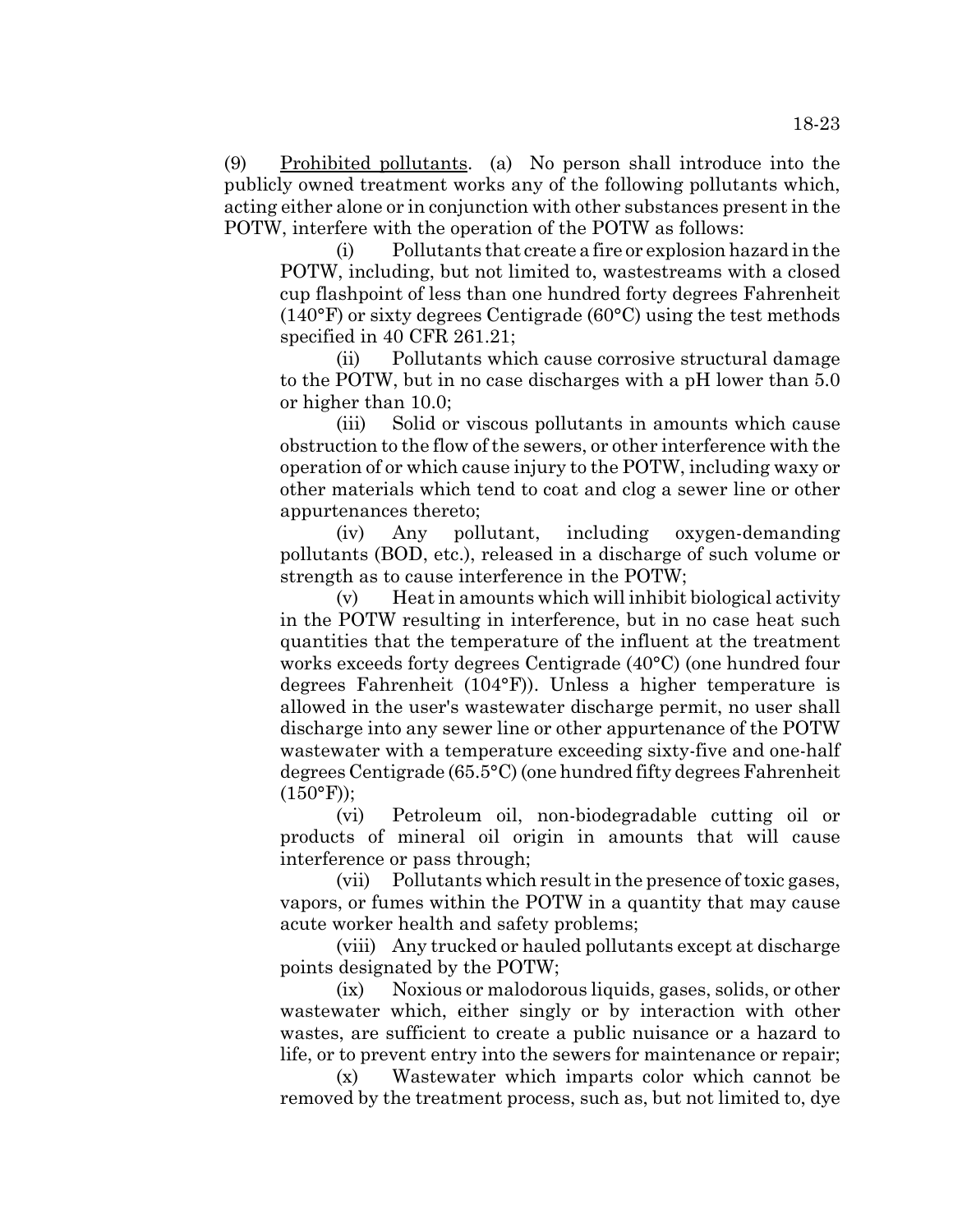wastes and vegetable tanning solutions, which consequently imparts color to the treatment plant's effluent, thereby violating the city's NPDES permits;

(xi) Wastewater containing any radioactive wastes or isotopes except in compliance with applicable state or federal regulations;

(xii) Stormwater, surface water, ground water, artesian well water, roof runoff, subsurface drainage, swimming pool drainage, condensate, deionized water, noncontact cooling water, and unpolluted wastewater, unless specifically authorized by the city;

(xiii) Sludges, screenings, or other residues from the pretreatment of industrial wastes;

(xiv) Wastewater causing, alone or in conjunction with other sources, the treatment plant's effluent to fail toxicity test;

(xv) Detergents, surface-active agents, or other substances which that might cause excessive foaming in the POTW;

(xvi) Unused or out-dated pharmaceuticals;

(xvii) Antifreeze or antifreeze mixtures.

Pollutants, substances, or wastewater prohibited by this section shall not be processed or stored in such a manner that they could be discharged to the POTW.

(b) The foresaid pollutants represent a general description of harmful or dangerous conditions and are in addition to such specific pollutants as may be identified and added from time to time to §§ 18-203(8) and 18-203(12) or the industrial user's permit.

(c) General prohibitions. No user shall introduce or cause to be introduced into the POTW any pollutant or wastewater which causes pass through or interference. These general prohibitions apply to all users of the POTW whether or not they are subject to categorical pretreatment standards or any other national, state, or local pretreatment standards or requirements.

(10) Prohibition of by-pass. Bypass means the intentional diversion of wastestreams from any portion of an industrial user's treatment facility. Bypass is prohibited, and the department of water services may take enforcement action against an industrial user for a bypass, unless:

(a) Bypass was unavoidable to prevent loss of life, personal injury, or severe property damage;

(b) There were no feasible alternatives to the bypass, such as the use of auxiliary treatment facilities, retention of untreated wastes, or maintenance during normal periods of equipment downtime. This condition is not satisfied if adequate back-up equipment should have been installed in the exercise of reasonable engineering judgment to prevent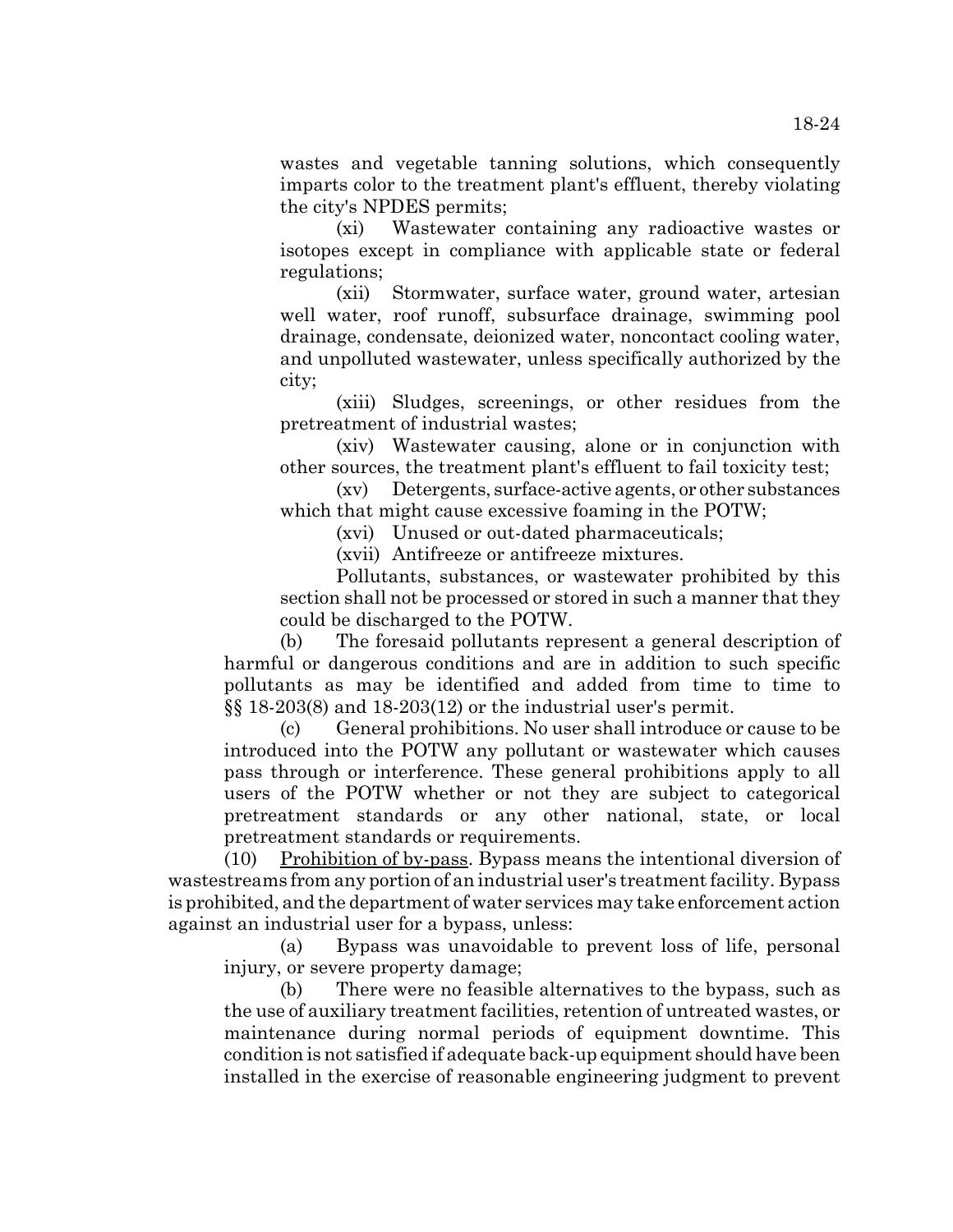a bypass which occurred during normal periods of equipment downtime of preventative maintenance; and

(c) The industrial user submitted notices as required. If an industrial user knows in advance of the need for a bypass, it shall submit prior notice to the department, if possible at least ten (10) days before the date of the bypass. An industrial user shall submit oral notice of an unanticipated bypass that exceeds applicable pretreatment standards to the department within twenty-four (24) hours from the time the industrial user becomes aware of the bypass. A written submission shall also be provided within five (5) days of the time the industrial user becomes aware of the bypass. The written submission shall contain a description of the bypass and its cause; the duration of the bypass, including exact dates and times, and, if the bypass has not been corrected, the anticipated time it is expected to continue; and steps taken or planned to reduce, eliminate, and prevent reoccurrence of the bypass. The department may waive the written report on a case-by-case basis if the oral report has been received within twenty-four (24) hours.

(11) Hazardous waste discharge. The industrial user shall notify the department of water services, the EPA Regional Waste Management Division Director, and state hazardous waste authorities in writing of any discharge into the POTW of a substance, which, if otherwise disposed of, would be a hazardous waste under 40 CFR part 261. Such notification must include the name of the hazardous waste as set forth in 40 CFR part 261, the EPA hazardous waste number, and type of discharge. Additional notification requirements may apply as required by 40 CFR 403.12(p).

(12) Treatment plant influent pollutants-maximum concentrations. No person or user shall discharge wastewater that will cause the influent concentration at any the city wastewater treatment plant to exceed the pollutant levels identified in Operational Division Policy No. 2008-01 for Wastewater Treatment Plant Protection Criteria - Treatment Plant Influent - Maximum Concentrations (TABLE B). The director shall monitor the treatment works influent for each pollutant identified in the Operational Division Policy No. 2008-01 (TABLE B). In the event that the influent at the treatment works reaches or exceeds the levels established by said table, the director shall initiate technical studies to determine the cause of the influent violation and shall initiate such remedial measures as are necessary, including but not limited to the establishment of new or revised pretreatment levels for these parameters. The director may also change any of these criteria in the event the POTW effluent standards are changed or in the event changes are deemed advisable for effective operation of the POTW.

(13) Dilution. No user shall ever increase the use of process water, or in any way attempt to dilute a discharge, as a partial or complete substitute for adequate treatment to achieve compliance with a discharge limitation unless expressly authorized by an applicable pretreatment standard or requirement.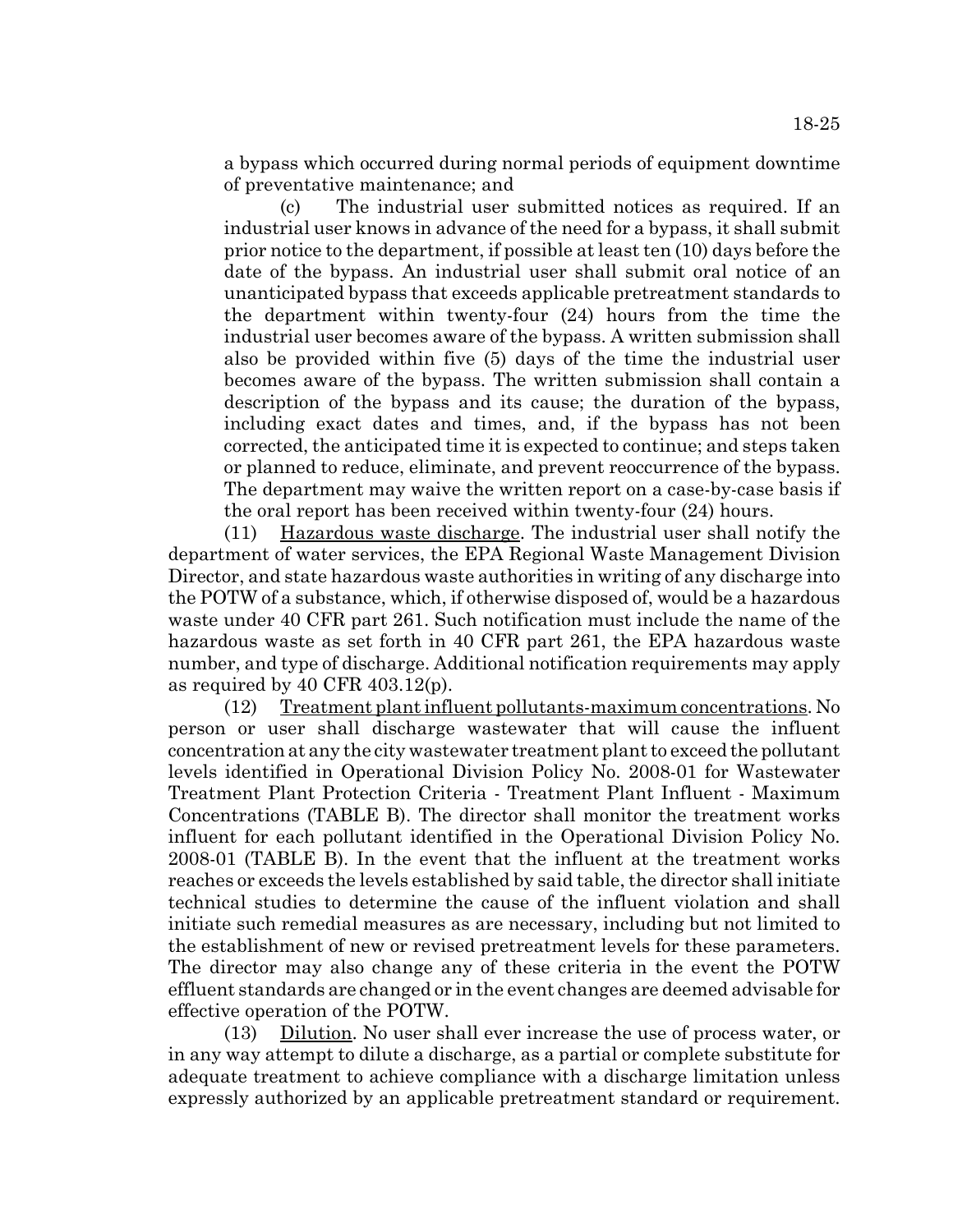The city may impose mass limitations on users who are using dilution to meet applicable pretreatment standards or requirements, or in other cases when the imposition of mass limitations is appropriate.

(14) Unpolluted stormwater prohibited - exceptions. Stormwater, groundwater, rainwater, street drainage, rooftop drainage, basement drainage, subsurface drainage, or yard drainage, if unpolluted, shall not be discharged through direct or indirect connections to a community sewer unless a storm sewer or other reasonable alternative for removal of such drainage does not exist, and then only when such discharge is permitted by the user's wastewater discharge permit and the appropriate fee is paid for the volume thereof.

(15) Unpolluted water prohibited - exceptions. Unpolluted water, including but not limited to cooling water or process water, shall not be discharged through direct or indirect connections to a community sewer except on the same conditions as provided in  $\S$  18-203(14).

(16) Waste from garbage grinders prohibited - exceptions. (a) Waste from garbage grinders shall not be discharged into a community sewer except where generated in preparation of food consumed on the premises, and then only where applicable fees, therefore are paid. Such grinders must shred the waste to a degree that all particles will be carried freely under normal flow conditions prevailing in the community sewers. Garbage grinders shall not be used for the grinding of plastic, paper products, inert materials or garden refuse.

(b) This section shall not apply to domestic residences.

(17) Food service establishments - control of Fats, Oils and Grease (FOG) discharges. All food service establishments are required to comply with Operational Division Policy No. 2004-01: City of Goodlettsville Fats, Oils and Grease Management Policy.

(18) Multi-dwelling units/apartments - control of Fats, Oils and Grease (FOG) discharges. Any multi-dwelling unit, or apartment building or complex shall be subject to enforcement action for discharging FOG that contributes to a sanitary sewer overflow event, or obstruction to the sewer system.

(19) Liquid waste transport trucks - permit requirements. (a) No person owning vacuum or cesspool pump trucks or other liquid waste transport trucks shall discharge directly or indirectly such sewage into the POTW unless such person shall first have applied for and received a truck discharge operation permit from the director or his designated representative. All applicants for a truck discharge operation permit shall complete such forms as required by the director, pay appropriate fees, and shall agree in writing to abide by the provisions of this chapter and any special conditions or regulations established by the director.

(b) The owners of such vehicles shall affix and display the permit number on the side of each vehicle used for such purposes.

(c) Such permits shall be valid for a period of one (1) year from the date of issuance; provided that, such permit shall be subject to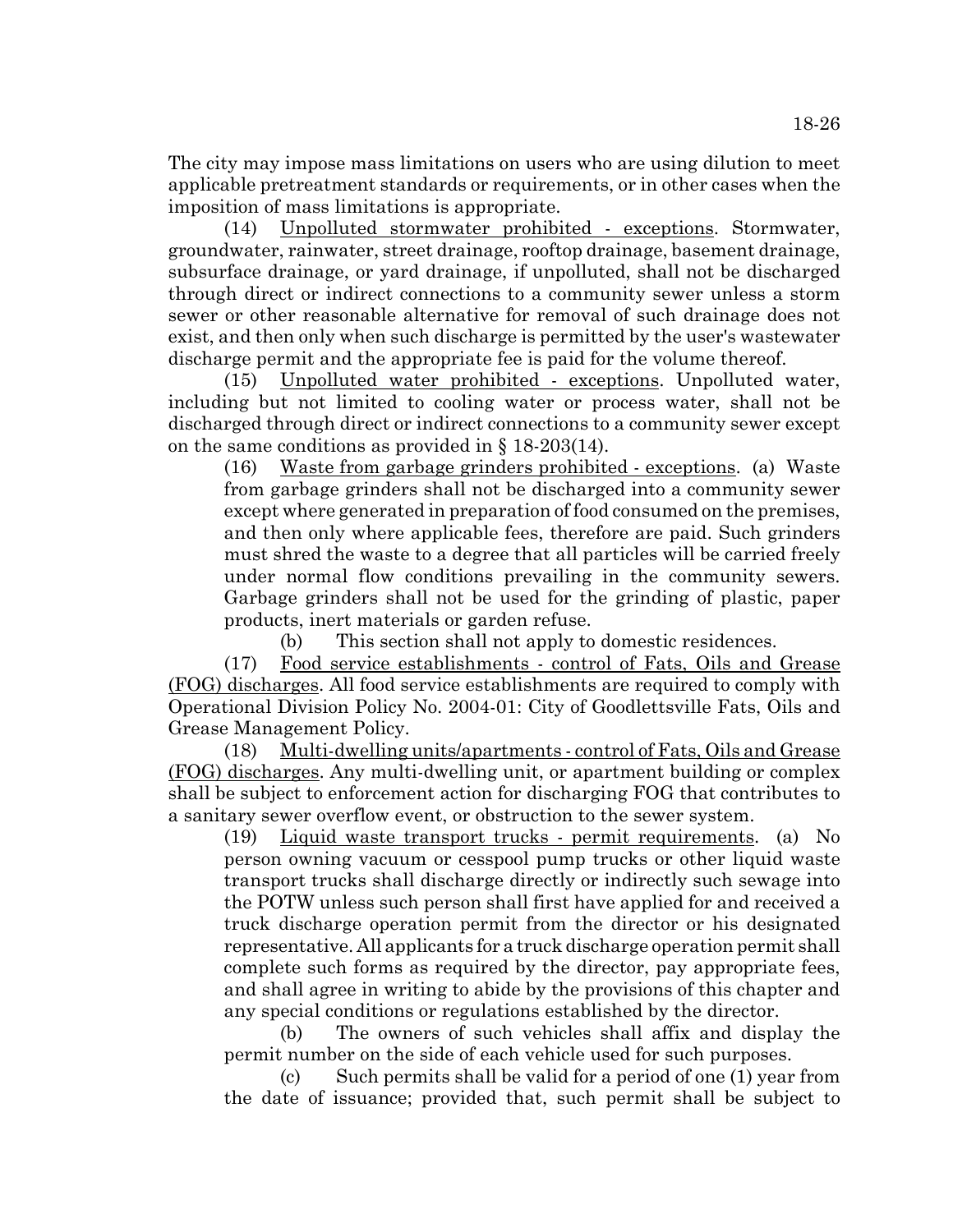revocation by the director for violation of any provision of this chapter or reasonable regulation established by the director.

(d) Such permits shall be limited to the discharge of domestic sewage waste containing no industrial waste.

(e) The director shall designate the locations and times where such trucks may be discharged and may refuse to accept any truckload of waste in his absolute discretion where it appears that the waste could interfere with the effective operation of the treatment works or any sewer line or appurtenance thereto.

(f) The owner of a truck discharge operation permit shall provide manifest to the POTW that states the source of the domestic waste they wish to discharge, the volume of wastewater from each source, and whether any industrial waste is included in the wastewater.

(g) The owner of the truck discharge operation permit shall purchase a bond sufficient to cover his potential liability for violating his permit.

(20) Holding tank and hauled waste - permit required. No person shall discharge any other holding tank waste into the POTW unless he shall have applied for and have been issued a permit by the director. Unless otherwise allowed under the terms and conditions of the permit, a separate permit must be secured for each separate discharge. The permit shall state the specific location of discharge, the time of day the discharge is to occur and the volume of the discharge, and shall limit the wastewater constituents and characteristics of the discharge. Such user shall pay any applicable charges or fees therefor and shall comply with the conditions of the permit issued by the director. Provided, however, no permit will be required to discharge domestic waste from a recreational vehicle holding tank provided such discharge is made into an approved facility designed to receive such waste.

(21) Radioactive waste prohibited - exceptions. No person shall discharge or permit to be discharged any radioactive waste into a community sewer except:

(a) When the person is authorized to use radioactive materials by the Tennessee Department of Public Health or the Nuclear Regulatory Commission;

(b) When the waste is discharged in strict conformity with applicable laws and regulations of the aforementioned agencies, or any other agency having jurisdiction; and

(c) When a copy of permits received from said regulatory agencies have been filed with the director.

(22) Direct discharge into manhole - permit required. No person shall discharge any substance directly into a manhole or other opening in a community sewer other than through an approved building sewer unless he shall have been issued a temporary permit by the director. The director shall incorporate in such temporary permits such conditions as he deems reasonably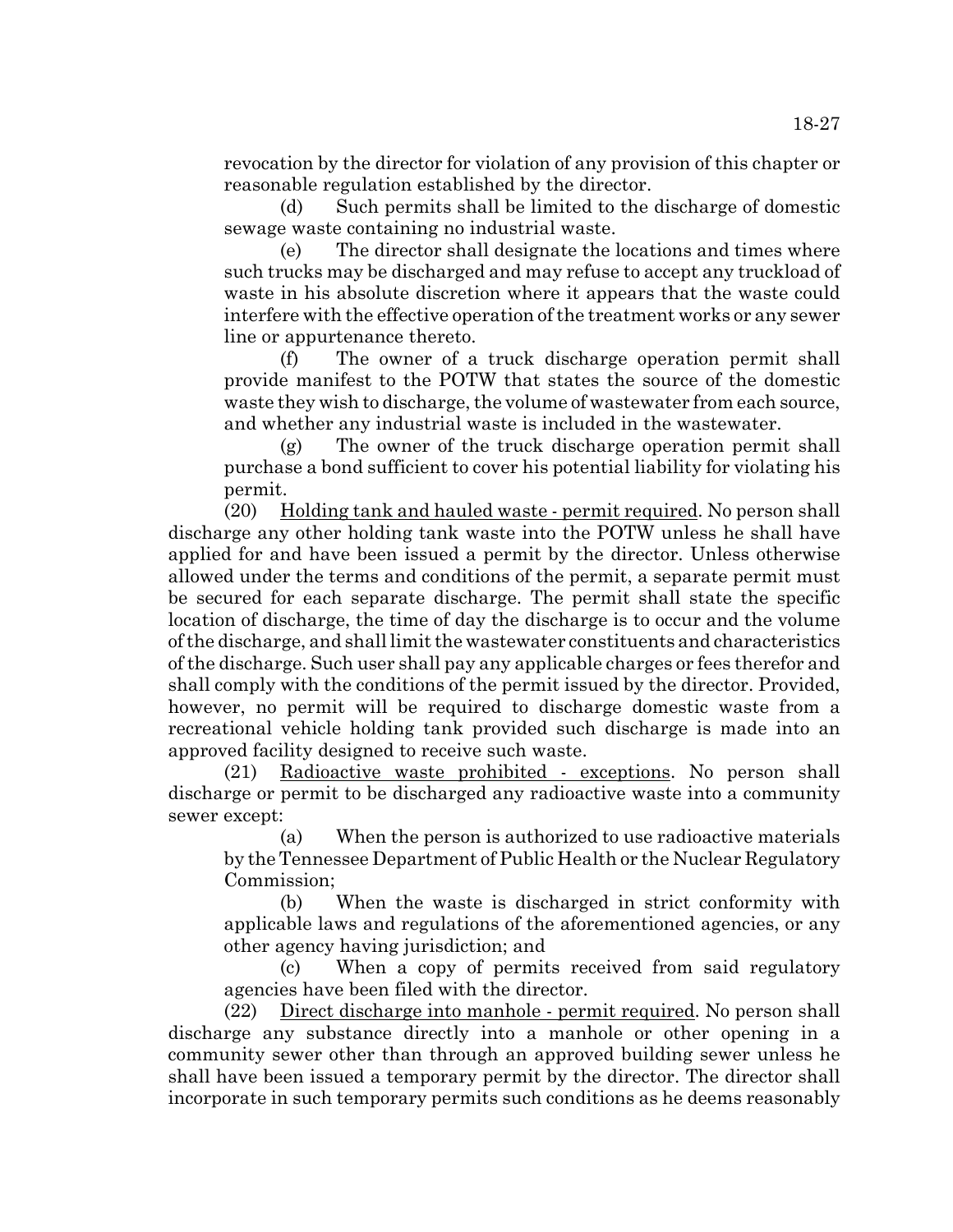necessary to ensure compliance with the provisions of this chapter, and the user shall be required to pay applicable charges and fees therefor.

(23) Accidental discharge - safeguards - special permit conditions for past offenders.

(a) All industrial users shall provide such facilities and institute such procedures as are reasonably necessary to prevent or minimize the potential for accidental discharge into the POTW of waste regulated by this chapter from liquid or raw material storage areas, from truck and rail car loading and unloading areas, from in-plant transfer or processing and materials handling area, and from diked areas or holding ponds of any waste regulated by this chapter.

(b) The wastewater discharge permit of any user who has a history of significant leaks, spills or other accidental discharge of waste regulated by this chapter shall be subject, on a case-by-case basis, to a special permit condition or requirement for the construction of facilities or establishment of procedures which will prevent or minimize the potential for such accidental discharge. Plans, specifications and operating procedures for such special conditions shall be developed by the user and submitted to the director for review under the provisions of § 18-203(2).

(24) Prevention of accidental and/or slug discharges. For the purposes of this subsection, a slug discharge is any discharge of a non-routine, episodic nature, including but not limited to an accidental spill or a non-customary batch discharge. All industrial users shall provide such facilities and institute such procedures as are reasonably necessary to prevent or minimize the potential for accidental discharge into the POTW of waste regulated by this permit from liquid or raw material storage areas, from truck and rail car loading and unloading areas, from in-plant transfer or processing and materials handling areas, from diked areas or holding ponds. The permittee shall notify the POTW immediately by telephone of any slug loadings, spills, bypasses, upsets, etc., and a follow up written notification within five (5) days, as prescribed in 40 CFR  $403.8(f)(2)(v)$ .

Significant industrial users are required to notify the city immediately of any changes at its facility affecting the potential for a slug discharge. The city must evaluate all SIUs for the need for a slug control plan or other actions. Any new SIUs shall be evaluated for the need of a slug control plan within twelve (12) months of being permitted by the department. Existing SIUs may be required to review and resubmit a revision of the slug control plan at the request of the department. Should the department decide that a slug control plan is needed by the industrial user, the plan shall contain, at a minimum, the following elements:

(a) Description of discharge practices, including non-routine batch discharges;

(b) Description of stored chemicals;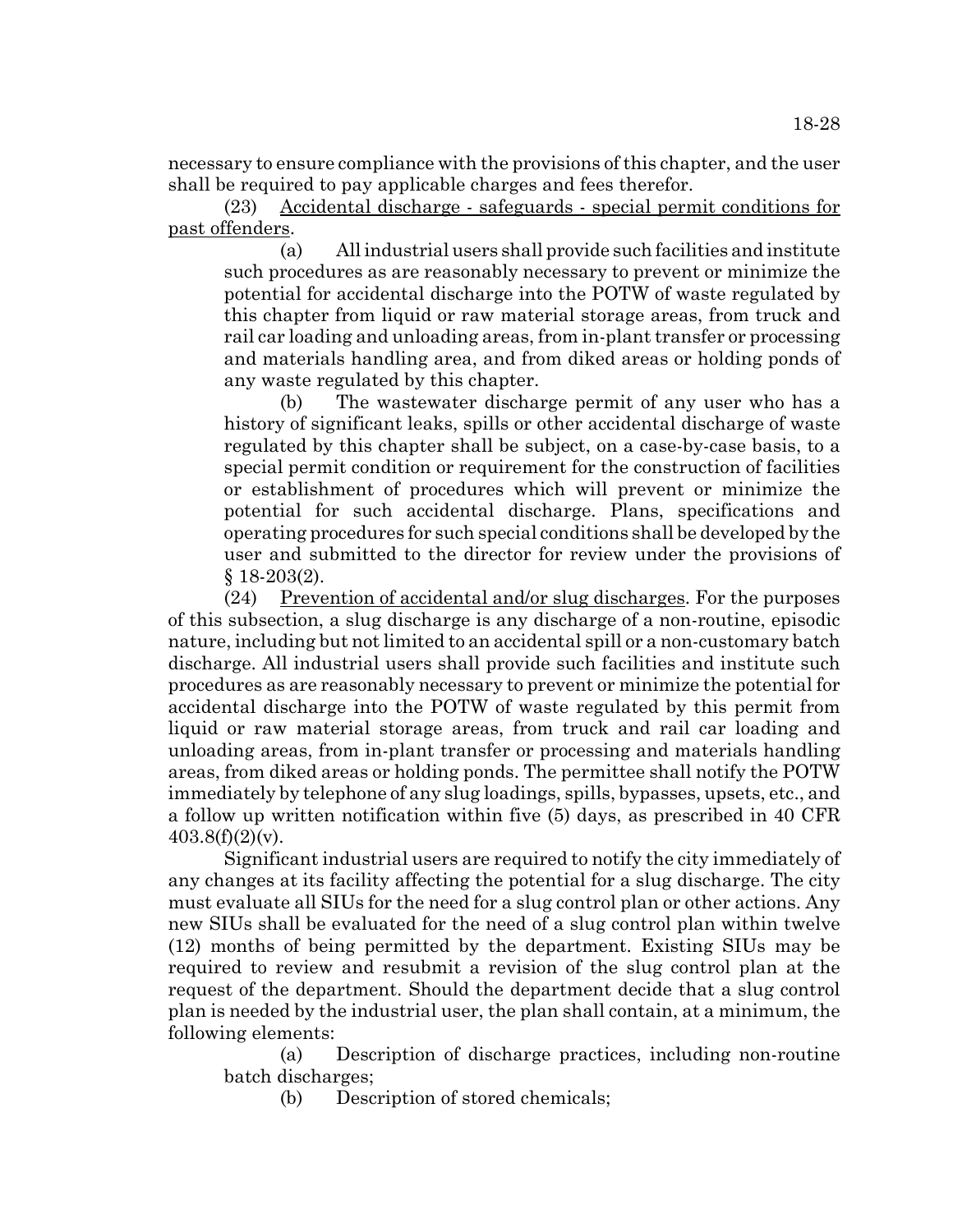(c) Procedures for immediately notifying the POTW of slug discharges, including any discharge that would violate a prohibition under 40 CFR 403.5(b), with procedures for follow-up written notification within five (5) days;

(d) If deemed necessary by the director, procedures to prevent adverse impact from accidental spills, including inspection and maintenance of storage areas, handling and transfer of materials, loading and unloading operations, control of plant site runoff, worker training, building of containment structures or equipment, measures for containing toxic organic pollutants (including solvents), and/or measures and equipment for emergency response.

(25) Temporary exceptions-procedure. (a) Purpose. This section provides a method for industrial users subject to the limitation on wastewater strength parameters listed in § 18-202 of this chapter to apply for and receive a temporary exception to the discharge level for one (1) or more parameters.

(b) Time of application. Applicants for a temporary exception shall apply for same at the time they are required to apply for a wastewater discharge permit or a renewal thereof; however, the director shall allow applications at any time unless the applicant shall have submitted the same or substantially similar application within the preceding year and the same shall have been denied by the authority.

(c) Written applications. All applications for an exception shall be in writing and shall contain sufficient information for evaluation of each of the factors to be considered by the authority pursuant to subsection (e) of this section.

(d) Review by director. All applications for an exception shall be reviewed by the director. If the application does not contain sufficient information for complete evaluation, the director shall notify the applicant of the deficiencies and request additional information. The applicant shall have thirty (30) days following notification by the director to correct such deficiencies. This thirty (30) day period may be extended by the authority upon application and for just cause shown. Upon receipt of a complete application, the director shall evaluate same within thirty (30) days and shall submit his recommendations to the authority at its next regularly scheduled meeting.

(e) Review by authority. The authority shall review and evaluate all applications for an exception and shall take into account the following factors:

(i) The authority shall consider whether or not the applicant is subject to a national pretreatment standard containing discharge limitations more stringent than those in and grant an exception only if such exception may be granted within limitations of applicable federal regulations.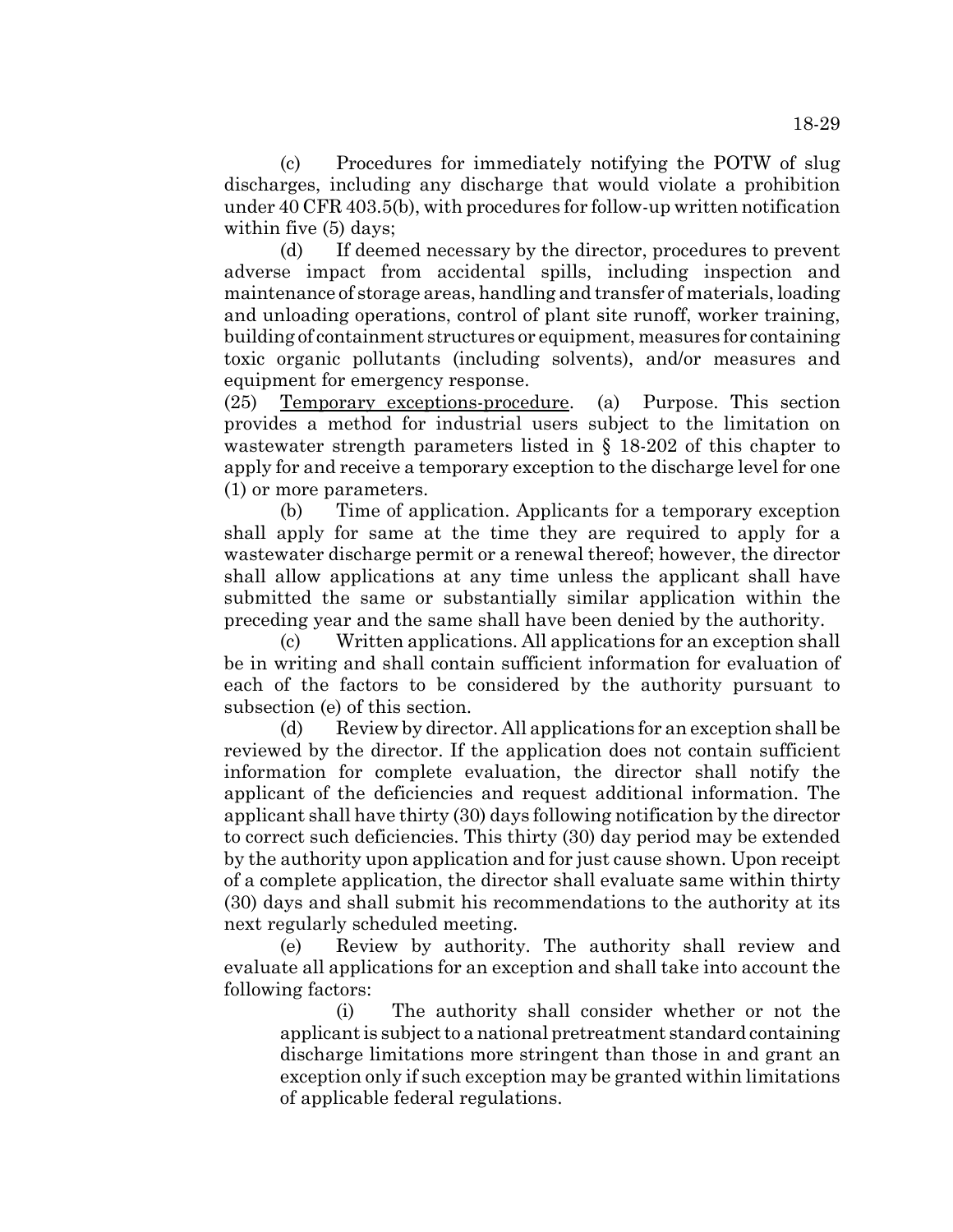(ii) The authority shall consider whether or not the exception would apply to discharge of a substance classified as a toxic substance under regulations promulgated by the Environmental Protection Agency under the provisions of section 307(a) of the Act (33 U.S.C. 1317), and then grant an exception only if such exception may be granted with the limitations of applicable federal regulations.

(iii) The authority shall consider whether or not the granting of an exception would create conditions that would reduce the effectiveness of the treatment works, taking into consideration the concentration of said pollutant in the treatment works' influent and the design capability of the treatment works.

(iv) The authority shall consider whether or not the granting of an exception might cause the treatment works to violate the limitations in its NPDES permit, taking into consideration the concentration of the pollutant in the treatment works' influent and the demonstrated ability of the treatment works to consistently remove such pollutant.

(v) The authority shall consider whether or not the granting of an exception would cause elements or compounds to be present in the sludge of the treatment works which would prevent sludge use or disposal by the city or which would cause the city to violate any regulation promulgated by EPA under the provisions of section 405 of the Act (33 U.S.C. 1345).

(vi) The authority may consider the cost of pretreatment or other types of control techniques which would be necessary for the user to achieve effluent reduction, but prohibitive cost alone shall not be the basis for granting an exception.

(vii) The authority may consider the age of equipment and industrial facilities involved to the extent that such factors affect the quality or quantity of wastewater discharge.

(viii) The authority may consider the process employed by the user and process changes available which would affect the quality or quantity of wastewater discharge.

(ix) The authority may consider the engineering aspects of various types of pretreatment or other control techniques available to the user to improve the quality or quantity of wastewater discharge.

(x) The authority may consider an application for an exception based upon the fact that water conservation measures instituted by the user or proposed by the user result in a higher concentration of particular pollutants in the wastewater discharge of the user without increasing the amount of mass of pollutants discharged. To be eligible for an exception under this paragraph,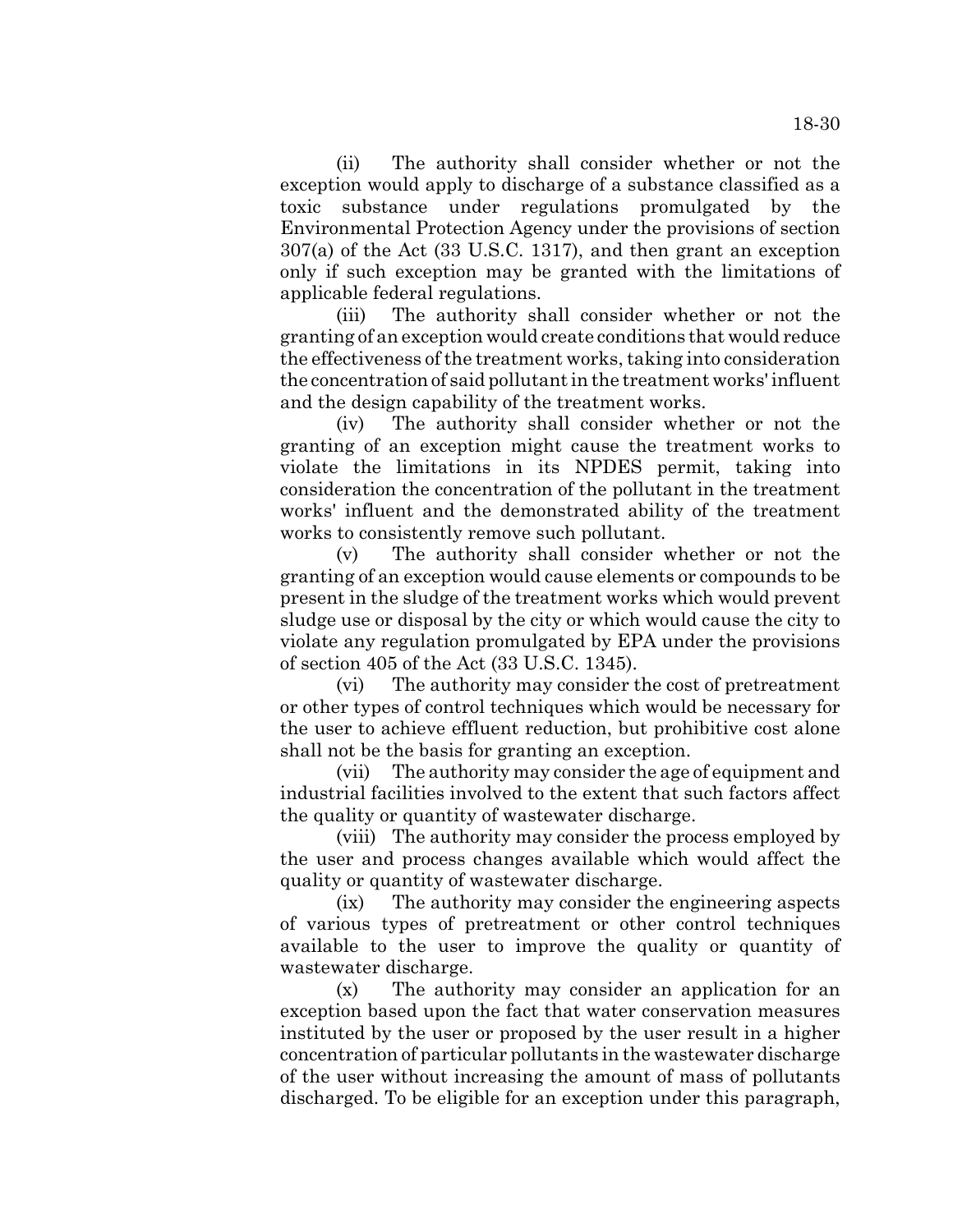the application must show that except for water conservation measures, the applicant's discharge has been or would be in compliance with the limitations on wastewater strength set forth in § 18-202; however, no such exception shall be granted if the increased concentration of pollutants in the applicant's wastewater would have a significant adverse impact upon the operation of the POTW.

(xi) Good management practices required. The authority shall not grant an exception unless the applicant shall demonstrate to the authority that he is utilizing "Good Management Practices" (GMP) to prevent or reduce his contribution of pollutants to the POTW. GMPs include but are not limited to preventative operating and maintenance procedures, schedule of activities, process changes, prohibiting of activities, and other management practices to reduce the quality or quantity of effluent discharged and to control plant site runoff, spillage, leaks and drainage from raw material storage.

(xii) Exception may be granted following review. The authority shall review the application for an exception at the first regularly scheduled meeting following recommendation of the director. It may grant the application for exception with such conditions or limitations as may have been recommended by the director without a hearing provided no person, including the applicant, shall object thereto, and provided further that the authority finds that the granting of the exception with such conditions as have been recommended by the director will be in compliance with the provisions of this chapter.

(xiii) Hearing. In the event that the applicant objects to the recommendations of the director concerning conditions to be imposed upon the applicant, the authority desires a hearing to further investigate the matter, or any interested party granted permission by the authority to intervene objects to the granting of the exception, the authority shall schedule a hearing within ninety (90) days following presentation of the matter by the director to resolve such matters. At such hearing, the applicant, the director and any intervening party shall have the right to present relevant proof by oral or documentary evidence. The procedure set forth in § 18-205(4) shall be applicable to such a hearing. The applicant shall bear the burden of proof in such hearing.

(xiv) Additional cost and expense. (A) The director may require any person discharging substances in strengths greater than those permitted by this chapter to pay any additional costs or expense incurred by the city for transmission and treatment of such substances.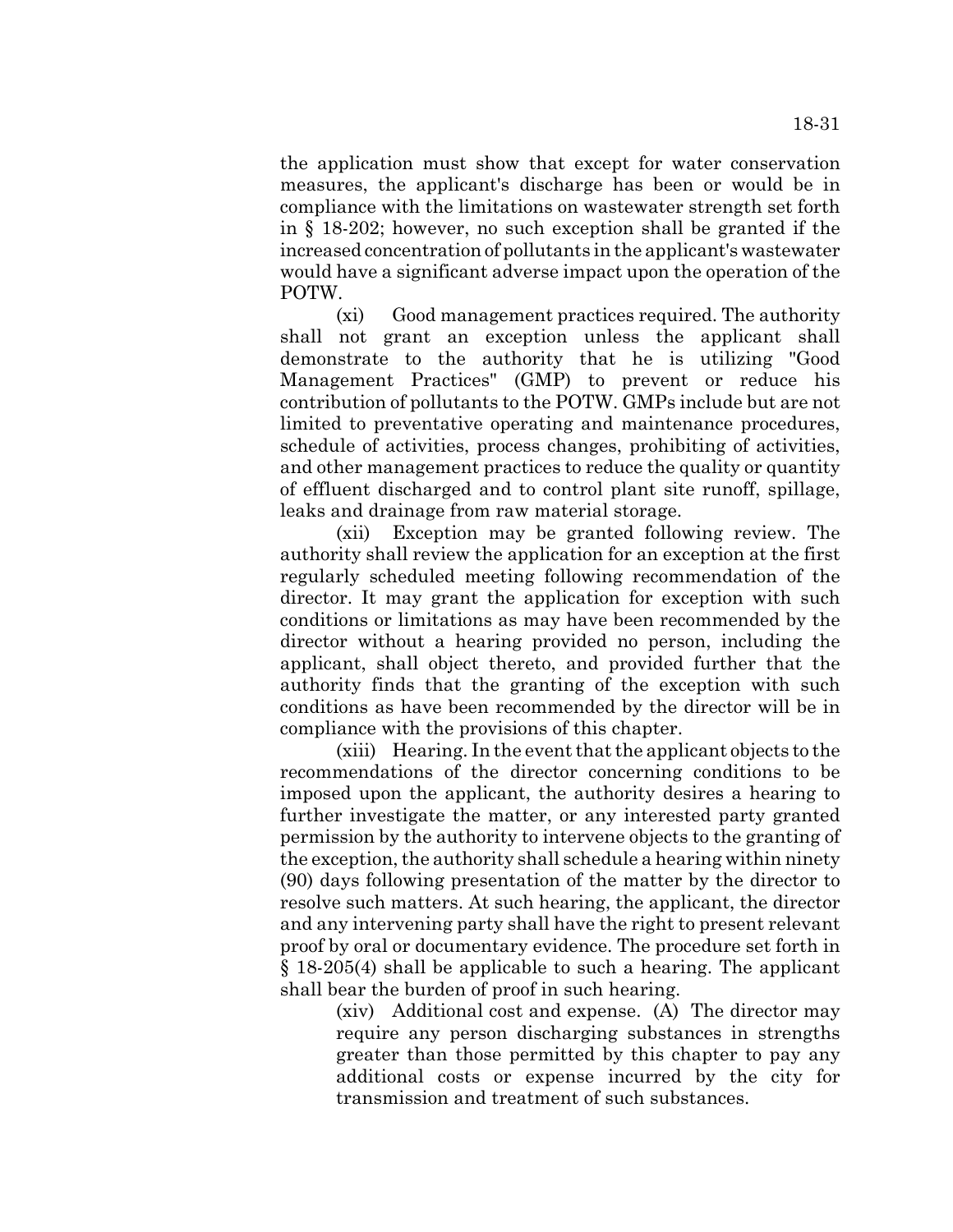(B) The treatment system shall be reviewed at the end of each fiscal year and appropriate surcharge rates applied to the wastewater billing.

(C) Such charge for the Biochemical Oxygen Demand 5 (BOD5), ammonia, suspended solids, and oil and grease will be computed using the following formula: Surcharge  $(\frac{1}{2})/P = 8.34$  X (F) X (TC) X (Pa-Pm) Surcharge  $(\frac{1}{2})$ total = Surcharges of BOD5 + ammonia + suspended solids and grease. P-Parameter: BOD5 or ammonia or suspended solids or grease. F-Flow in millions of gallons per day. TC-Treatment costs for servicing POTW per pound of parameter. Pa-Parameter, actual. Pm-Parameter, maximum.

(D) Charges for other pollutants will be computed on a case-by-case basis.

(26) Dangerous discharge-emergency procedures. (a) Telephone notification. Any person causing or suffering any discharge whether accidental or not, which presents or may present an imminent or substantial endangerment to the health and welfare of persons or to the environment, or which is likely to cause interference with the POTW, shall notify the director or his designee immediately, within one (1) hour of becoming aware of the discharge, by telephone.

(b) Written report. Within five (5) days following such occurrence, the user shall provide the director with a detailed written report describing the cause of the dangerous discharge and measures to be taken by the user to prevent similar future occurrences. Such notification shall not relieve the user of any expense, loss damage or other liability which may be incurred as a result of damage to the POTW, fish kills, or any other damage to person or property; nor shall such notification relieve the user of any fines, civil penalties or other liability which may be imposed by this chapter or other applicable law.

(c) Notice to employees. A notice shall be permanently posted on the user's bulletin board or other prominent place advising employees whom to call in the event of a dangerous discharge. Employers shall ensure that all employees who may cause or suffer such dangerous discharge to occur are advised of the emergency notification procedure. (2000 Code, § 18-203, as amended by Ord. #08-710, March 2008, and replaced by Ord. #13-801, Aug. 2013, and Ord. #21-989, March 2021 *Ch5\_02-10-22*)

**18-204. Discharge permits.** (1) Applicability of chapter. The provisions of this chapter are applicable to all industrial users of the POTW. Any permits issued hereunder to industrial users who are subject to or who become subject to a "national pretreatment standard" as that term is defined in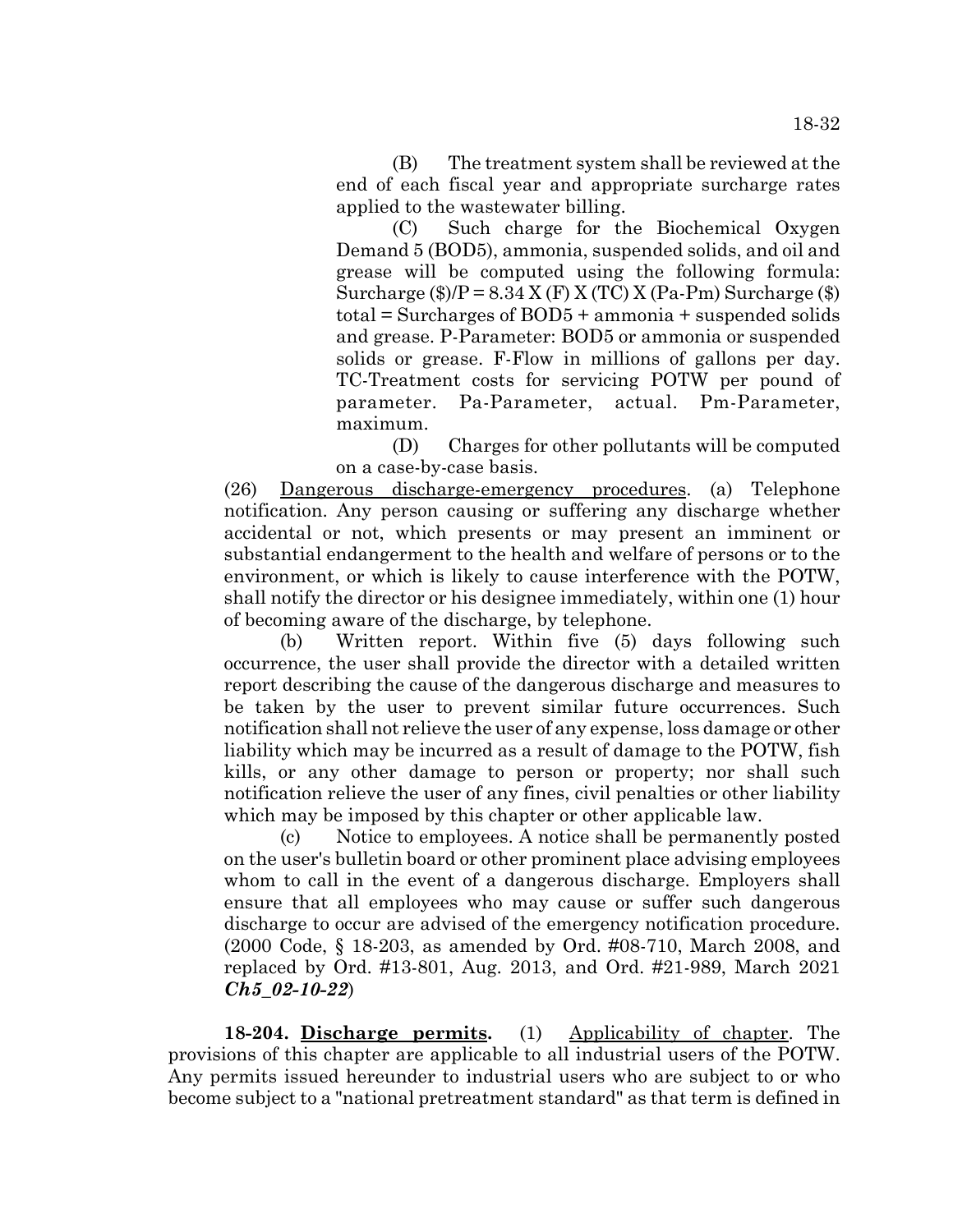40 CFR section 403.3(i) shall be conditioned upon the industrial user's also complying with all applicable substantive and procedural requirements promulgated by the Environmental Protection Agency or the state in regard to such national pretreatment standards.

(2) Application - requirements. All industrial users of the POTW prior to discharging non-domestic waste into the POTW shall apply for and obtain a wastewater discharge permit in the manner hereinafter set forth. All original applications shall be accompanied by a report containing the information specified in § 18-204(2). All original applications shall also include a site plan, floor plan, mechanical and plumbing plans with sufficient detail to show all sewers and appurtenances in the user's premises by size, location, and elevation; and the user shall submit to the director revised plans whenever alterations or additions to the user's premises affect said plans. Any currently connected user discharging waste other than domestic waste who has not heretofore filed such a report shall file same with the director prior to twelve (12) months from adoption of this chapter (October 7, 1980). All correspondence to city required by this chapter shall be addressed to the Goodlettsville Public Works Department, 215 Cartwright St. Goodlettsville, TN 37072.

 $(3)$  Application - report requirements. (a) The report required by § 18-204(3) above or other provisions of this chapter for all industrial users shall contain in units and terms appropriate for evaluation the information listed in paragraphs (i) through (v) of subsection (b) below. Industrial users subject to national pretreatment standards shall submit to the director a report which contains the information listed in subsection (b) below within one hundred eighty (180) days after the promulgation by the Environmental Protection Agency of a national pretreatment standard under section 307(b) or (c) of the Act or prior to twelve (12) months from adoption of this chapter where such national pretreatment standards have been promulgated prior to the effective date of this chapter; provided that industrial users subject to the requirements of 40 CFR section 403.12 may file with the director a copy of a report submitted to the "control authority," as defined in said section, in lieu of the report herein provided. Industrial users who are unable to achieve a discharge limit set forth in § 18-201 of this chapter without improved operation and maintenance procedures of pretreatment shall submit a report which contains the information listed in subsection (b) of this section.

(b) As specified hereinabove, the report shall contain all or applicable portions of the following:

- (i) The name and address of the industrial user;
- (ii) The location of such industrial user;

(iii) Description of operations: (A) A brief description of the nature, average rate of production (including each product produced by type, amount, processes, and rate of production), and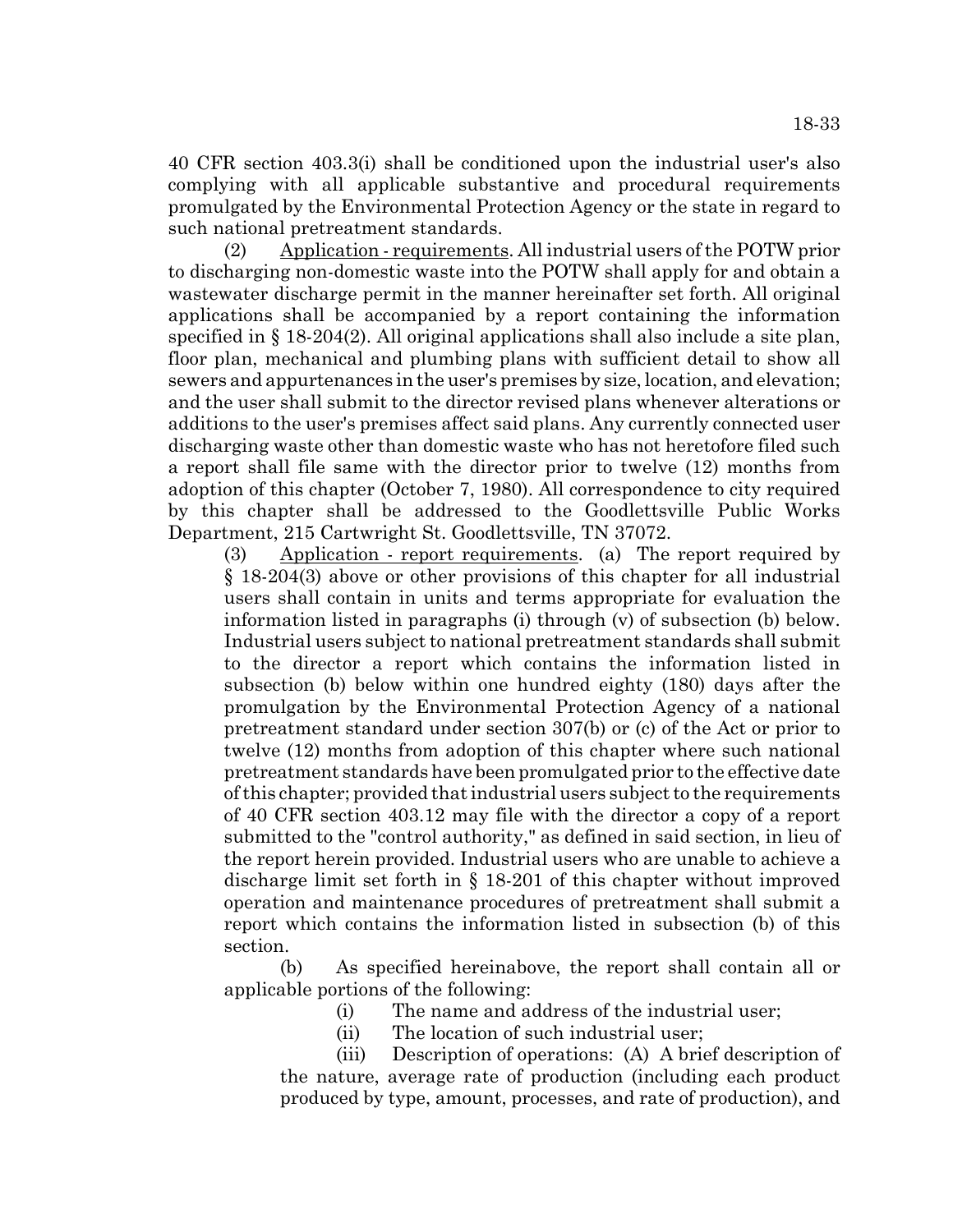standard industrial classification of the operation(s) carried out by such industrial user. This description should include a schematic process diagram, which indicates points of discharge to the POTW from the regulated processes;

> (B) Types of wastes generated, and a list of all raw materials and chemicals used or stored at the facility which are, or could accidentally or intentionally be, discharged to the POTW;

> (C) Number and type of employees, hours of operation, and proposed or actual hours of operation;

> (D) Type and amount of raw materials processed (average and maximum per day);

> (E) Site plans, floor plans, mechanical and plumbing plans, and details to show all sewers, floor drains, and appurtenances by size, location, and elevation, and all points of discharge.

(iv) The average and maximum flow of the discharge from such industrial user to the POTW, in gallons per day;

(v) The nature and concentration of pollutants in the discharge from each regulated process from such industrial user and identification of any applicable pretreatment standards and requirements. The concentration shall be reported as a maximum or average level as provided for in the applicable pretreatment standard; if an equivalent concentration limit has been calculated in accordance with any pretreatment standard, this adjusted concentration limit shall also be submitted to the director for approval;

(vi) A statement, reviewed by an authorized representative of the industrial user (as defined in section 15.05.0601) and certified by a qualified professional, who shall be approved in writing by the city, indicating whether pretreatment standards are being met on a consistent basis and, if not, whether additional operation and maintenance procedures or additional pretreatment is required for the industrial user to meet the pretreatment standards and requirements; and

(vii) If additional pretreatment or operation and maintenance procedure will be required to meet the pretreatment standards, then the report shall contain the shortest schedule by which the industrial user will provide such additional pretreatment. The completion date in this schedule for pollutants, assigned national pretreatment standards shall not be later than the completion date established for the applicable national pretreatment standard;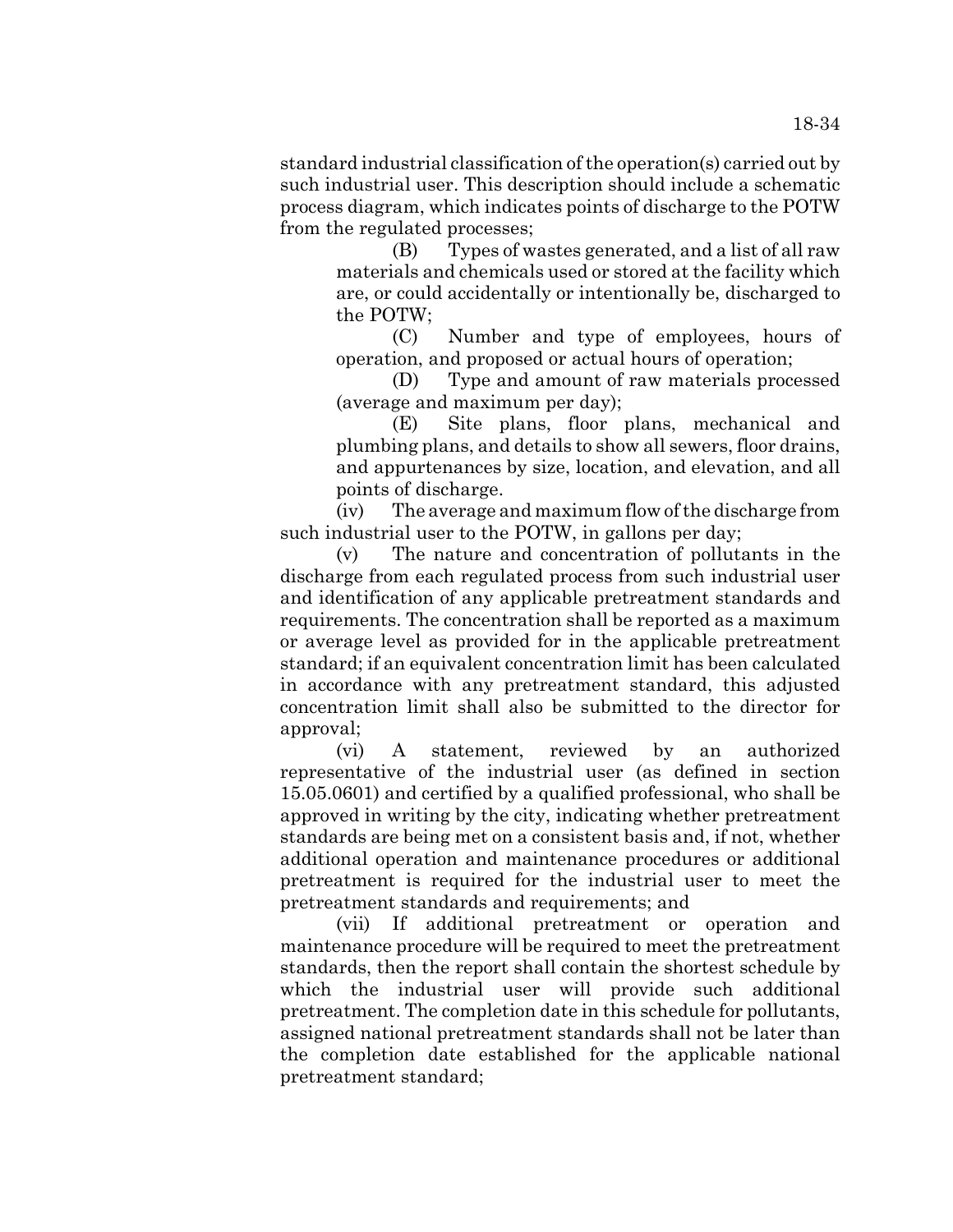(viii) The location for monitoring all wastes covered by the permit;

> (ix) Measurement of pollutants: (A) The categorical pretreatment standards applicable to each regulated process and any new categorically regulated processes for existing sources.

> (B) The results of sampling and analysis identifying the nature and concentration, and/or mass, where required by the standard or by the city, of regulated pollutants in the discharge from each regulated process.

> (C) Instantaneous, daily maximum and long-term average concentrations, or mass, where required, shall be reported.

> (D) The sample shall be representative of daily operations and shall be analyzed in accordance with procedures set out in § 18-204(14) of this chapter. Where the standard requires compliance with a BMP or pollution prevention alternative, the user shall submit documentation as required by the city or the applicable standards to determine compliance with the standard.

(x) Any other information as may be deemed necessary by the city to evaluate the permit application.

(c) For purposes of this section, when the context so indicates the phrase "pretreatment standard" shall include either a national pretreatment standard or a pretreatment standard imposed as a result of the user's discharging any incompatible pollutant regulated by § 18-201 of this chapter.

For purpose of this section, the term "pollutant" shall include any pollutant identified in a national pretreatment standard or any incompatible pollutant identified in § 18-201 of this chapter

(4) Incomplete applications-notice to correct-denial. The director will act only on applications that are accompanied by a report which contains all the information required in  $\S$  18-204(3), Persons who have filed incomplete applications will be notified by the director that the application is deficient and the nature of such deficiency and will be given thirty (30) days to correct the deficiency. If the deficiency is not corrected within thirty (30) days or within such extended period as allowed by the director, the director shall submit the application for a permit to the authority with a recommendation that it be denied and notify the applicant in writing of such action.

(5) Application-recommendation of special conditions. Upon receipt of complete applications, the director shall review and evaluate the applications and shall propose such special permit conditions as he deems advisable. All wastewater discharge permits shall be expressly subject to all the provisions of this chapter and all other applicable ordinances, laws, and regulations. The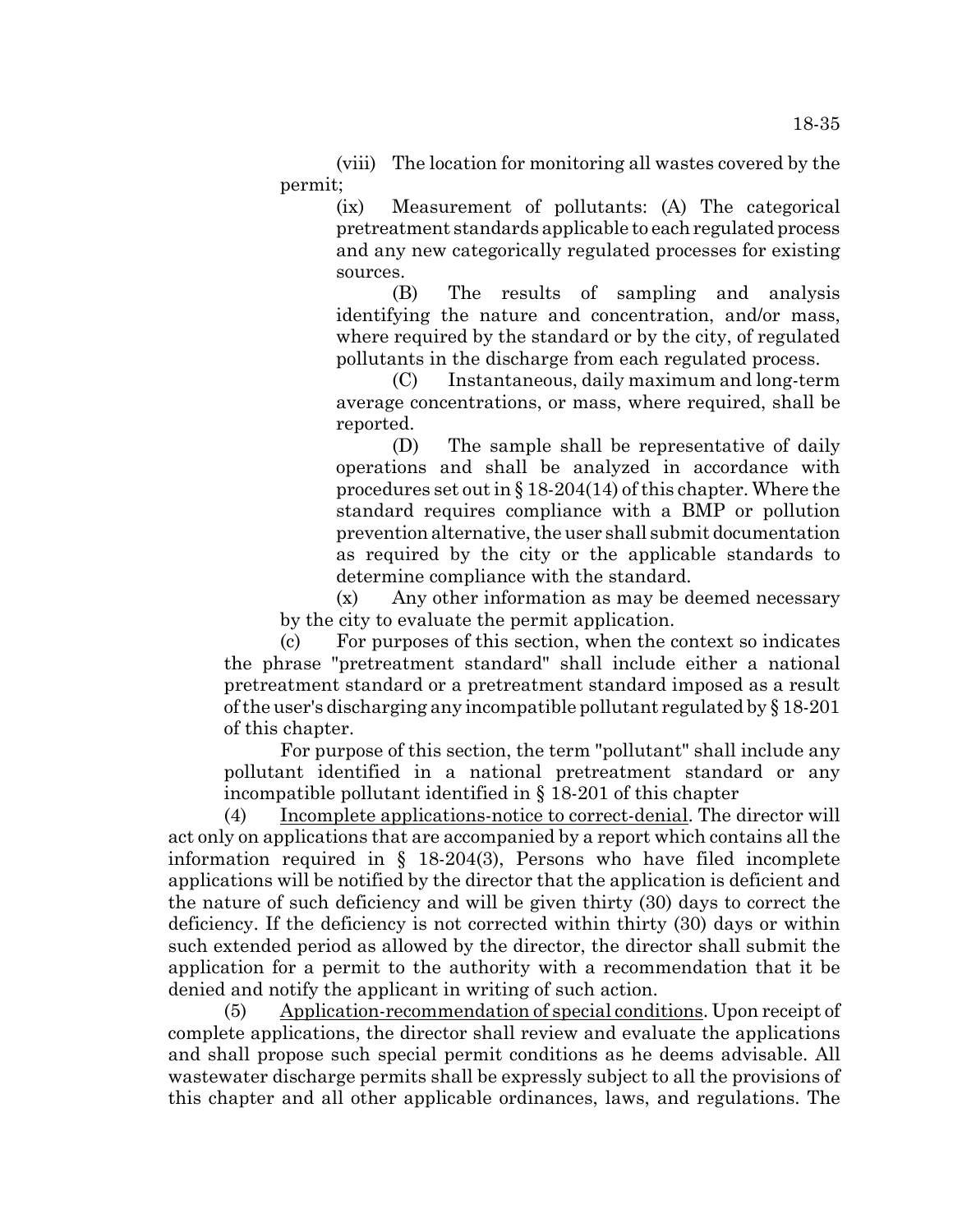director may also propose that the wastewater discharge permit be subject to one (1) or more special conditions in regard to any of the following:

(a) Pretreatment requirements;

(b) The average and maximum wastewater constituents and characteristics;

(c) Limits on rate and time of discharge or requirements for flow regulations and equalization;

(d) Requirements for installation of inspection and sampling facilities;

(e) Specifications for monitoring programs which may include sampling locations, frequency and method of sampling, number, types and standards for tests and reporting schedule;

(f) Requirements for submission of technical reports or discharge reports;

(g) Requirements for maintaining records relating to wastewater discharge;

(h) Mean and maximum mass emission rates, or other appropriate limits when incompatible pollutants (as set forth in  $\S 18-201$ ) of this chapter) are proposed or present in the user's wastewater discharge;

(i) Other conditions as deemed appropriate by the director to ensure compliance with this chapter or other applicable ordinance, law or regulation;

(j) A reasonable compliance schedule, not to extend beyond July 1, 1983, or such earlier date as may be required by other applicable law or regulation, whichever is sooner, to ensure the industrial user's compliance with pretreatment requirements or improved methods of operation and maintenance;

(k) Requirements for the installation of facilities to prevent and control accidental discharge or "spills" at the user's premises;

(l) The unit charge or schedule of charges and fees for the wastewater to be discharged to a community sewer.

(6) Special permit conditions - notice to applicant - procedure to file objections. (a) Upon completion of his evaluation, the director shall notify the applicant of any special permit conditions which he proposed be included in the wastewater discharge permit.

(b) The applicant shall have forty-five (45) days from and after the date of the director's recommendations for special permit conditions to review same and file written objections with the director in regard to any special permit conditions recommended by the director. The director or his representative may but shall not be required to schedule a meeting with the applicant's authorized representative within fifteen (15) days following receipt of the applicant's objections and attempt to resolve disputed issues concerning special permit conditions.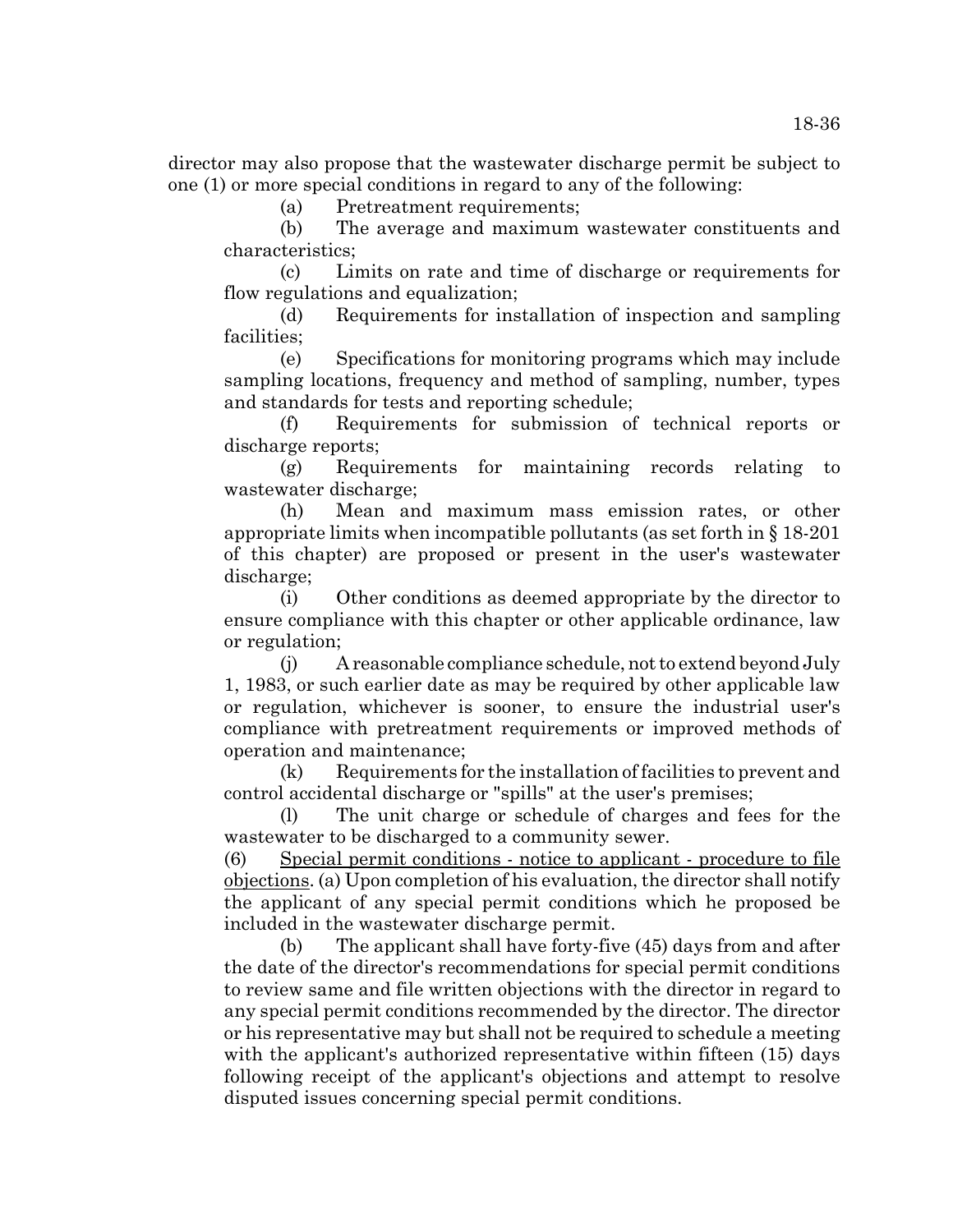(c) If the applicant files no objection to special permit conditions proposed by the director, or a subsequent agreement is reached concerning same, the director shall issue a wastewater discharge permit to the applicant with such special conditions incorporated therein. Otherwise, the director shall submit the disputed matters to the authority for resolution as hereinafter provided.

(7) Individual wastewater discharge permits. An individual wastewater discharge permit shall include such conditions as are deemed reasonably necessary by director to prevent pass through or interference, protect the quality of the water body receiving the treatment plant's effluent, protect worker health and safety, facilitate sludge management and disposal, and protect against damage to the POTW.

(a) Individual wastewater discharge permits must contain:

(i) A statement that indicates the wastewater discharge permit's issuance date, expiration date and effective date. No permit is to exceed a five (5) year duration;

(ii) A statement that the wastewater discharge permit is nontransferable without prior notification to the city, and provisions for furnishing the new owner or operator with a copy of the existing wastewater discharge permit;

(iii) Effluent limits, including best management practices, based on applicable pretreatment standards, local limits, state or local law;

(iv) Self monitoring, sampling, reporting, notification, and record-keeping requirements. These requirements shall include an identification of pollutants (or best management practice) to be monitored, sampling location, sampling frequency, and sample type based on federal, state, and local law;

(v) A statement of applicable civil and criminal penalties for violation of pretreatment standards and requirements, and any applicable compliance schedule. Such schedule may not extend the time for compliance beyond that required by applicable federal, state, or local law.

(vi) Requirements to control slug discharge, if determined by the director to be necessary.

(8) Wastewater discharge permits: general permits. (a) At the discretion of the director, general permits may be used to control SIU discharges to the POTW if the following conditions are met. All facilities to be covered by a general permit must:

(i) Involve the same or substantially similar types of operations;

(ii) Discharge the same types of wastes;

- (iii) Require the same effluent limitations;
- (iv) Require the same or similar monitoring; and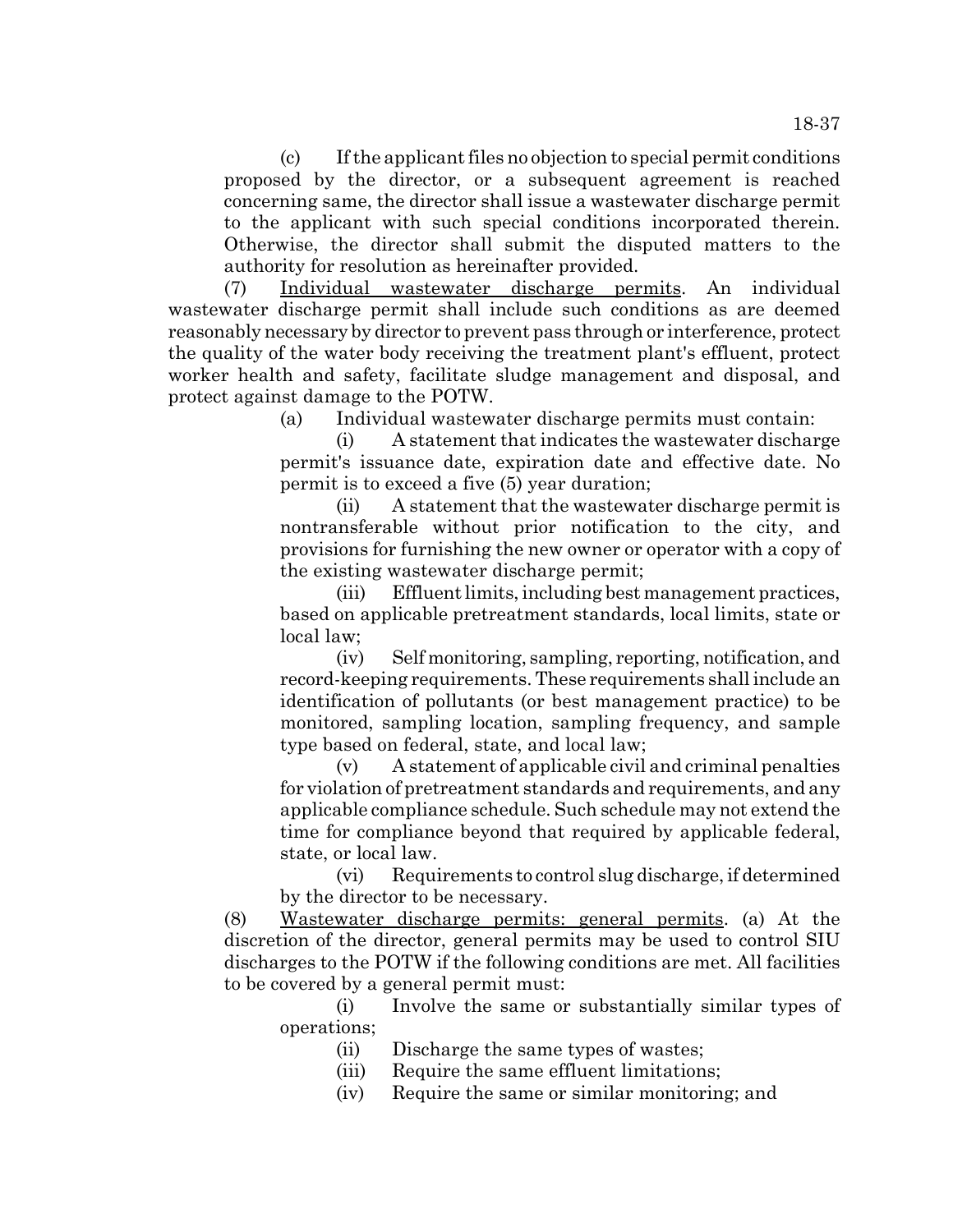(v) In the opinion of the director are more appropriately controlled under a general permit than under individual wastewater discharge permits.

(A) To be covered by the general permit, the SIU must file a written request for coverage that identifies its contact information, production processes, the types of wastes generated, the location for monitoring all wastes covered by the general permit, and any other information the POTW deems appropriate.

(B) The director will retain a copy of the general permit, documentation to support the POTW's determination that a specific SIU meets the criteria in § 18-204(8) and applicable state regulations, and a copy of the user's written request for coverage for three (3) years after the expiration of the general permit.

 $(C)$  General permits will contain the same required information as listed in § 18-204(7).

The city may not control an SIU through a general permit where the facility is subject to production-based categorical pretreatment standards or categorical pretreatment standards expressed as mass of pollutant discharged per day or for SIUs whose limits are based on the combined wastestream formula or net/gross calculations as per 40 CFR 403.

(9) Application signatories and certifications. (a) All waste water discharge permit applications, user reports and certification statements must be signed by an authorized representative of the user and contain the following certification statement: I certify under penalty of law that this document and all attachments were prepared under my direction or supervision in accordance with a system designed to assure that qualified personnel properly gather and evaluate the information submitted. Based on my inquiry of the person or persons who manage the system, or those persons directly responsible for gathering the information, the information submitted is, to the best of my knowledge and belief, true, accurate, and complete. I am aware that there are significant penalties for submitting false information, including the possibility of fine and imprisonment for knowing violations.

(b) Annual certification for non-significant categorical industrial users–A facility determined to be a non-significant categorical industrial user by the director must annually submit the following certification statement signed by an authorized representative of the user. Based on my inquiry of the person or persons directly responsible for managing compliance with the categorical pretreatment standards under 40 CFR

\_\_\_\_\_\_, I certify that, to the best of my knowledge and belief that during the period from \_\_\_\_\_\_\_, to\_\_\_\_\_\_\_, \_\_\_\_\_\_\_\_\_\_\_ [months, days, year]: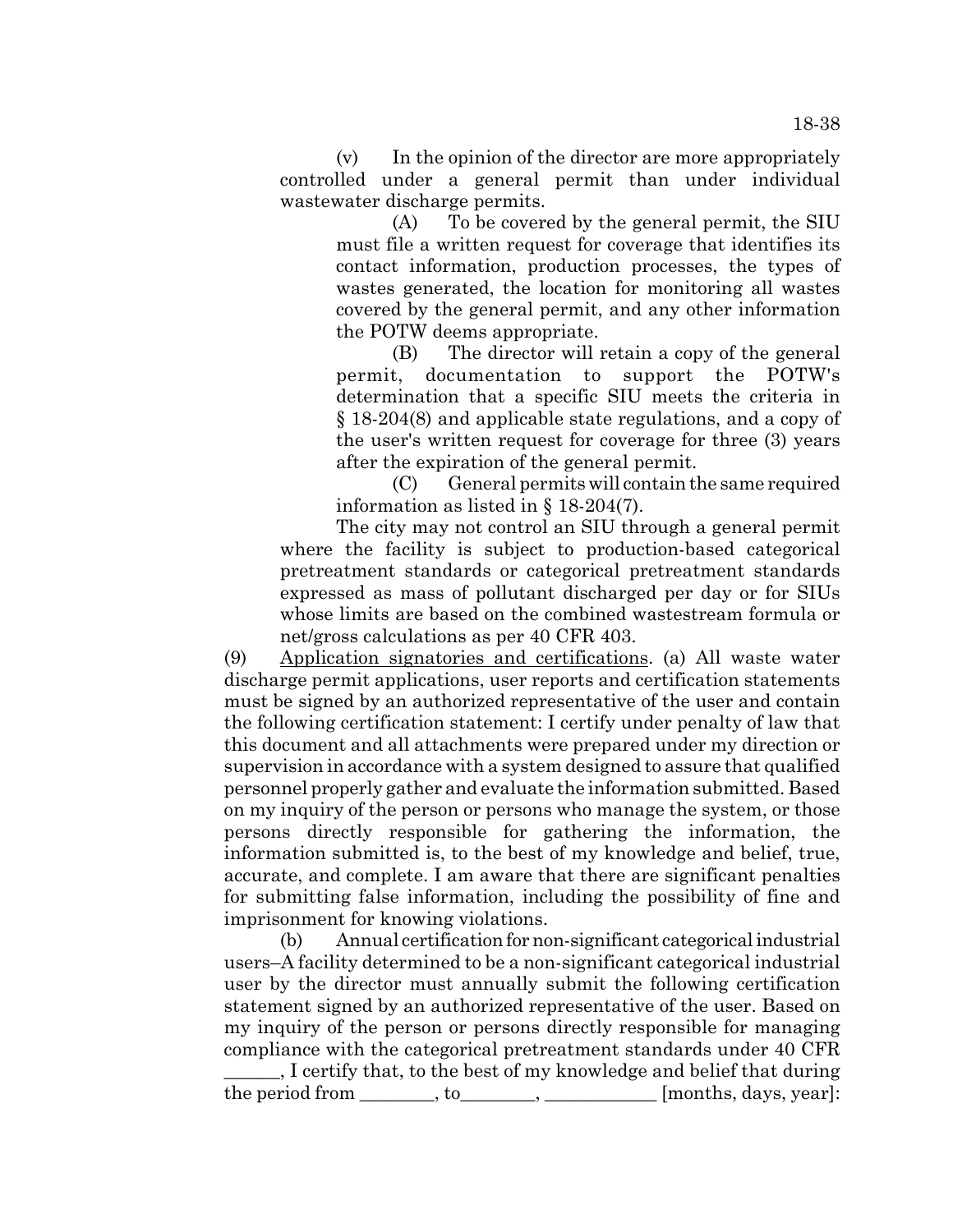(a) The facility described as [facility name] met the definition of a non-significant categorical industrial user.

(b) The facility complied with all applicable pretreatment standards and requirements during this reporting period; and

(c) The facility never discharged more than one hundred (100) gallons of total categorical wastewater on any given day during this reporting period.

(d) This compliance certification is based on the following information.

(i) If the designation of an authorized representative is no longer accurate because a different individual or position has responsibility for the overall operation of the facility or overall responsibility for environmental matters for the company, a new written authorization satisfying the requirements of this section must be submitted to the city prior to or together with any reports to be signed by an authorized representative.

(10) Unresolved disputes-hearing. (a) In the event the director cannot issue a wastewater discharge permit pursuant to  $\S 18-204(6)$ , the director shall submit to the authority his proposed permit conditions and the applicant's written objections thereto at the next regularly scheduled meeting of the authority.

(b) The authority shall schedule a hearing within ninety (90) days following the meeting referred to in subsection (a) unless such time be extended for just cause shown to resolve any disputed matters relevant to such permit.

(c) The director shall notify the applicant of the date, time, place and purpose of the hearing scheduled by the authority. The applicant shall have the right to participate in such hearing and present any relevant evidence to the authority concerning proposed special permit conditions or other matters being considered by the authority.

(d) Following such hearing or such additional hearings as shall be deemed necessary and advisable by the authority, the authority shall establish such special permit conditions as it deems advisable to ensure the applicant's compliance with this title or other applicable law or regulation and direct the director to issue a wastewater discharge permit to the applicant accordingly.

(11) Compliance schedule and reports-requirements. SIU compliance monitoring reports: All significant industrial users must, at a frequency determined by the city submit no less than twice per year, on dates specified, reports indicating the nature, concentration of pollutants in the discharge which are limited by pretreatment standards and the measured or estimated average and maximum daily flows for the reporting period. In cases where the pretreatment standard requires compliance with a Best Management Practice (BMP) or pollution prevention alternative, the user must submit documentation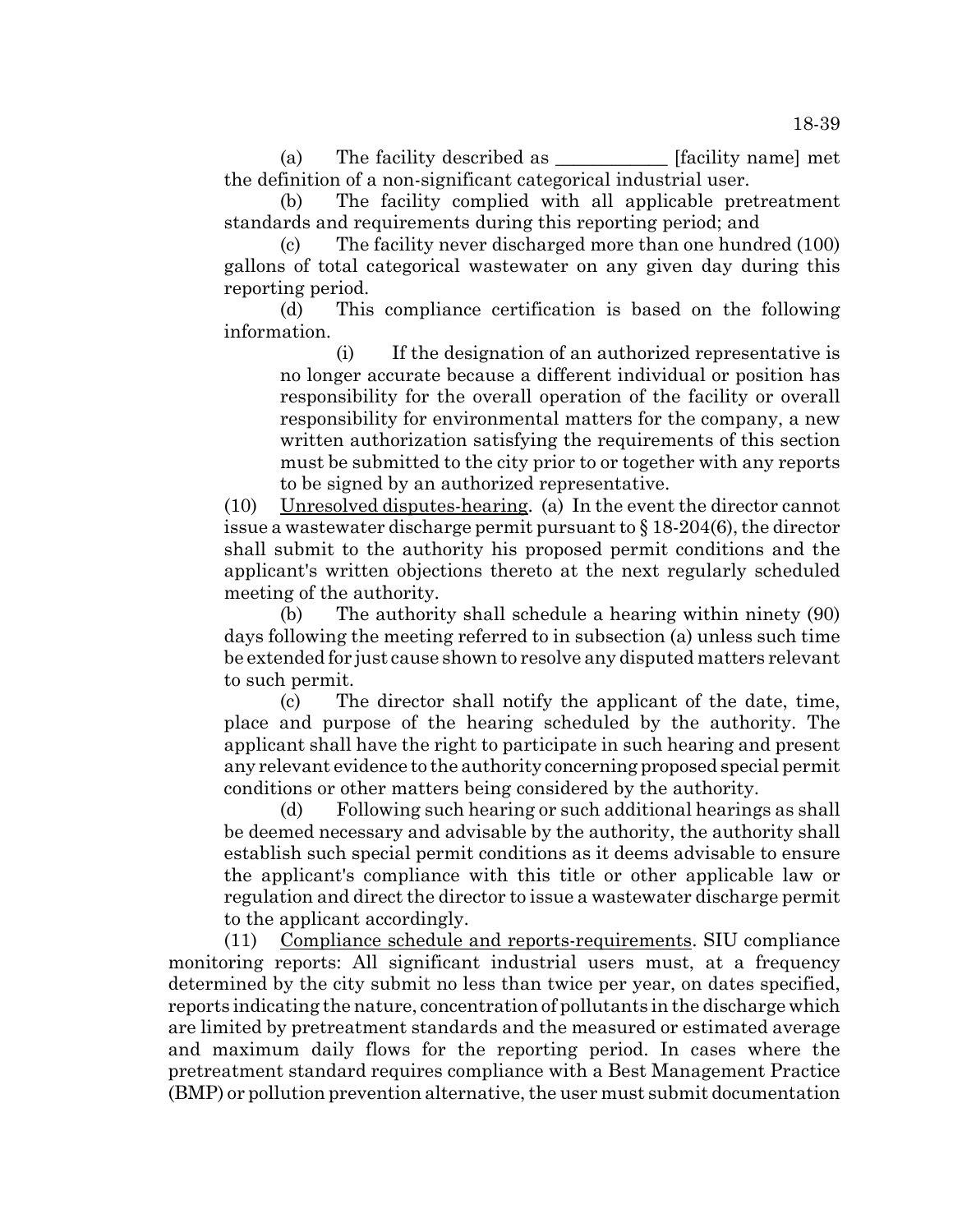required by the city or the pretreatment standard necessary to determine the compliance status of the user. All periodic compliance reports must be signed and certified in accordance with § 18-204(9).

The following conditions shall apply to the schedule required by §§ 18-204(3), 18-204(5) or 18-204(10) of this section:

(a) The schedule shall contain increments of progress in the form of dates for the commencement and completion of major events leading to the construction and operation of additional pretreatment requirements for the industrial user to meet the applicable pretreatment standards and pretreatment requirements (e.g., hiring an engineer, completing preliminary plans, completing final plans, executing contract for major components, commencing construction, completing construction, etc.).

(b) No increment referred to in subsection (a) shall exceed nine (9) months

(c) Not later than fourteen (14) days following each date in the schedule and the final date for compliance, the industrial user shall submit a progress report to the control authority and the director, including, as a minimum, whether or not it complied with the increment of progress to be met on such date and, if not, the date on which it expects to comply with this increment of progress, the reason for the delay, and steps being taken by the industrial user to return the construction to the schedule established. In no event shall more than nine (9) months elapse between such progress reports to the control authority and the director.

(d) Within ninety (90) days, or the date for final compliance given in the industrial user's permit, any industrial user subject to pretreatment standards and requirements shall submit to the control authority and the director a report indicating the nature and concentration of all pollutants in the discharge from the regulated process which are limited by pretreatment standards and requirements and the average and maximum daily flow for these process units in the industrial user which are limited by such pretreatment standards or requirements. The report shall state whether the applicable pretreatment standards or requirements are being met on a consistent basis and, if not, what additional operation and maintenance procedure or pretreatment is necessary to bring the industrial user into compliance with the applicable pretreatment standards or requirements. This statement shall be signed by an authorized representative of the industrial user, as defined in section 15.04.060, and certified to by a qualified professional.

(e) Any industrial user subject to a pretreatment standard, after the compliance date of such pretreatment standard, or, in the case of a new source, after commencement of the discharge into the POTW, or subject to a final compliance date in his permit, shall submit to the control authority and the director during the months of June and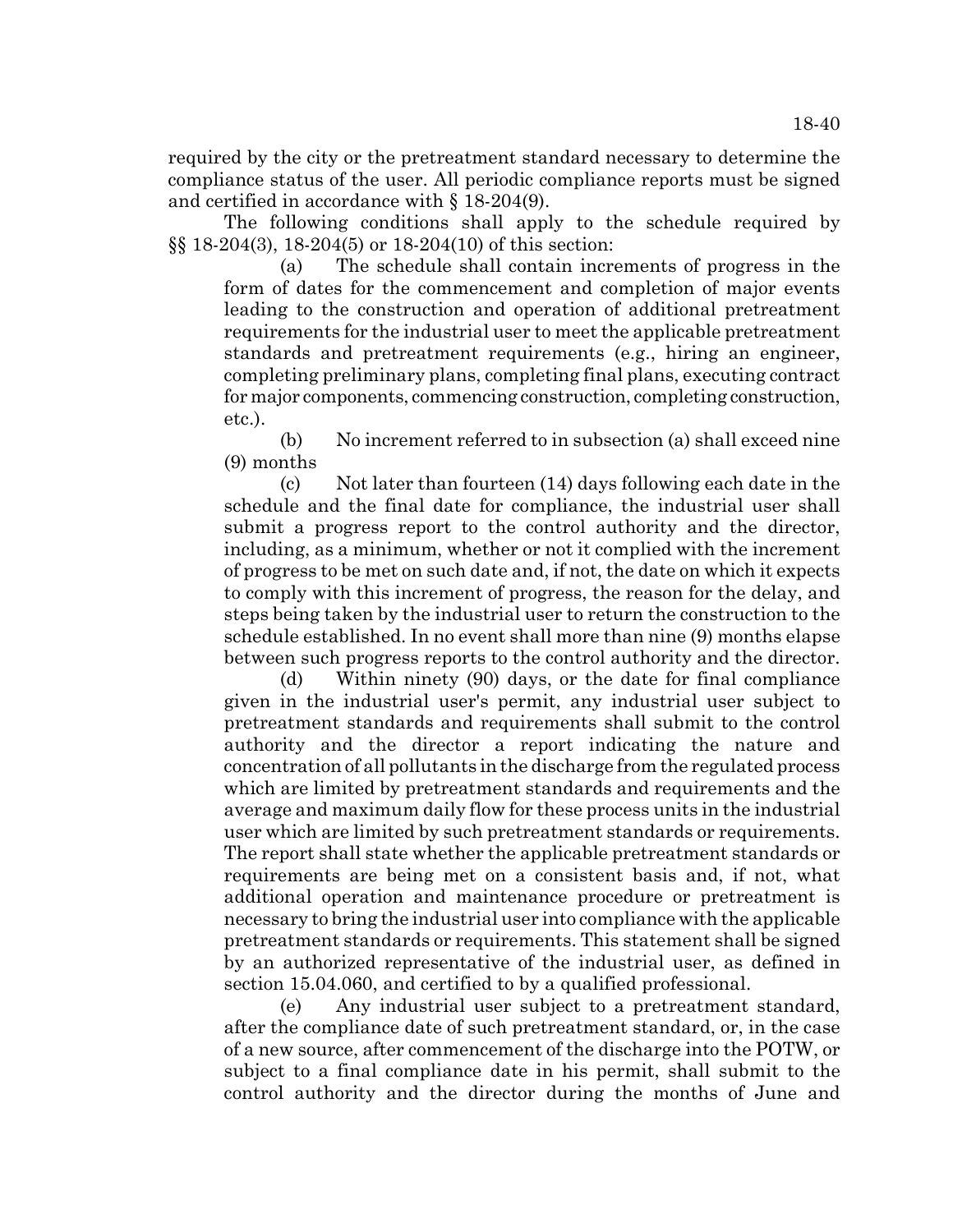December, unless required more frequently in the pretreatment standard or by the control authority and the director, a report indicating the nature and concentration of pollutants in the effluent which are limited by such pretreatment standards. In addition, this report shall include a record of all daily flows which during the reporting period exceeded the average daily flow reported in § 18-204(3). At the discretion of the control authority or the director, as applicable, and in consideration of such factors as local high or low flow rates, holidays, budget cycles, etc., the control authority or the director, as applicable, may agree to alter the months during which the above reports are to be submitted.

(f) The control authority or the director, as applicable, may impose mass limitations on industrial users which are using dilution to meet applicable pretreatment standards or requirements or in other cases where the imposition of mass limitations are appropriate. In such cases, the report required by subsection (e) above shall indicate the mass of pollutants regulated by pretreatment standards in the effluent of the industrial user.

(g) The industrial user shall notify the POTW immediately by telephone of any slug loading (within one (1) hour), as defined by §§ 18-203(6) through 18-203(23) of this chapter, by the industrial user.

(h) The reports required in this section shall contain the results of sampling and analysis of the discharge, including the flow and the nature and concentration, or production and mass limits where requested by the control authority or the director, as applicable, of pollutants contained therein which are limited by the applicable pretreatment standards. The frequency of monitoring shall be prescribed in the applicable pretreatment standard. All analyses shall be performed in accordance with procedures established by the Environmental Protection Agency under the provisions of section 304(h) of the Act (33 U.S.C. 1314(h)) and contained in 40 CFR part 136 and amendments thereto or with any other test procedures approved by the Environmental Protection Agency or the director. Sampling shall be performed in accordance with the techniques approved by the Environmental Protection Agency, or the director, and only by persons or companies approved by the director.

(i) Any industrial user required by this section to submit a similar report to the control authority under the provisions of 40 CFR section 403.12 may submit to the director a copy of said report in lieu of a separate report to the director provided that all information required by this title is included in the report to the control authority.

(12) Notification requirements. (a) The permittee shall notify the environmental compliance section on any of the following changes to the system no later than one hundred eighty (180) days prior to change of discharge: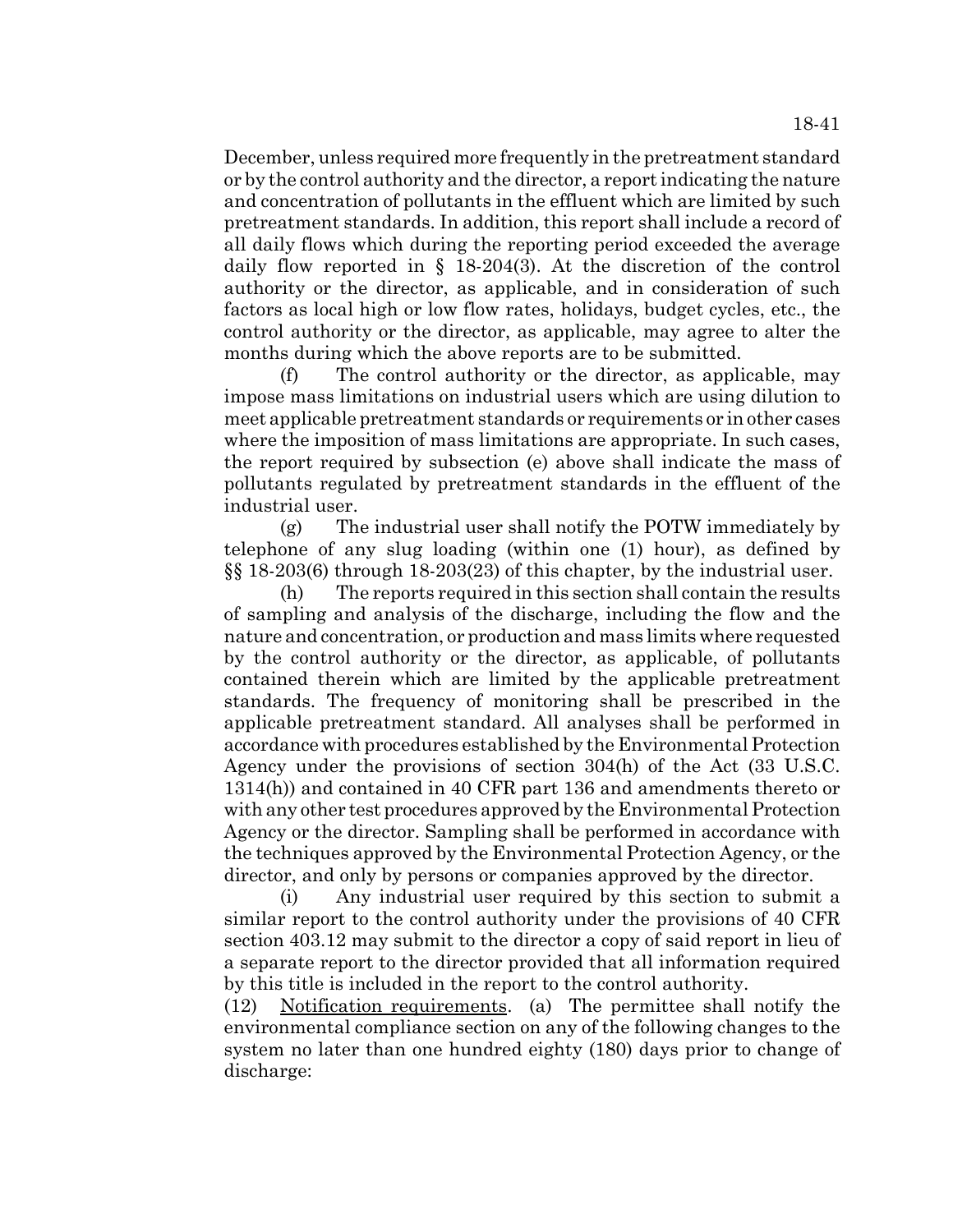(i) New introduction into the POTW of pollutants from any source which would be a new source, if such source were discharging pollutants;

(ii) New introduction of pollutants into such works from a source which would be subject to the sewer use ordinance if it were discharging such pollutants;

(iii) A substantial change in the volume or character of pollutants being discharged into such works at the time the permit is issued.

(b) This notice will include information on the quality and quantity of the wastewater introduced by the new source into the publicly owned treatment works, and on any anticipated impact on the effluent discharged from such works.

(13) Records of monitoring activities required-contents. Any industrial user subject to the reporting requirements established in this section shall maintain records of all information resulting from any monitoring activities required by this section. Such records shall include for all samples:

(a) The date, exact place, method and time of sampling and the names of the persons taking the samples;

- (b) The dates analyses were performed;
- (c) Who performed the analyses;
- (d) The analytical techniques/methods used; and
- (e) The results of such analyses.

(14) Monitoring procedures. All wastewater samples must be representative of the user's discharge. Wastewater monitoring and flow measurement facilities shall be properly operated, kept clean, and maintained in good working order at all times. The failure of a user to keep its monitoring facility in good working order shall not be grounds for the user to claim that sample results are unrepresentative of its discharge. If a user subject to the reporting requirement in this section monitors any regulated pollutant at the appropriate sampling location more frequently than required by the city, using the procedures prescribed in  $\S 18-204(14)$  the results of this monitoring shall be included in the report submitted to the city. Where the categorical pretreatment standard, local limit, or permit requires compliance with a BMP or pollution prevention alternative, the user shall submit documentation as required by the city or the applicable standards to determine compliance with the standard.

(a) Sample collection and analyses. Samples and measurements taken in compliance with the monitoring requirements of this permit shall be representative of the volume and nature of the monitored discharge during a normal production day and shall be taken as follows:

(i) Be performed on composite and grab samples representative of the total wastewater flow discharged to the City of Goodlettsville sewerage system with the maximum time interval between samples no longer than sixty (60) minutes.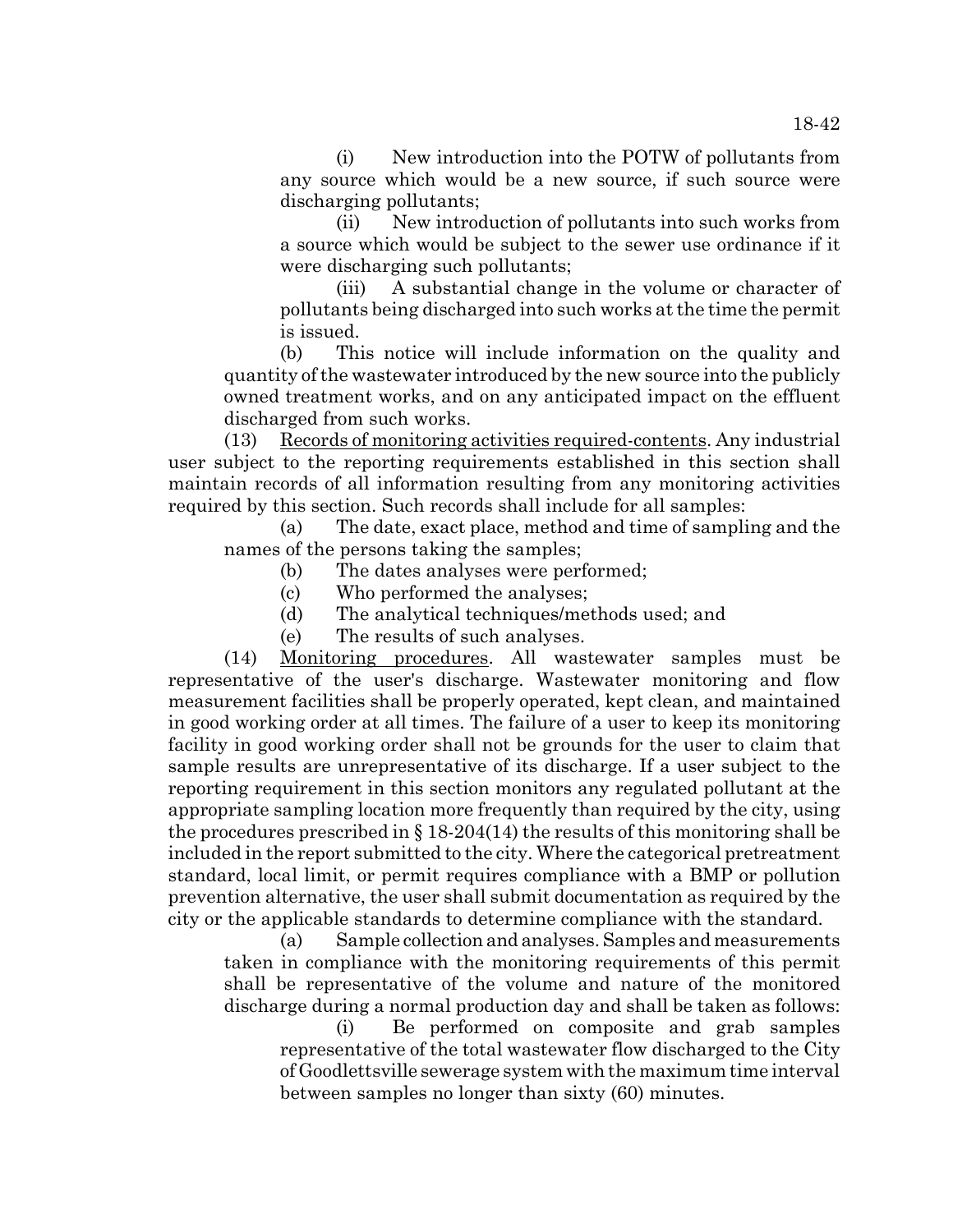(ii) Be conducted in accordance with the U.S. Environmental Protection Agency protocol. The results must be six (6) reported to the lowest detectable limit of the methodology. Samples are to be analyzed by a laboratory, certified by the city water services for the required parameters.

(iii) Provide the flow rate for which the results are indicative to the nearest one hundred (100) gallons per day.

(iv) Except as indicated in  $\S$  18-204(14) or if designated different in the user's permit, the user must collect wastewater samples using twenty-four (24) hour flow-proportional composite sampling techniques, unless time-proportional composite sampling or grab sampling is authorized by the city. Where time proportional composite sampling or grab sampling is authorized by the city, the samples must be representative of the discharge. Using protocols (including appropriate preservation) specified in 40 CFR part 136 and appropriate EPA guidance, multiple grab samples collected during a twenty-four (24) hour period may be composited prior to the analysis as follows: for cyanide, total phenols, and sulfides the samples may be composited in the laboratory or in the field; for volatile organics and oil and grease, the samples may be composited in the laboratory. Composite samples for other parameters unaffected by the compositing procedures as documented in approved EPA methodologies may be authorized by the city as appropriate. In addition, grab samples may be required to show compliance with instantaneous limits.

(v) Samples for oil and grease, temperature, pH, cyanide, total phenols, sulfides, and volatile organic compounds must be obtained using grab collection techniques.

(vi) For sampling required in support of baseline monitoring and ninety (90) day compliance reports (40 CFR 403.12(g)(4) and Tennessee Rule 1200-4-14-.12(2) and (4)), a minimum of four (4) grab samples must be used for pH, cyanide, total phenols, oil and grease, sulfide and volatile organic compounds for facilities for which historical sampling data do not exist; for facilities for which historical sampling data are available, the city may authorize a lower minimum. For the reports required by § 18-204(11) (40 CFR 403.12(g)(4) and Tennessee Rule 1200-4-14-.12(5) and (8)), the industrial user is required to collect the number of grab samples necessary to assess and assure compliance with applicable pretreatment standards and requirements.

(b) Sample location. All approved sampling shall be collected from the sample collection point as designated in the industrial/municipal user's permit as issued by the city water services.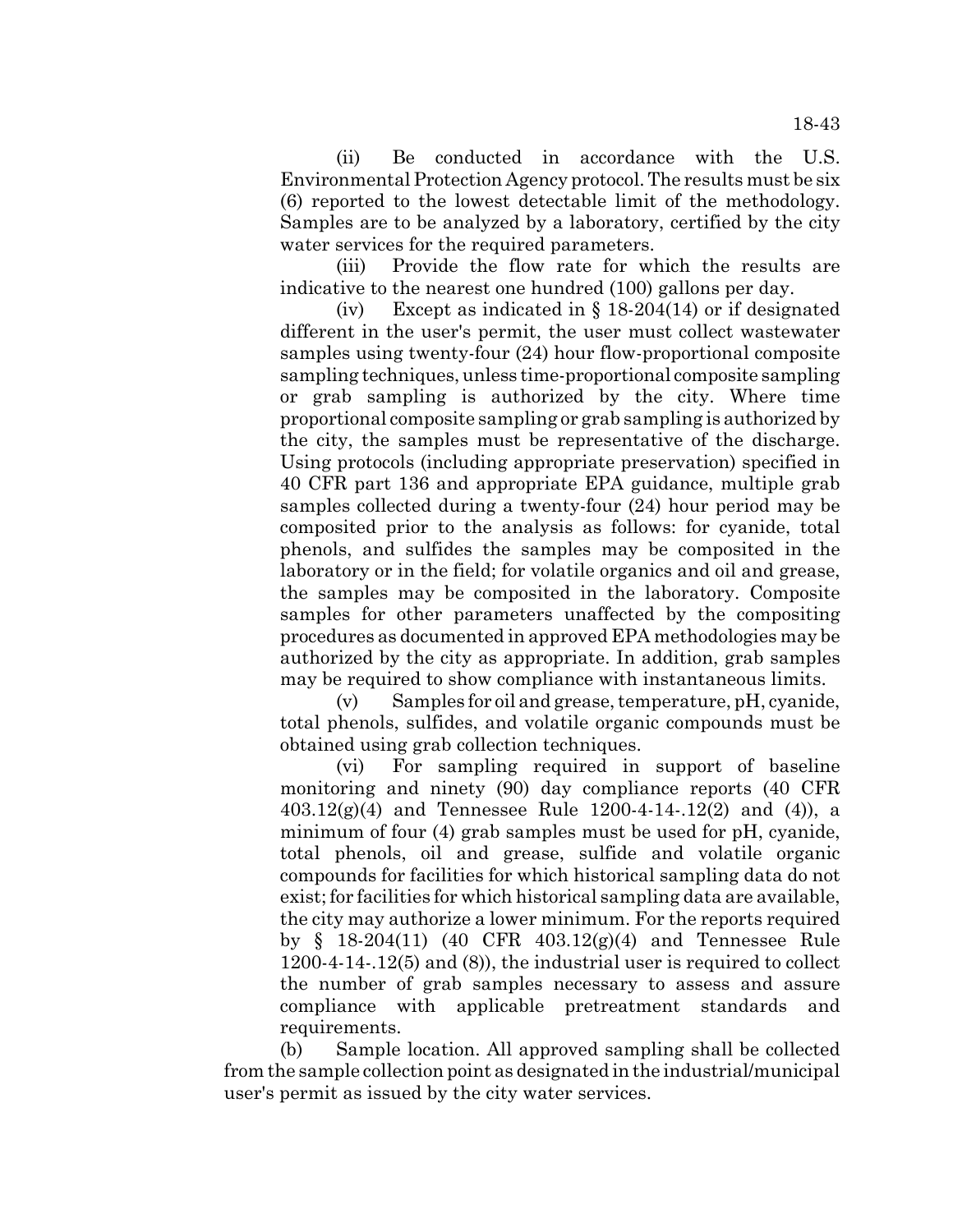(c) Test procedures. (i) Test procedures for the analysis of pollutants shall conform to regulations published pursuant to section 304(h) of the Clean Water Act of 1977, under which such procedures may be required.

(ii) Unless otherwise noted in the permit, all pollutant analyses, including sampling techniques, to be submitted as part of a wastewater discharge permit application or report shall be performed in accordance with the techniques prescribed in 40 CFR part 136 and amendments thereto, unless otherwise specified in an applicable categorical pretreatment standard. If 40 CFR part 136 does not contain sampling or analytical techniques for the pollutant in question, or where the EPA determines that the part 136 sampling and analytical techniques are inappropriate for the pollutant in question, sampling and analyses shall be performed by using validated analytical methods or any other applicable sampling and analytical procedures, including procedures suggested by the city or other parties approved by EPA.

(15) Repeat sampling and reporting/notice of violation. If sampling performed by a user indicates a violation, the user must notify the city within twenty-four (24) hours of becoming aware of the violation. The user shall also repeat the sampling and analysis and submit the results of the repeat analysis to the city within thirty (30) days after becoming aware of the violation. Resampling by the industrial user is not required if the city performs sampling at the user's facility at least once a month, or if the city performs sampling at the user's facility between the time when the initial sampling was conducted and the time when the user or the city receives the results of this sampling, or if the city has performed the sampling and analysis in lieu of the industrial user. If the city performed the sampling and analysis in lieu of the industrial user, the city will perform the repeat sampling and analysis unless it notifies the user of the violation and requires the user to perform the repeat sampling and analysis.

(16) Records of monitoring activities - retention for four years - subject to inspection. Users subject to the reporting requirements of this chapter shall retain, and make available for inspection and copying, all records of information obtained pursuant to any monitoring activities required by this chapter, any additional records of information obtained pursuant to monitoring activities undertaken by the user independent of such requirements, and documentation associated with best management practices. Records shall include the date, exact place, method, and time of sampling, and the name of the person(s) taking the samples; the dates analyses were performed; who performed the analyses; the analytical techniques or methods used; and the results of such analyses. Any user subject to the reporting requirement established in this section shall be required to retain for a minimum of four (4) years any records of monitoring activities and results (whether or not such monitoring activities are required by this section) and shall make such records available for inspection and copying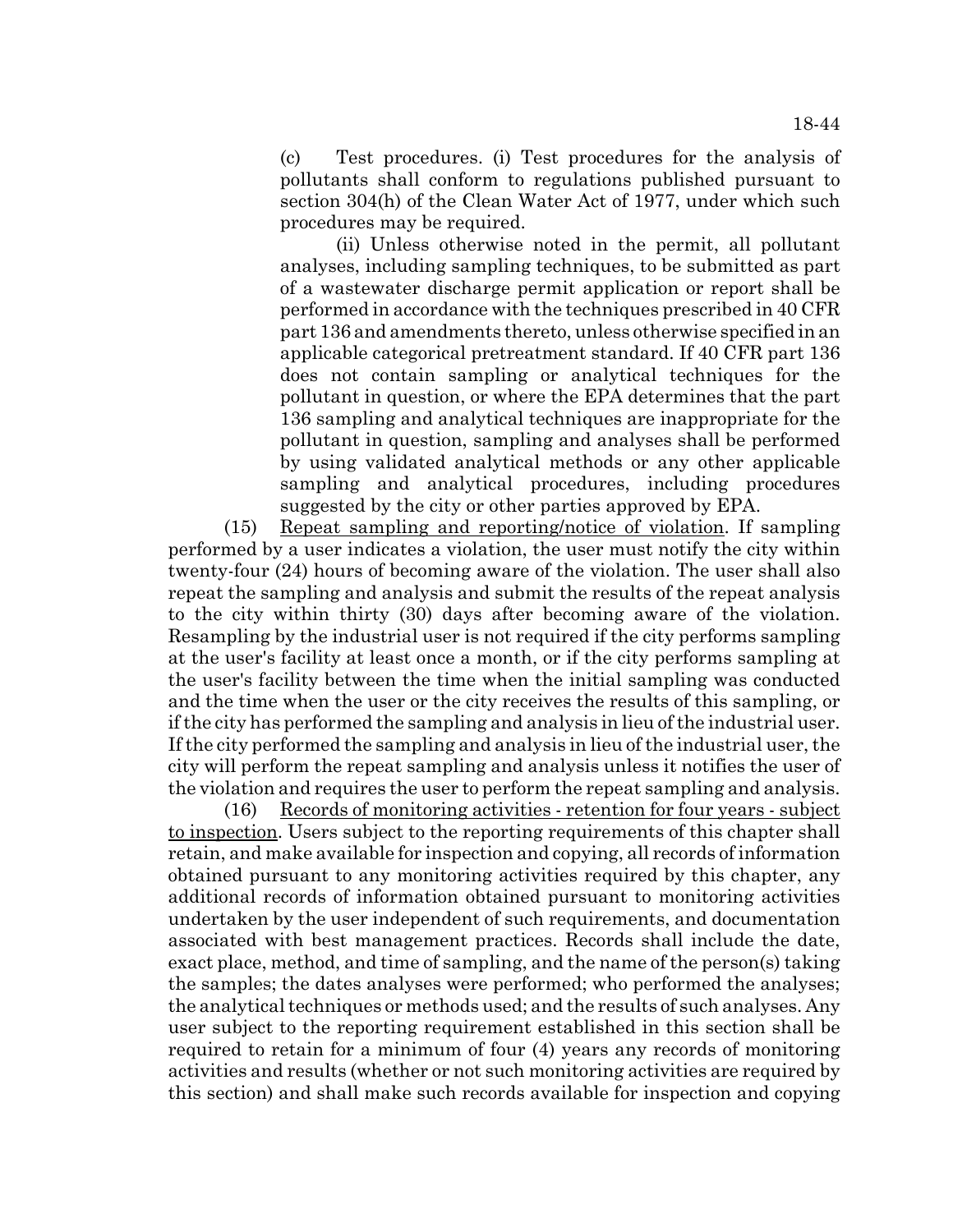by the director, the director of the Tennessee Department of Environment and Conservation, Tennessee Department of Public Health, or the Environmental Protection Agency. This period of retention shall be extended during the course of any unresolved litigation regarding the industrial user or when requested by the director, the director of the Tennessee Department of Environment and Conservation, Tennessee Department of Public Health, or the Environmental Protection Agency.

(17) Term-renewal-modifications. (a) Wastewater discharge permits shall be issued for a period of three (3) years. Original permits may be issued for a period between two (2) and three (3) years for the administrative convenience of the director so as to stagger the renewal dates of the permits. Permits issued to users granted an exception pursuant to  $\S$  18-203(25) shall be issued for a period of one (1) year.

(b) Notwithstanding the foregoing, users becoming subject to a national pretreatment standard shall apply for new permits on the effective date of such national pretreatment standards. The director shall notify in writing any user whom he has cause to believe is subject to a national pretreatment standard of the promulgation of such federal regulations, but any failure of the director in this regard shall not relieve the user of the duty of complying with such national pretreatment standards.

(c) A user must apply in writing for a renewal permit within the period of time not more than ninety (90) days and not less than thirty (30) days prior to expiration of the current permit.

(d) Limitations or conditions of a permit are subject to modification or change due to, but not limited to, changes in applicable water quality standards, changes in the city's NPDES permit, changes in §§ 18-203(7) and 18-203(12), the need to incorporate any new or revised federal, state, or local pretreatment requirement, changes in the user's operations and processes, violation of any terms or conditions of the user's permit, changes in the POTW that requires either a temporary or permanent reduction or elimination of the authorized discharge, to correct typographical or other errors in the user's permit, misrepresentations or failure to fully disclose relevant facts in the wastewater discharge permit application or in any required reporting, changes in other applicable law or regulation, or for other just cause; and users shall be notified of any proposed changes in their permit by the director at least thirty (30) days prior to the effective date of the change. Any change or new condition in a permit shall include a provision for a reasonable time schedule for compliance. The user may appeal the decision of the director in regard to any changed permit conditions as otherwise provided in this chapter.

(18) Transfer-approval required. Wastewater discharge permits are issued to a specific user for a specific operation. A wastewater discharge permit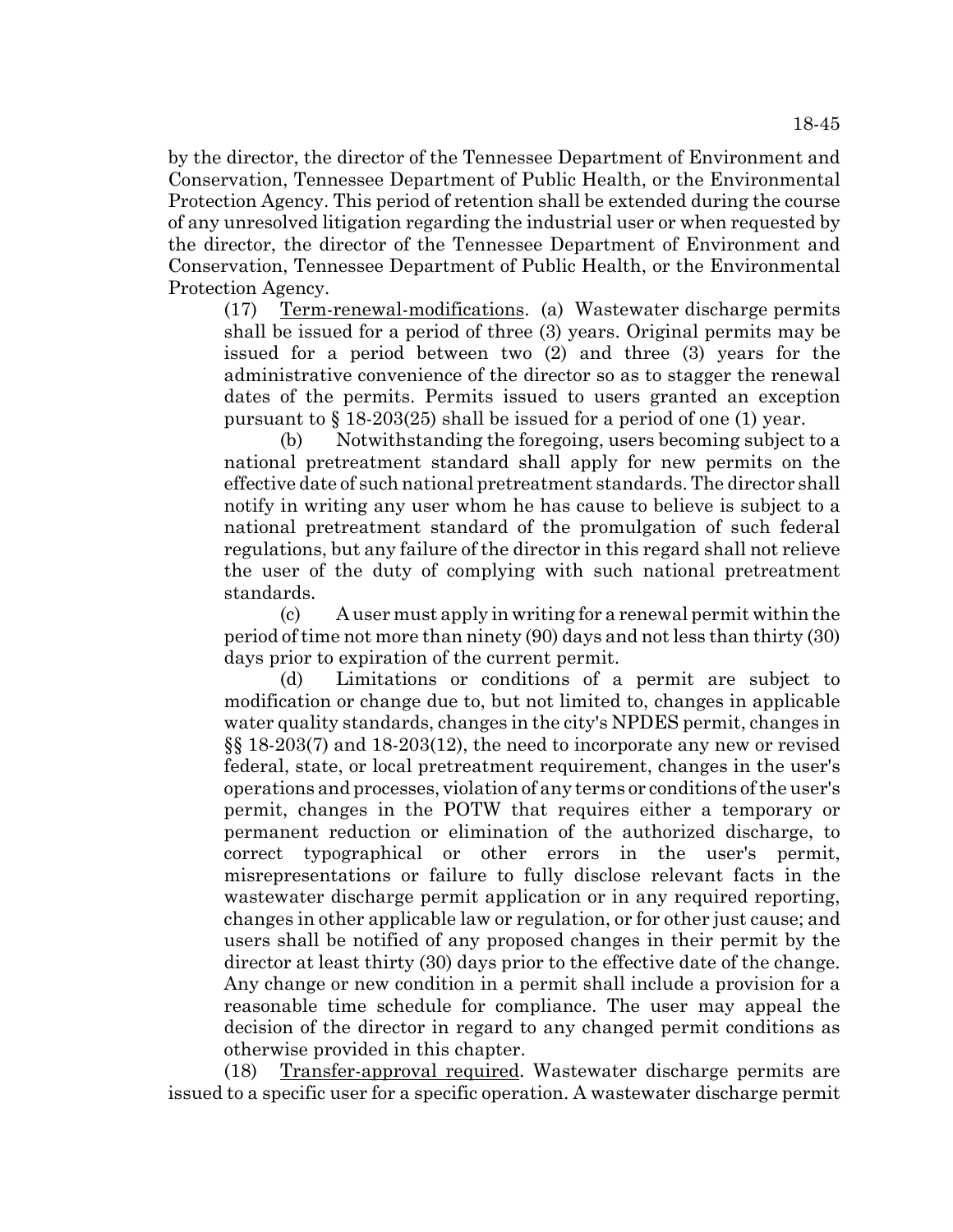shall not be reassigned or transferred or sold to a new owner, new user or for different premises unless approved by the director.

(19) Revocation. Any permit issued under the provisions of this section is subject to be modified, suspended or revoked in whole or in part during its term for cause, including but not limited to the following:

(a) Violation of any terms or conditions of the wastewater discharge permit or other applicable law or regulation;

(b) Obtaining of a permit by misrepresentation or failure to disclose fully all relevant facts; or

(c) A change in any condition that requires either a temporary or permanent reduction or elimination of the permitted discharge.

(d) Falsifying self-monitoring reports and certification statements;

(e) Tampering with monitoring equipment;

(f) Refusing to allow the city timely access to the facility premises and records;

(g) Failure to meet effluent limitations;

(h) Failure to pay fines;

(i) Failure to pay sewer charges;

(j) Failure to meet compliance schedules;

(k) Failure to complete a wastewater survey or the wastewater discharge permit application;

(l) Failure to provide advance notice of the transfer of business ownership of a permitted facility.

(20) Regulation of waste from other jurisdictions. (a) If another municipality, or user located within another municipality, contributes wastewater to the POTW, the city shall enter into an intermunicipal agreement with the contributing municipality.

(b) Prior to entering into an agreement required by paragraph (a), above, the city shall request the following information from the contributing municipality:

(i) A description of the quality and volume of wastewater discharged to the POTW by the contributing municipality;

(ii) An inventory of all users located within the contributing municipality that are discharging to the POTW; and

(iii) Such other information as the city may deem necessary.

(c) An intermunicipal agreement, as required by paragraph (a), above, shall contain the following conditions:

(i) A requirement for the contributing municipality to adopt a sewer use ordinance which is at least as stringent as this ordinance and local limits, including required Baseline Monitoring Reports (BMRs) which are at least as stringent as those set out in this ordinance. The requirement shall specify that such ordinance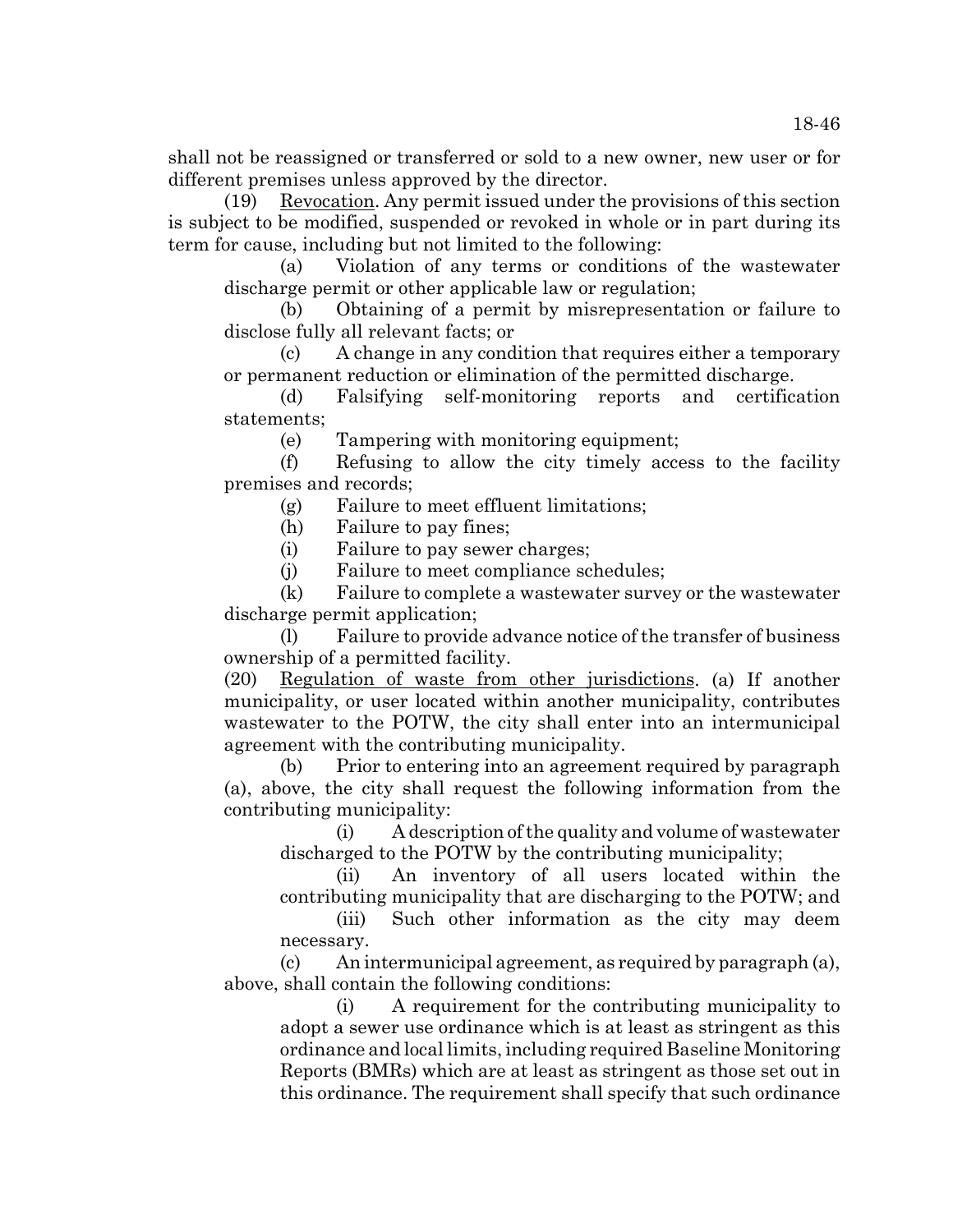and limits must be revised as necessary to reflect changes made to the city's ordinance or local limits;

(ii) A requirement for the contributing municipality to submit a revised user inventory on at least an annual basis;

(iii) A provision specifying which pretreatment implementation activities, including individual wastewater discharge permit, or general permit, issuance, inspection and sampling, and enforcement, will be conducted by the contributing municipality; which of these activities will be conducted by the city and which of these activities will be conducted jointly by the contributing municipality and the city;

(iv) A requirement for the contributing municipality to provide the city with access to all information that the contributing municipality obtains as part of its pretreatment activities;

(v) Limits on the nature, quality, and volume of the contributing municipality's wastewater at the point where it discharges to the POTW;

(vi) Requirements for monitoring the contributing municipality's discharge;

(vii) A provision ensuring the city access to the facilities of users located within the contributing municipality's jurisdictional boundaries for the purpose of inspection, sampling, and any other duties deemed necessary by the city; and

(viii) A provision specifying remedies available for breach of the terms of the intermunicipal agreement. (2000 Code, § 18-204, as amended by Ord. #08-710, March 2008, and replaced by Ord. #13-801, Aug. 2013, and Ord. #21-989, March 2021 *Ch5\_02-10-22*)

**18-205. Administration and enforcement.** (1) Director-authority and responsibilities. (a) Responsibilities and assignment. The director and his staff shall be responsible for the administration of all sections of this title. Administratively, he shall be assigned to the department of water and sewerage services.

(b) Authority. The director shall have the authority to enforce all sections of this title. He shall be responsible and have the authority to operate the various treatment works. He shall be responsible for the preparation of operating budgets and recommendations concerning activities within his responsibility and authority.

(c) Records. The director shall keep in his office a complete record of all applications required under this title, including a record of all wastewater discharge permits. He shall also maintain the minutes and other records of the wastewater hearing authority.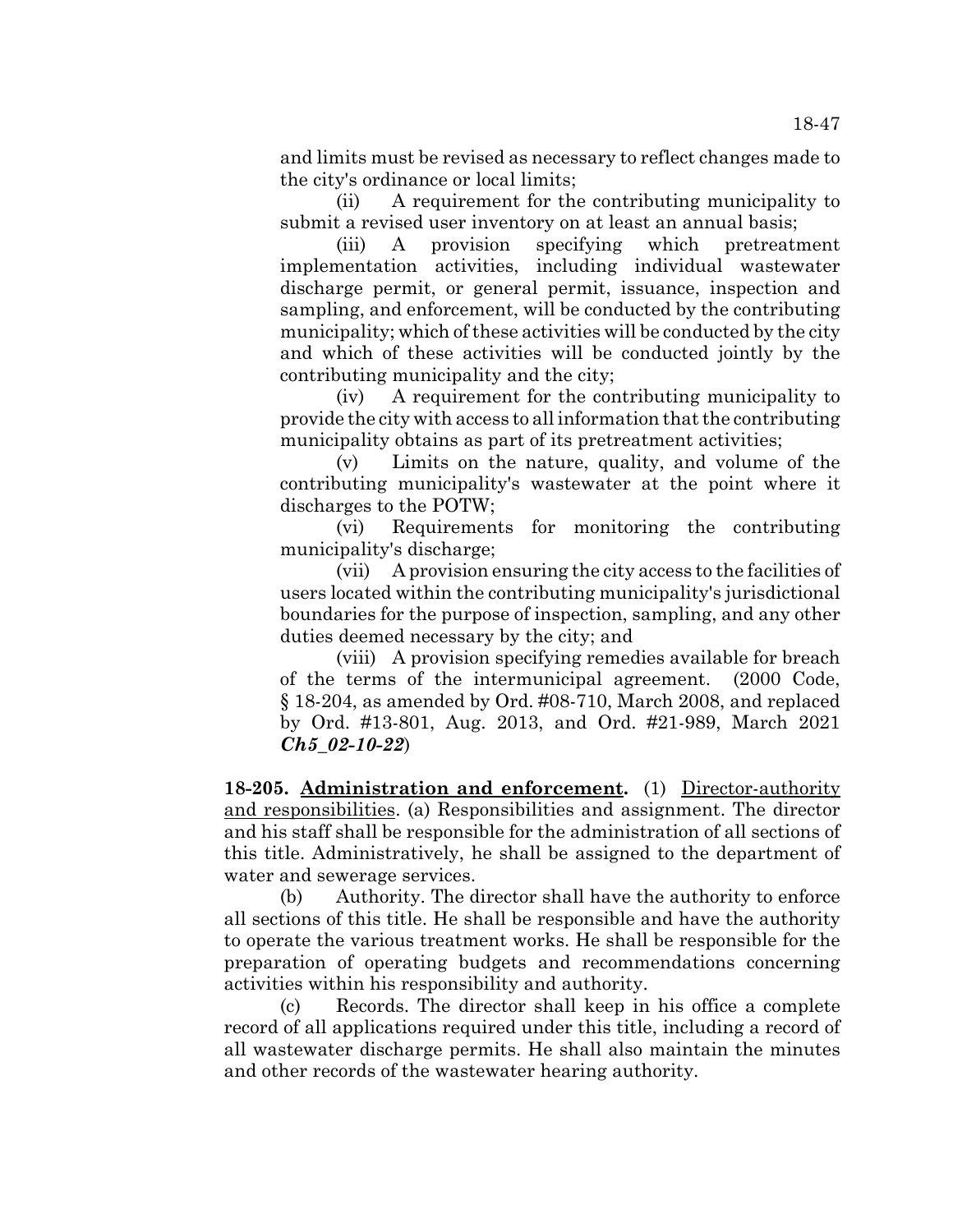(d) Wastewater hearing authority. The director shall attend all meetings of the wastewater hearing authority, or whenever it is necessary for him to be absent he shall send a designated representative and shall make such reports to and assist such authority in the administration of this title.

(e) The director shall notify industrial users identified in 40 CFR section  $403.8(f)(2)$  and (i) of any applicable pretreatment standards or other applicable requirements promulgated by the Environmental Protection Agency under the provisions of section 204(b) of the Act (33 U.S.C. 1284), section 405 of the Act (33 U.S.C. 1345), or under the provisions of section 3001 (42 U.S.C. 6921), 3004 (42 U.S.C. 6924) or 4004 (42 U.S.C. 6944) of the Solid Waste Disposal Act. Failure of the director to so notify industrial users shall not relieve such users from the responsibility of complying with such requirements.

(f) The director shall comply with all applicable public participation requirements of section 101(e) of the Act (33 U.S.C. 125 1(e)) and 40 CFR part 105 in the enforcement of national pretreatment standards. The director shall at least annually provide public notification, in the largest daily newspaper published in Nashville of industrial users during the previous twelve (12) months which at least once were not in compliance with the applicable pretreatment standards or other pretreatment requirements. The notification shall summarize enforcement actions taken by the control authorities during the same twelve (12) months. An industrial user shall be deemed to be in compliance with applicable pretreatment standards or other pretreatment requirements if he has completed applicable increments of progress under the provisions of any compliance schedule in the user's waste water discharge permit or if the user has been granted an exception under the provisions of § 18-203(25).

(2) Monitoring and inspections. (a) Whenever required to carry out the objective of this title, including but not limited to developing or assisting in the development of any effluent limitation, or other limitation, prohibition or effluent standard, pretreatment standard, standard of performance, or permit condition under this title; determining whether any person is in violation of any such effluent limitation, or other limitation, prohibition or effluent standard, pretreatment standard, standard of performance, or permit condition; or any requirement established under this chapter:

(i) The director shall require any industrial user to:

- (A) Establish and maintain such records;
- (B) Make such reports;

(C) Install, use and maintain such monitoring equipment or methods including, where appropriate, biological monitoring methods;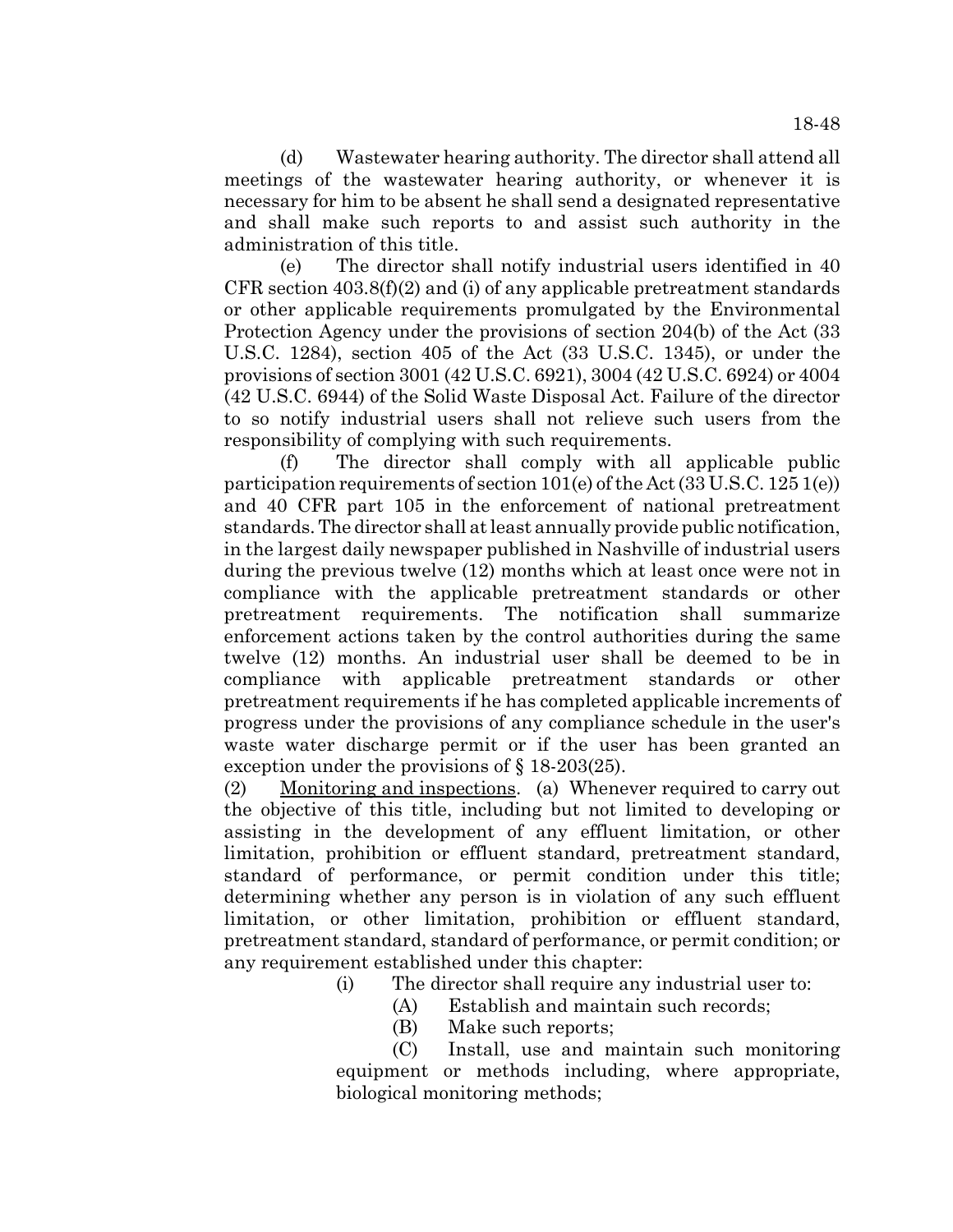(D) Sample such effluents, in accordance with such methods, at such locations, at such intervals and in such manner as the director shall prescribe;

(E) Provide such other information as he may reasonably require; and

(ii) The director or his authorized representative, upon presentation of his credentials, shall have a right of entry to, upon or through any premises in which an effluent source is located or in which any records required to be maintained under subsection (i) of this section are located. The city shall have the right to enter the premises of any user to determine whether the user is complying with all requirements of this ordinance and any individual wastewater discharge permit or general permit or order issued hereunder. Users shall allow the city ready access to all parts of the premises for the purposes of inspection, sampling, records examination and copying, and the performance of any additional duties.

(A) Where a user has security measures in force which require proper identification and clearance before entry into its premises, the user shall make necessary arrangements with its security guards so that, upon presentation of suitable identification, the city shall be permitted to enter without delay for the purposes of performing specific responsibilities.

(B) The city shall have the right to set up on the user's property, or require installation of, such devices as are necessary to conduct sampling and/or metering of the user's operations.

(C) The city may require the user to install monitoring equipment as necessary. The facility's sampling and monitoring equipment shall be maintained at all times in a safe and proper operating condition by the user at its own expense. All devices used to measure wastewater flow and quality shall be calibrated to ensure their accuracy.

(D) Any temporary or permanent obstruction to safe and easy access to the facility to be inspected and/or sampled shall be promptly removed by the user at the written or verbal request of the city and shall not be replaced. The costs of clearing such access shall be born by the user.

(E) Unreasonable delays in allowing the city access to the user's premises shall be a violation of this ordinance; and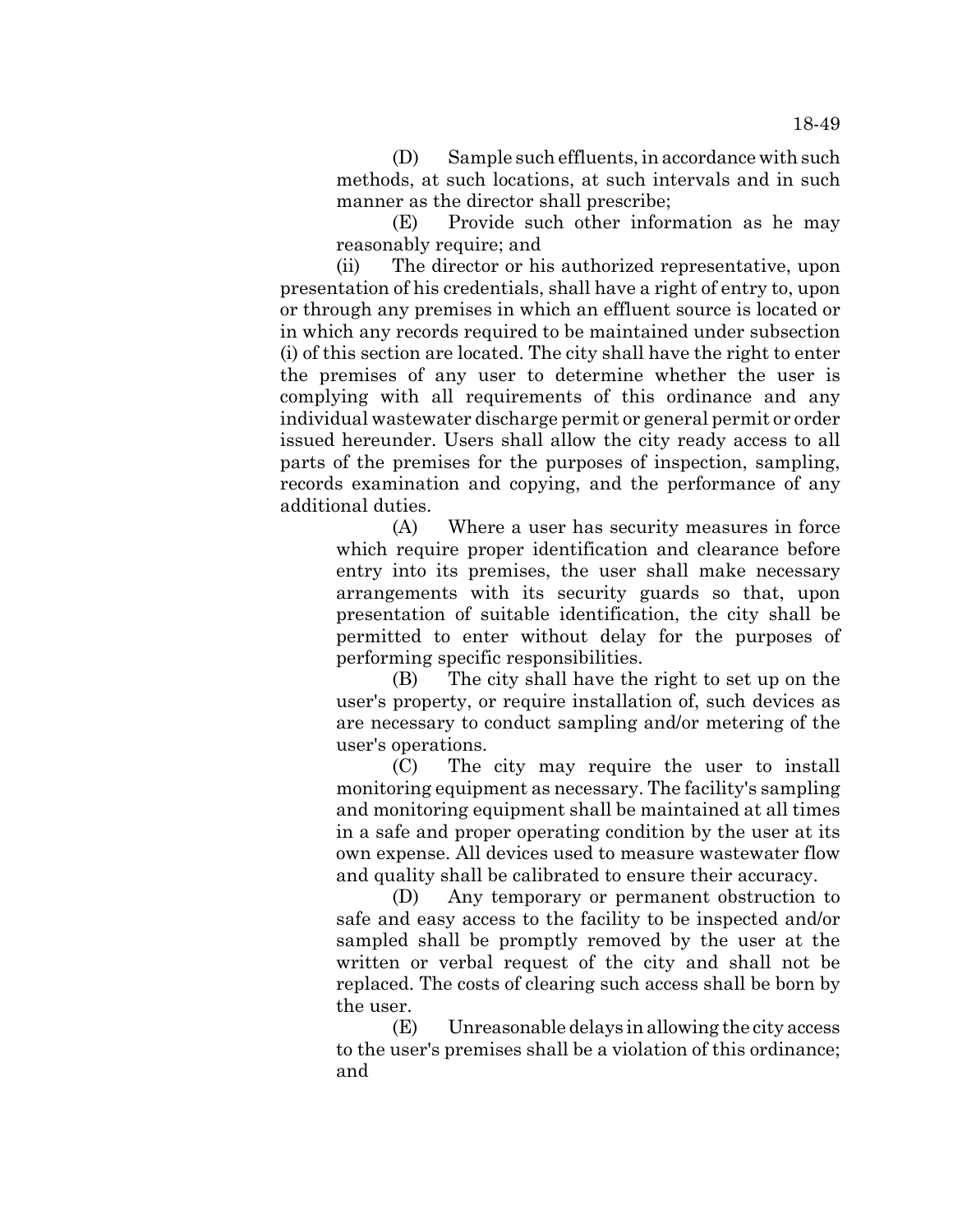(F) May at reasonable times have access to and copy any records, inspect any monitoring equipment or method required under subsection (1) and sample any effluents which the owner or operator of such source is required to sample under subsection (1).

(b) Any records, reports or information obtained under this section:

(i) Shall, in the case of effluent data, be related to any applicable effluent limitations, toxic, pretreatment or permit condition; and

(ii) Shall be available to the public; except that upon a showing satisfactory to the director by any person that records, reports or information, or particular part thereof (other than effluent data), to which the director has access under this section, if made public would divulge methods or processes entitled to protection as trade secrets of such person, the director shall consider such record, report or information, or particular portion thereof, confidential in accordance with the purposes of this title, except that such record, report or information may be disclosed to officers, employees or authorized representatives of the State of Tennessee or the United States concerned with carrying out the provisions of the Clean Water Act or when relevant in any proceeding under this title or other applicable laws.

(iii) Specific requirements under the provisions of subsection (a)(i) of this section shall be established by the director, or the authority as applicable, for each industrial user; and such requirements shall be included as a condition of the user's wastewater discharge permit. The nature or degree of any requirement under this provision shall depend upon the nature of the user's discharge, the impact of the discharge on the POTW, the volume of water discharged, and the technical feasibility of and economic reasonableness of any such requirement imposed. The user shall be required to design any necessary facility and to submit detailed design plans and operating procedures to the director for review in accordance with accepted engineering practices. The director shall review such plans within forty-five (45) days and shall recommend to the user any change he deems appropriate.

(iv) Upon approval of plans as specified in subsection (iii), the user shall secure building, electrical, plumbing or other permits as may be required by this code and proceed to construct any necessary facility and establish such operating procedures as are required within the time provided in the user's wastewater discharge permit.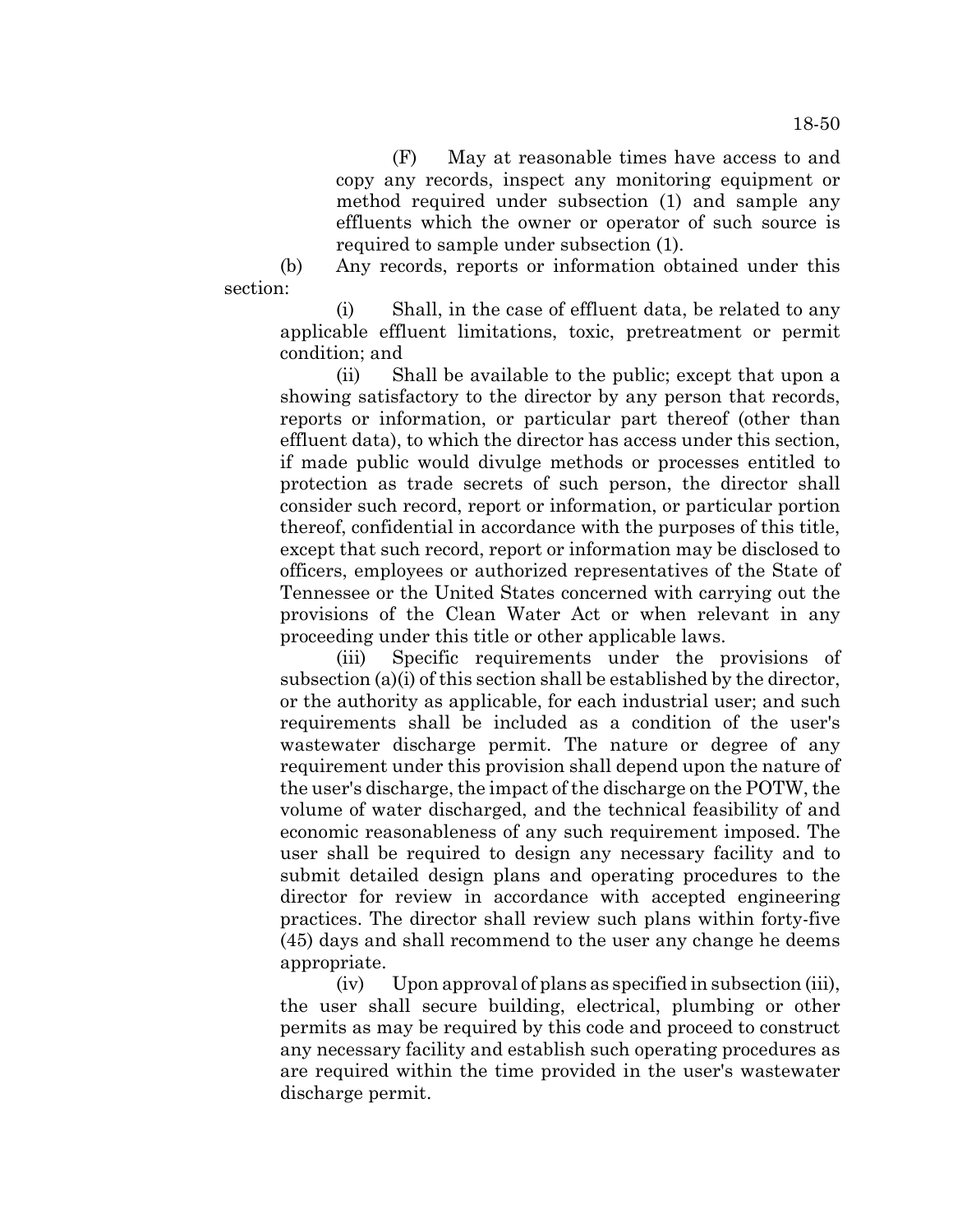(v) In the event any user denies the director or his authorized representative of the right of entry to or upon the user's premises for purposes of inspection, sampling effluents, inspecting and copying records, or performing such other duties as shall be imposed upon him by this section, the director shall seek a warrant or use such other legal procedures as shall be advisable and reasonably necessary to discharge his duties under this section.

(3) Wastewater hearing authority. (a) There is established an authority of five (5) members to be known as the wastewater hearing authority.

(b) The City of Goodlettsville Board of Zoning Appeals shall serve as the City of Goodlettsville Wastewater Hearing Authority

(c) Powers and duties. In addition to any other duty or responsibility otherwise conferred upon the hearing authority by this title, the hearing authority shall have the duty and power as follows:

(i) To recommend to the board of commissioners that it amend or modify the provisions of this title;

(ii) To establish, modify or amend procedural rules governing hearings, orders, issuance of permits, and all other matters not specifically requiring a hearing. Any rules so adopted shall be filed with the city recorder;

(iii) To grant exceptions pursuant to the provisions of § 18-203(25), and to determine such issues of law and fact as are necessary to perform this duty;

(iv) To hold hearings upon appeals from orders or actions of the director as may be provided under any provision of this title;

(v) To hold hearings relating to the suspension, revocation or modification of a wastewater discharge permit as it is provided in this chapter and issue appropriate orders relating thereto;

(vi) To hold such other hearings relating to any aspect or matter in the administration of this title and to make such determinations and issue such orders as may be necessary to effectuate the purposes of this title;

(vii) To request assistance from any officer, agent or employee of the City of Goodlettsville to obtain such information or other assistance as the hearing authority might need;

(viii) The hearing authority, acting through its chairman, shall have the power to issue subpoenas requiring attendance and testimony of witnesses and the production of documentary evidence relevant to any matter properly heard by the hearing authority;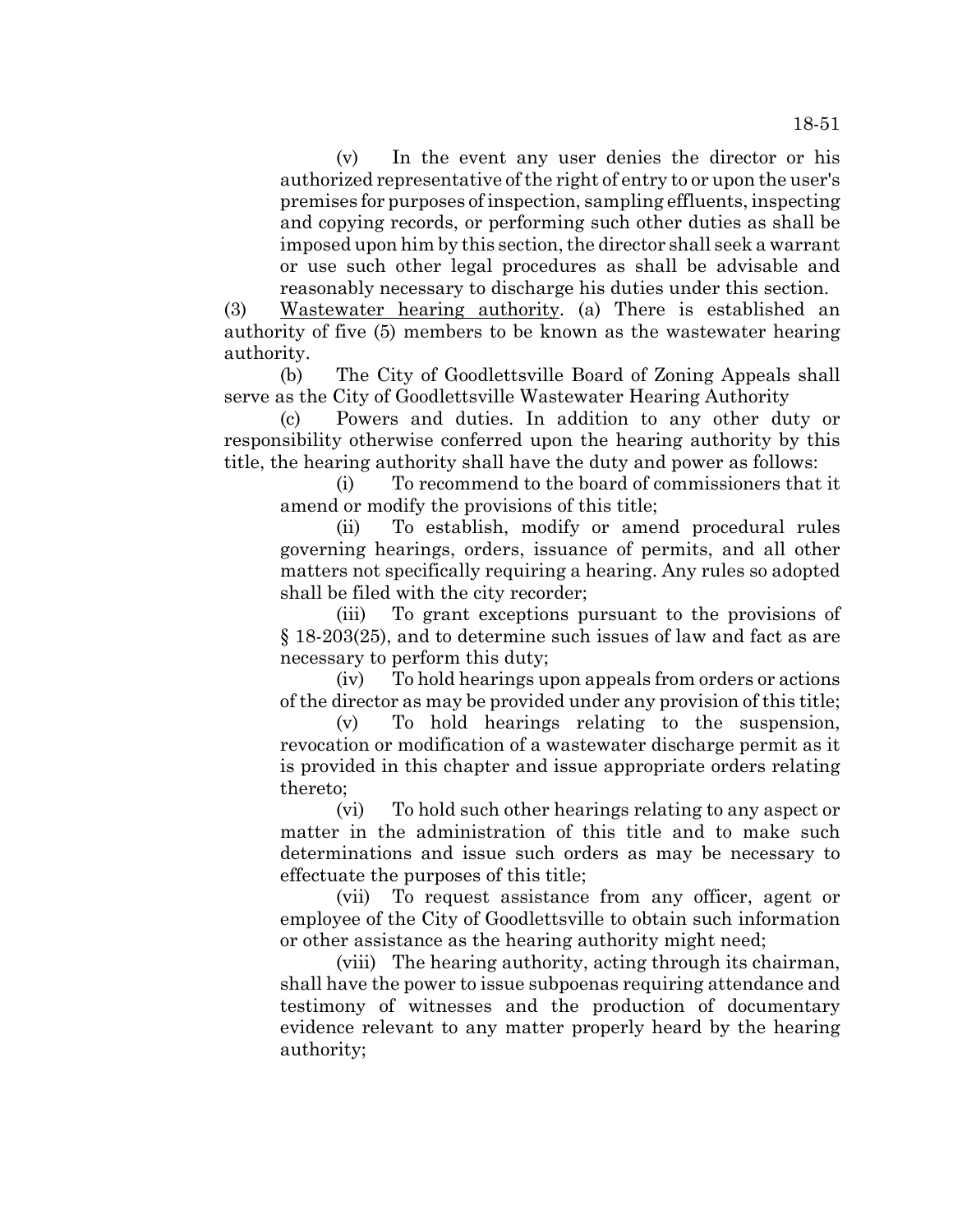(ix) The chairman, vice-chairman or chairman pro tem shall be authorized to administer oaths to those persons giving testimony before the hearing authority;

(x) The hearing authority shall hold quarterly meetings and such special meetings as the board may find necessary;

(xi) Three (3) members of the authority shall constitute a quorum but a lesser number may adjourn the meeting from day to day;

(xii) In addition to any other power granted to it by this title, the hearing authority is granted the authority to assess a civil penalty in an amount not to exceed the sum of ten thousand dollars (\$10,000.00) per day for each day of violation against any person in violation of this chapter.

(A) The assessment of a civil penalty shall be made by the director against any person determined to be in violation of this chapter. Notice of such assessment shall be provided by certified mail, return receipt requested,

(B) Any person against whom an assessment is made by the director may appeal to the hearing authority by filing a request with the director for review by the hearing authority. Request for review by the hearing authority must be made in writing and filed within thirty (30) days of the receipt of the assessment and shall state with particularity the grounds for the appeal. Any such appeal shall stay the effect of the assessment,

(C) Failure to appeal the assessment within thirty (30) days shall be a waiver of the right to appeal and be deemed as consent to the assessment which shall become final upon approval by the hearing authority,

(D) The assessment of a civil penalty shall be upheld unless the preponderance of the evidence shows that the assessment was unlawfully levied or unreasonably severe,

(E) No assessment of a civil penalty, whether brought to the hearing authority by appeal or for confirmation by the director, shall be final until such assessment is approved by the hearing authority at any regular meeting or duly called special meeting. The hearing authority may alter or modify the terms of any civil penalty but any increase in the amount of civil penalty or which otherwise imposes a greater burden upon the person against whom the penalty is assessed shall not become final until such person receives written notice thereof and is provided the right to petition the hearing authority for modification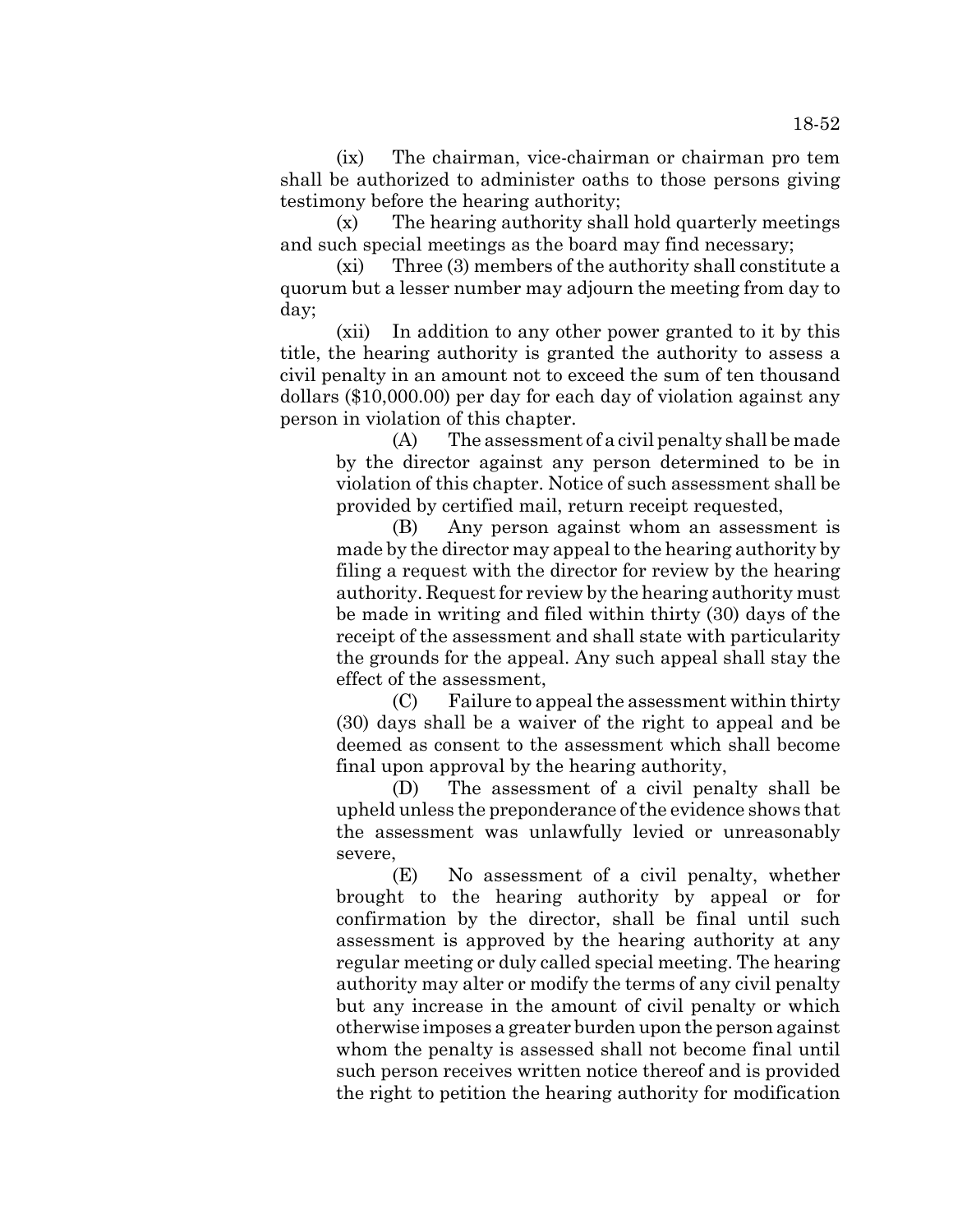of such assessment in the same manner as an appeal from assessment of a civil penalty by the director,

(F) The director may enter into consent decrees with any person in violation of this chapter and, after approval by the hearing authority, the same shall have the effect and be enforceable in the same manner as a civil penalty,

(G) In assessing a civil penalty, the director and the hearing authority may consider all factors listed in Tennessee Code Annotated, § 69-3-125, and may include any expenses and actual damages incurred by the City of Goodlettsville in investigating, removing, correcting or cleaning up the violation.

(4) Adjudicatory hearing procedures. (a) The hearing authority shall schedule an adjudicatory hearing to resolve disputed questions of fact and law whenever provided by any provision of this title.

(b) At any such hearing, all testimony presented shall be under oath or upon solemn affirmation in lieu of oath. The hearing authority shall make a record of such hearing, but the same need not be a verbatim record. Any party coming before the authority shall have the right to have such hearing recorded, but in such event the record need not be transcribed unless any party seeks judicial review of the order or action of the hearing authority by common law writ of certiorari; and in such event the party seeking such judicial review shall pay for the transcription and provide the hearing authority with the original of the transcript so that it may be certified to the court.

(c) The chairman may issue subpoenas requiring attendance and testimony of witnesses or the production of evidence, or both. A request for issuance of a subpoena shall be made by lodging with the chairman at least ten (10) days prior to the scheduled hearing date a written request for a subpoena setting forth the name and address of the party to be subpoenaed, and identifying any evidence to be produced. Upon endorsement of a subpoena by the chairman, the same shall be delivered to the sheriffs office for service by any authorized officer of the City of Goodlettsville. If the witness does not reside in the City of Goodlettsville, the chairman shall issue a written request that the witness attend the hearing.

(d) Upon agreement of all parties, the testimony of any person may be taken by deposition or written interrogatories. Unless otherwise agreed, the deposition shall be taken in a manner consistent with rules 26 through 33 of the Tennessee Rules of Civil Procedure, with the chairman to rule on such matters as would require a ruling by the court under such rules.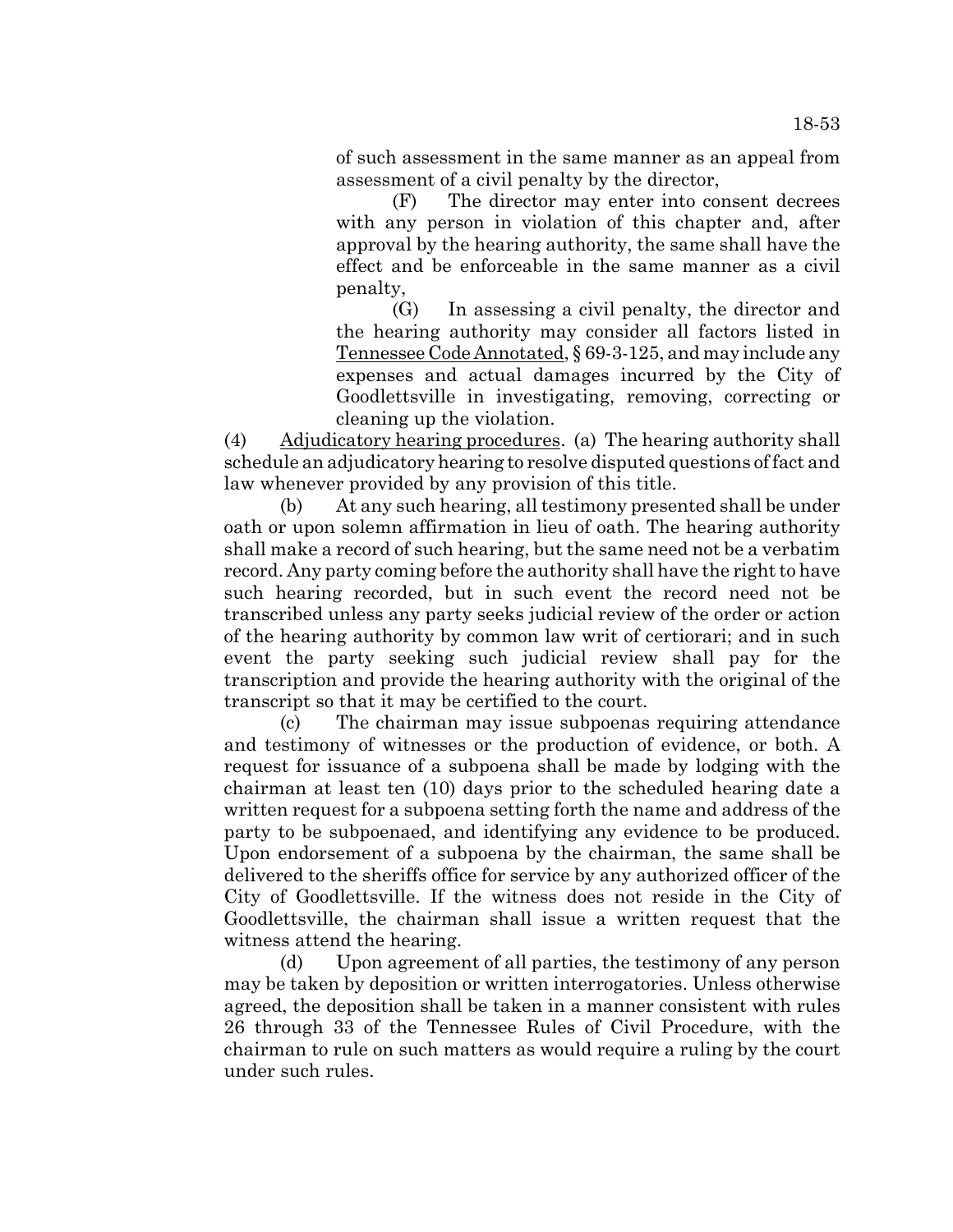(e) The party at such hearing bearing the affirmative burden of proof shall first call his witnesses, to be followed by witnesses called by other parties, to be followed by any witnesses which the authority may desire to call. Rebuttal witnesses shall be called in the same order. The chairman shall rule on any evidentiary questions arising during such hearing and shall make such other rulings as shall be necessary or advisable to facilitate an orderly hearing subject to approval of the hearing authority. The hearing authority, the director, or his representative, and all parties shall have the right to examine any witness. When sitting without an administrative law judge, the hearing authority shall not be bound by or limited to rules of evidence applicable to legal proceedings or the Uniform Administrative Procedures Act.

(f) Any person aggrieved by any order or determination of the director may appeal such order or determination for review by the hearing authority. A written notice of appeal shall be filed with the director, and the notice shall set forth with particularity the action or inaction of the director complained of and the relief being sought by the person filing the appeal. A special meeting of the hearing authority may be called by the chairman upon the filing of such appeal, and the hearing authority may in its discretion suspend the operation of the order or determination of the director appealed from until such time as the authority has acted upon the appeal. However, actions and determinations of the director under the provisions of §§ 18-201(64) through 18-205(13) shall not be subject to review under this section.

(g) Within ten (10) days of filing of an appeal, any party may request that an administrative law judge be appointed to conduct the hearing together with the hearing authority pursuant to <u>Tennessee Code</u> Annotated, § 7-7-105. Any hearing conducted by an administrative law judge shall be heard pursuant to the contested case provisions of the Uniform Administrative Procedures Act, Tennessee Code Annotated, §§ 4-5-301, et seq.

(h) The vice-chairman or the chairman pro tem shall possess all the authority delegated to the chairman by this section when acting in his absence or in his stead.

(i) Any person aggrieved by any final order of the hearing authority hereunder may seek judicial review by common law writ of certiorari.

(5) Violation-public nuisance. Discharge of wastewater in any manner in violation of this chapter or of any condition of a wastewater discharge permit is declared a public nuisance and shall be corrected or abated as provided in this chapter.

(6) Violation-notice. Whenever the director determines or has reasonable cause to believe that a discharge of wastewater has occurred in violation of the provisions of this title, the user's wastewater discharge permit,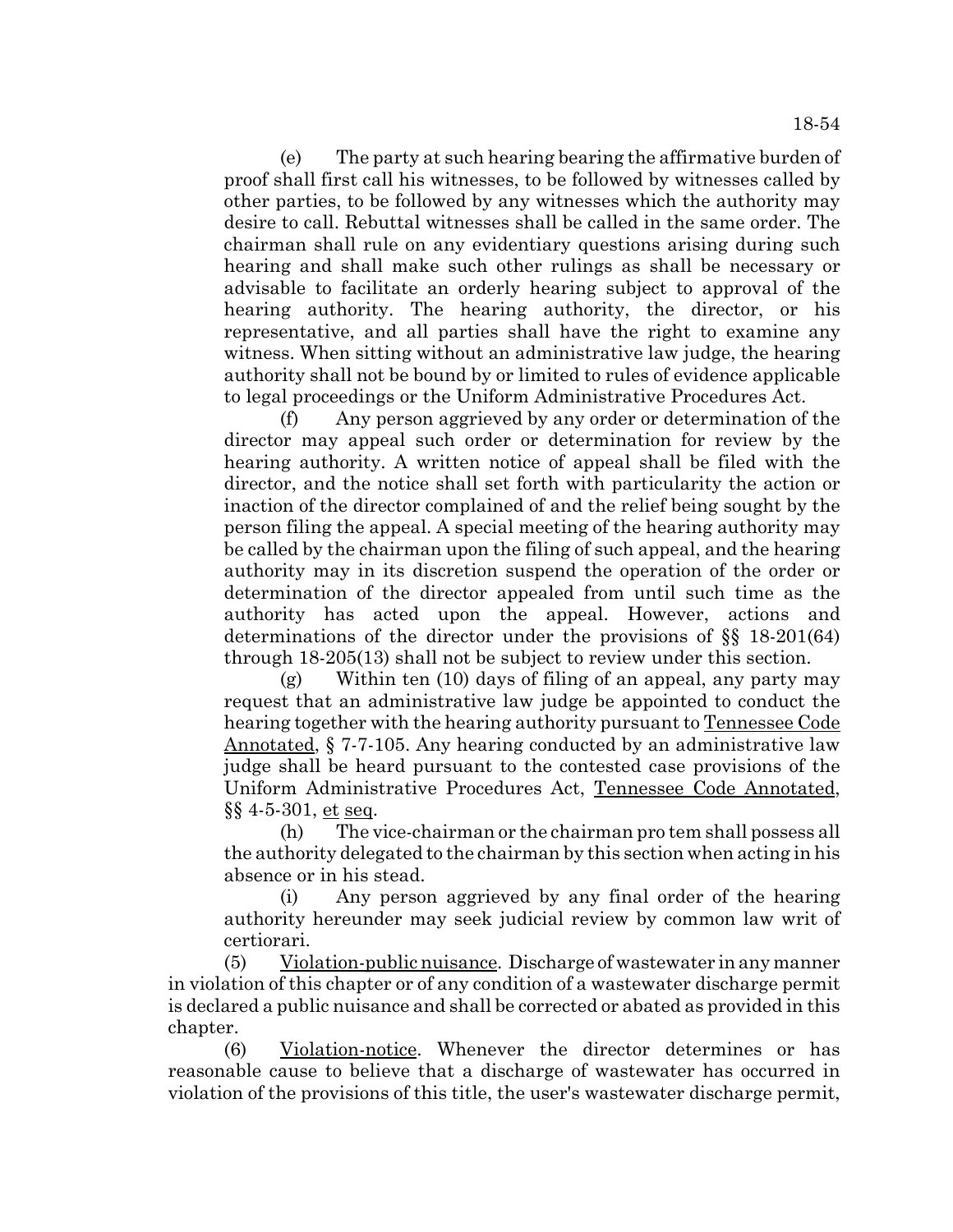or any other applicable law or regulation, he shall notify the user of such violation. Failure of the director to provide notice to the user shall not in any way relieve the user from any consequences of a wrongful or illegal discharge.

(7) Significant noncompliance. The director shall publish annually, in a newspaper of general circulation that provides meaningful public notice within the jurisdictions served by the city sewerage services, a list of the users which, at any time during the previous twelve (12) months, were in significant noncompliance with applicable pretreatment standards and requirements. The term significant noncompliance shall be applicable to all significant industrial users (or any other industrial user that violates subsections (c), (d) or (h) of this section) and shall mean:

(a) "Chronic violations of wastewater discharge limits," defined here as those in which sixty-six percent (66%) or more of all the measurements taken for the same pollutant parameter taken during a six (6) month period exceed (by any magnitude) a numeric pretreatment standard or requirement, including instantaneous limits as defined in the City of Goodlettsville Municipal Code;

(b) "Technical Review Criteria (TRC) violations," defined here as those in which thirty-three percent (33%) or more of wastewater measurements taken for each pollutant parameter during a six (6) month period equals or exceeds the product of the numeric pretreatment standard or requirement including instantaneous limits, as defined by the City of Goodlettsville Municipal Code multiplied by the applicable criteria (1.4 for BOD, TSS, fats, oils and grease, and 1.2 for all other pollutants except pH);

(c) Any other violation of a "pretreatment standard or requirement" as defined by the City of Goodlettsville Municipal Code (daily maximum, long-term average, instantaneous limit, or narrative standard) that the director determines has caused, alone or in combination with other discharges, interference or pass through, including endangering the health of POTW personnel or the general public;

(d) Any discharge of a pollutant that has caused imminent endangerment to the public or to the environment, or has resulted in director's exercise of its emergency authority to halt or prevent such a discharge;

(e) Failure to meet, within ninety (90) days of the scheduled date, a compliance schedule milestone contained in an individual wastewater discharge permit, or a general permit, or enforcement order for starting construction, completing construction, or attaining final compliance;

(f) Failure to provide within thirty (30) days after the due date, any required reports, including baseline monitoring reports, reports on compliance with categorical pretreatment standard deadlines, periodic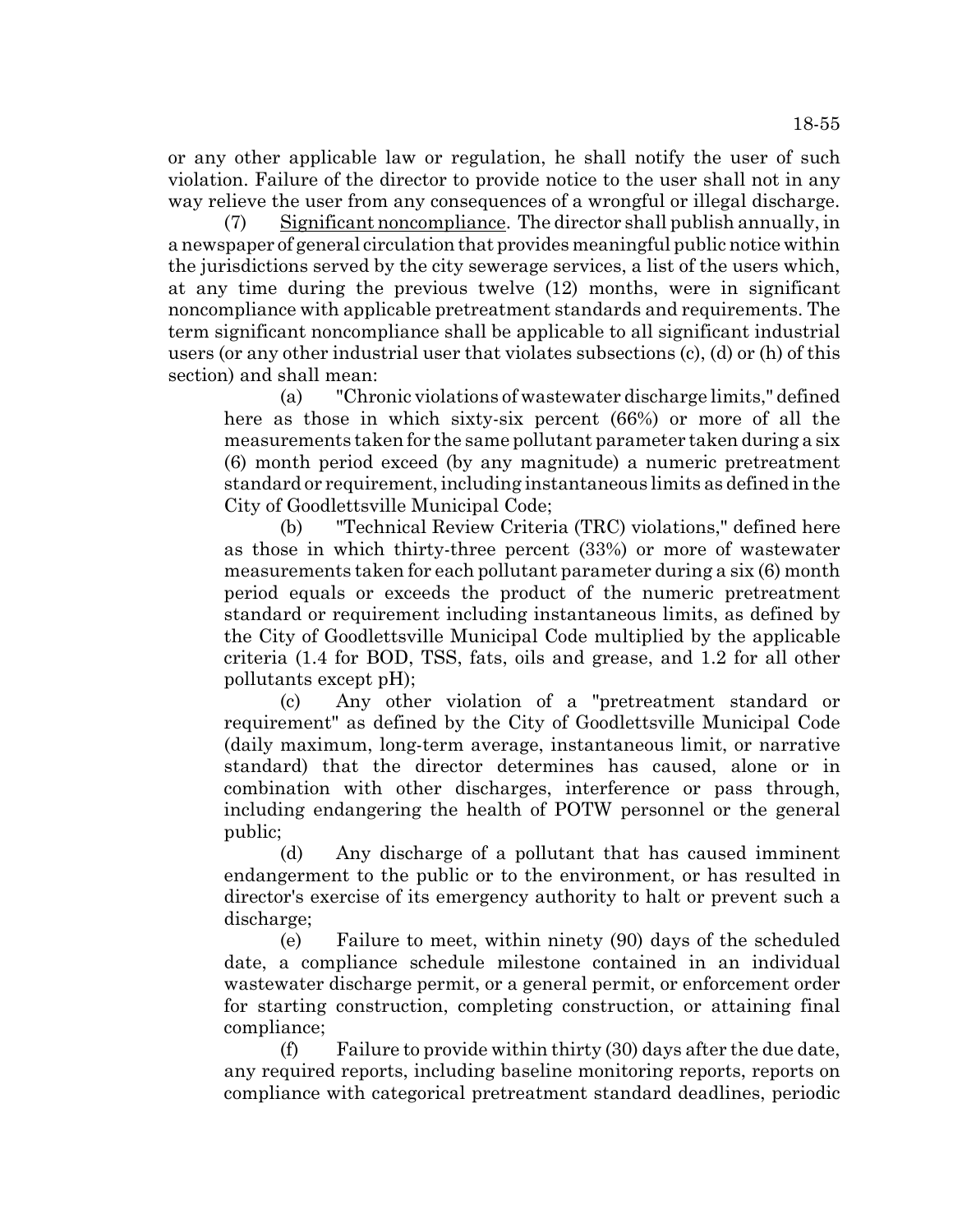self-monitoring reports, and reports on compliance with compliance schedules;

(g) Failure to accurately report noncompliance; or any other violation(s), which may include a violation of best management practices, which the director determines will adversely affect the operation or implementation of the local pretreatment program.

(8) Enforcement response manual. The director shall promulgate an enforcement response manual that establishes the procedures to be followed by the department as it enforces the provisions of this chapter. Upon approval by the hearing authority, the enforcement response manual shall be filed with the City of Goodlettsville City Recorder.

(9) Show-cause hearing before the city wastewater hearing authority. The director may issue a show-cause notice to any permit holder directing that he appear before the hearing authority at a specified date and time to show cause why the permit holder's wastewater discharge permit should not be modified, suspended or revoked for causing or suffering violation of this title, or other applicable law or regulation, or conditions in the wastewater discharge permit of the user. If the director seeks to modify the wastewater discharge permit to establish wastewater strength limitations or other control techniques to prevent future violations, he shall notify the permit holder of the general nature of the recommendations he shall make to the hearing authority. If the director seeks to suspend or revoke the wastewater discharge permit, he shall notify the permit holder of the nature of the violation for which revocation or suspension is sought with sufficient specificity as to the character of the violation and the dates at which such violation occurred to enable the permit holder to prepare his defense. Such notice shall be mailed to the permit holder by certified mail, return receipt requested, or shall be personally delivered to the permit holder at least twenty (20) days prior to the scheduled hearing date.

(10) Injunctive relief. The director may in the name of the City of Goodlettsville file in any court of competent jurisdiction a suit seeking the issuance of an injunction, damages or other appropriate relief to enforce the provisions of this title or other applicable law or regulation. Suit may be brought to recover any and all damages suffered by the City of Goodlettsville as a result of any action or inaction of any person who causes or suffers damage to occur to the POTW or for any other expense, loss or damage of any kind or nature suffered by the City of Goodlettsville.

(11) Assessment of damage to user. When a discharge of waste causes an obstruction, damage or any other impairment to the facilities, or any expense of whatever character or nature to the City of Goodlettsville, the director shall assess the expenses incurred by the City of Goodlettsville to clear the obstruction, repair damage to the facility, and any other expenses or damages incurred by the City of Goodlettsville director shall file a claim with the user or any other person causing or suffering such damages to occur, seeking reimbursement for any and all expenses or damages suffered. If the City of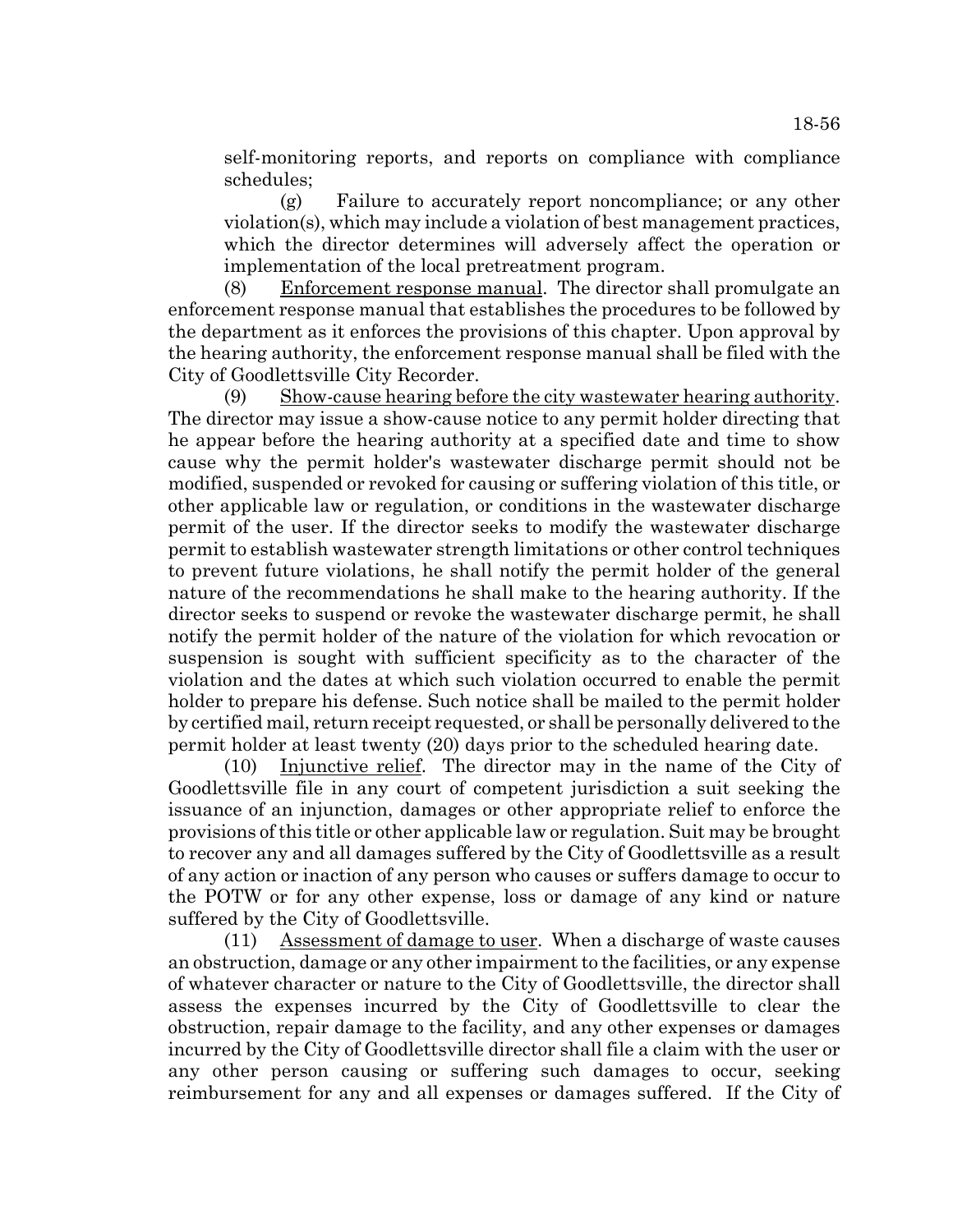Goodlettsville claim is ignored or denied, the director shall notify the city manager to take such measures as shall be appropriate to recover for any expenses or other damages suffered by the City of Goodlettsville.

(12) Applicability of state and federal regulations. In addition to other remedies for enforcement provided in this section, the director may petition the state or the Environmental Protection Agency, as appropriate, to exercise such methods or remedies as shall be available to such government entities to seek criminal or civil penalties, injunctive relief, or such other remedies as may be provided by applicable federal or state laws to ensure compliance by users of applicable pretreatment standards, to prevent the introduction of toxic pollutants or other regulated pollutants into the POTW, or to prevent such other water pollution as may be regulated by state or federal law.

(13) Emergency termination of service. In the event of an actual or threatened discharge to the POTW of any pollutant which in the opinion of the director presents or may present an imminent and substantial endangerment to the health or welfare of persons or the environment, or cause interference with the POTW, the director, or in his absence the person then in charge of the treatment works, shall immediately notify the emergency response office of the nature of the emergency. The director shall also attempt to notify the industrial user or other person causing the emergency and request their assistance in abating same. Following consultation with the aforementioned officials of the City of Goodlettsville, or in their absence such elected officials of the City of Goodlettsville as may be available, the director shall temporarily terminate the service of such user or users as are necessary to abate the condition when such action appears reasonably necessary. Such service shall be restored by the director as soon as the emergency situation has been abated or corrected.

(14) Punitive action - confirmation of authority required - exceptions. The director shall report to the hearing authority his intent to institute any action under the provisions of §§ 18-205(10) and 18-205(12) and seek the advice of the authority in regard thereto, unless he shall determine that immediate action is advisable.

(15) Violation-penalty. Any person who violates any provision of this chapter including but not limited to the following violations:

(a) Violates an effluent standard or limitation;

(b) Violates the terms or conditions of a wastewater discharge permit;

(c) Fails to complete a filing or reporting requirement;

(d) Fails to perform or properly report any required monitoring;

(e) Violates a final order or determination of the hearing authority or the director; or

(f) Fails to pay any established sewer service charge or industrial cost recovery charge; shall be assessed a civil penalty in an amount not to exceed the sum of ten thousand dollars (\$10,000.00) per day for each day of violation.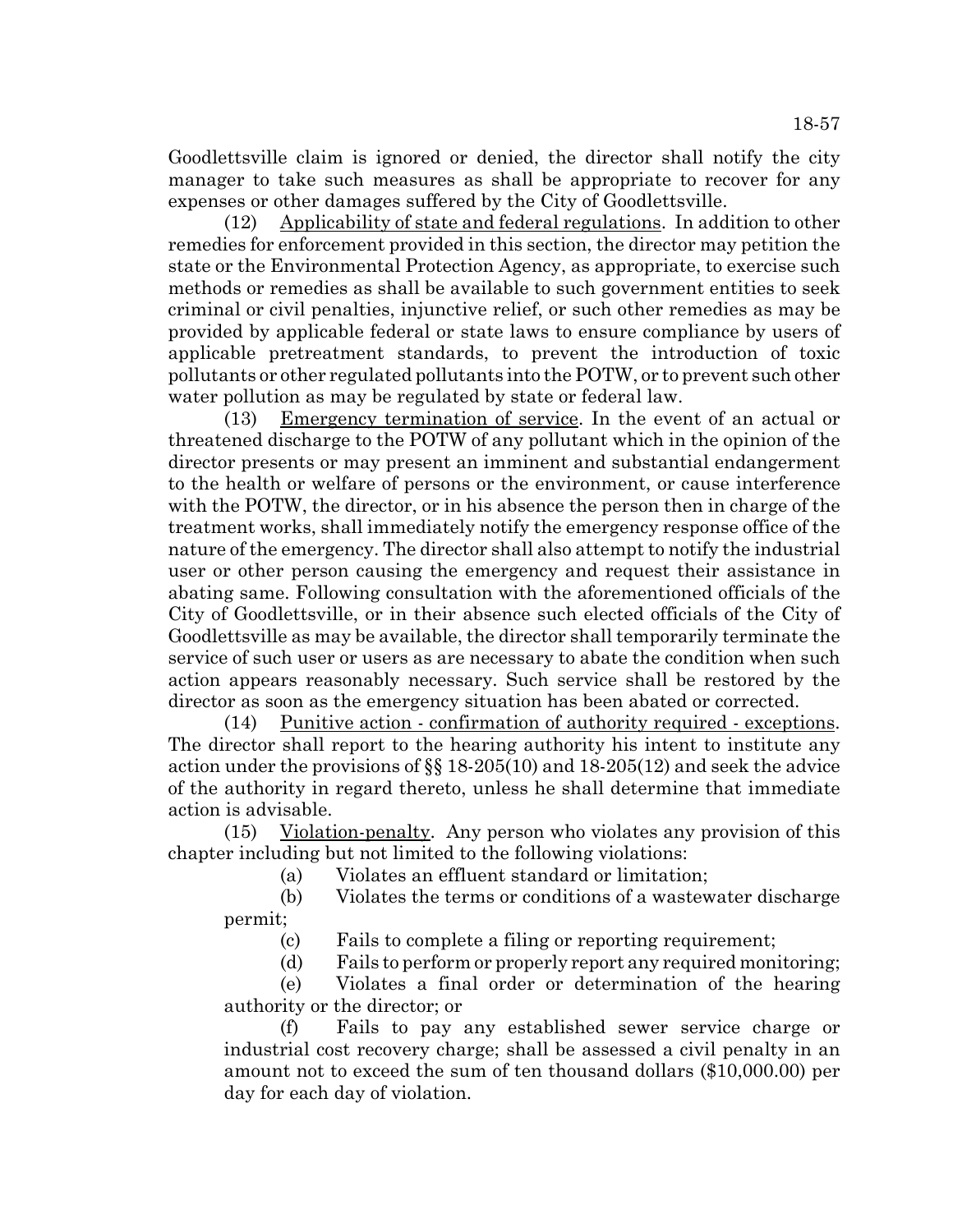18-58

(16) Right of entry. Under 40 CFR  $403.8(A)(6)(v)$ , pretreatment shall have the right to carry out all inspections, surveillance and monitoring procedures necessary to determine, independent of information supplied by Industrial users, compliance or noncompliance with applicable pretreatment standards and requirements by industrial users. Representatives of the POTW shall be authorized to enter any premises of any industrial user in which a discharge source or treatment system is located or in which records are required to be kept under section 403.12(0) to assure compliance with pretreatment standards. Such authority shall be at least as extensive as the authority provided under section 308 of the Act.

Pretreatment requirements which will be enforced through the remedies set forth in paragraph 40 CFR 403.8(f)(1)(vi)(A) of this section, will include but not be limited to, the duty to allow or carry out inspections, entry, or monitoring activities; any rules, regulations, or orders issued by the POTW; any requirements set forth in control mechanisms issued by the POTW; or any reporting requirements imposed by the POTW or these regulations in this part. The POTW shall have authority and procedures (after informal notice to the discharger) immediately and effectively to halt or prevent any discharge of pollutants to the POTW which reasonably appears to present an imminent endangerment to the health or welfare of persons. The POTW shall also have authority and procedures (which shall include notice to the affected industrial users and an opportunity to respond) to halt or prevent any discharge to the POTW which presents or may present an endangerment to the environment or which threatens to interfere with the operation of the POTW. (2000 Code, § 18-205, as replaced by Ord. #13-801, Aug. 2013, and Ord. #21-989, March 2021 *Ch5\_02-10-22*)

**18-206. - 18-208. [Deleted]**. (2000 Code, §§ 18-206, 18-207, and 18-208, as deleted by Ord. #13-801, Aug. 2013)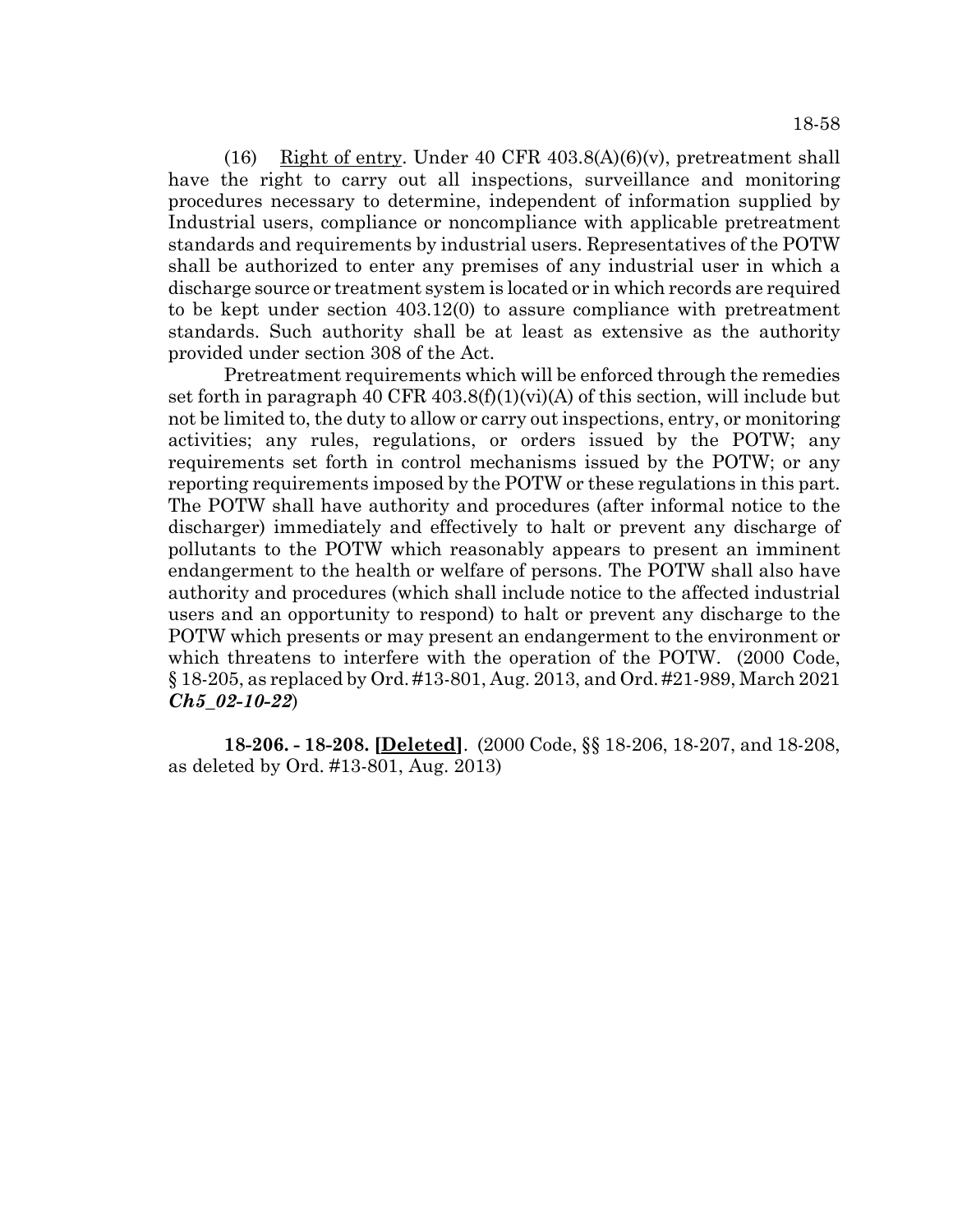## **CHAPTER 3**

## **STORMWATER MANAGEMENT**

## **SECTION**

- 18-301. General provisions.
- 18-302. Definitions.
- 18-303. Waivers.
- 18-304. Land disturbance permit.
- 18-305. Stormwater system design: construction and permanent stormwater management; performance standards.
- 18-306. Buffer zone requirements.
- 18-307. Permanent stormwater management: operation, maintenance, and inspection.
- 18-308. Existing locations and ongoing developments.
- 18-309. Illicit discharges.
- 18-310. Enforcement.
- 18-311. Penalties.
- 18-312. Appeals.
- 18-313. Maintenance.
- 18-314. -- 18-315. Deleted.

18-301. General provisions. (1) Purpose. It is the purpose of this chapter to:

(a) Protect, maintain, and enhance the environment of the city and the public health, safety and the general welfare of the citizens of the city, by controlling discharges of pollutants to the city's stormwater system.

(b) Enable the city to comply with the National Pollution Discharge Elimination System permit (NPDES) general permit for discharges from small Municipal Separate Storm Sewer Systems (MS4) and applicable regulations, 40 CFR 122.26 for stormwater discharges;

(c) Allow the city to exercise the powers granted in Tennessee Code Annotated, § 68-221-1105, which provides that, among other powers cities have with respect to stormwater facilities, is the power by ordinance or resolution to:

(i) Exercise general regulation over the planning, location, construction, and operation and maintenance of stormwater facilities in the city, whether or not owned and operated by the city;

(ii) Adopt any rules and regulations deemed necessary to accomplish the purposes of this statute, including the adoption of a system of fees for services and permits;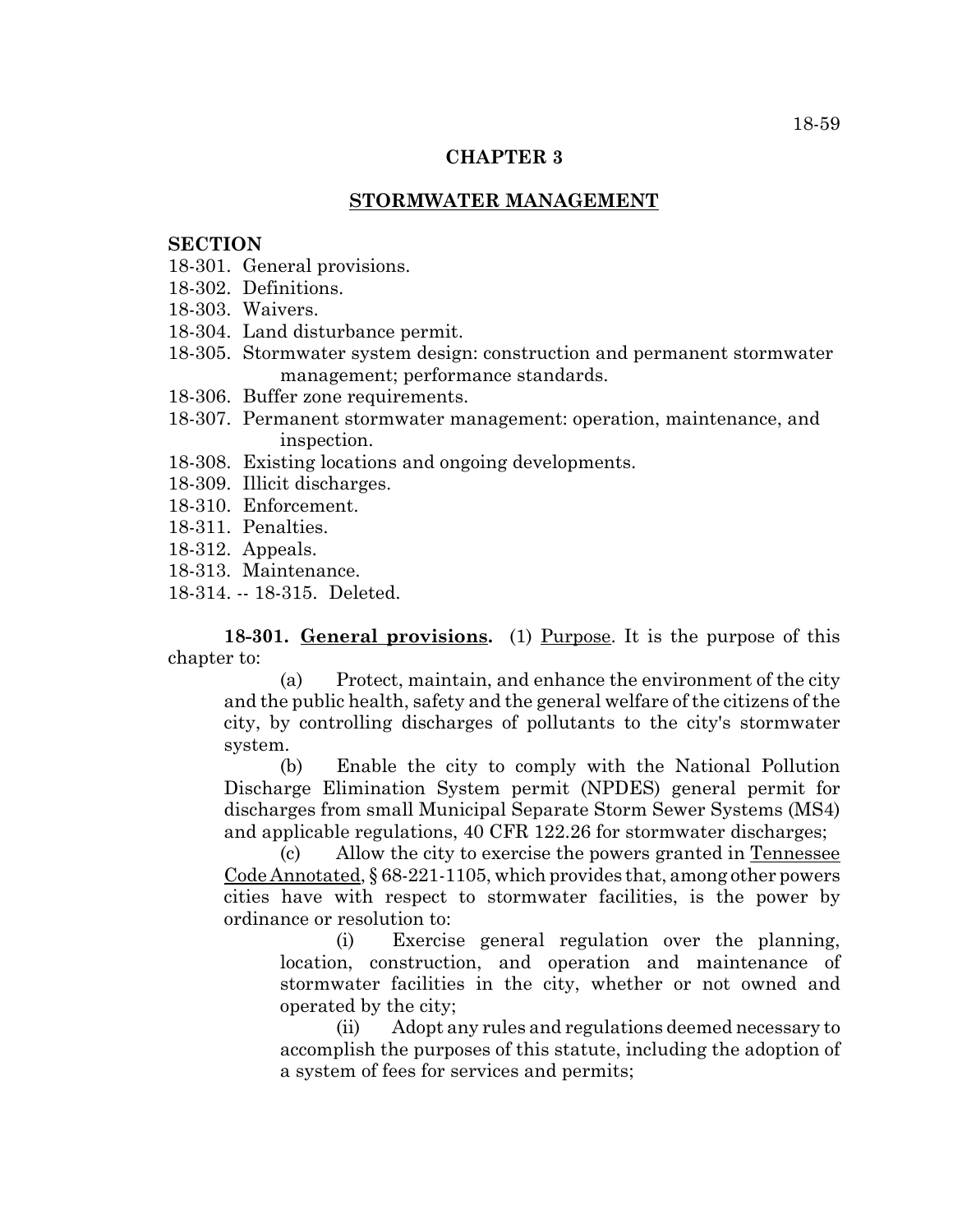(iii) Establish standards to regulate the quantity of stormwater discharged and to regulate stormwater contaminants as may be necessary to protect water quality;

(iv) Review and approve plans and plats for stormwater management in proposed subdivisions or commercial developments;

(v) Issue permits for stormwater discharges, or for the construction, alteration, extension, or repair of stormwater facilities;

(vi) Suspend or revoke permits when it is determined that the permittee has violated any applicable ordinance, resolution, or condition of the permit;

(vii) Regulate and prohibit discharges into stormwater facilities of sanitary, industrial, or commercial sewage or waters that have otherwise been contaminated; and

(viii) Expend funds to remediate or mitigate the detrimental effects of contaminated land or other sources of stormwater contamination, whether public or private.

(2) Administrator. The city manager, or designee, shall administer the provisions of this chapter.

(3) Jurisdiction. This ordinance shall govern all properties within the corporate limits for the City of Goodlettsville, Tennessee.

(4) Right of entry. Designated city staff shall have right-of-entry, at reasonable times, on or upon the property of any person subject to this chapter and access to any permit/document issued hereunder. City staff shall be provided ready access to all parts of the premises for purposes of inspection, monitoring, sampling, inventory, records examination and copying, and performance of any other duties necessary to determine compliance with this chapter.

Designated city staff shall have the right to set up on the property of any person subject to this chapter such devices, as are necessary, to conduct sampling and/or flow measurement of the property's stormwater operations or discharges.

The city has the right to determine and impose inspection schedules necessary to enforce provisions of this chapter.

(5) Stormwater management ordinance. The intended purpose of this ordinance is to safeguard property and public welfare by regulating stormwater quality and drainage while requiring temporary and permanent provisions for its control. (Ord. #04-651, Jan. 2005, as replaced by Ord. #15-830, Feb. 2015, and Ord. #21-1000, July 2021 *Ch5\_02-10-22*)

**18-302. Definitions.** For the purpose of this chapter, the following definitions shall apply: Words used in the singular shall include the plural, and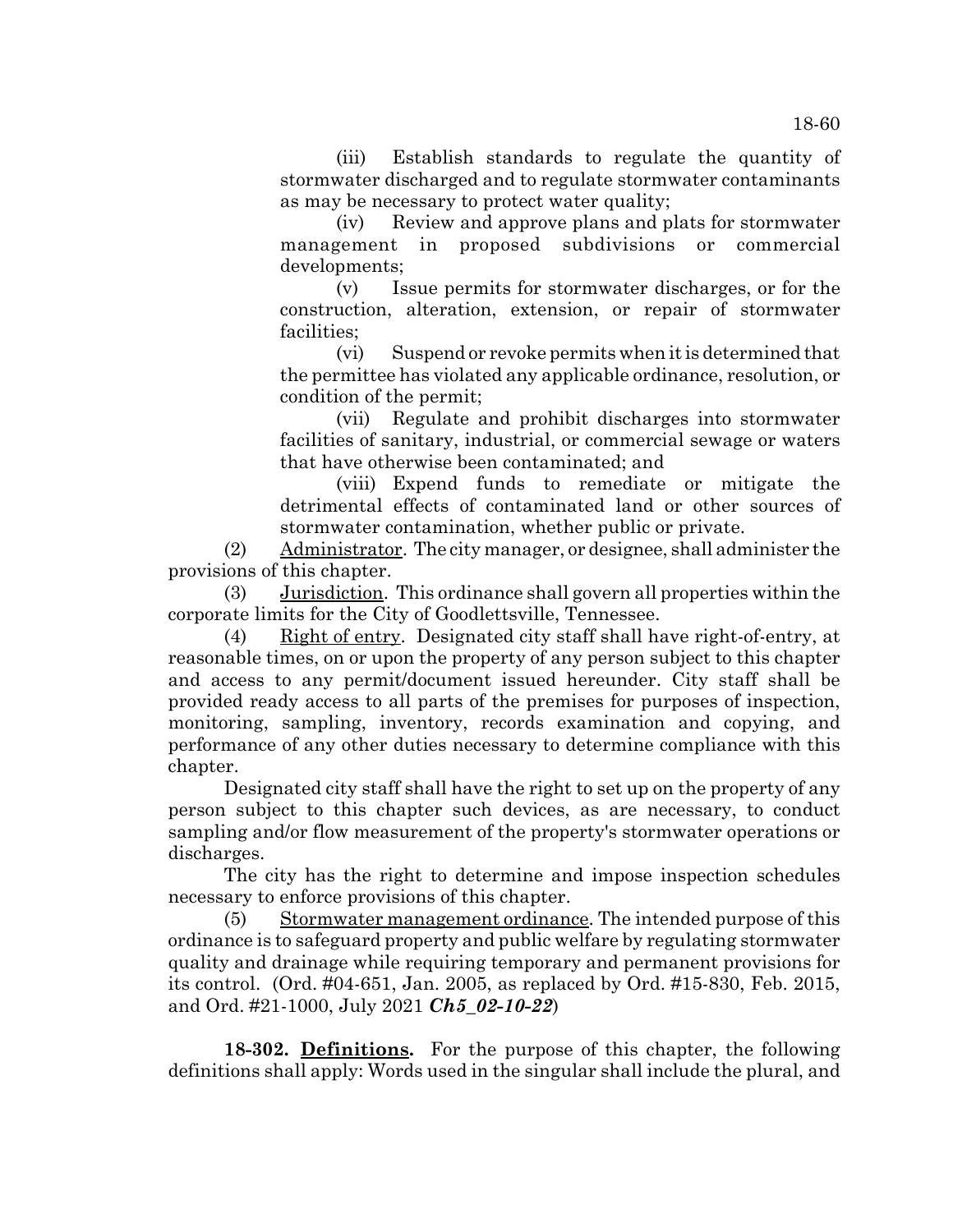the plural shall include the singular; words used in the present tense shall include the future tense. The word "shall" is mandatory and not discretionary.

The word "may" is permissive. Words not defined in this section shall be construed to have the meaning given by common and ordinary use as defined in the latest edition of Webster's Dictionary.

(1) "Administrative or civil penalties." Under the authority provided in Tennessee Code Annotated, § 68-221-1106, the city declares that any person violating the provisions of this chapter may be assessed a civil penalty by the city of not less than fifty dollars (\$50.00) and not more than five thousand dollars (\$5,000.00) per day for each day of violation. Each day of violation shall constitute a separate violation.

(2) "As built plans" means drawings depicting conditions, elevation, location, and material of stormwater facilities as they were actually constructed.

(3) "Best Management Practices" ("BMPs") means schedules of activities, prohibitions of practices, maintenance procedures, and other management practices to prevent or reduce the discharge of pollutants to waters of the state. "BMPs" also include treatment requirements, operating procedures, and practices to control plant site runoff, spillage or leaks, sludge or waste disposal, or drainage from raw material storage. BMPs could be incorporated by reference into this ordinance as if fully set out therein.

(4) "Borrow pit" is an excavation from which erodible material (typically soil) is removed to be fill for another site. There is no processing or separation of erodible material conducted at the site. Given the nature of activity and pollutants present at such excavation, a "borrow pit" is considered a construction activity for the purpose of this permit.

(5) "Buffer zone" means a setback from the top of water body's bank of undisturbed vegetation, including trees, shrubs and herbaceous vegetation; enhanced or restored vegetation; or the re-establishment of native vegetation bordering streams, ponds, wetlands, springs, reservoirs or lakes, which exists or is established to protect those water bodies.

(7) "Channel" means a natural or artificial watercourse with a definite bed and banks that conducts flowing water continuously or periodically.

(8) "Common plan of development or sale" is broadly defined as any announcement or documentation (including a sign, public notice or hearing, sales pitch, advertisement, drawing, permit application, zoning request, computer design, etc.) or physical demarcation (including boundaiy signs, lot stakes, surveyor markings, etc.) indicating construction activities may occur on a specific plot. A common plan of development or sale identifies a situation in which multiple areas of disturbance are occurring on contiguous areas. This applies because the activities may take place at different times, on different schedules, by different operators.

(9) "Construction" is the erection, building, acquisition, alteration, reconstruction, improvement or extension of stormwater facilities; preliminary planning to determine the economic and engineering feasibility of stormwater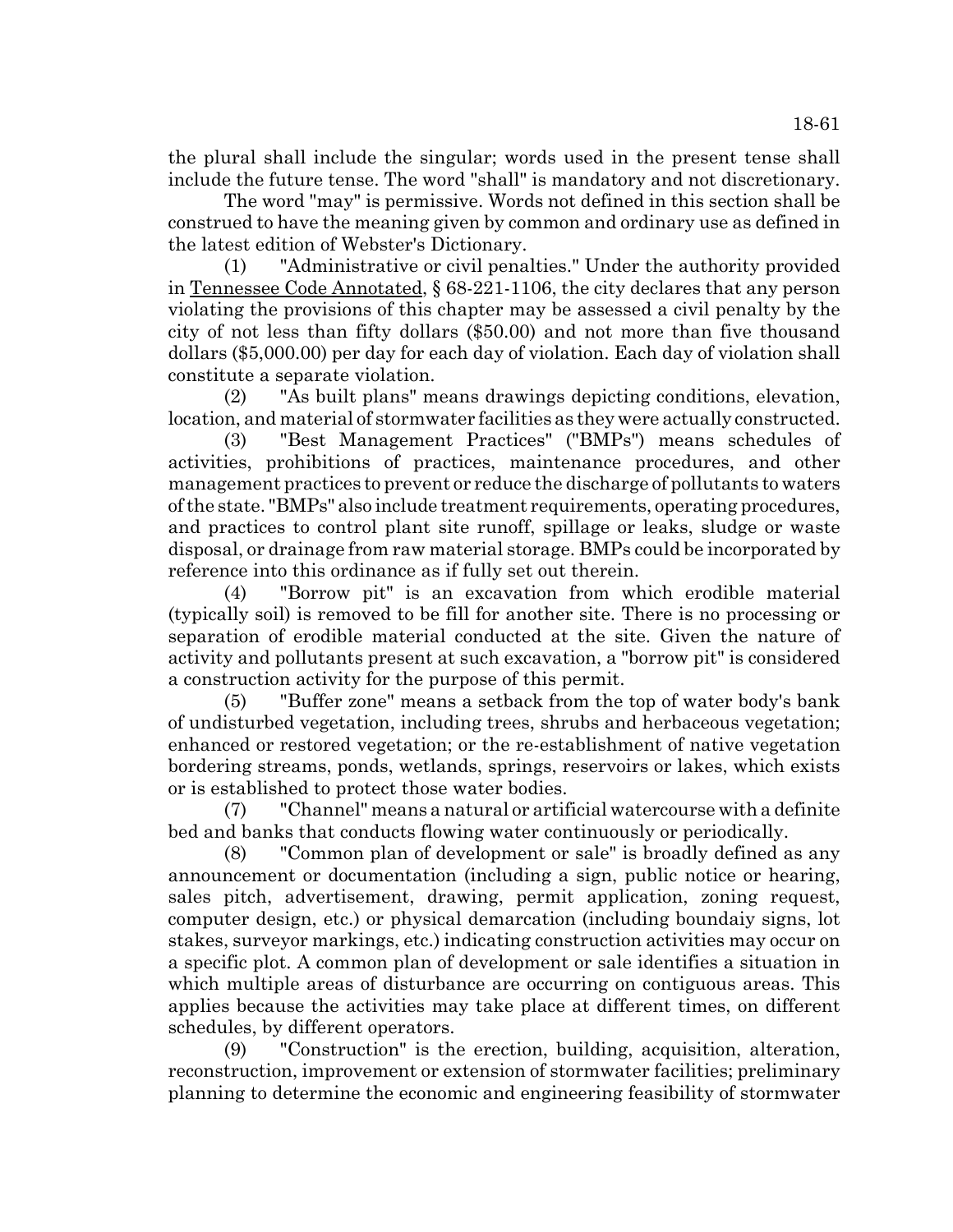facilities; the engineering, legal, fiscal and economic investigations and studies, surveys, designs, plans, working drawings, specifications, procedures, and other action necessary in the construction of stormwater facilities; and the inspection and supervision of the construction of stormwater facilities.

(10) "Contaminant" means any physical, chemical, biological, or radiological substance or matter in water that degrades the quality of the water.

(11) "Design storm event" means a hypothetical storm event, of a given frequency interval and duration, used in the analysis and design of a stormwater facility. The estimated design rainfall amounts, for any return period interval (i.e., 2-yr, 5-yr, 25-yr, etc.,) in terms of either twenty-four (24) hour depths or intensities for any duration, can be found by accessing the NOAA National Weather Service Atlas 14 data for Tennessee. For erosion and sediment control practices, the design storm is the 5-year, 24-hour event. Other data sources may be acceptable with prior written approval by TDEC Water Pollution Control.

(13) "Discharge" means dispose, deposit, spill, pour, inject, seep, dump, leak or place by any means, or that which is disposed, deposited, spilled, poured, injected, seeped, dumped, leaked, or placed by any means including any direct or indirect entry of any solid or liquid matter into the municipal separate storm sewer system.

(14) "Easement" means an acquired privilege or right of use or enjoyment that a person, party, firm, corporation, city or other legal entity has in the land of another.

(15) "Erosion" means the removal of soil particles by the action of water, wind, ice or other geological agents, whether naturally occurring or acting in conjunction with or promoted by human activities or effects.

(16) "Erosion Prevention and Sediment Control Plan (EPSCP)" means a written plan (including drawings or other graphic representations) that is designed to minimize the erosion and sediment runoff at a site during construction activities.

(17) "Hotspot" means an area where land use or activities generate highly contaminated runoff, with concentrations of pollutants in excess of those typically found in stormwater. The following land uses and activities are deemed stormwater hotspots, but that term is not limited to only these land uses:

(a) Vehicle salvage yards and recycling facilities;

(b) Vehicle service and maintenance facilities;

(c) Vehicle and equipment cleaning facilities;

(d) Fleet storage areas (bus, truck, etc.);

(e) Industrial sites (included on standard industrial classification code list);

- (f) Marinas (service and maintenance);
- (g) Public works storage areas;
- (h) Facilities that generate or store hazardous waste materials;
- (i) Commercial container nursery;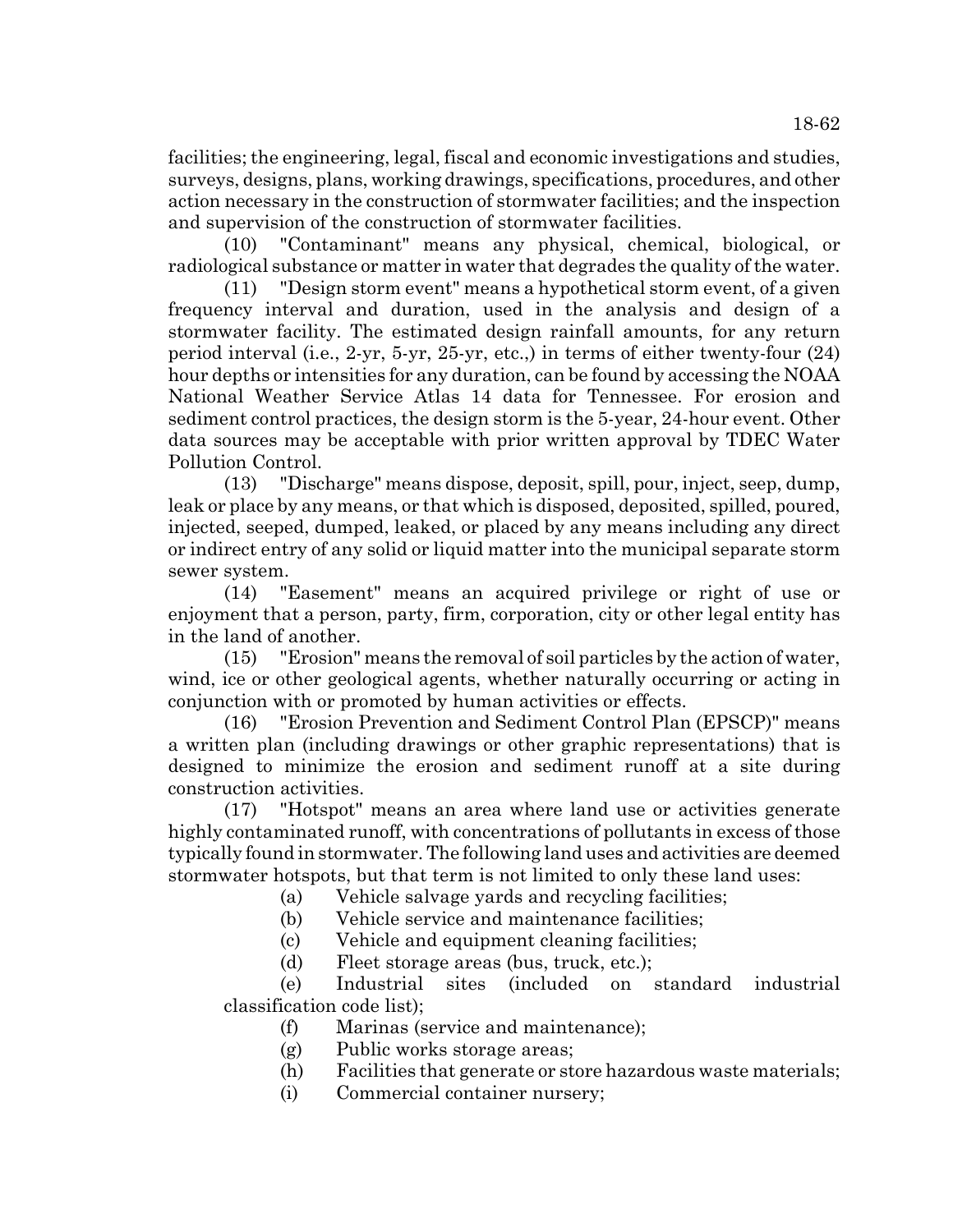(j) Restaurants and food service facilities; or

(k) Other land uses and activities as designated by an appropriate review authority.

(18) "Illicit connections" means illegal and/or unauthorized connections to the municipal separate stormwater system whether or not such connections result in discharges into that system.

(19) "Illicit discharge" means any discharge to the municipal separate storm sewer system that is not composed entirely of stormwater and not specifically exempted under § 18-309(2).

(20) "Improved sinkhole" is a natural surface depression that has been altered in order to direct fluids into the hole opening. "Improved sinkhole" is a type of injection well regulated under TDEC's Underground Injection Control (UIC) program. Underground injection constitutes an intentional disposal of waste waters in natural depressions, open fractures, and crevices (such as those commonly associated with weathering of limestone).

(21) "Inspector." An inspector is a person that has successfully completed (has a valid certification from) the "Fundamentals of Erosion Prevention and Sediment Control Level I" course or equivalent course. An inspector performs and documents the required inspections, paying particular attention to time-sensitive permit requirements such as stabilization and maintenance activities. An inspector may also have the following responsibilities:

(a) Oversee the requirements of other construction-related permits, such as Aquatic Resources Alteration Permit (ARAP) or Corps of Engineers permit for construction activities in or around waters of the state;

(b) Update field Stormwater Pollution Prevention Plan(s) (SWPPP);

(c) Conduct pre-construction inspection to verify that undisturbed areas have been properly marked and initial measures have been installed; and

(d) Inform the permit holder of activities that may be necessary to gain or remain in compliance with the Construction General Permit (CGP) and other environmental permits.

(22) "Land disturbing activity" means any activity on property that results in a change in the existing soil cover (both vegetative and non-vegetative) and/or the existing soil topography. Land-disturbing activities include, but are not limited to, development, redevelopment, demolition, construction, reconstruction, clearing, grading, filling, and excavation.

(23) "Maintenance" means any activity that is necessary to keep a stormwater facility in good working order so as to function as designed. Maintenance shall include complete reconstruction of a stormwater facility if reconstruction is needed in order to restore the facility to its original operational design parameters. Maintenance shall also include the correction of any problem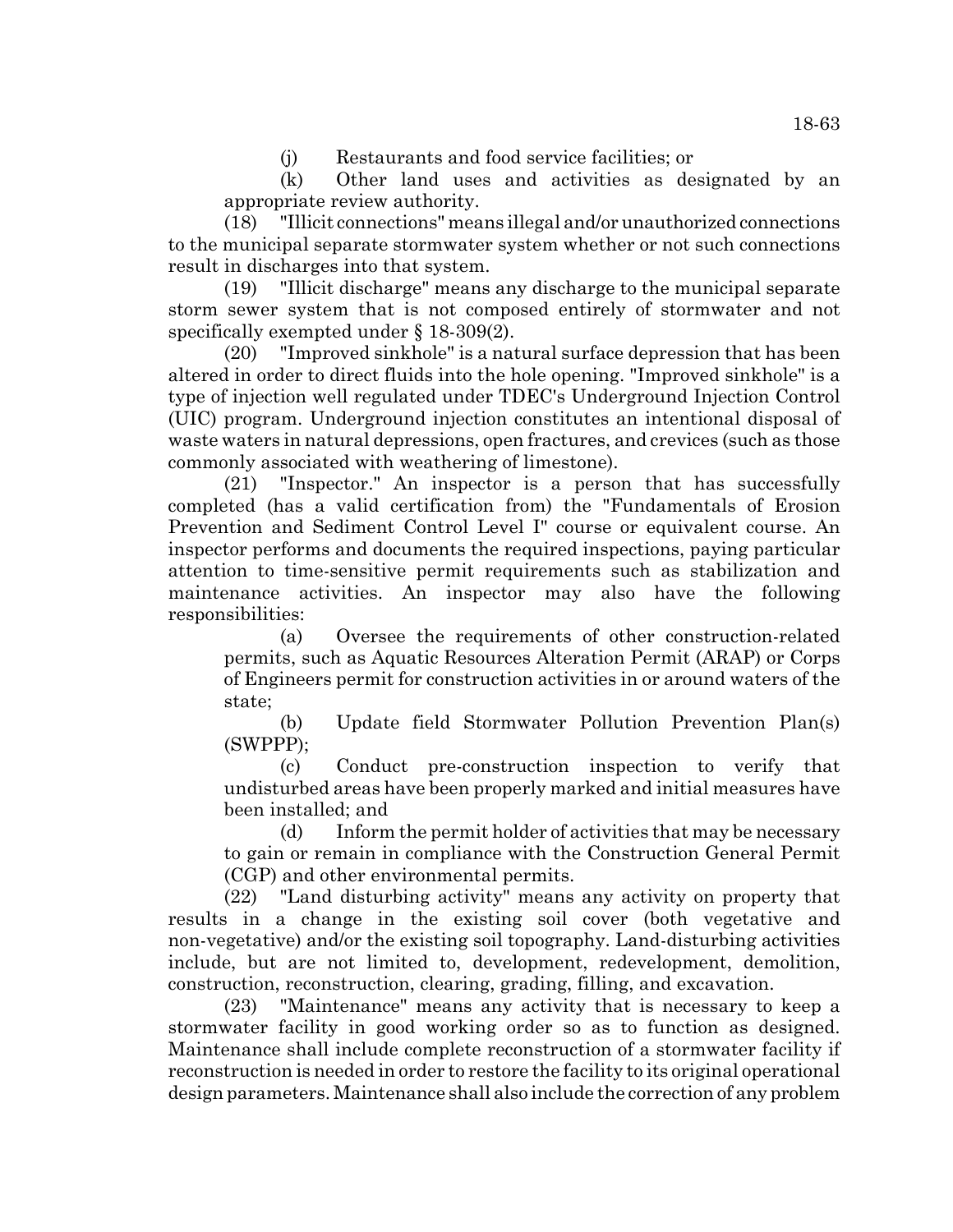on the site property that may directly impair the functions of the stormwater facility.

(24) "Maintenance agreement" means a document recorded in the land records that acts as a property deed restriction, and which provides for long-term maintenance of stormwater management practices.

(25) "National Pollutant Discharge Elimination System permit" or a "NPDES permit" means a permit issued pursuant to 33 U.S.C. 1342.

(26) "Off-site facility" means a structural BMP located outside the subject property boundary described in the permit application for land development activity.

(27) "On-site facility" means a structural BMP located within the subject property boundary described in the permit application for land development activity.

(28) "Operator" in the context of stormwater associated with construction activity, means, any person associated with a construction project that meets either of the following two criteria:

(a) This person has operational or design control over construction plans and specifications, including the ability to make modifications to those plans and specifications. This person is typically considered the owner or developer of the project or a portion of the project, and is considered the primary permittee; or

(b) This person has day-to-day operational control of those activities at a project which are necessary to ensure compliance with a SWPPP for the site or other permit conditions. This person is typically a contractor or a commercial builder who is hired by the primary permittee and is considered a secondary permittee. It is anticipated at different phases of a construction project, different types of parties may satisfy the definition of "operator."

(29) "Peak flow" means the maximum instantaneous rate of flow of water at a particular point resulting from a storm event.

(30) "Person" means any and all persons, natural or artificial, including any individual, firm or association and any municipal or private corporation organized or existing under the laws of this or any other state or country.

(31) "Redevelopment" means building or constructing new infrastructure in an area that has previously been built or constructed on, and the old infrastructure is to be replaced with new.

(32) "Runoff" means that portion of the precipitation on a drainage area that is discharged from the area into the municipal separate storm sewer system.

(33) "Sediment" means solid material, both inorganic and organic, that is in suspension, is being transported, or has been moved from its site of origin by air, water, gravity, or ice and has come to rest on the earth's surface either above or below sea level.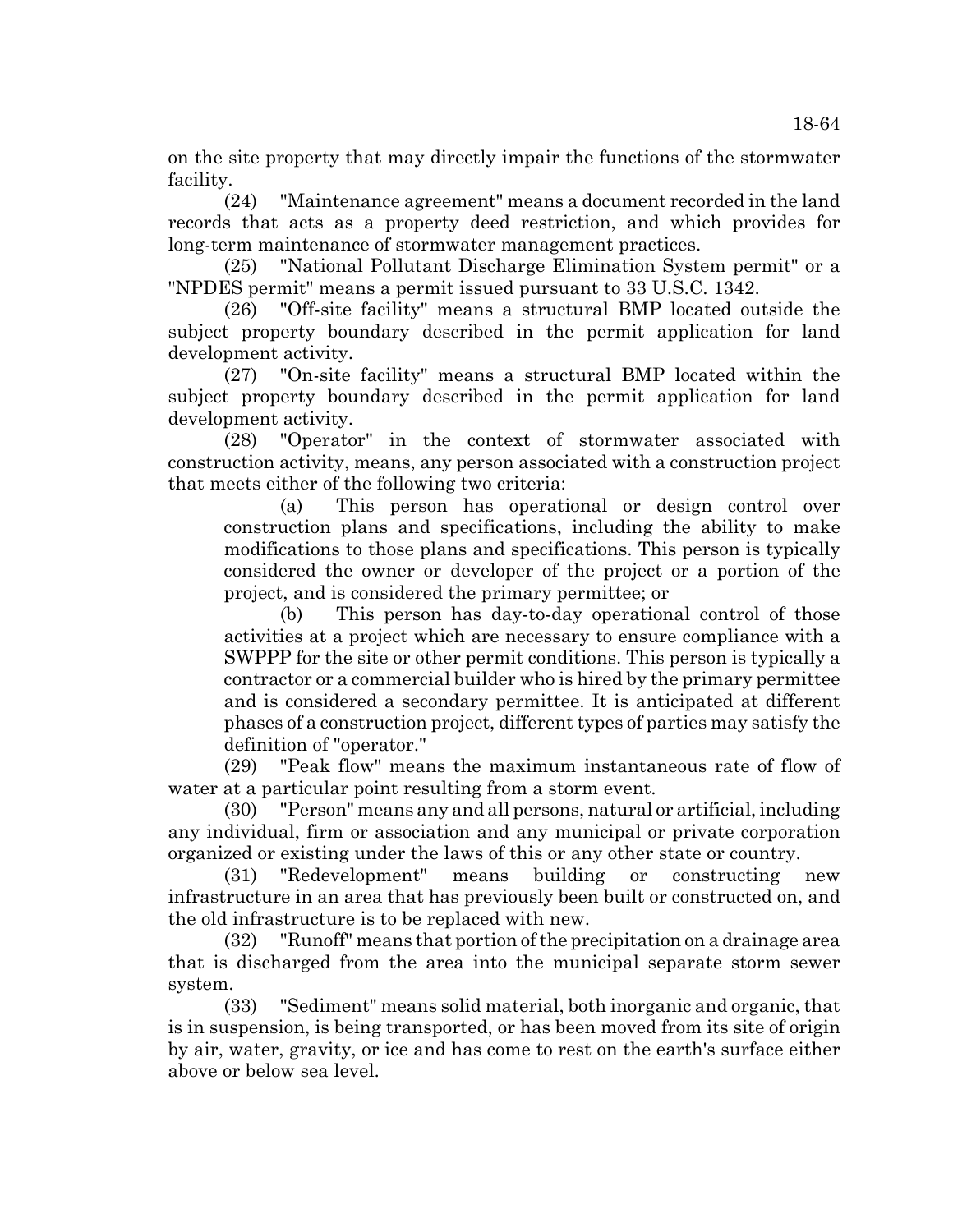(34) "Sedimentation" means soil particles suspended in stormwater that can settle in stream beds.

(35) "Sinkhole" means a cavity in the ground providing a route for surface water to disappear underground.

(36) "Soils report" means a study of soils on a subject property with the primary purpose of characterizing and describing the soils. The "soils report" shall be prepared by a qualified soils engineer, who shall be directly involved in the soil characterization either by performing the investigation or by directly supervising employees conducting the investigation.

(37) "Stabilization" means providing adequate measures, vegetative and/or structural, that will prevent erosion from occurring.

(38) "Stormwater" means stormwater runoff, snow melt runoff, surface runoff, street wash waters related to street cleaning or maintenance, infiltration and drainage.

(39) "Stormwater entity" means the entity designated by the city to administer the stormwater management ordinance, and other stormwater rules and regulations adopted by the city.

(40) "Stormwater management" means the programs to maintain quality and quantity of stormwater runoff to pre-development levels.

(41) "Stormwater management facilities" means the drainage structures, conduits, ponds, ditches, combined sewers, sewers, and all device appurtenances by means of which stormwater is collected, transported, pumped, treated or disposed of.

(42) "Stormwater management plan" means the set of drawings and other documents that comprise all the information and specifications for the programs, drainage systems, structures, BMPs, concepts and techniques intended to maintain or restore quality and quantity of stormwater runoff to pre-development levels.

(43) "Stormwater system" or "system" means all stormwater facilities, stormwater drainage systems and flood protection systems of the city and all improvements thereto which operate to, among other things, control discharges and flows necessitated by rainfall events; and incorporate methods to collect, convey, store, absorb, inhibit, treat, prevent or reduce flooding, over drainage, environmental degradation and water pollution or otherwise affect the quality and quantity of discharge from such system.

(44) "Stormwater Pollution Prevention Plan (SWPPP)" means a written plan that includes site map(s), an identification of construction/contractor activities that could cause pollutants in the stormwater, and a description of measures or practices to control these pollutants. It must be prepared and approved before construction begins. In order to effectively reduce erosion and sedimentation impacts, Best Management Practices (BMPs) must be designed, installed, and maintained during land disturbing activities. The "SWPPP" should be prepared in accordance with the current Tennessee Erosion and Sediment Control Handbook. The handbook is intended for use during the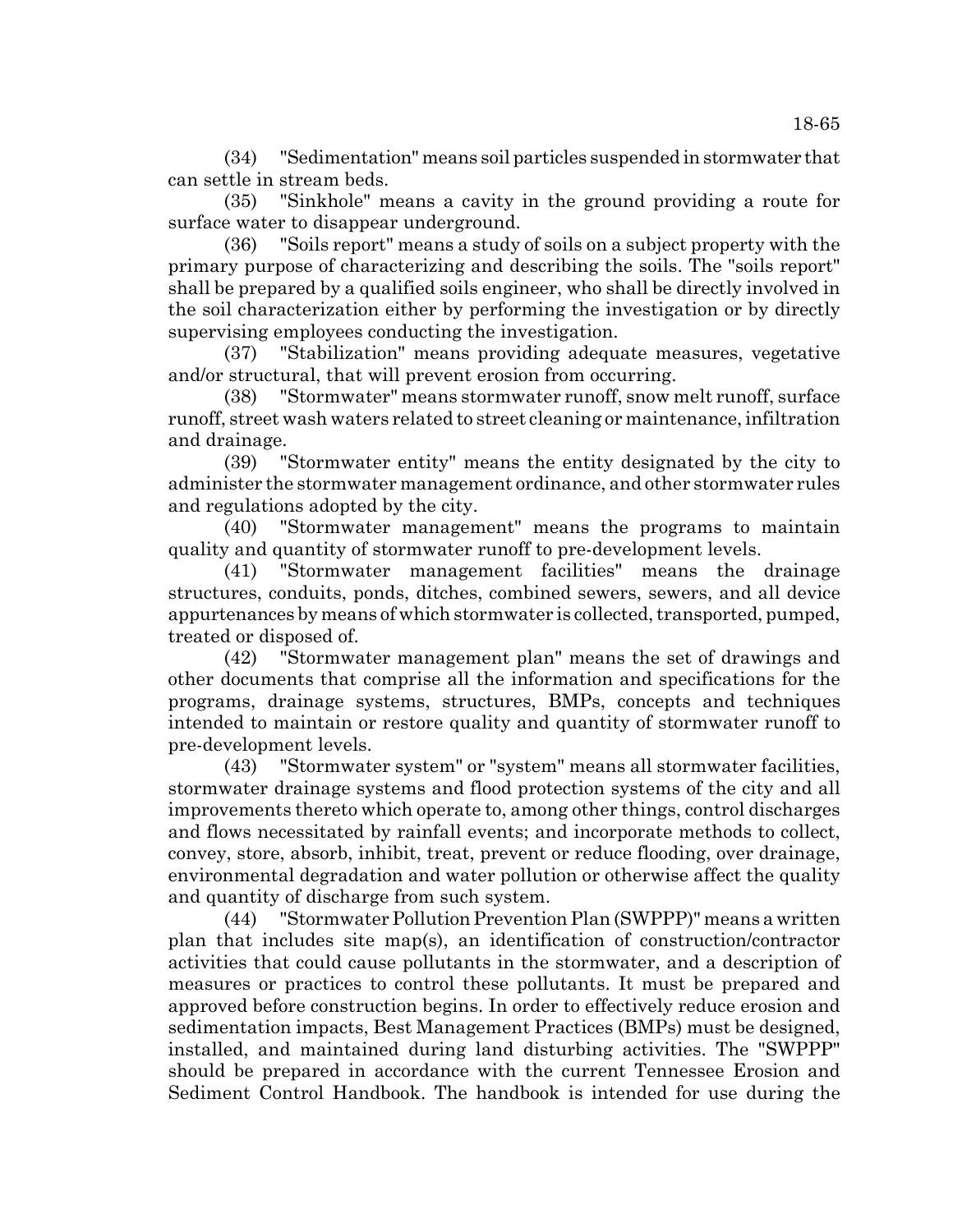design and construction of projects that require erosion and sediment controls to protect waters of the state. It also aids in the development of SWPPPs and other reports, plans, or specifications required when participating in Tennessee's water quality regulations. All "SWPPPs" shall be prepared and updated in accordance with section 3 of the general NPDES permit for discharges of stormwater associated with construction activities.

(45) "Stormwater runoff" means flow on the surface of the ground, resulting from precipitation.

(46) "Stream" means a surface water that is not a wet weather conveyance. (Rules and Regulations of the State of Tennessee, Chapter 1200-4-3-.04(20)). See also "waters of the state."

(47) "Structural BMPs" means facilities that are constructed to provide control of stormwater runoff.

(48) "Surety" is a letter of credit or other acceptable form of assurance for completion of improvements as needed acceptable by the city attorney, administrator, and/or other city personnel.

(49) "Surface water" includes waters upon the surface of the earth in bounds created naturally or artificially including, but not limited to, streams, other water courses, lakes and reservoirs.

(50) "Waste site" means an area where waste material from a construction site is deposited. When the material is erodible, such as soil, the site must be treated as a construction site.

(51) "Water quality buffer" see "buffer."

(52) "Watercourse" means a permanent or intermittent stream or other body of water, either natural or man-made, which gathers or carries surface water.

(53) "Watershed" means all the land area that contributes runoff to a particular point along a waterway.

(54) "Waters" or "waters of the state" means any and all water, public or private, on or beneath the surface of the ground, which are contained within, flow through, or border upon Tennessee or any portion thereof except those bodies of water confined to and retained within the limits of private property in single ownership which do not combine or effect a junction with natural surface or underground waters.

(55) "Wetland(s)" means those areas that are inundated or saturated by surface or groundwater at a frequency and duration sufficient to support a prevalence of vegetation typically adapted to life in saturated soil conditions. Wetlands include, but are not limited to, swamps, marshes, bogs, and similar areas.

(56) "Wet weather conveyances" are man-made or natural watercourses, including natural watercourses that have been modified by channelization, that flow only in direct response to precipitation runoff in their immediate locality and whose channels are above the groundwater table and are not suitable for drinking water supplies; and in which hydrological and biological analyses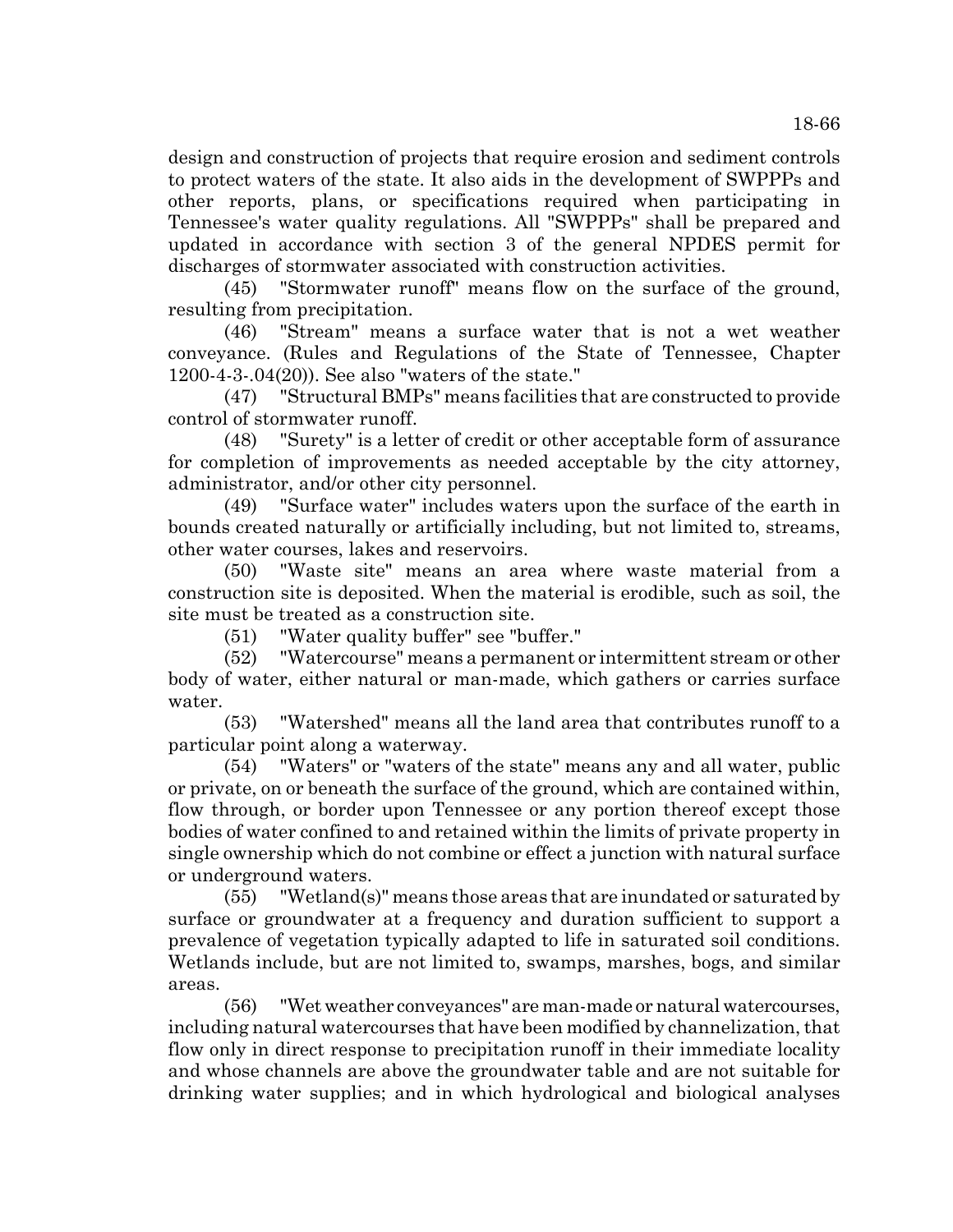indicate that, under normal weather conditions, due to naturally occurring ephemeral or low flow, there is not sufficient water to support fish or multiple populations of obligate lotic aquatic organisms whose life cycle includes an aquatic phase of at least two (2) months. (Rules and Regulations of the State of Tennessee, Chapter 1200-4-3-.04(3)). (Ord. #04-651, Jan. 2005, as replaced by Ord. #15-830, Feb. 2015, as replaced by Ord. #21-1000, July 2021 *Ch5\_02-10-22*)

**18-303. Waivers.** (1) General. No waivers will be granted to any construction or site work project. All construction and site work shall provide for stormwater management as required by this chapter. However, alternatives to the primary requirement(s) for on-site permanent stormwater management may be considered, if:

(a) Management measures cannot be designed, built and maintained to infiltrate, evapotranspire, harvest and/or use, at a minimum, the first inch of every rainfall event preceded by seventy-two (72) hours of no measurable precipitation. This first inch of rainfall must be one hundred percent (100%) managed with no discharge to surface waters.

(b) It can be demonstrated that the proposed development will not discharge, during or after construction, stormwater runoff that contains contaminates or will otherwise not affect, impair or degrade adjacent or downstream properties, conveyances, or streams.

(c) Alternative minimum requirements for on-site management of stormwater discharges have been established in a stormwater management plan that has been approved by the city.

(2) Downstream damage, etc. prohibited. In order to receive consideration, the applicant must demonstrate to the satisfaction of the administrator that the proposed alternative will not lead to any of the following conditions downstream:

(a) Deterioration of existing culverts, bridges, dams, structures or land;

(b) Degradation of biological functions or habitat;

(c) Accelerated streambank or streambed erosion or siltation;

(d) Increased threat of flood damage to public health, life or property.

(3) Alternative request procedure. For consideration of an alternative stormwater management measure, a formal request shall be submitted to the administrator. The formal request shall be submitted with a stormwater management plan outlining why the primary stormwater management measure cannot be addressed and how the alternative measures will address the provisions outlined in this chapter. The plan shall demonstrate how the proposed development is not likely to impair attainment of the objectives of this chapter. The administrator shall notify the appellant customer of the date of the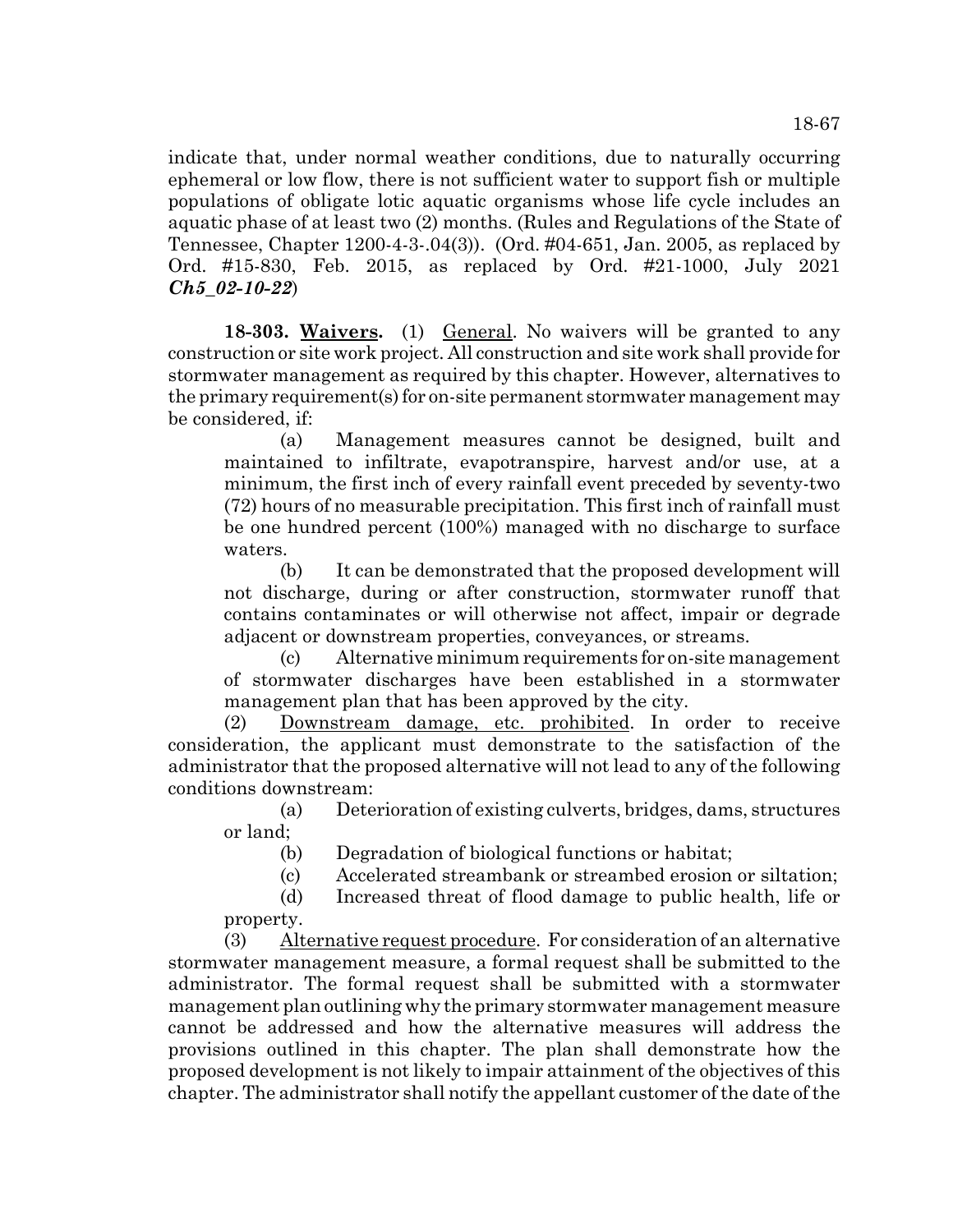alternative request in writing; such written notice shall be given at the address provided following review of the request. The decision made by the administrator will be final and conclusive with no further administrative review.

(4) Land disturbance permit not to be issued where alternatives requested. No land disturbance permit shall be issued where an alternative has been requested until the alternative is approved, unless allowed by the administrator. If no alternative is approved, the plans must be resubmitted with a stormwater management plan that meets the primary requirement for on-site stormwater management. If no alternative is approved, the owner has thirty (30) days to resubmit the land disturbance permit without facing additional fees. If the land disturbance permit is submitted more than thirty (30) days following the alternative request decision by the administrator, applicable fees will be charged. (Ord. #04-651, Jan. 2005, as replaced by Ord. #15-830, Feb. 2015, as replaced by Ord. #21-1000, July 2021 *Ch5\_02-10-22*)

**18-304.** Land disturbance permit. (1) General. The land disturbance permit is to be obtained by the owner(s) or owner(s) designee(s) for development or redevelopment of over an acre, or less than one (1) acre if part of a larger plan of common development or sale. The land disturbance permit is designed to track all applicable land disturbance activities and ensure they are monitored for compliant erosion prevention and sediment controls, the absence of illicit discharges leaving the site, and compliance with the city's TDEC NPDES MS4 general permit along with any applicable TDEC construction general permits, TDEC Aquatic Resources Alteration Permits (ARAP), and any other relevant permits. Tracking of these activities allows inspection, and in cases of non-compliance, enforcement actions to be taken.

 $(2)$  Exemptions. The following land disturbance activities are exempt from the requirements of obtaining a land disturbance permit:

(a) "Surface mining" as is defined in Tennessee Code Annotated, § 59-8-202.

(b) Such minor land disturbing activities as home gardens and individual home landscaping, home repairs, home additional or modifications, home maintenance work, and other related activities that result in no soil erosion leaving the site. (Erosion Prevention and Sediment Control (ESPC) practices may be enforced through individual building permits.)

(c) Agriculture practices involving the establishment, cultivation or harvesting of products in the field or orchard, preparing and planting of pastureland, farm ponds, dairy operations, livestock and poultry management practices.

(d) Any project carried out under the technical supervision of NCRS, TDOT, TDEC, or US ACE that is covered under applicable state or federal construction permits.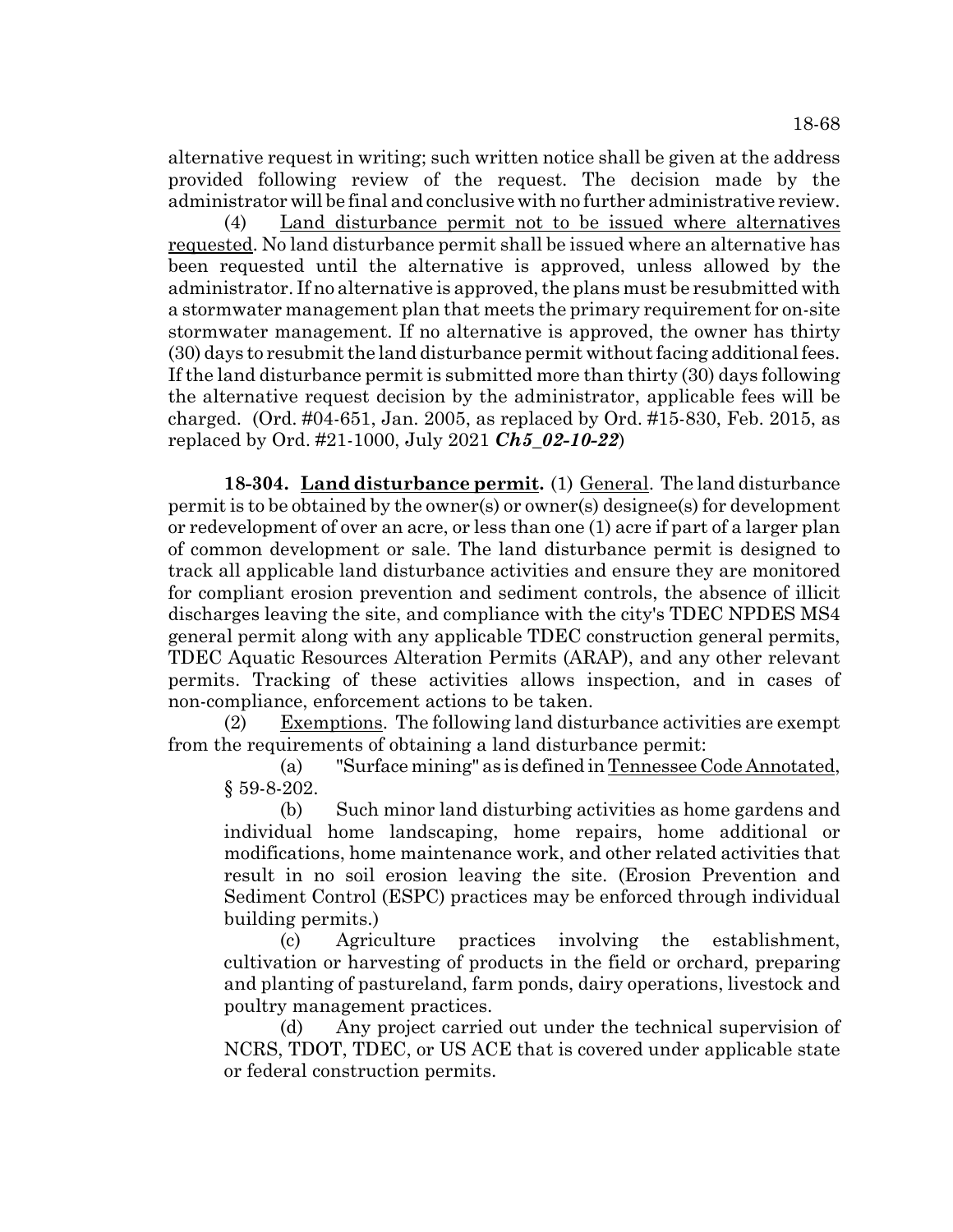(e) Installation, maintenance, and repair of any underground public utility lines when such activity occurs on an existing road, street, or sidewalk which is hard surfaced and such street, curb, gutter, or sidewalk construction has been approved.

(f) Any emergency activity that is immediately necessary for the protection of life, property, or natural resources.

These activities may be undertaken without a land disturbance permit; however, the person conducting these excluded activities shall remain responsible for conducting these activities within accordance with provisions of this chapter and other applicable regulations including responsibility for controlling sediment, illicit discharges, and runoff.

(3) Supplemental permit. In cases where a secondary owner/operator will be working within an area already covered by an existing land disturbance permit that was issued under the name of a primary owner/operator, a supplemental land disturbance permit shall be obtained prior to commencement of the secondary owner/operator's work. The application fee may be waived for any supplemental permit. Where applicable, prior to issuance of the supplemental land disturbance permit, the secondary owner/operator must show that coverage under the site's NPDES construction general permit has been obtained. Once covered by a land disturbance permit, all primary and secondary owner/operators will be considered by the city as co-permittees. If co-permittee's involvement in the construction activities affects the same project site, they will be held jointly and severally responsible for complying with the terms of the permits issued for that site.

(4) Application. Application for the land disturbance permit shall be made to the administrator by the property owner(s) and co-permittee (if applicable). Applications are available from the assigned division. No land disturbing activities shall take place prior to approval of the land disturbance permit application. Application fees must be paid prior to issuance of the land disturbance permit.

(5) Permit requirements. The following are conditions of land disturbance permit coverage. Any violation of these conditions will make the permit holder(s) subject to all enforcement actions and penalties outlined in this chapter.

(a) Submittal and approval by city staff and board(s) of the erosion prevention and sediment control plans.

(b) Compliance with the site's TDEC construction general permit, TDEC ARAP, TDEC underground injection well permit, FEMA flood plain development permit, and other federal or state permits where applicable.

(c) Compliance with approved erosion prevention and sediment control plan and EPSC performance standards.

(d) Implementation and maintenance of appropriate erosion prevention and sediment control best management practices.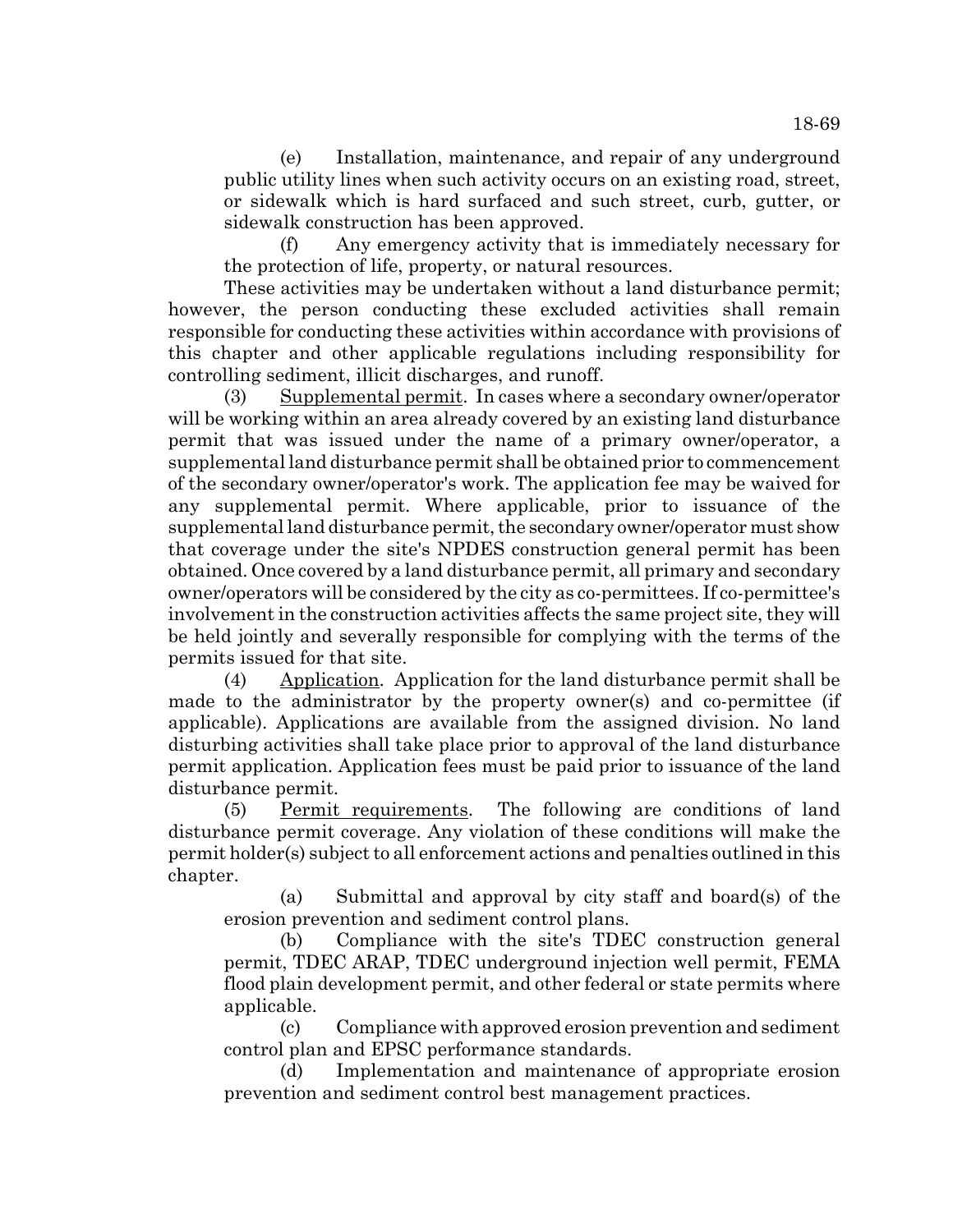(e) Construction site operators must control wastes such as discarded building materials, concrete truck washouts, chemicals, litter, and sanitary waste at the construction site to avoid adverse impacts to water quality.

(6) Land disturbance surety. Prior to the issuance of a permit for any land disturbance activity, the applicant shall be required to provide a surety to the City of Goodlettsville to guarantee completion of all land and grade stabilization measures and improvements as shown by the approved grading plan. For areas when potentially hazardous soil or drainage conditions exist due to types of soils, steep grades, floodplain development, streams, or drainage ditches, the applicant may be required to provide a surety to guarantee completion of all land and grade stabilization measures and improvements as shown by the approved plan. A surety will not be required for land disturbance activity less than one (1) acre or land disturbance activity as part of a larger common plan of development or sale that is less than one (1) acre.

(7) Permit duration. Each land disturbance permit shall expire and become null and void when one (1) of the following has occurred:

(a) Six (6) months of no activity on the site has occurred.

(b) Final stabilization of the site per the approved plans has occurred.

(c) Issuance of a TDEC Notice of Termination (NOT). A copy must be provided to the city in order to close out the land disturbance permit.

(d) Three (3) years from issuance of permit or if new federal or state regulations exist changing the scope of coverage where a new land disturbance permit is required.

(e) In cases of expiration of the land disturbance permit, a permit may be reissued with no additional fee if the plan and scope of the project submitted on the original land disturbance permit does not significantly change. When significant change applies, new permit fees must be paid. (Ord. #04-651, Jan. 2005, as replaced by Ord. #15-830, Feb. 2015, and amended by Ord. #19-939, June 2019 *Ch4\_1-23-20*, as replaced by Ord. #21-1000, July 2021 *Ch5\_02-10-22*)

**18-305. Stormwater system design: construction and permanent stormwater management performance standards.** (1) Applicability. This section shall be applicable to all land development, including, but not limited to, site plan applications, subdivision applications, land disturbance applications and grading applications. The requirements in this section shall apply to any new development or redevelopment site that meets one (1) or more of the following criteria:

(a) Ten thousand (10,000) square feet or more;

(i) New development that involves land disturbance activities of ten thousand (10,000) square feet or more;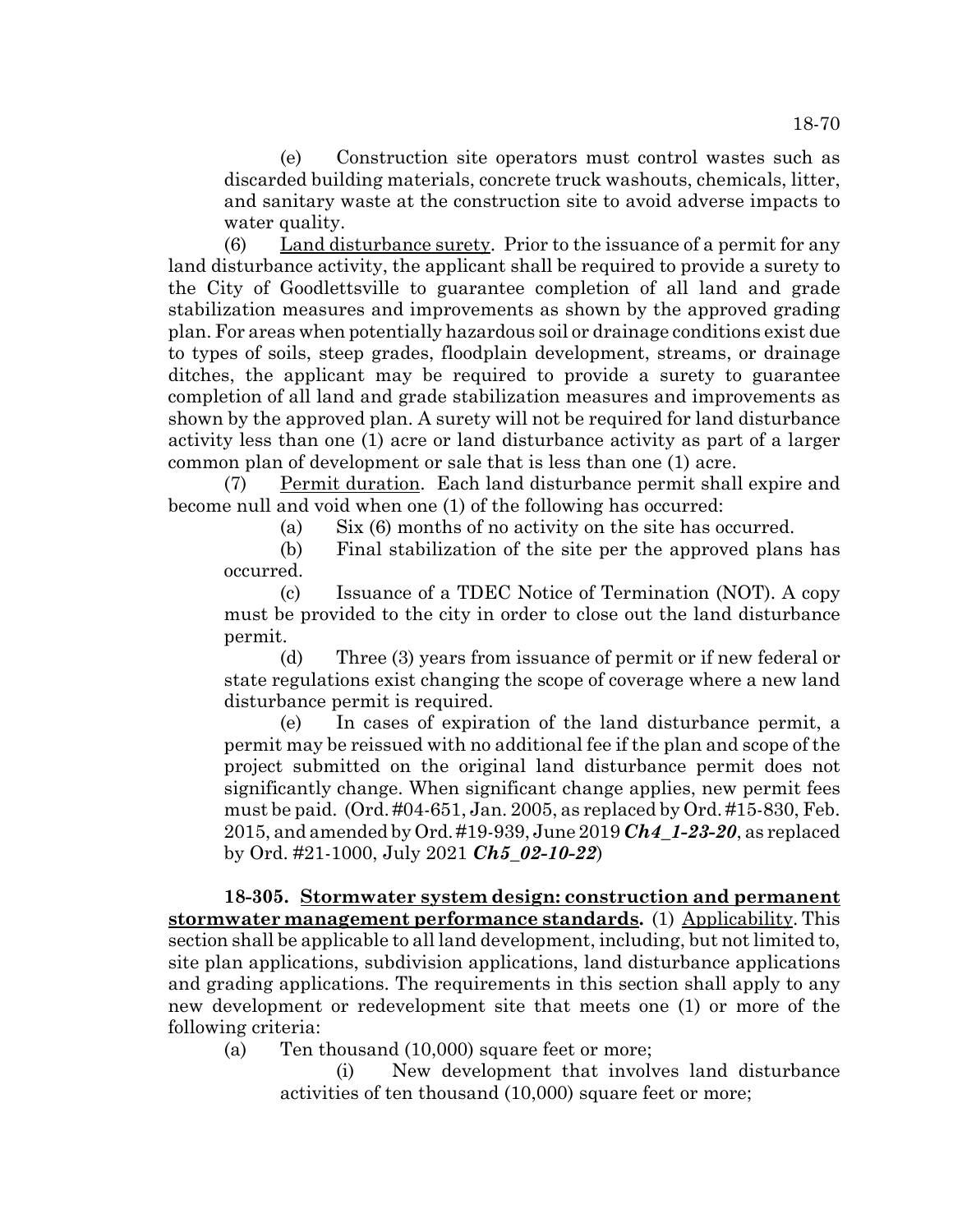(ii) Redevelopment that involves other land disturbance activity of ten thousand (10,000) square feet or more;

(b) Developments and redevelopments less than ten thousand (10,000) square feet of total land disturbance may also be required to obtain authorization under this chapter if:

(i) The administrator has determined that the stormwater discharge from a site is causing, contributing to, or is likely to contribute to a violation of a state water quality standard;

(ii) The administrator has determined that the stormwater discharge is, or is likely to be a significant contributor of pollutants to waters of the state; or

(iii) Any new development or redevelopment, regardless of size, that is defined by the administrator to be a hotspot land use.

(c) Other instances in which an LDP will be required include: (i) Change in elevation of property.

(ii) Any land disturbance that requires coverage under a TDEC construction general permit.

(iii) Any disturbance that requires coverage under a TDEC ARAP.

(d) Variance procedures. The stormwater administrator shall hear requests for variances from the requirements of this regulation. Requests for variances must be filed on a form provided by the stormwater administrator and will be handled in accordance with these variance procedures and internal operating rules and regulations. If the conditions under which a variance was approved are not met, or if the stormwater administrator is informed of any misrepresentation of facts in the application or at the hearing, the stormwater administrator may issue a stop work order or may withhold the use and occupancy permit for a project until any problems identified are resolved to the satisfaction of the issuing department.

(2) General requirements. Stormwater at applicable developments and redevelopments shall be managed in accordance with the requirements contained within this section.

(a) Any discharge of stormwater or other fluid to an improved sinkhole or other injection well, as defined, must be authorized by permit or rule as a Class V underground injection well under the provisions of Tennessee Department of Environment and Conservation (TDEC) Rules, chapter 1200-4-6.

(b) Stormwater design or BMP manuals.

(i) Adoption. The city adopts as its MS4 stormwater design and Best Management Practices (BMP) manuals for stormwater management, construction and permanent, the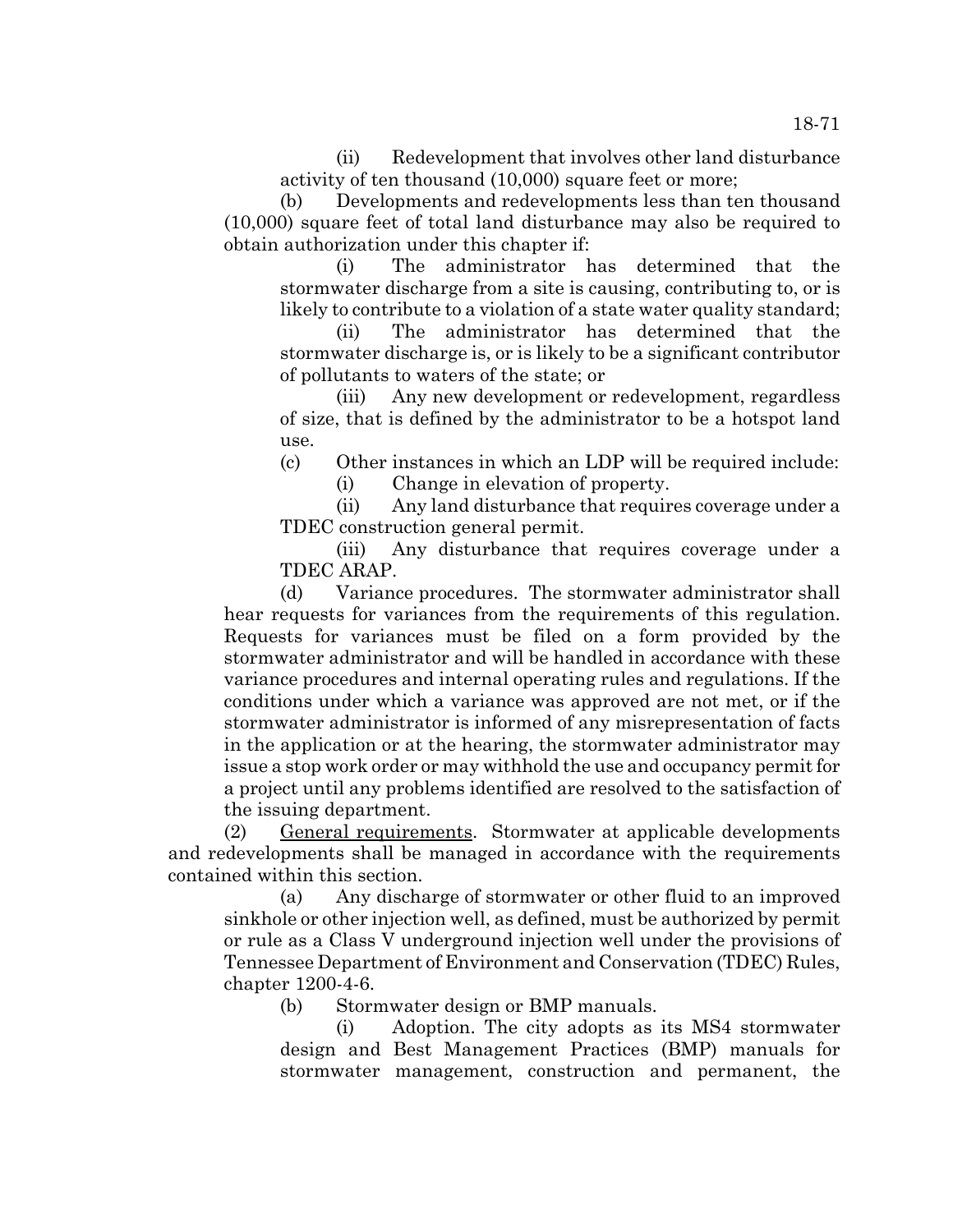following publications, which are incorporated by reference in this chapter as if fully set out herein:

(A) TDEC Erosion Prevention and Sediment Control Handbook; most current edition.

(B) Tennessee Permanent Stormwater Management and Design Guidance Manual; most current edition.

(C) Metro Nashville Stormwater Management Manual Volume 5, Low Impact Development.

(D) And/or a collection of city approved BMPs.

(ii) The publications listed above include a list of acceptable BMPs including the specific design performance criteria and operation and maintenance requirements. These include city approved BMPs for permanent stormwater management including green infrastructure BMPs.

(iii) Stormwater facilities that are designed, constructed and maintained in accordance with these publications will be presumed to meet the minimum water quality performance standards.

(c) Submittal of a copy of the NOC, SWPPP and NOT to the local MS4.

(i) Permittees who discharge stormwater through an NPDES-permitted Municipal Separate Storm Sewer System (MS4) who are not exempted in section 1.4.5 (permit coverage through qualifying local program) of TDEC's Construction General Permit (CGP) must provide proof of coverage under the Construction General Permit (CGP); submit a copy of the Stormwater Pollution Prevention Plan (SWPPP); and at project completion, a copy of the signed Notice of Termination (NOT) to the administrator. Permitting status of all permittees covered (or previously covered) under this general permit as well as the most current list of all MS4 permits is available at the TDEC's data viewer web site.

(ii) Copies of additional applicable local, state or federal permits (i.e.: ARAP, etc.) must also be provided upon request.

(iii) If requested by the city, these permits must be provided before the issuance of any land disturbance permit or the equivalent.

(3) Stormwater pollution prevention plans for construction stormwater management. (a) Requirement to prepare a SWPPP: The applicant must prepare a Stormwater Pollution Prevention Plan (SWPPP) for all construction activities that complies with subsection (6) below. The purpose of this plan is to identify owner/operator activities that could cause pollutants in the stormwater, and to describe measures or practices to control these pollutants during project construction.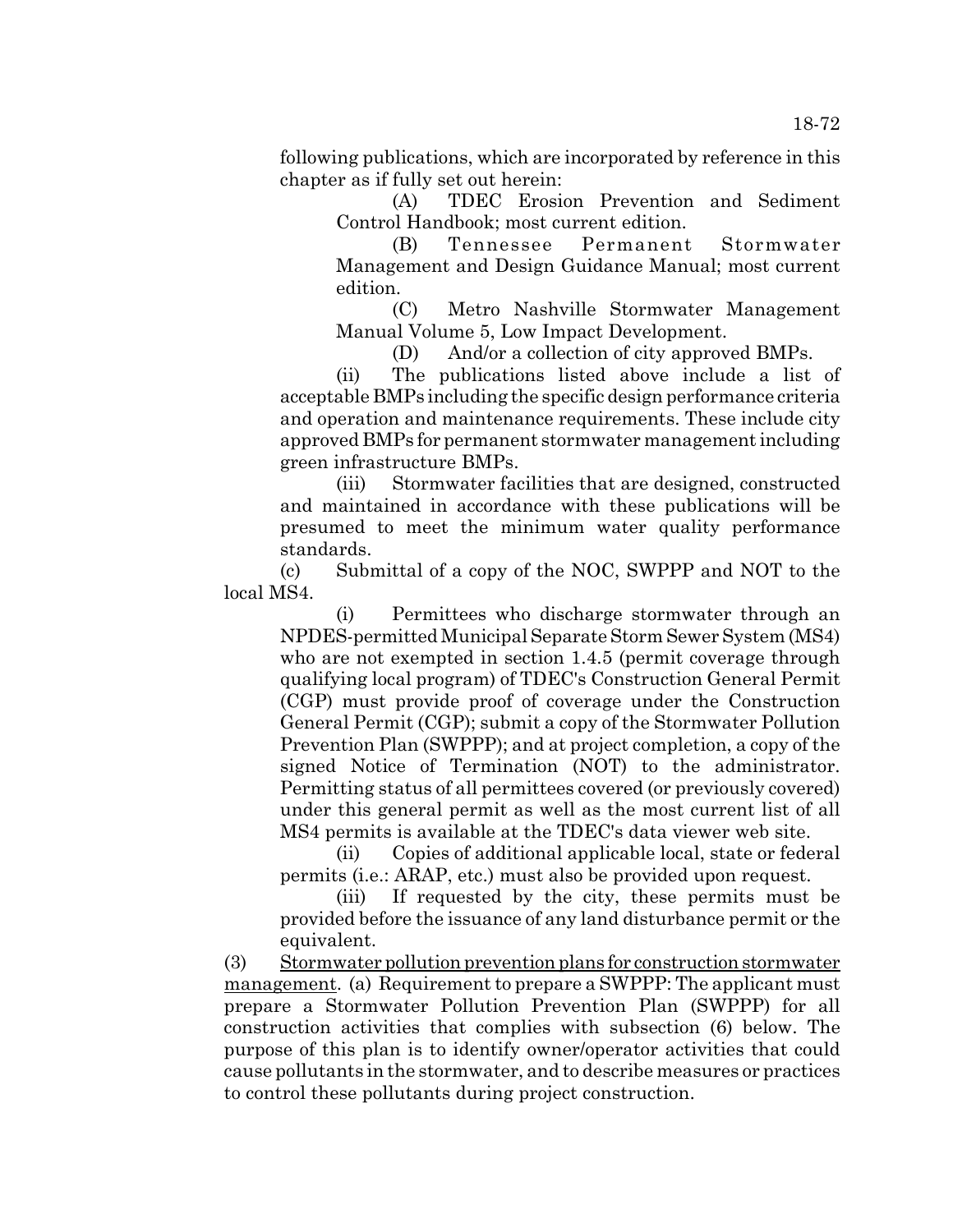(b) Stormwater pollution prevention plan general requirements: The erosion prevention and sediment control plan component of the SWPPP shall adhere to the following requirements.

(i) The potential for soil erosion and sedimentation problems resulting from land disturbing activity shall be accurately described;

(ii) The measures that are to be taken to control soil erosion and sedimentation problems shall be explained and illustrated;

(iii) The length and complexity of the plan must be commensurate with the size of the project, severity of the site condition, and potential for off-site damage.

(iv) If necessary, the measures to control soil erosion and sedimentation problems that are described in the plan shall be phased so that changes to the site that alter drainage patterns or characteristics during construction will be addressed by an appropriate phase of the plan.

(v) The plan shall be sealed by a registered professional engineer or landscape architect licensed in the State of Tennessee.

(vi) The plan shall conform to the requirements found in the general NPDES permit for stormwater discharges from construction activities (TNR100000), and shall include at least the following:

(A) Project description - Briefly describe the intended project and proposed land disturbing activity including number of units and structures to be constructed and infrastructure required.

(B) A topographic map with contour intervals of five feet (5') or less showing present conditions and proposed contours resulting from land disturbing activity.

(C) All existing drainage ways, including intermittent and wet weather. Include any designated floodways or flood plains.

(D) A general description of existing land cover. Individual trees and shrubs do not need to be identified.

(E) Stands of existing trees as they are to be preserved upon project completion, specifying their general location on the property. Differentiation shall be made between existing trees to be preserved, trees to be removed and proposed planted trees. Tree protection measures must be identified, and the diameter of the area involved must also be identified on the plan and shown to scale. Information shall be supplied concerning the proposed destruction of exceptional and historic trees in setbacks and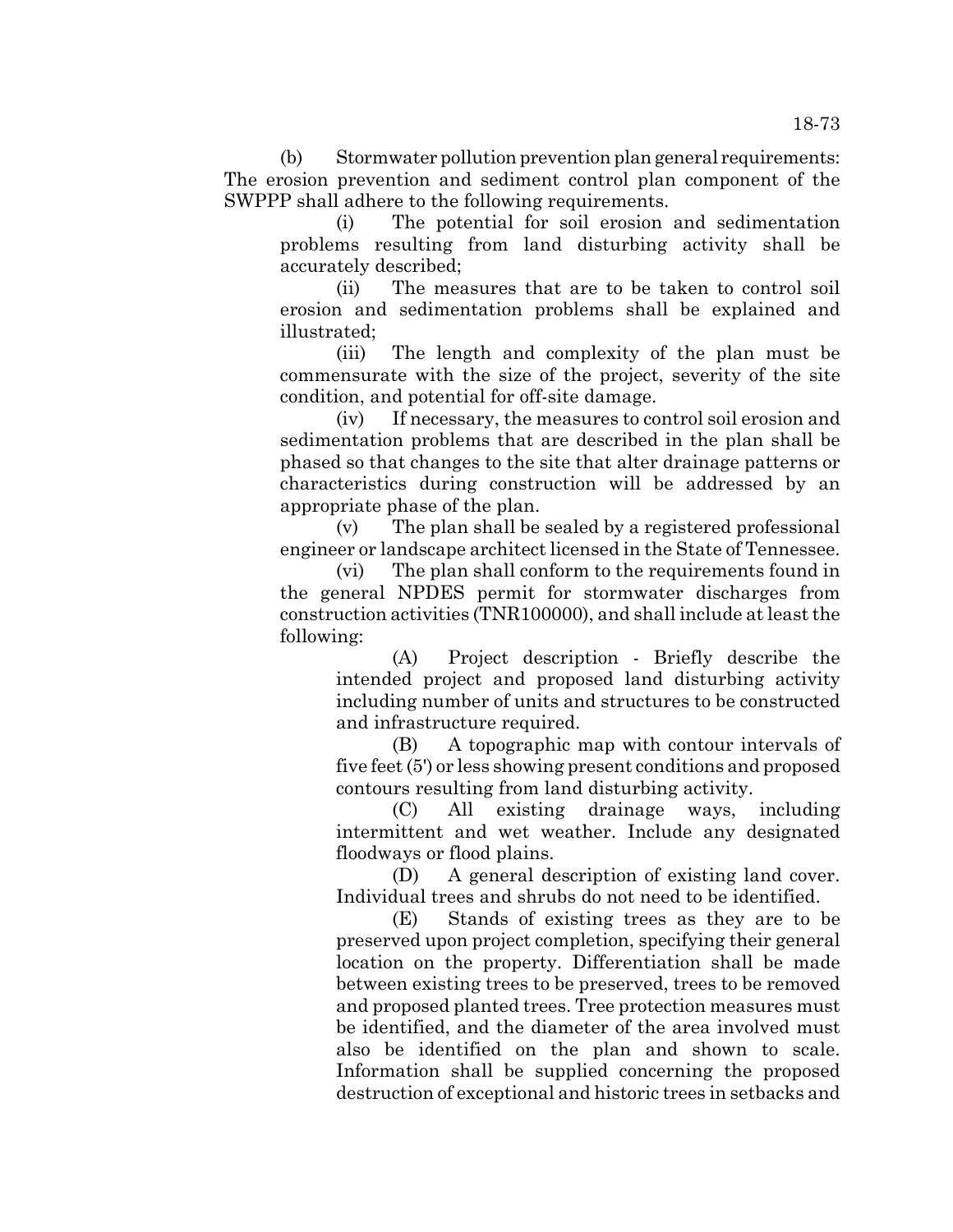buffer strips, where they exist. Complete landscape plans may be submitted separately. The plan must include the sequence of implementation for tree protection measures.

(F) Approximate limits of proposed clearing, grading and filling.

(G) Approximate flows of existing stormwater leaving any portion of the site.

(H) A general description of existing soil types and characteristics and any anticipated soil erosion and sedimentation problems resulting from existing characteristics.

(I) Location, size and layout of proposed stormwater and sedimentation control improvements.

(J) Existing and proposed drainage network.

(K) Proposed drain tile or waterway sizes.

(L) Approximate flows leaving site after construction and incorporating water run-off mitigation measures. The evaluation must include projected effects on property adjoining the site and on existing drainage facilities and systems. The plan must address the adequacy of outfalls from the development: when water is concentrated, what is the capacity of waterways, if any, accepting stormwater off-site; and what measures, including infiltration, sheeting into buffers, etc., are going to be used to prevent the scouring of waterways and drainage areas off-site, etc.

(M) The projected sequence of work represented by the grading, drainage and sedimentation and erosion control plans as related to other major items of construction, beginning with the initiation of excavation and including the construction of any sediment basins or retention/detention facilities or any other structural BMPs.

(N) Specific remediation measures to prevent erosion and sedimentation run-off. Plans shall include detailed drawings of all control measures used; stabilization measures including vegetation and nonvegetation measures, both temporary and permanent, will be detailed. Detailed construction notes and a maintenance schedule shall be included for all control measures in the plan.

(O) Specific details for: the construction of stabilized construction entrance/exits, concrete washouts, and sediment basins for controlling erosion; road access points; eliminating or keeping soil, sediment, and debris on streets and public ways at a level acceptable to the city. Soil,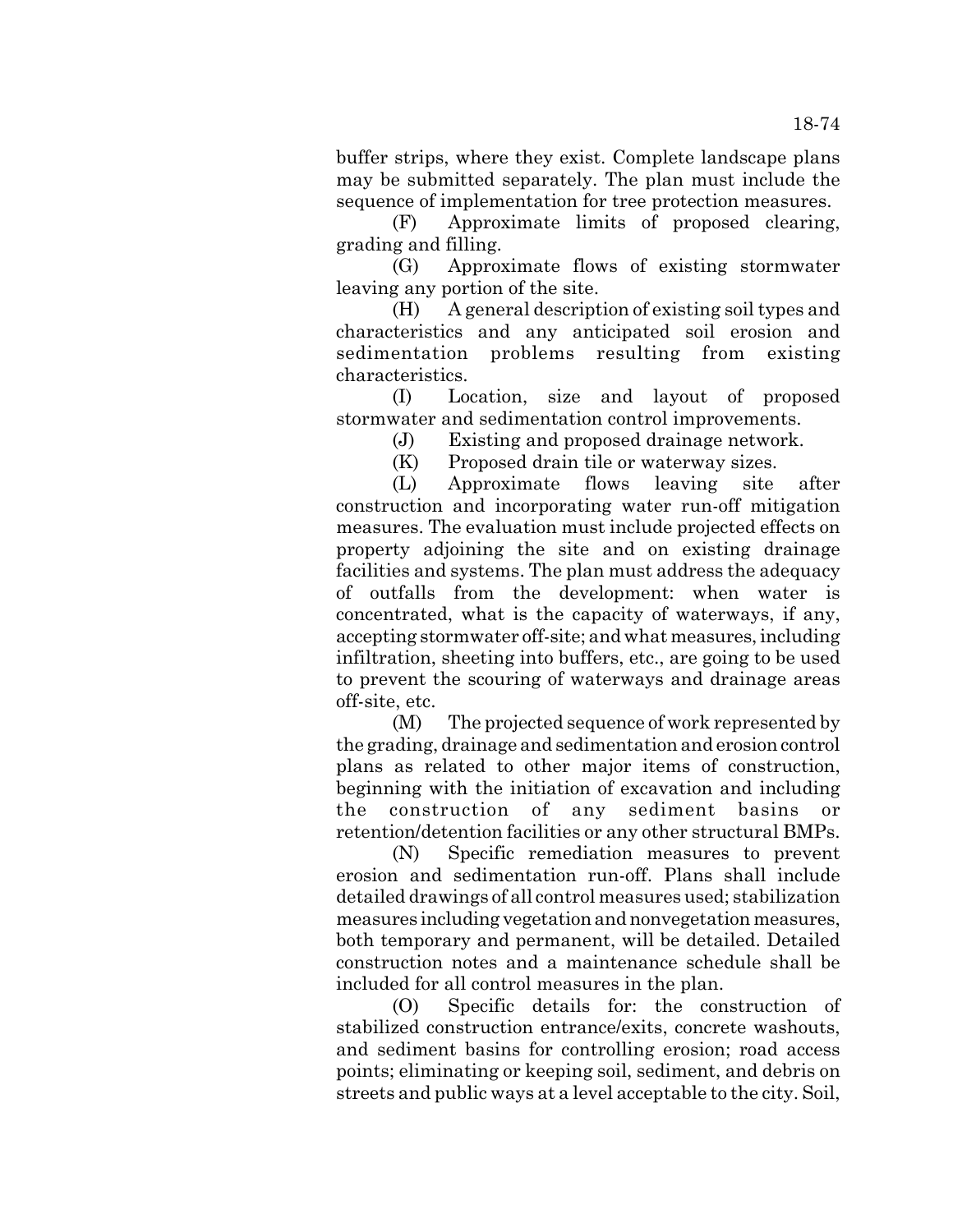sediment, and debris brought onto streets and public ways must be removed by the end of the work day to the satisfaction of the city. Failure to remove the sediment, soil or debris shall be deemed a violation of this chapter.

(P) Proposed structures: location and identification of any proposed additional buildings, structures or development on the site.

(Q) A description of on-site measures to be taken to recharge surface water into the ground water system through runoff reduction practices.

(R) Specific details for construction waste management. Construction site operators shall control waste such as discarded building materials, concrete truck washout, petroleum products and petroleum related products, chemicals, litter, and sanitary waste at the construction site that may cause adverse impacts to water quality. When the material is erodible, such as soil, the site must be treated as a construction site.

(4) Design performance standards and requirements for permanent stormwater management. The following performance standards shall be addressed for permanent stormwater management at all applicable development and redevelopment sites effective as of fifteen (15) days following the adoption date of this chapter:

(a) Runoff reduction performance standard. The first inch of rainfall on the development or redevelopment shall be one hundred percent (100%) managed with no discharge to surface waters or the public storm sewer system. This standard shall be met using measures, alone or in combination, designed, built and maintained to infiltrate, evapotranspire or harvest and use the rainfall, in accordance with the site design layout practices and stormwater control measures provided in the Tennessee Permanent Stormwater Management and Design Guidance Manual or reference Metro Nashville's Low Impact Development Design Guidelines, most current edition.

(i) The pre-development infiltrative capacity of soils at the development or redevelopment must be taken into account in selection of infiltration-based stormwater control measures.

(ii) The Tennessee Runoff Reduction Assessment Tool (TN-RRAT) or Metro Nashville's Stormwater Management Manual Volume 5, Low Impact Development design guidelines shall be used by the site designer to determine compliance with the runoff reduction requirement.

(iii) Incentive standard: The following types of development or redevelopment shall receive a ten percent (10%) reduction in the volume of rainfall to be managed for any of the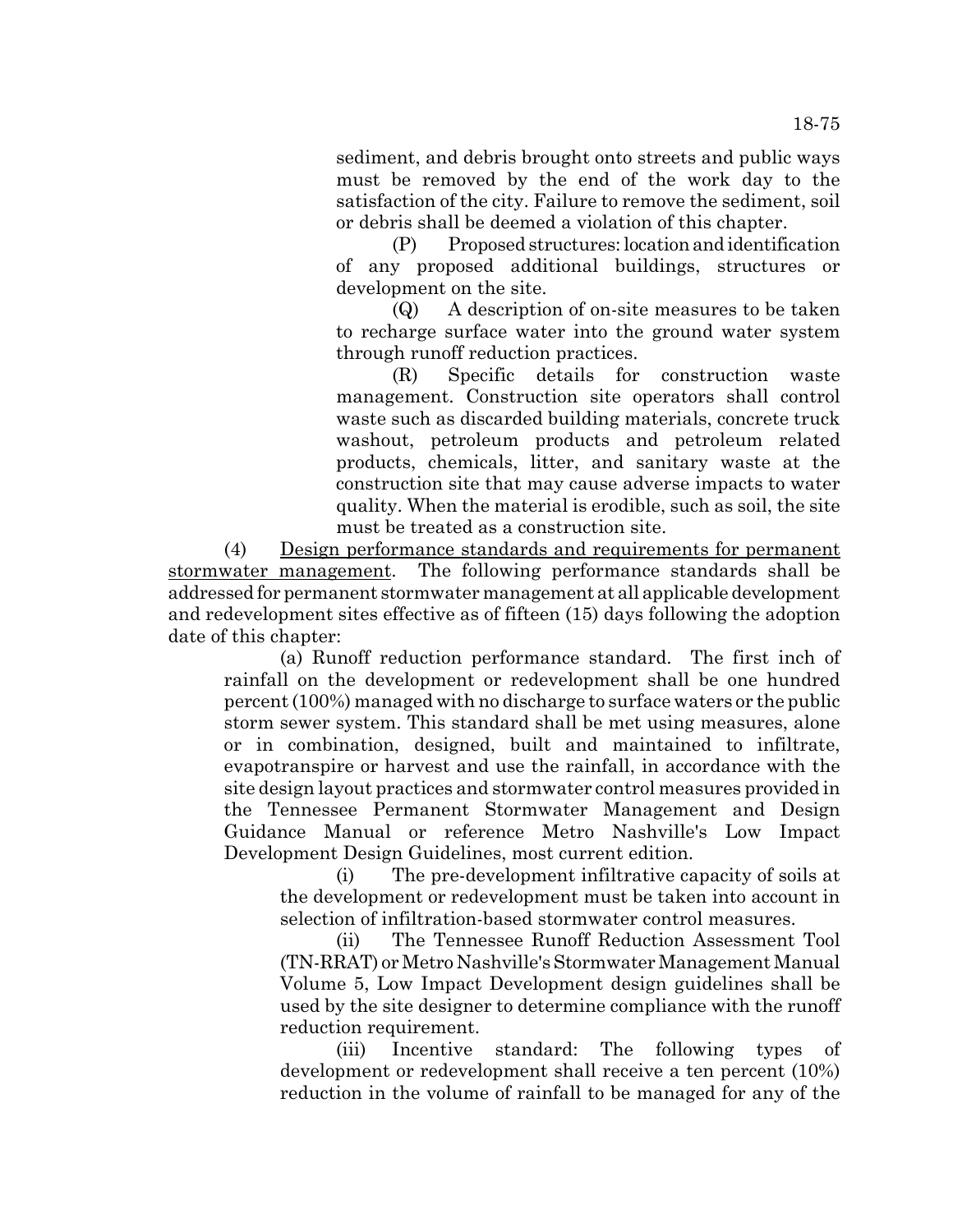following types of development. Such incentives are additive such that a maximum reduction of fifty percent (50%) of the runoff reduction performance standard is possible for a project that meets all five (5) development types:

(A) Redevelopment;

(B) Brownfield redevelopment;

(C) High density developments having greater than seven (7) units per acre;

(D) Vertical density developments having a Floor to Area Ratio (FAR) of two (2) or greater than eighteen (18) units per acre; and

(E) Mixed use and transit oriented development that is located within one-half (1/2) mile of a mass transit station.

(b) Runoff reduction performance standard compliance. Developments and redevelopments that achieve one hundred percent (100%) of the runoff reduction performance standard (or incentive standard if applicable) using only site design layout practices and/or stormwater control measures that are designed, built and maintained to infiltrate, evapotranspire or harvest and use the rainfall shall be exempt from compliance with the eighty percent (80%) TSS removal performance standard.

(c) Runoff reduction limitations. Limitations to the application of runoff reduction requirements may prevent a development or redevelopment from meeting one hundred percent (100%) of the runoff reduction requirement. Such limitations may include, but are not limited to:

(i) Natural physical conditions exist at the development or redevelopment that preclude or highly limit the use of infiltration practices. Such conditions include, but are not limited to, the following circumstances:

(A) The presence of sinkholes or other karst features;

(B) A high prevalence of shallow bedrock;

(C) A high prevalence of poorly-drained soils (i.e., hydrologic soil group D), such that soil amendments to promote infiltration must be extensive;

(D) A high prevalence of contractive/expansive soils and their proximity to on-site or off-site structures;

(E) Slopes greater than the maximums identified for the appropriate application of stormwater control measures;

(ii) The development lacks the available area to create the necessary hydraulic capacity to fully achieve the runoff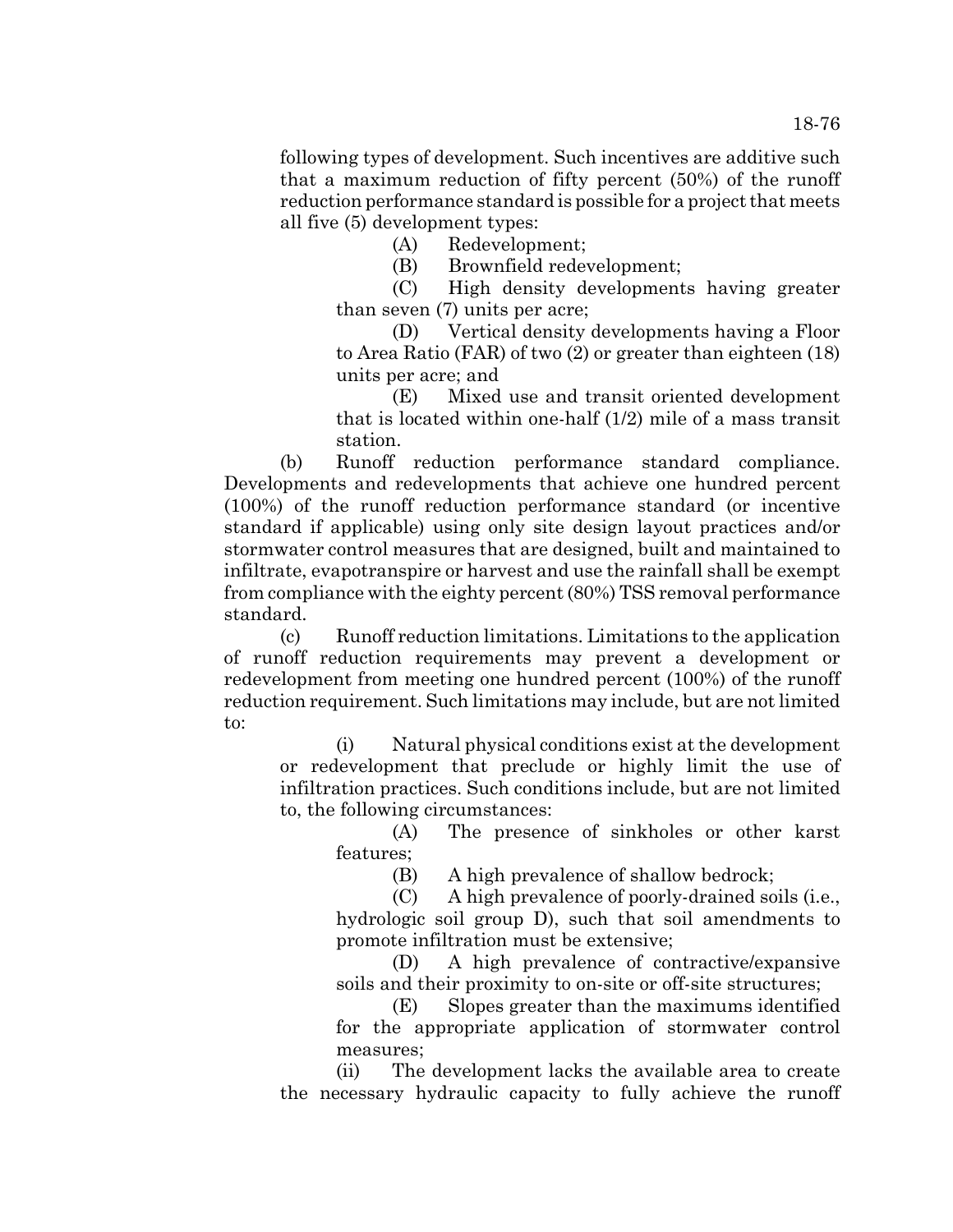reduction requirement through infiltration or evapotranspiration; and

(iii) The proposed use for the development is inconsistent with the capture and re-use of stormwater;

(iv) Soil or topographic conditions at the development dictate that stormwater control measures which rely on infiltration to reduce stormwater volumes would be located in close proximity to on-site or off-site subsurface foundations, basements or crawlspaces where wet conditions or flooding is known or suspected to occur;

(v) Conditions exist at the development that create a potential for introducing pollutants into the groundwater, unless pre-treatment is provided;

(vi) Pre-existing soil contamination is present in areas that are or could be subject to contact with infiltrated stormwater;

(vii) The placement of on-site or off-site utilities precludes the use of stormwater control measures that infiltration, evapotranspire or harvest and use rainfall;

(viii) The site has a historic or archeological significance that cannot be disturbed as determined by the state historic preservation office.

(d) Eighty percent (80%) TSS removal performance standard: Developments and redevelopments that cannot meet one hundred percent (100%) of the runoff reduction performance standard using the site design layout practices and stormwater control measures provided in the Tennessee Permanent Stormwater Management and Design Guidance Manual must treat the remainder of the stipulated amount of runoff prior to discharge from the development or redevelopment with a technology documented to remove eighty percent (80%) Total Suspended Solids (TSS), unless an alternative provided under this chapter is approved. The treatment technology must be designed, installed and maintained to continue to meet this performance standard.

(e) It can be demonstrated that multiple criteria (not based solely on the difficulty or cost of implementing measures) rule out an adequate combination of infiltration, evapotranspiration, and reuse such as lack of available area to create the necessary infiltrative capacity; a site use that is inconsistent with capture and reuse of stormwater; physical conditions that preclude use of these practices.

(f) Stormwater discharges to critical areas with sensitive resources (i.e., cold water fisheries, shellfish beds, swimming beaches, recharge areas, water supply reservoirs, etc.) may be subject to additional performance criteria, or may need to utilize or restrict certain stormwater management practices.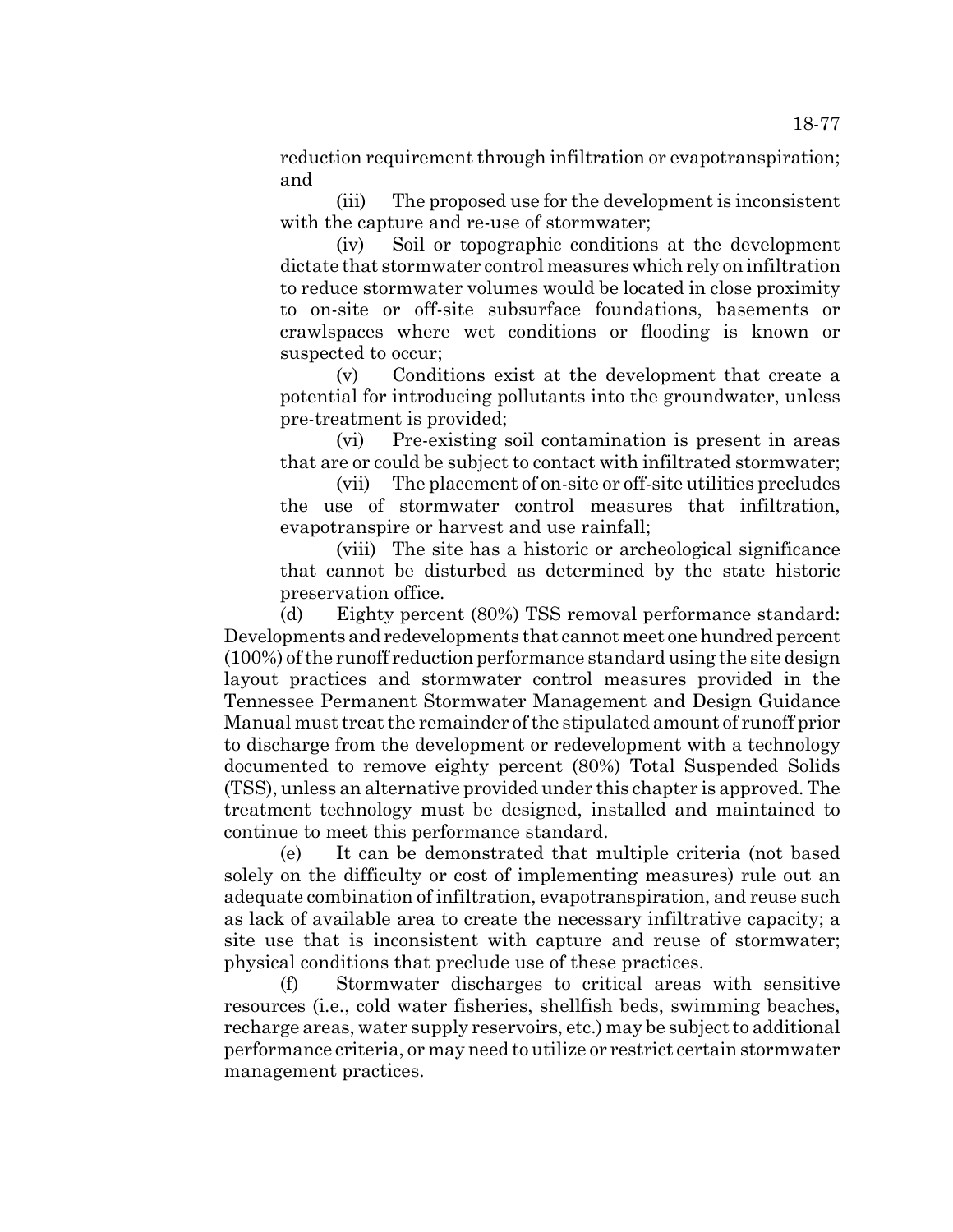(g) Stormwater discharges from hotspots may require the application of additional structural BMPs and pollution prevention practices beyond runoff reduction and eighty percent (80%) TSS removal practices.

(h) Prior to or during the site design process, applicants for land disturbance permits shall consult with the administrator to determine if they are subject to additional stormwater design requirements.

(i) The calculations for determining peak flows shall be used for sizing all stormwater facilities.

(5) Minimum peak discharge control requirements. The administrator may establish standards to regulate the quantity of stormwater discharged, therefore:

(a) Stormwater designs shall meet the storm frequency storage requirements; and,

(b) If hydrologic or topographic conditions warrant greater control than that provided by the minimum control requirements, the administrator may impose any and all additional requirements deemed necessary to control the volume, timing, and rate of runoff.

(6) Permanent stormwater management plan requirements.

(a) Requirement to prepare a permanent stormwater management plan: The permanent stormwater management plan shall be prepared and submitted to the administrator for all applicable developments and redevelopments.

(b) The permanent stormwater management plan shall include sufficient information to allow the administrator to evaluate the environmental characteristics of the project site, the potential impacts of all proposed development of the site, both present and future, on the water resources, the appropriateness of the measures proposed for managing stormwater generated at the project site, and design compliance with the performance standards and requirements for permanent stormwater management identified in this chapter.

(c) The permanent stormwater management plan shall be sealed by a registered professional engineer or landscape architect licensed in the State of Tennessee.

(d) The plan shall include, at a minimum, the elements listed below:

(i) Topographic base map: Topographic base map of the site which extends a minimum of one hundred feet (100') beyond the limits of the proposed development and indicates:

(A) Existing surface water drainage including streams, ponds, culverts, ditches, sink holes, wetlands; and the type, size, elevation, etc., of nearest upstream and downstream drainage structures;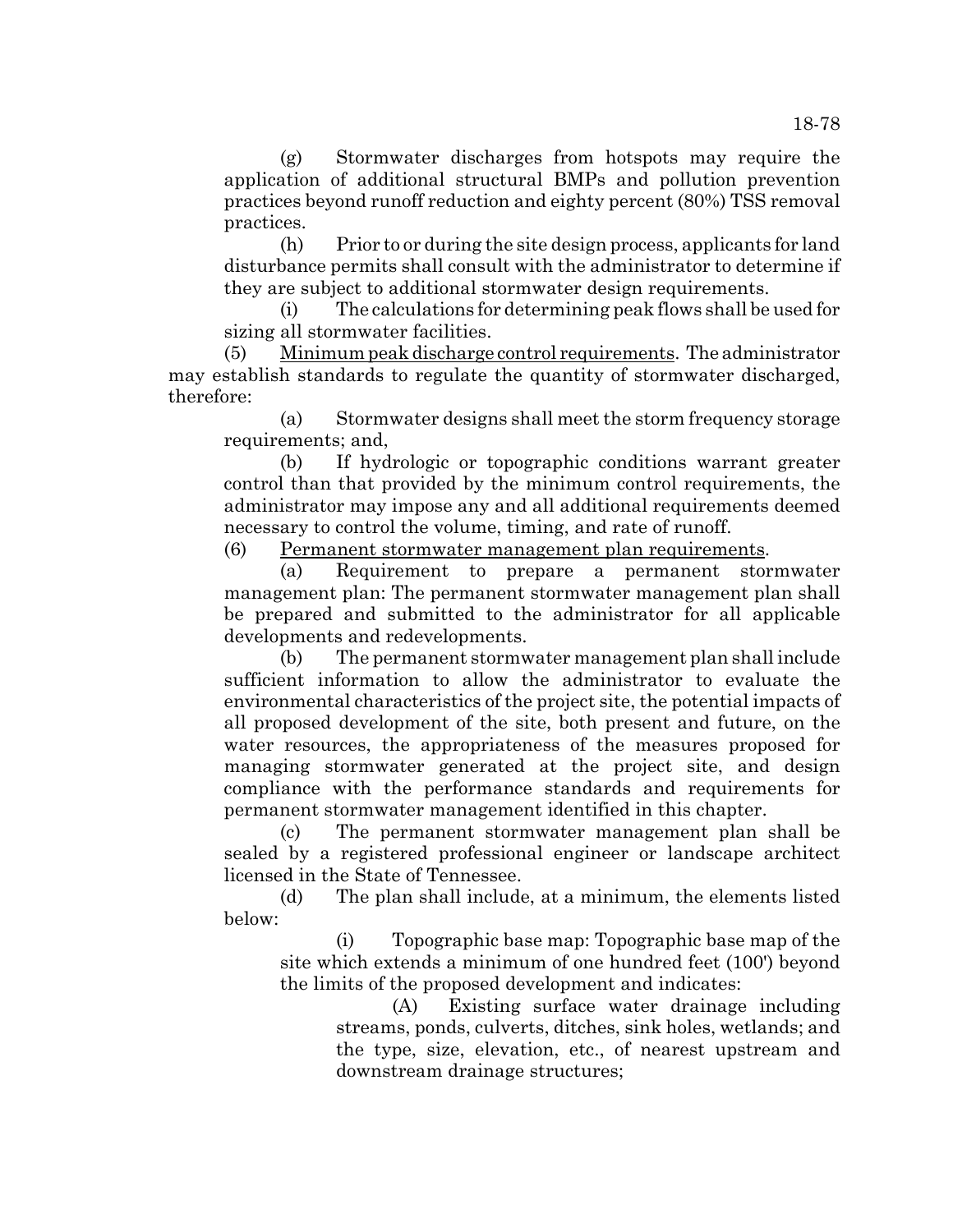(B) Current land use including all existing structures, locations of utilities, roads, and easements;

(C) All other existing significant natural and artificial features;

(D) Proposed land use with tabulation of the percentage of surface area to be adapted to various uses; drainage patterns; locations of utilities, roads and easements; the limits of clearing and grading.

(ii) A completed site assessment and inventory checklist (found in the Tennessee Permanent Stormwater Management and Design Guidance Manual).

(iii) Proposed structural and non-structural BMPs and stormwater control measures;

(iv) A written description of the site plan and justification of proposed changes in natural conditions may also be required;

(v) Calculations: hydrologic and hydraulic design calculations for the predevelopment and post-development conditions for the design storms specified in the approved stormwater design and BMP manuals. These calculations must show that the proposed stormwater management measures are capable of controlling runoff from the site in compliance with this chapter and the guidelines of the approved stormwater design and BMP manuals. Such calculations shall include:

(A) A description of the design storm frequency, duration, and intensity where applicable;

(B) Time of concentration;

(C) Soil curve numbers or runoff coefficients including assumed soil moisture conditions;

(D) EPSC design must control stormwater runoff, at a minimum, for the 5-year, 24-hour design storm.

(E) Post-development peak runoff discharge for each watershed for the 2-, 5-, 10-, 25-, 50-, and 100-year, 24-hour design storms showing discharge controlled to release at rates less than that of pre-development, with an emergency overflow capable of handling the 100-year, 24-hour discharge.

(F) Pre- and post-construction watershed maps;

(G) Infiltration rates, where applicable;

(H) The location, size and capacity of proposed stormwater management structures as well as the two (2) existing stormwater management structures immediately downstream of the proposed development in every direction that will receive runoff. Must include the size, type, slope and invert elevation of the structures.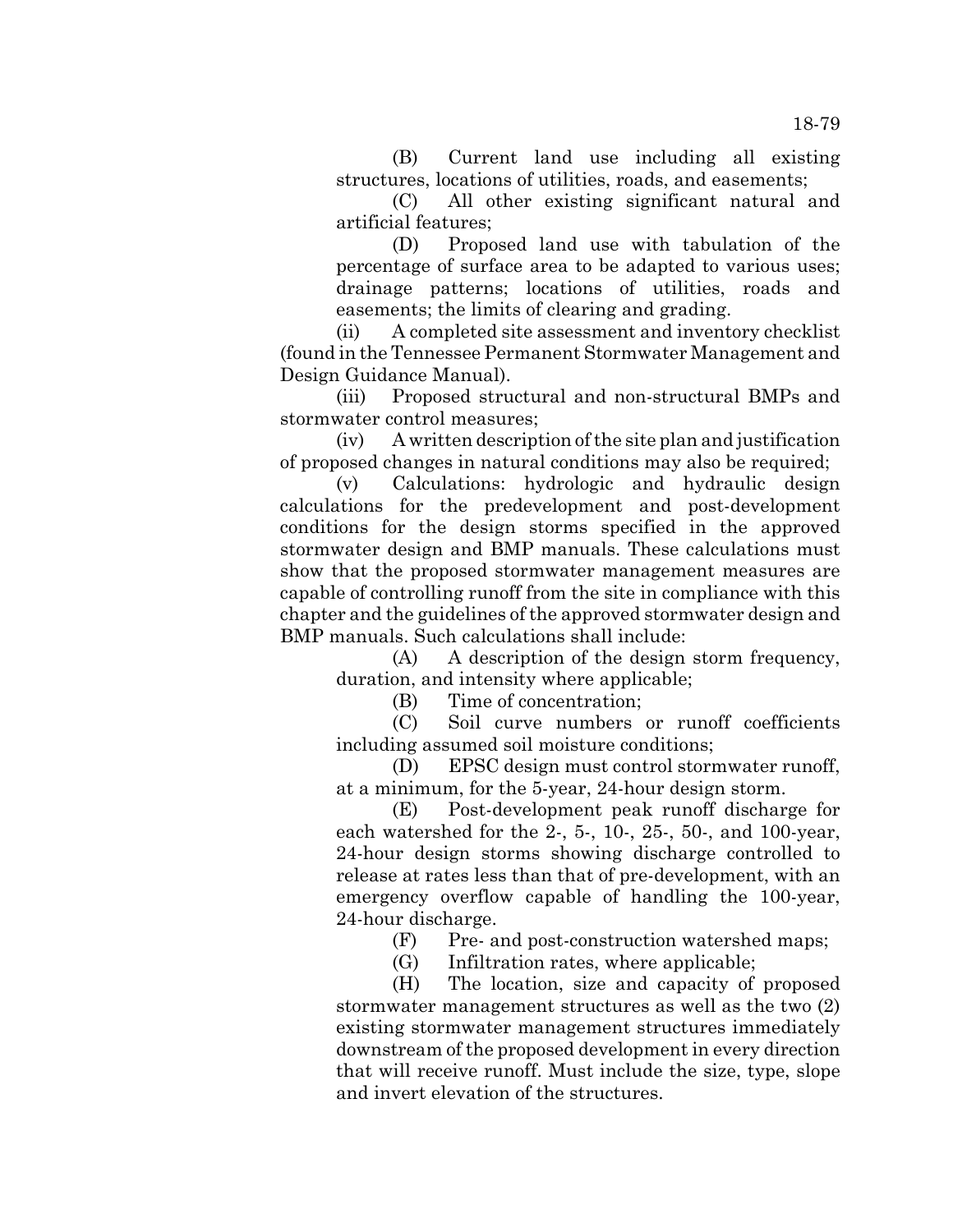(I) Culvert, stormwater sewer, ditch and/or other stormwater conveyance capacities;

(J) Flow velocities;

(K) Data on the increase in rate and volume of runoff for the design storms referenced in the approved stormwater design and BMP manuals; and

(L) Documentation of sources for all computation methods and field test results.

(M) Results from the Tennessee Runoff Reduction Assessment Tool (TNRRAT) or Metro Nashville's Stormwater Management Manual Volume 5, Low Impact Development Design.

(vi) Soils information. If a stormwater management control measure depends on the hydrologic properties of soils (e.g., infiltration basins), then a soils report shall be submitted. The soils report shall be based on on-site boring logs or soil pit profiles and soil survey reports. The number and location of required soil borings or soil pits shall be determined based on what is needed to determine the suitability and distribution of soil types present at the location of the control measure.

(vii) Eighty percent (80%) TSS removal information. If eighty percent (80%) TSS removal BMPs are included in the plan, then it must also include:

(A) A narrative description of all runoff reduction limitations that exist at the development or redevelopment;

(B) A map drawn to scale showing the location and boundaries of such limitations;

(C) Calculations showing the volume of runoff managed by runoff reduction stormwater control practices and the volume of runoff managed by eighty percent (80%) TSS removal BMPs; and,

(D) Calculations showing compliance with the eighty percent (80%) TSS removal performance standard.

(viii) Maintenance and repair plan required. The design and planning of all permanent stormwater management facilities shall include detailed maintenance and repair procedures to ensure their continued performance. These plans will identify the parts or components of a stormwater management facility that need to be maintained and the equipment and skills or training necessary. Provisions for the periodic review and evaluation of the effectiveness of the maintenance program and the need for revisions or additional maintenance procedures shall be included in the plan. (Ord. #04-651, Jan. 2005, as amended by Ord.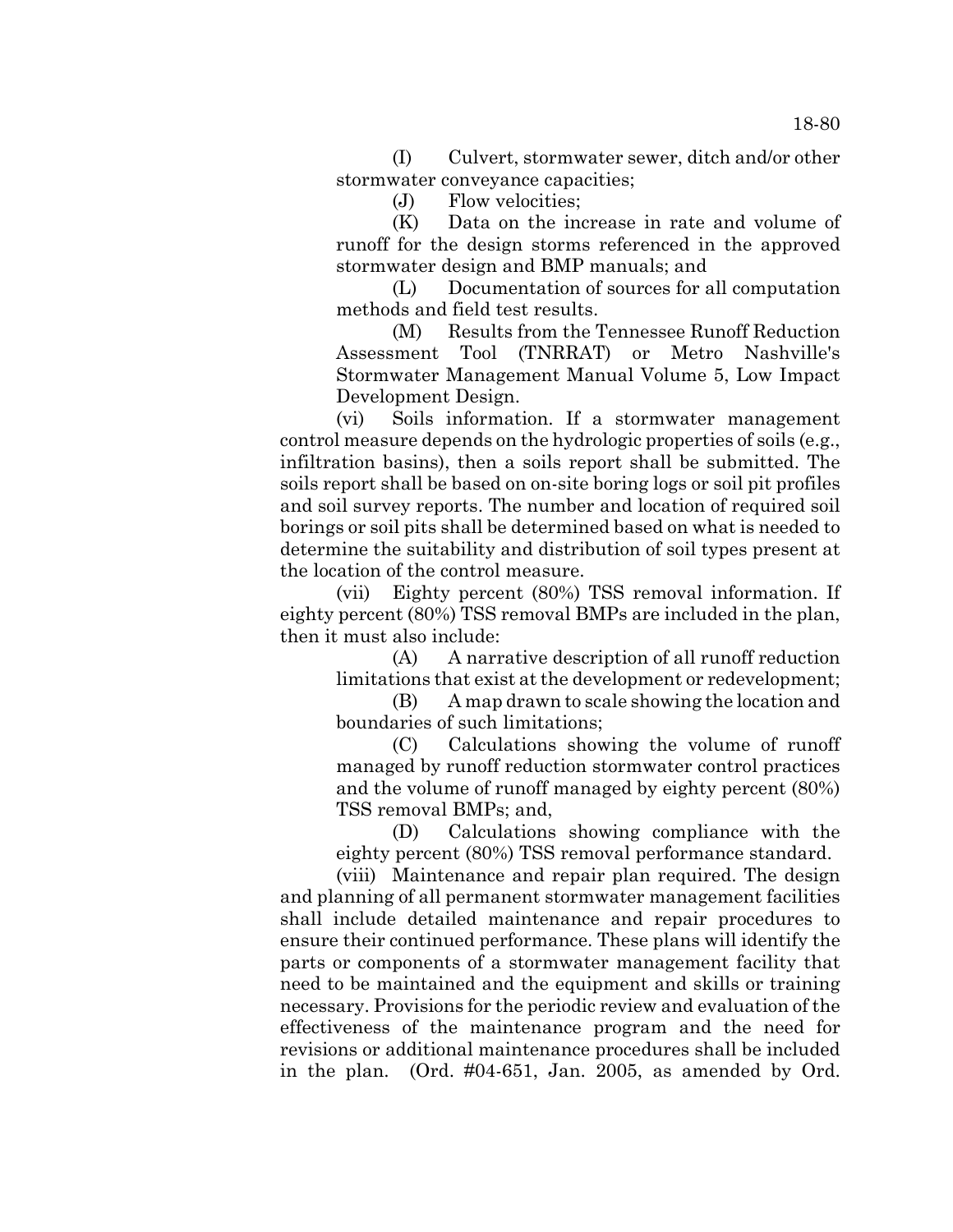#10-738, April 2010, and replaced by Ord. #15-830, Feb. 2015, as replaced by Ord. #21-1000, July 2021 *Ch5\_02-10-22*)

**18-306. Buffer zones.** (1) The goal of the water quality buffer is to preserve undisturbed vegetation that is native to the streamside habitat in the area of the project. Vegetated, preferably native, water quality buffers protect water bodies by providing structural integrity and canopy cover, as well as stormwater infiltration, filtration and evapotranspiration. Buffer width depends on the size of a drainage area. Streams or other waters with drainage areas less than one.

(a) Square mile will require buffer widths of thirty feet (30') minimum. Streams or other waters with drainage areas greater than one (1) square mile will require buffer widths of sixty feet (60') minimum. The sixty feet (60') criterion for the width of the buffer zone can be established on an average width basis at a project, as long as the minimum width of the buffer zone is more than thirty feet (30') at any measured location. The MS4 must develop and apply criteria for determining the circumstances under which these averages will be available. A determination that standards cannot be met may not be based solely on the difficulty or cost associated with implementation. Every attempt should be made for development and redevelopment activities not to take place within the buffer zone. If water quality buffer widths as defined above cannot be fully accomplished on-site, the MS4 must develop and apply criteria for determining the circumstances under which alternative buffer widths will be available. A determination that water quality buffer widths cannot be met on site may not be based solely on the difficulty or cost of implementing measures, but must include multiple criteria, such as: type of project, existing land use and physical conditions that preclude use of these practices.

(2) Buffer zone requirements:

(a) "Construction" applies to all streams adjacent to construction sites, with an exception for discharges to Waterbodies with Unavailable Parameters or Exceptional Tennessee waters, as designated by the Tennessee Department of Environment and Conservation. A thirty foot (30') natural riparian buffer zone adjacent to all streams at the construction site shall be preserved, to the maximum extent practicable, during construction activities at the site. The water quality buffer zone is required to protect waters of the state located within or immediately adjacent to the boundaries of the project, as identified using methodology from standard operating procedures for hydrologic determinations (see rules to implement a certification program for qualified hydrologic professionals, Tennessee Rules chapter 0400-40-17). Buffer zones are not primary sediment control measures and should not be relied on as such.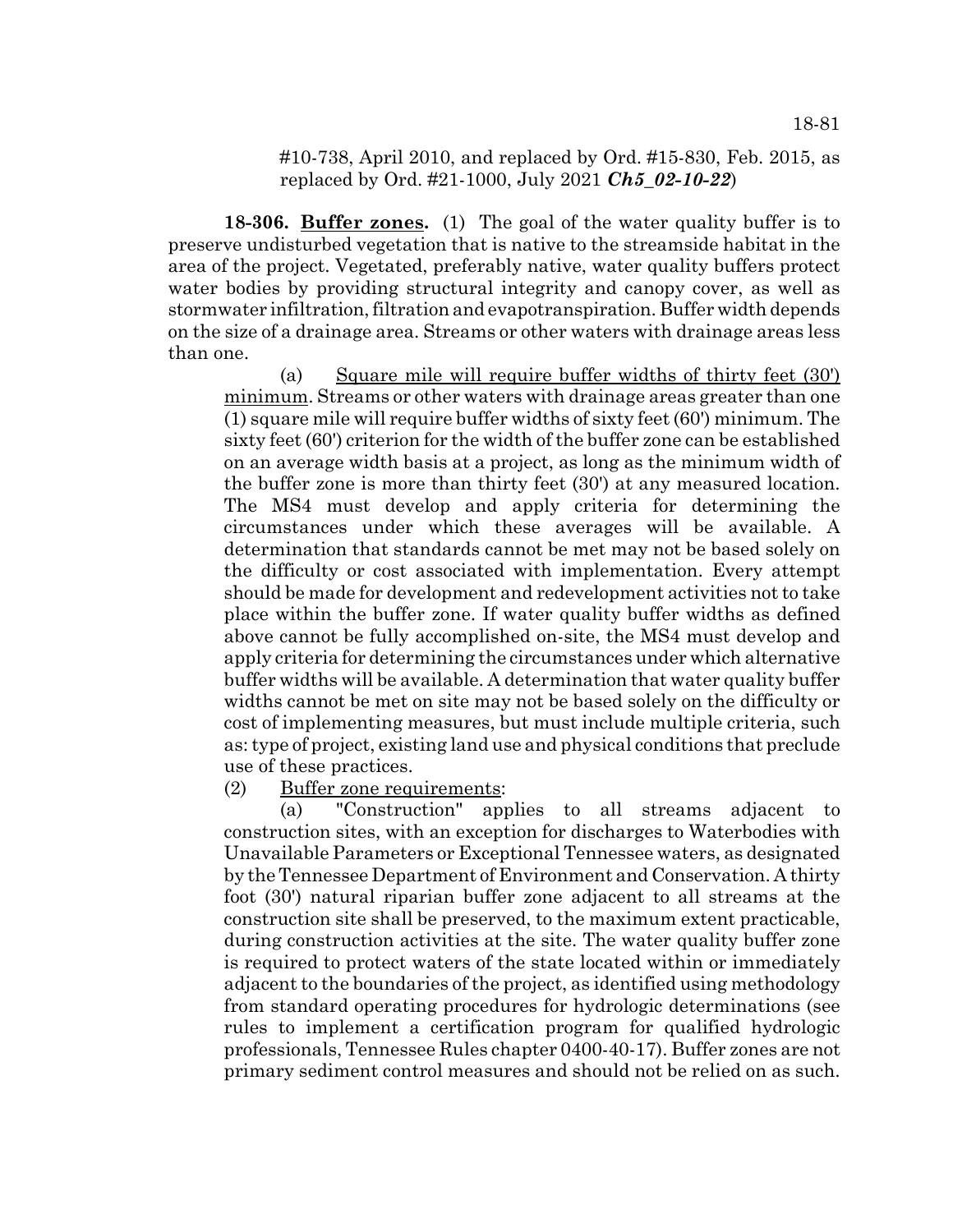Rehabilitation and enhancement of a natural buffer zone is allowed, if necessary, for improvement of its effectiveness of protection of the waters of the state. The buffer zone requirement only applies to new construction sites. The riparian buffer zone should be preserved between the top of stream bank and the disturbed construction area. The thirty feet (30') criterion for the width of the buffer zone can be established on an average width basis at a project, as long as the minimum width of the buffer zone is more than fifteen feet (15') at any measured location.

Buffer zone requirements for discharges to Waterbodies with Unavailable Parameters or Exceptional Tennessee Waters: A sixty foot (60') natural riparian buffer zone adjacent to the receiving stream designated as impaired or high quality waters shall be preserved, to the maximum extent practicable, during construction activities at the site. The water quality buffer zone is required to protect waters of the state (e.g., perennial and intermittent streams, rivers, lakes, wetlands) located within or immediately adjacent to the boundaries of the project, as identified on a 7.5-minute USGS quadrangle map, or as determined by the director. Buffer zones are not sediment control measures and should not be relied upon as primary sediment control measures. Rehabilitation and enhancement of a natural buffer zone is allowed, if necessary, for improvement of its effectiveness of protection of the waters of the state. The buffer zone requirement only applies to new construction sites. The riparian buffer zone should be established between the top of stream bank and the disturbed construction area. The sixty feet (60') criterion for the width of the buffer zone can be established on an average width basis at a project, as long as the minimum width of the buffer zone is more than twenty-five feet (25') at any measured location.

(b) "Permanent" new development and significant redevelopment sites are required to preserve water quality buffers along waters within the MS4. Buffers shall be clearly marked on site development plans, grading permit applications, and/or concept plans. Buffer width depends on the size of a drainage area. Streams or other waters with drainage areas less than one (1) square mile will require buffer widths of thirty feet (30') minimum. Streams or other waters with drainage areas greater than 1 square mile will require buffer widths of sixty feet (60') minimum. The sixty feet (60') criterion for the width of the buffer zone can be established on an average width basis at a project, as long as the minimum width of the buffer zone is more than thirty feet (30') at any measured location. (Ord. #04-651, Jan. 2005, as replaced by Ord. #15-830, Feb. 2015, as replaced by Ord. #21-1000, July 2021 *Ch5\_02-10-22*)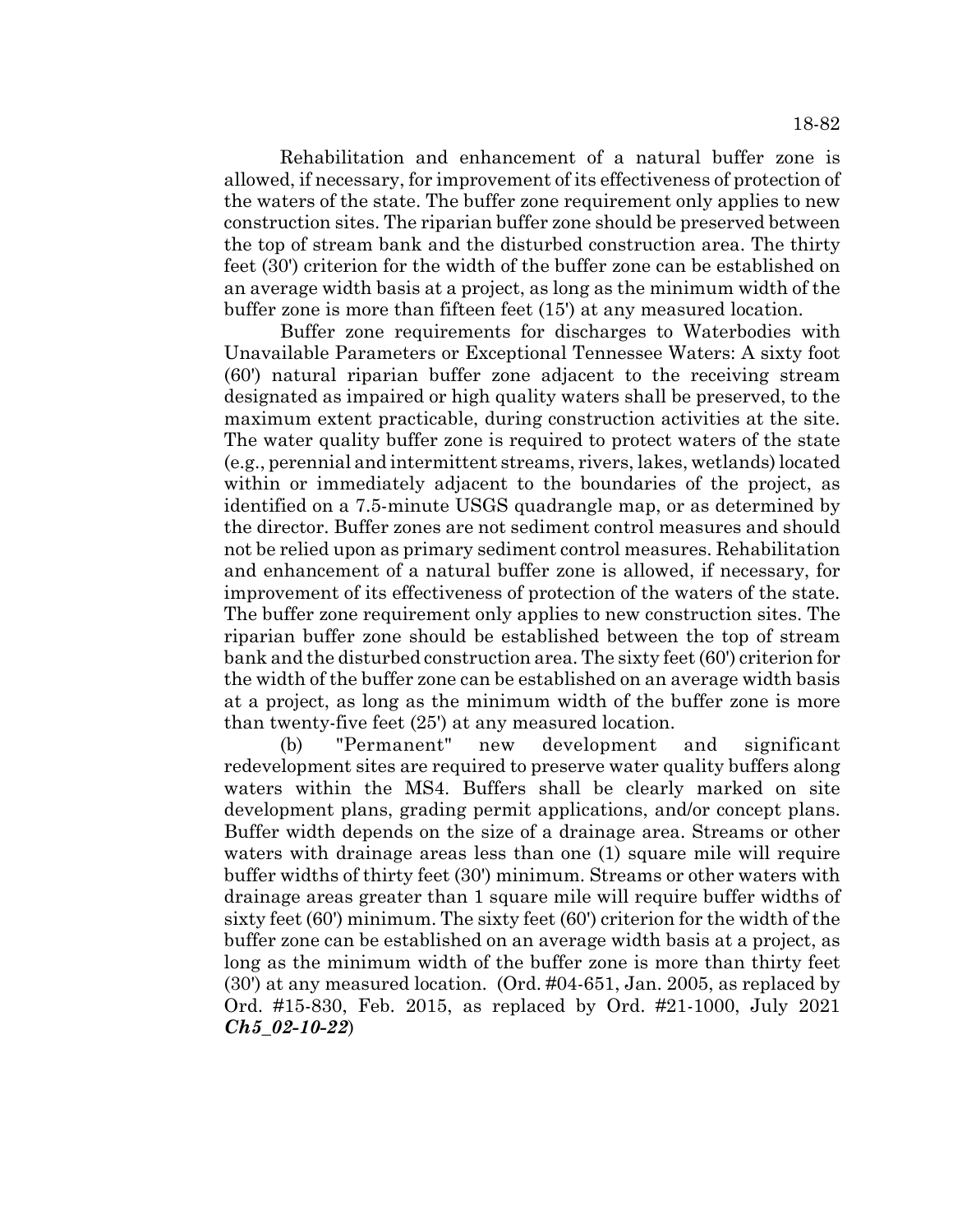**18-307. Permanent stormwater management: operation, maintenance, and inspection.** (1) Requirements. Prior to project completion and surety release, the following must be submitted and accepted by the city:

(a) As built plans. All permittees are required to submit actual as built plans for any structures located on-site as well as the recorded inspection and maintenance agreement and associated plans filed (original returned to the assigned division) after final construction is completed. The plan must show the final design specifications for all stormwater management facilities and must be sealed by a registered professional engineer licensed to practice in Tennessee. An engineer's certification letter must be provided with the as-built drawings certifying that the as-built conditions conform to the approved design plans and specifications. Any variations from the approved design plans and specifications must be explained in the letter. Inspections shall be performed during installation of all permanent BMPs by the city inspector. A final inspection by the city is required before any portion of a performance, surety, security or bond will be released. Permittees shall provide at least seven (7) days notice to the city when requesting a final inspection. The city shall have the discretion to adopt provisions for a partial prorata release of the performance security or performance bond on the completion of various stages of development. In addition, occupation permits shall not be granted until corrections to all BMPs have been made and accepted by the city. At a minimum, as-built plans must include the invert elevation, top of casting elevation, slope, location, and material of all pipes, drainage inlets/outlets, junctions, etc. Size and material of all outlet dissipation pads, ditch size, slope, and materials. Top of berm elevations on all drainage facilities, volume of all detention/retention facilities and location and description of all permanent stormwater BMPs.

(2) Landscaping and stabilization requirements. (a) Any area of land from which the natural vegetative cover has been either partially or wholly cleared by development activities shall stabilize. Stabilization measures shall be initiated as soon as possible in portions of the site where construction activities have temporarily or permanently ceased. Temporary or permanent soil stabilization at the construction site (or a phase of the project) must be completed no later than fifteen (15) days after the construction activity in that portion of the site has temporarily or permanently ceased. In the following situations, temporary stabilization measures are not required:

(i) Where the initiation of stabilization measures is precluded by snow cover or frozen ground conditions or adverse soggy ground conditions, stabilization measures shall be initiated as soon as practicable; or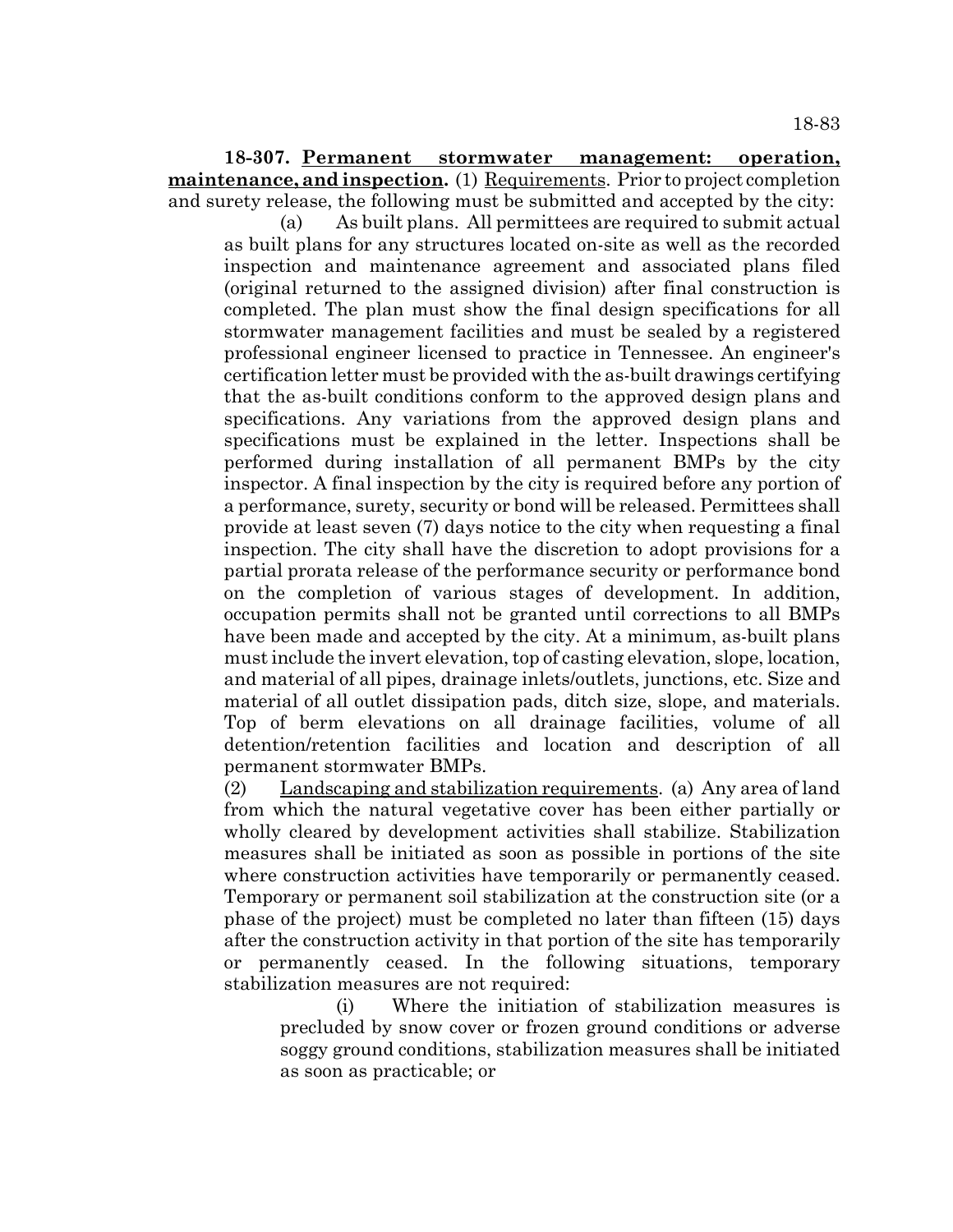(ii) Where construction activity on a portion of the site is temporarily ceased, and earth disturbing activities will be resumed within fifteen (15) days.

(b) Permanent stabilization with perennial vegetation (using native herbaceous and woody plants where practicable) or other permanently stable, non-eroding surface shall replace any temporary measures as soon as practicable. Unpacked gravel containing fines (silt and clay sized particles) or crusher runs will not be considered a non-eroding surface.

(c) The following criteria shall apply to re-vegetation efforts:

(i) Reseeding must be done with an annual or perennial cover crop accompanied by placement of straw mulch or its equivalent of sufficient coverage to control erosion until such time as the cover crop is established over ninety percent (90%) of the seeded area.

(ii) Replanting with native woody and herbaceous vegetation must be accompanied by placement of straw mulch or its equivalent of sufficient coverage to control erosion until the plantings are established and are capable of controlling erosion.

(iii) Any area of revegetation must exhibit survival of a minimum of seventy-five percent (75%) of the cover crop throughout the year immediately following revegetation. Revegetation must be repeated in successive years until the minimum seventy-five percent (75%) survival for one (1) year is achieved.

(iv) In addition to the above requirements, a landscaping plan must be submitted with the final design describing the vegetative stabilization and management techniques to be used at a site after construction is completed. This plan will explain not only how the site will be stabilized after construction, but who will be responsible for the maintenance of vegetation at the site and what practices will be employed to ensure that adequate vegetative cover is preserved.

(3) Inspection of stormwater management facilities. Periodic inspections of facilities shall be performed, documented, and reported in accordance with this chapter, as detailed in  $§ 16-506$ .

(4) Records of installation and maintenance activities. Parties responsible for the operation and maintenance of a stormwater management facility shall make records of the installation of the stormwater facility, and of all maintenance and repairs to the facility, and shall retain the records for at least three (3) years. These records shall be made available to the city during inspection of the facility and at other reasonable times upon request.

(5) Failure to meet or maintain design or maintenance standards. If a responsible party fails or refuses to meet the design or maintenance standards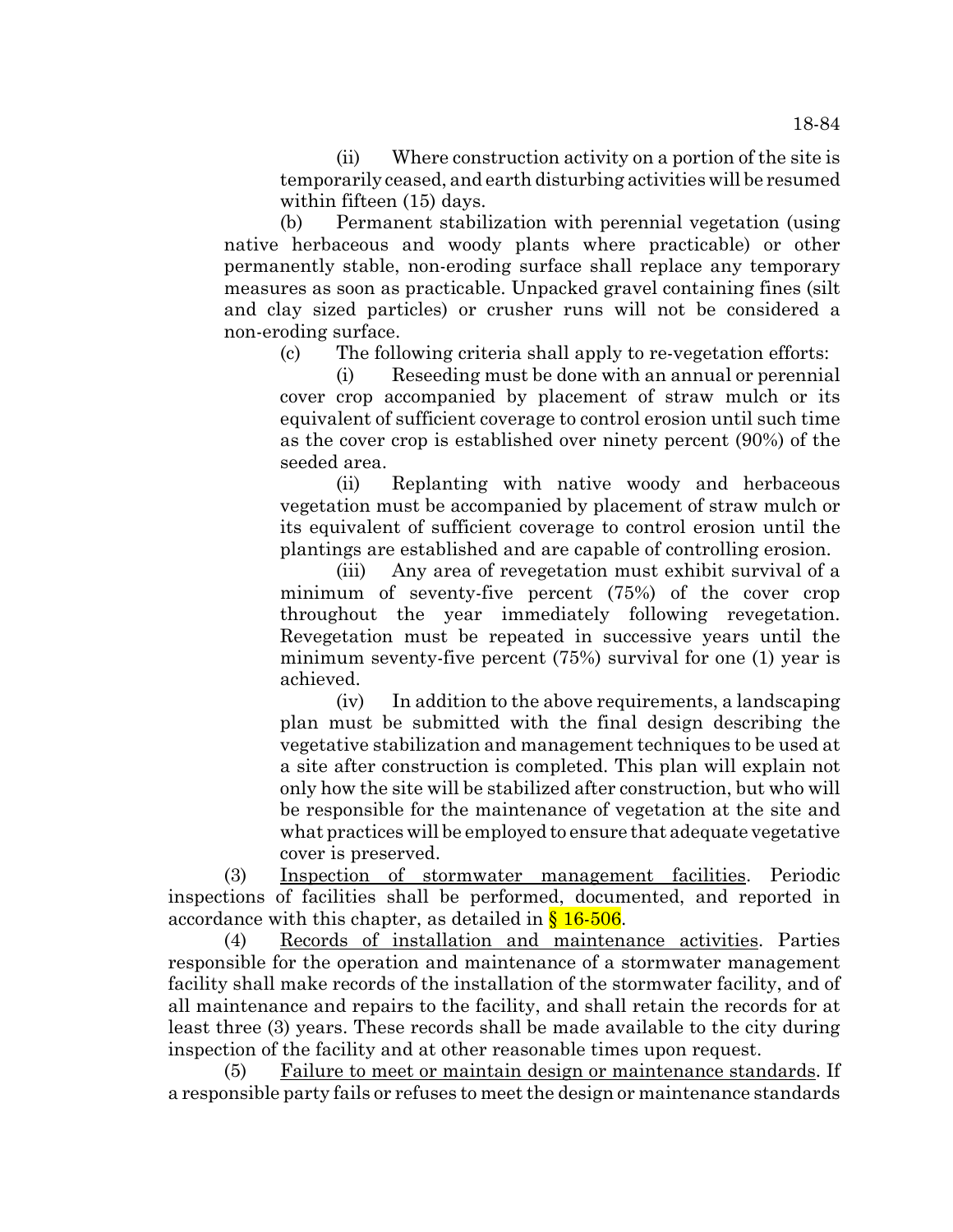required for stormwater facilities under this chapter, the city, after reasonable notice, may correct a violation of the design standards or maintenance needs by performing all necessary work to place the facility in proper working condition. In the event that the stormwater management facility becomes a danger to public safety or public health, the city shall notify in writing the party responsible for maintenance of the stormwater management facility. Upon receipt of that notice, the responsible person shall have thirty (30) days to effect maintenance and repair of the facility in an approved manner. In the event that corrective action is not undertaken within that time, the city may take necessary corrective action. The cost of any action by the city under this section shall be charged to the responsible party and/or a lien placed on the property by the city. (Ord. #04-651, Jan. 2005, as replaced by Ord. #15-830, Feb. 2015, and Ord. #16-877, Oct. 2016, as replaced by Ord. #21-1000, July 2021 *Ch5\_02-10-22*)

**18-308. Existing locations and ongoing developments.** (1) On-site stormwater management facilities maintenance agreement. (a) Where the stormwater facility is located on property that is subject to a development agreement, and the development agreement provides for a permanent stormwater maintenance agreement that runs with the land, the owners of property must execute an inspection and maintenance agreement that shall operate as a deed restriction binding on the current property owners and all subsequent property owners and their lessees and assigns, including but not limited to, homeowner associations or other groups or entities.

(b) The maintenance agreement shall:

(i) Assign responsibility for the maintenance and repair of the stormwater facility to the owners of the property upon which the facility is located and be recorded as such on the plat for the property by appropriate notation. The OWNER(S) covenant and agree with the CITY that they shall provide for adequate long-term maintenance and continuation of stormwater control measures to ensure that all of the stormwater facilities are and remain in proper working condition in accordance with approved design standards, rules and regulations, and applicable laws. The OWNER(S) shall perform preventive maintenance activities at intervals described in the post construction long-term water quality plan.

The OWNER(S) shall submit to the CITY an annual report by July 1st of each year. The report shall include the long-term maintenance plan that documents inspection schedules, time of inspections, remedial actions taken to repair, modify or re-construct the system and the state of control measures.

(ii) Provide for a periodic inspection by the property owners in accordance with the requirements of subsection (v)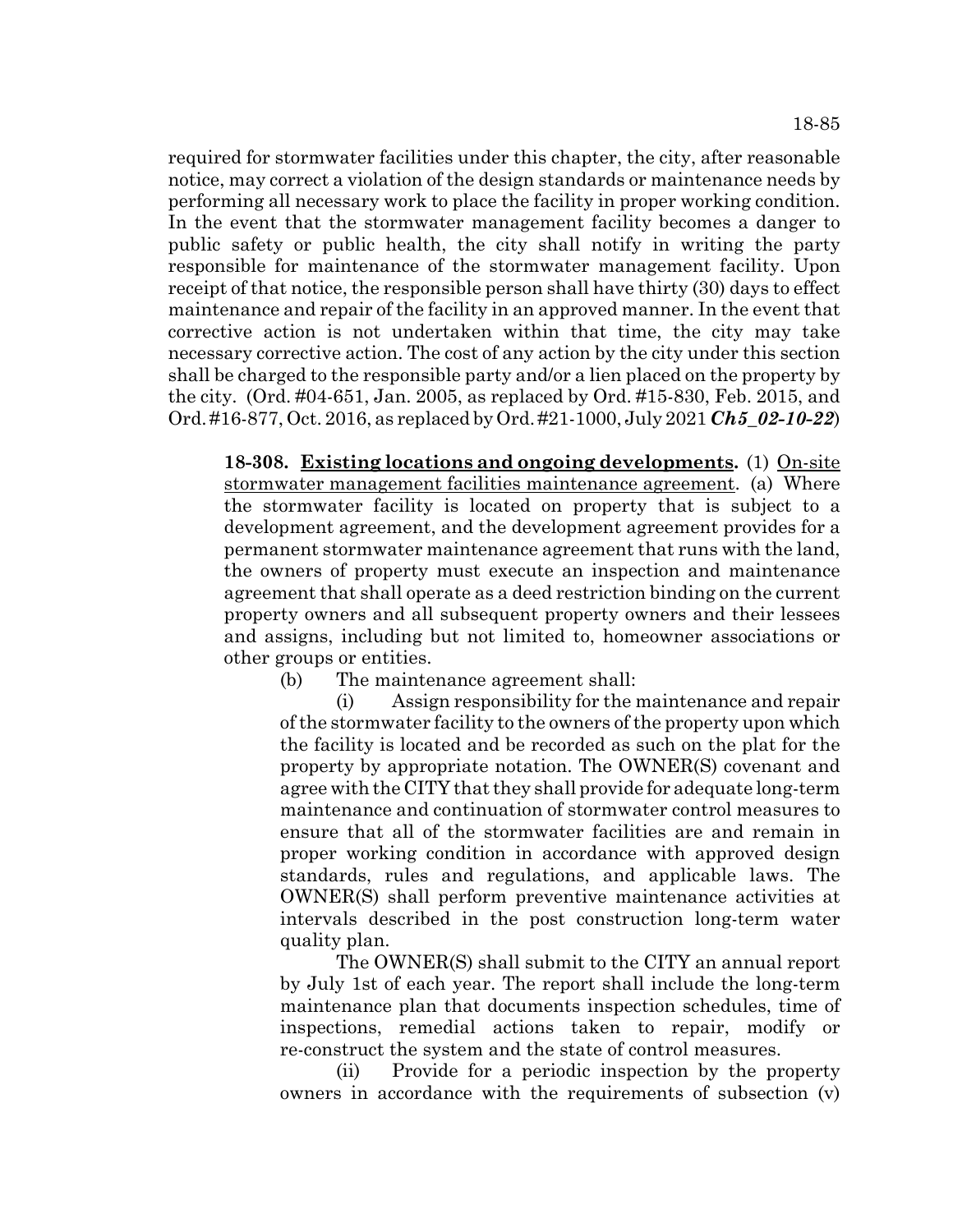below for the purpose of documenting maintenance and repair needs and to ensure compliance with the requirements of this chapter. The property owners will arrange for this inspection to be conducted by a registered professional engineer licensed to practice in the State of Tennessee, who will submit a signed written report of the inspection to the administrator. This report shall be completed, at a minimum, once within a five (5) year period, or as required by the city, or the Tennessee Department of Environment and Conservation, and submitted to the city's stormwater manager. It shall also grant permission to the city to enter the property at reasonable times and to inspect the stormwater facility to ensure that it is being properly maintained.

(iii) Provide that the minimum maintenance and repair needs include, but are not limited to: the removal of silt, litter and other debris, the cutting of grass, cutting and vegetation removal, and the replacement of landscape vegetation, in detention and retention basins, and inlets and drainage pipes and any other stormwater facilities. It shall also provide that the property owners shall be responsible for additional maintenance and repair needs consistent with the needs and standards outlined in the MS4 BMP manual.

(iv) Provide that maintenance needs must be addressed in a timely manner, on a schedule to be determined by the administrator.

(v) Provide that if the property is not maintained or repaired within the prescribed schedule, the administrator shall perform the maintenance and repair at its expense, and bill the same to the property owner. The maintenance agreement shall also provide that the administrator's cost of performing the maintenance shall be a lien against the property.

(2) Existing problem locations - no maintenance agreement.

(a) The administrator shall in writing notify the owners of existing locations and developments of specific drainage, erosion or sediment problems affecting or caused by such locations and developments, and the specific actions required to correct those problems. The notice shall also specify a reasonable time for compliance. Discharges from existing BMPs that have not been maintained and/or inspected in accordance with this chapter shall be regarded as illicit.

(b) Inspection of existing facilities. The city may, to the extent authorized by state and federal law, enter and inspect private property for the purpose of determining if there are illicit non-stormwater discharges, and to establish inspection programs to verify that all stormwater management facilities are functioning within design limits. These inspection programs may be established on any reasonable basis,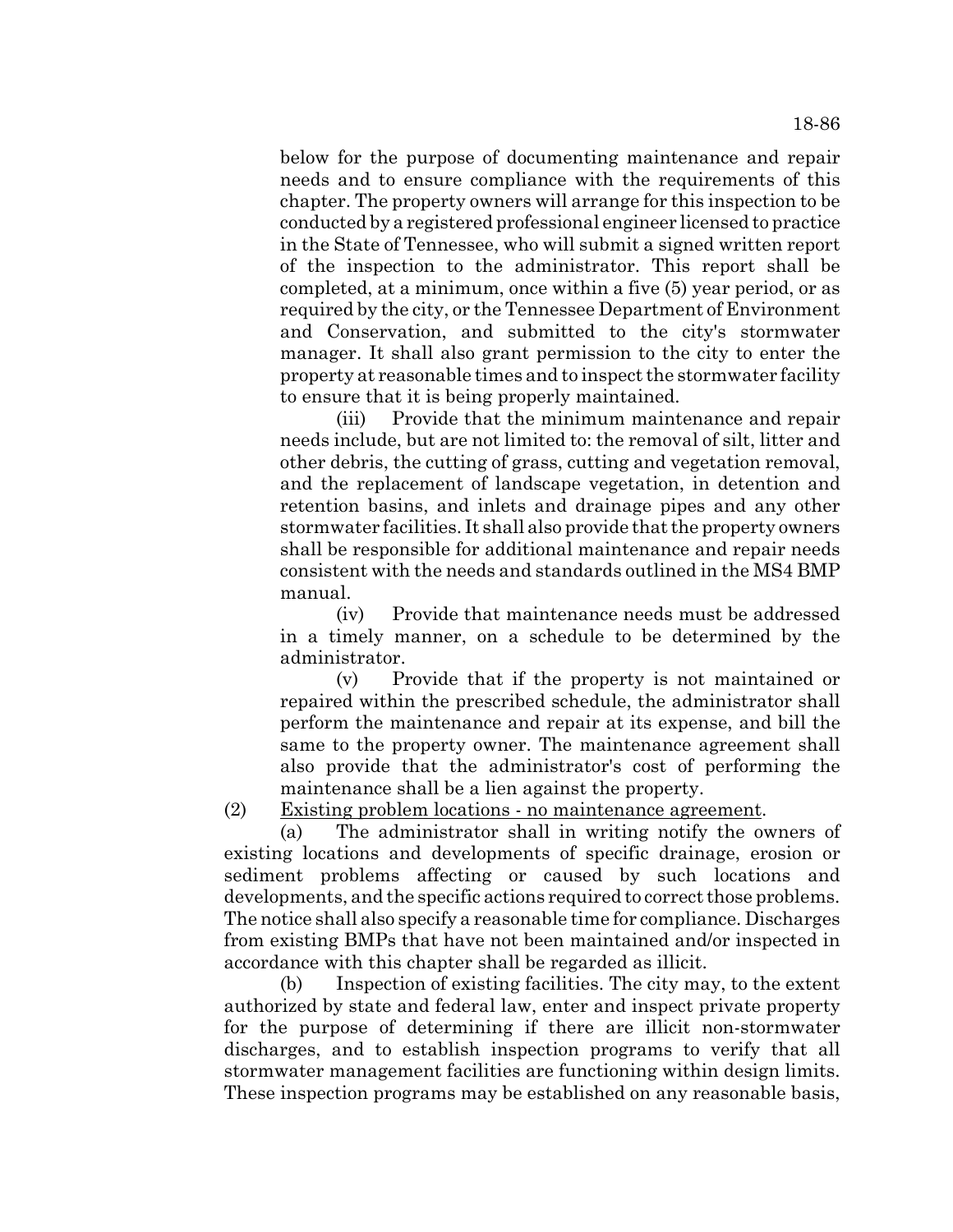including but not limited to: routine inspections; random inspections; inspections based upon complaints or other notice of possible violations; inspection of drainage basins or areas identified as higher than typical sources of sediment or other contaminants or pollutants; inspections of businesses or industries of a type associated with higher than usual discharges of contaminants or pollutants or with discharges of a type which are more likely than the typical discharge to cause violations of the city's NPDES stormwater permit; and joint inspections with other agencies inspecting under environmental or safety laws. Inspections may include, but are not limited to: reviewing maintenance and repair records; sampling discharges, surface water, groundwater, and material or water in drainage control facilities; and evaluating the condition of drainage control facilities and other BMPs.

(3) Owner/operator inspections. The owners and/or the operators of stormwater management practices shall:

(a) Perform routine inspections to ensure the BMPs are properly functioning. These inspections shall be conducted on an annual basis, at a minimum. These inspections shall be conducted by a person familiar with control measures implemented at a site. Owners or operators shall maintain documentation of these inspections. The administrator may require submittal of this documentation.

(b) Perform comprehensive inspection of all stormwater management facilities and practices. These inspections shall be conducted once every five (5) years, at a minimum. Such inspections must be conducted by either a professional engineer or landscape architect, licensed in the State of Tennessee. Complete inspection reports for these five (5) year inspections shall include:

(i) Facility type,

(ii) Inspection date,

(iii) Latitude and longitude and nearest street address,

(iv) BMP owner information (e.g. name, address, phone number, fax, and email),

(v) A description of current BMP conditions including, but not limited to: green infrastructure practices, grassy areas, forested areas, buffer areas, growing vegetation and soil properties; inlet and outlet channels and structures; embankments, slopes, and safety benches; spillways, weirs, and other control structures; and any sediment and debris accumulation,

(vi) Photographic documentation of BMPs, and

(vii) Specific maintenance items or violations that need to be corrected by the BMP owner along with deadlines and reinspection dates.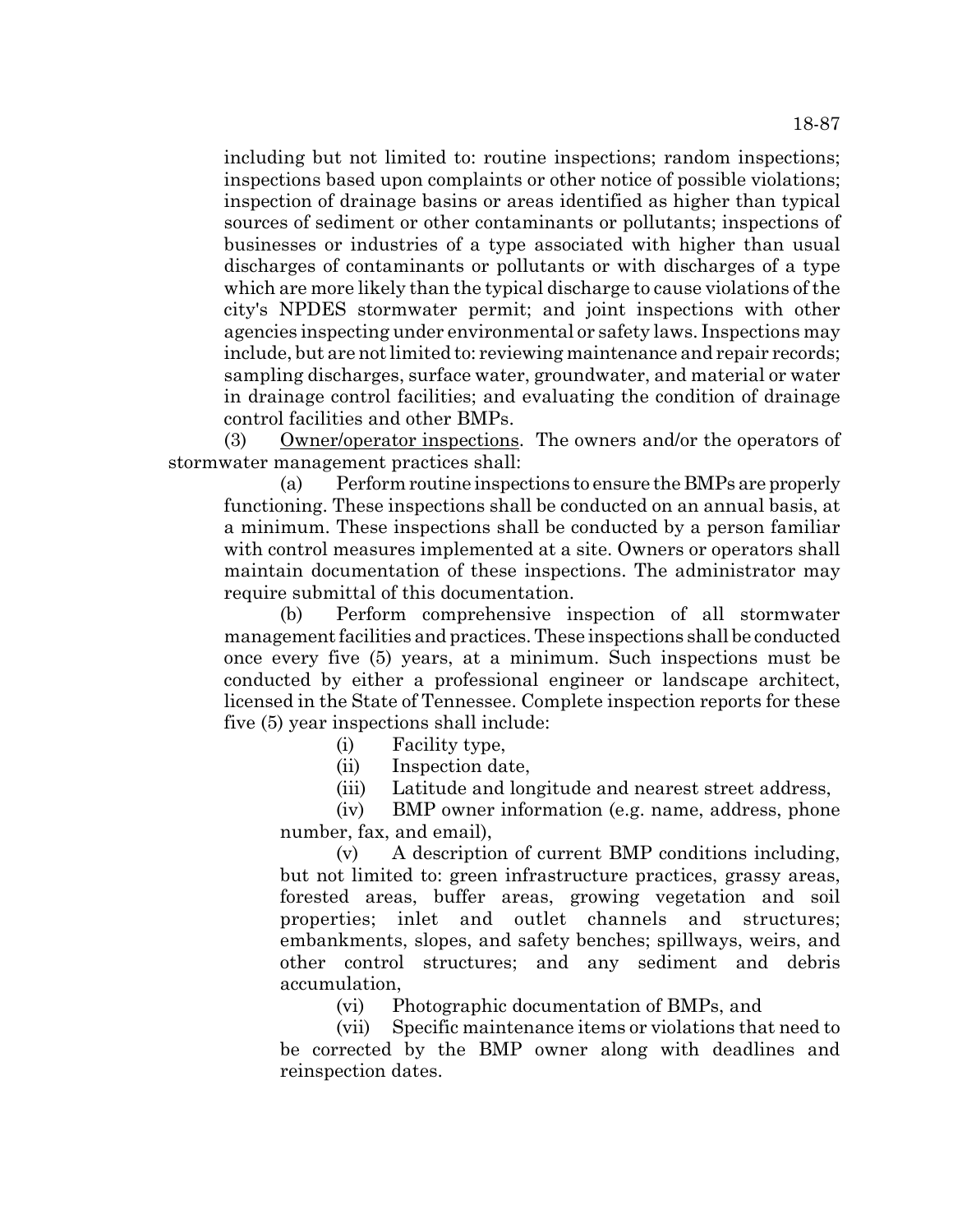(c) Owners or operators shall maintain documentation of these inspections. The administrator may require submittal of this documentation.

(4) Requirements for all existing locations and ongoing developments. The following requirements shall apply to all locations and development at which land disturbing activities have occurred previous to the enactment of this chapter:

(a) Denuded areas must be vegetated or covered under the standards and guidelines specified in § 18-307(2) and on a schedule acceptable to the administrator.

(b) Cuts and slopes must be properly covered with appropriate vegetation and/or retaining walls constructed.

(c) Drainage ways shall be properly covered in vegetation or secured with riprap, channel lining, etc., to prevent erosion ways.

(d) Trash, junk, rubbish, etc. shall be cleared from drainage.

(e) Stormwater runoff shall, at the discretion of the administrator be controlled to the maximum extent practicable to prevent its pollution. Such control measures may include, but are not limited to, the following:

- (i) Ponds
	- (A) Detention pond
	- (B) Extended detention pond
	- (C) Wet pond
	- (D) Alternative storage measures
- (ii) Constructed wetlands
- (iii) Infiltration systems
	- (A) Infiltration/percolation trench
	- (B) Infiltration basin
	- (C) Drainage (recharge) well
	- (D) Porous pavement
- (iv) Filtering systems
	- (A) Catch basin inserts/media filter
	- (B) Sand filter
	- (C) Filter/absorption bed
	- (D) Filter and buffer strips
- (v) Open channel
	- (A) Swale

(5) Corrections of problems subject to appeal. Corrective measures imposed by the administrator under this section are subject to appeal under § 18-312 of this chapter. (Ord. #04-651, Jan. 2005, as replaced by Ord. #15-830, Feb. 2015, and amended by Ord. #19-939, June 2019 *Ch4\_1-23-20*, as replaced by Ord. #21-1000, July 2021 *Ch5\_02-10-22*)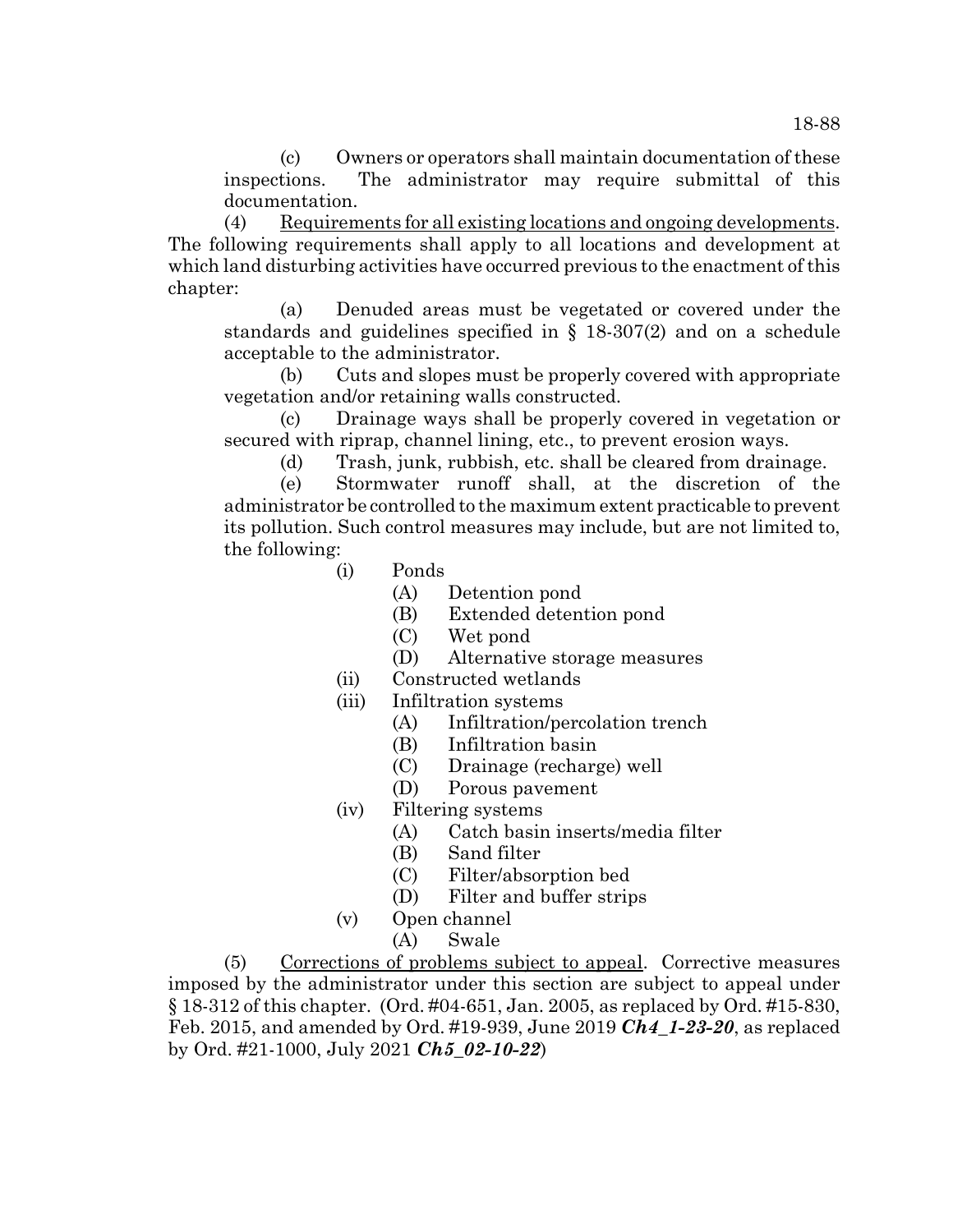**18-309. Illicit discharges.** (1) Scope. This section shall apply to all water generated on developed or undeveloped land entering the city's separate storm sewer system.

(2) Prohibition of illicit discharges. No person shall introduce or cause to be introduced into the municipal separate storm sewer system any discharge that is not composed entirely of stormwater or any discharge that flows from stormwater facility that is not inspected in accordance with subsection (4) shall be an illicit discharge. Non-stormwater discharges shall include, but shall not be limited to, sanitary wastewater, commercial car wash wastewater, lawn mowing debris, lawn care chemicals, grease, soap, cleaning chemicals, radiator flushing disposal, spills from vehicle accidents, carpet cleaning wastewater, effluent from septic tanks, improper oil disposal, laundry wastewater/gray water, improper disposal of auto and household toxics. The commencement, conduct or continuance of any non-stormwater discharge to the municipal separate storm sewer system is prohibited except as described as follows:

(a) Uncontaminated discharges from the following sources:

- (i) Water line flushing or other potable water sources;
- (ii) Landscape irrigation or lawn watering with potable

water;

- (iii) Diverted stream flows;
- (iv) Rising groundwater;
- (v) Groundwater infiltration to storm drains;
- (vi) Pumped groundwater;
- (vii) Foundation or footing drains;
- (viii) Crawl space pumps;
- (ix) Air conditioning condensation;
- (x) Springs;
- (xi) Non-commercial washing of vehicles;
- (xii) Natural riparian habitat or wetland flows;
- (xiii) Swimming pools (if dechlorinated typically less than one (1) PPM chlorine);
	- - (xiv) Firefighting activities;
		- (xv) Any other uncontaminated water source.

(b) Discharges specified in writing by the city as being necessary to protect public health and safety.

(c) Dye testing is an allowable discharge if the city has so specified in writing.

(d) Discharges authorized by the Construction General Permit (CGP), which comply with section 3.5.9 of the same:

(i) Dewatering of work areas of collected stormwater and groundwater (filtering or chemical treatment may be necessary prior to discharge);

(ii) Waters used to wash vehicles (of dust and soil, not process materials such as oils, asphalt or concrete) where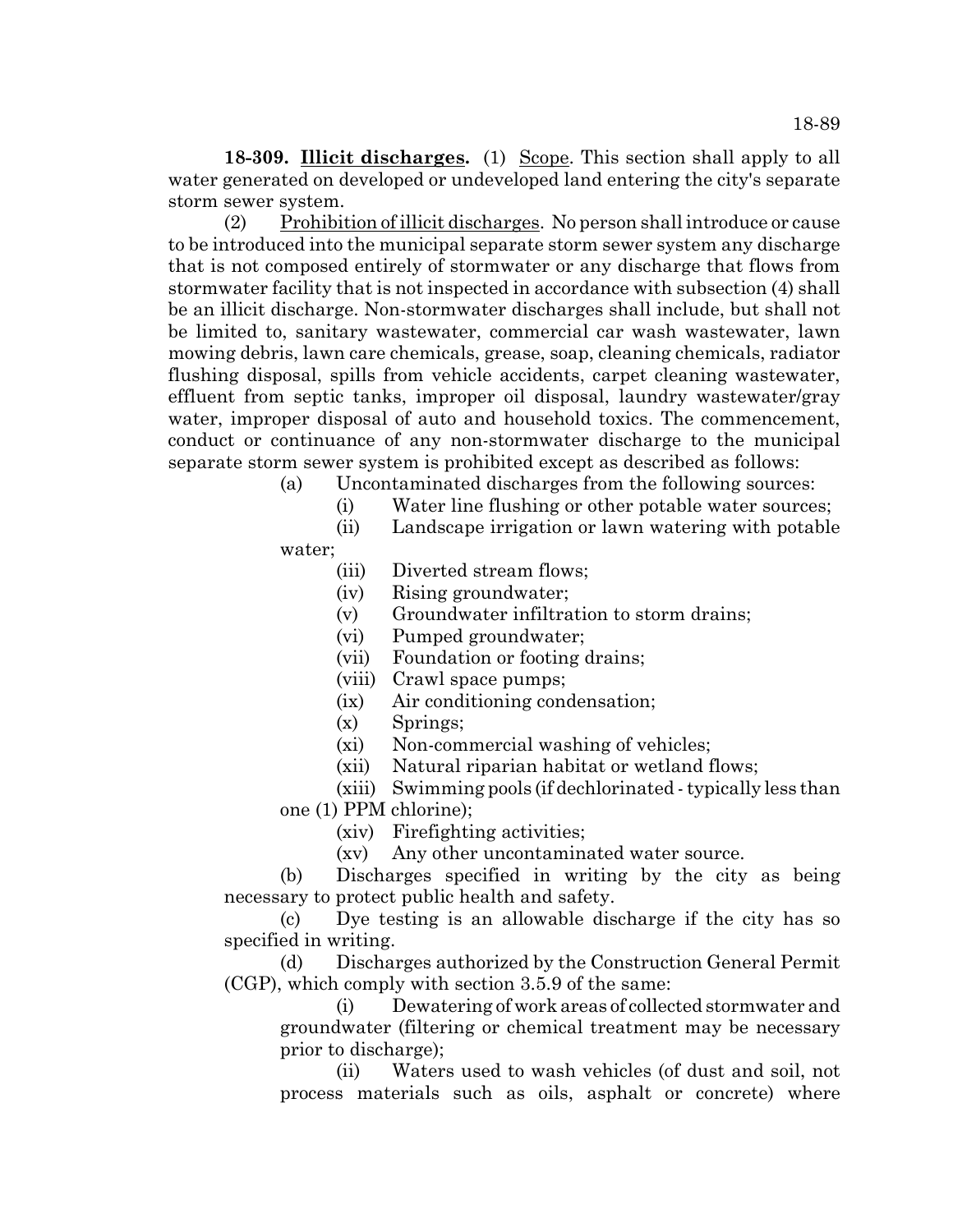detergents are not used and detention and/or filtering is provided before the water leaves site;

(iii) Water used to control dust in accordance with CGP section 3.5.5;

(iv) Potable water sources including waterline flushings from which chlorine has been removed to the maximum extent practicable;

(v) Routine external building washdown that does not use detergents or other chemicals;

(vi) Uncontaminated groundwater or spring water; and

(vii) Foundation or footing drains where flows are not contaminated with pollutants (process materials such as solvents, heavy metals, etc.).

(3) Prohibition of illicit connections. The construction, use, maintenance or continued existence of illicit connections to the municipal separate storm sewer system is prohibited. This prohibition expressly includes, without limitation, illicit connections made in the past, regardless of whether the connection was permissible under law or practices applicable or prevailing at the time of connection.

(4) Reduction of stormwater pollutants by the use of best management practices. Any person responsible for a property or premises, which is, or may be, the source of an illicit discharge, may be required to implement, at the person's expense, the BMPs necessary to prevent the further discharge of pollutants to the municipal separate storm sewer system. Compliance with all terms and conditions of a valid NPDES permit authorizing the discharge of stormwater associated with industrial activity, to the extent practicable, shall be deemed in compliance with the provisions of this section. Discharges from existing BMPs that have not been maintained and/or inspected in accordance with this chapter shall be regarded as illicit.

(5) Notification of spills. Notwithstanding other requirements of law, as soon as any person responsible for a facility or operation, or responsible for emergency response for a facility or operation has information of any known or suspected release of materials which are resulting in, or may result in, illicit discharges or pollutants discharging into, the municipal separate storm sewer system, the person shall take all necessary steps to ensure the discovery, containment, and cleanup of such release. In the event of such a release of hazardous materials the person shall immediately notify emergency response agencies of the occurrence via emergency dispatch services. In the event of a release of non-hazardous materials, the person shall notify the city in person or by telephone, fax, or email, no later than the next business day. Notifications in person or by telephone shall be confirmed by written notice addressed and mailed to the city within three (3) business days of the telephone notice. If the discharge of prohibited materials emanates from a commercial or industrial establishment, the owner or operator of such establishment shall also retain an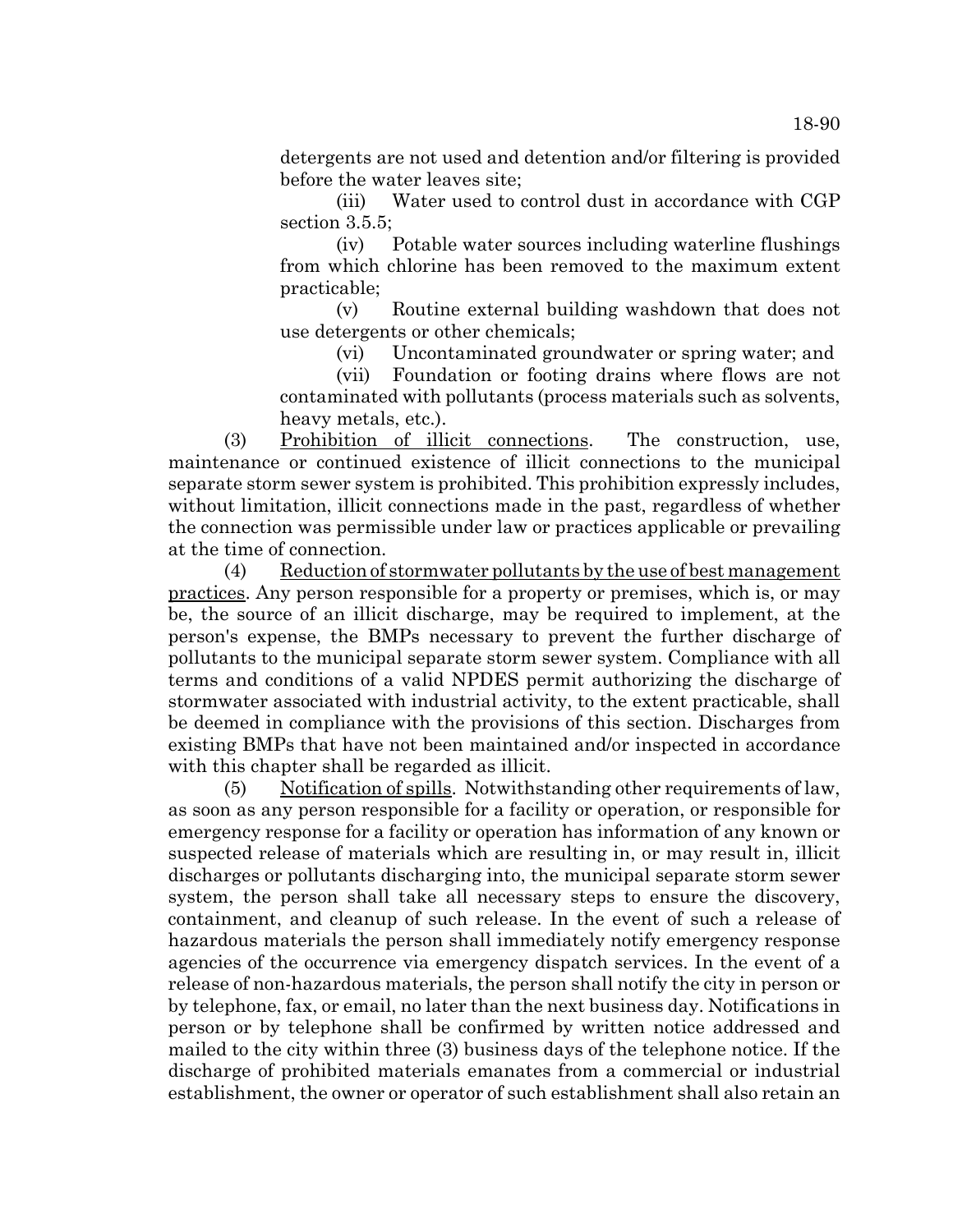on-site written record of the discharge and the actions taken to prevent its recurrence. Such records shall be retained for at least three (3) years.

(6) No illegal dumping allowed. No person shall dump or otherwise deposit outside an authorized landfill, convenience center or other authorized garbage or trash collection point, any trash or garbage of any kind or description on any private or public property, occupied or unoccupied, inside the city.

(7) Hot spots. The administrator is authorized to regulate hot spots. Upon written notification by the administrator, the property owner or designated facility manager of a hot spot area shall, at their expense, implement necessary controls and/or best management practices to prevent discharge of contaminated stormwater to the municipal separate storm sewer system. The administrator may require the facility to maintain inspection logs or other records to document compliance with this paragraph. (Ord. #04-651, Jan. 2005, as replaced by Ord. #15-830, Feb. 2015, as replaced by Ord. #21-1000, July 2021 *Ch5\_02-10-22*)

**18-310. Enforcement.** (1) Enforcement authority. The administrator shall have the authority to issue notices of violation and citations, and to impose the civil penalties provided in this section guided by the Enforcement Response Plan (ERP). Measures authorized include:

(a) Verbal warnings. At a minimum, verbal warnings must specify the nature of the violation and required corrective action.

(b) Written notices. Written notices must stipulate the nature of the violation and the required corrective action, with deadlines for taking such action.

(c) Citations with administrative penalties. The MS4 has the authority to assess monetary penalties, which may include civil and administrative penalties.

(d) Stop work orders. Stop work orders that require construction activities to be halted, except for those activities directed at cleaning up, abating discharge, and installing appropriate control measures.

(e) Withholding of plan approvals or other authorizations. Where a facility is in noncompliance, the MS4's own approval process affecting the facility's ability to discharge to the MS4 can be used to abate the violation.

(f) Additional measures. The MS4 may also use other escalated measures provided under local legal authorities. The MS4 may perform work necessary to improve erosion control measures and collect the funds from the responsible party in an appropriate manner, such as collecting against the project's bond or directly billing the responsible party to pay for work and materials.

(2) Notification of violation. (a) Verbal warning. Verbal warning may be given at the discretion of the inspector when it appears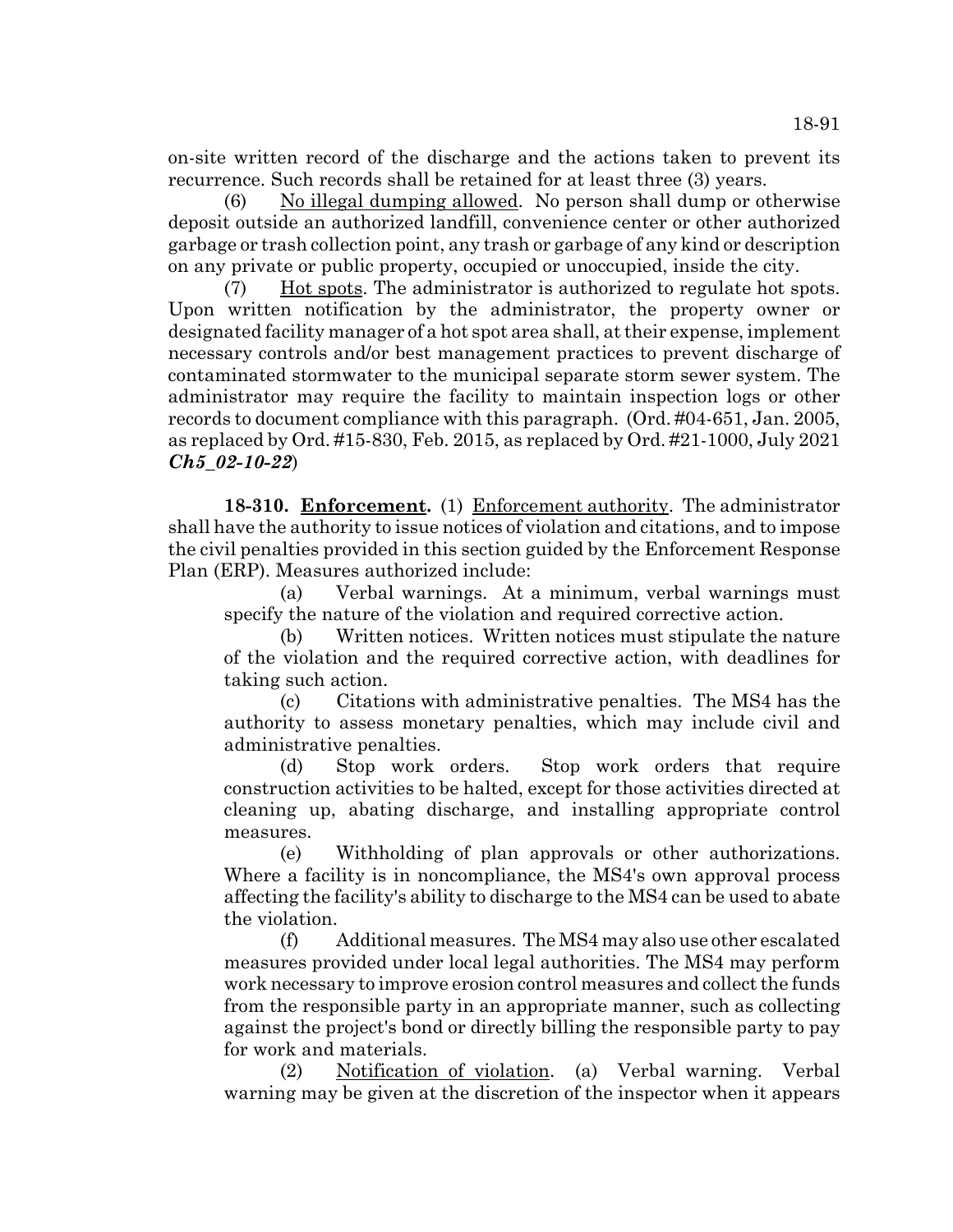18-92

the condition can be corrected by the violator within a reasonable time, which time shall be approved by the inspector.

(b) Written notice. Whenever the administrator finds that any permittee or any other person discharging stormwater has violated or is violating this chapter or a permit or order issued hereunder, the administrator may serve upon such person written notice of the violation. Within ten (10) days of this notice, an explanation of the violation and a plan for the satisfactory correction and prevention thereof, to include specific required actions, shall be submitted to the administrator. Submission of this plan in no way relieves the discharger of liability for any violations occurring before or after receipt of the notice of violation.

(c) Consent orders. The administrator is empowered to enter into consent orders, assurances of voluntary compliance, or other similar documents establishing an agreement with the person responsible for the noncompliance. Such orders will include specific action to be taken by the person to correct the noncompliance within a time period also specified by the order. Consent orders shall have the same force and effect as administrative orders issued pursuant to paragraphs (d) and (e) below.

(d) Show cause hearing. The administrator may order any person who violates this chapter or permit or order issued hereunder, to show cause why a proposed enforcement action should not be taken. Notice shall be served on the person specifying the time and place for the meeting, the proposed enforcement action and the reasons for such action, and a request that the violator show cause why this proposed enforcement action should not be taken. The notice of the meeting shall be served personally or by registered or certified mail (return receipt requested) at least ten (10) days prior to the hearing.

(e) Compliance order. When the administrator finds that any person has violated or continues to violate this chapter or a permit or order issued thereunder, he may issue an order to the violator directing that, following a specific time period, adequate structures or devices be installed and/or procedures implemented and properly operated. Orders may also contain such other requirements as might be reasonably necessary and appropriate to address the noncompliance, including the construction of appropriate structures, installation of devices, self-monitoring, and management practices.

(f) Cease and desist and stop work orders. When the administrator finds that any person has violated or continues to violate this chapter or any permit or order issued hereunder, the administrator may issue a stop work order or an order to cease and desist all such violations and direct those persons in noncompliance to:

(i) Comply forthwith; or

(ii) Take such appropriate remedial or preventive action as may be needed to properly address a continuing or threatened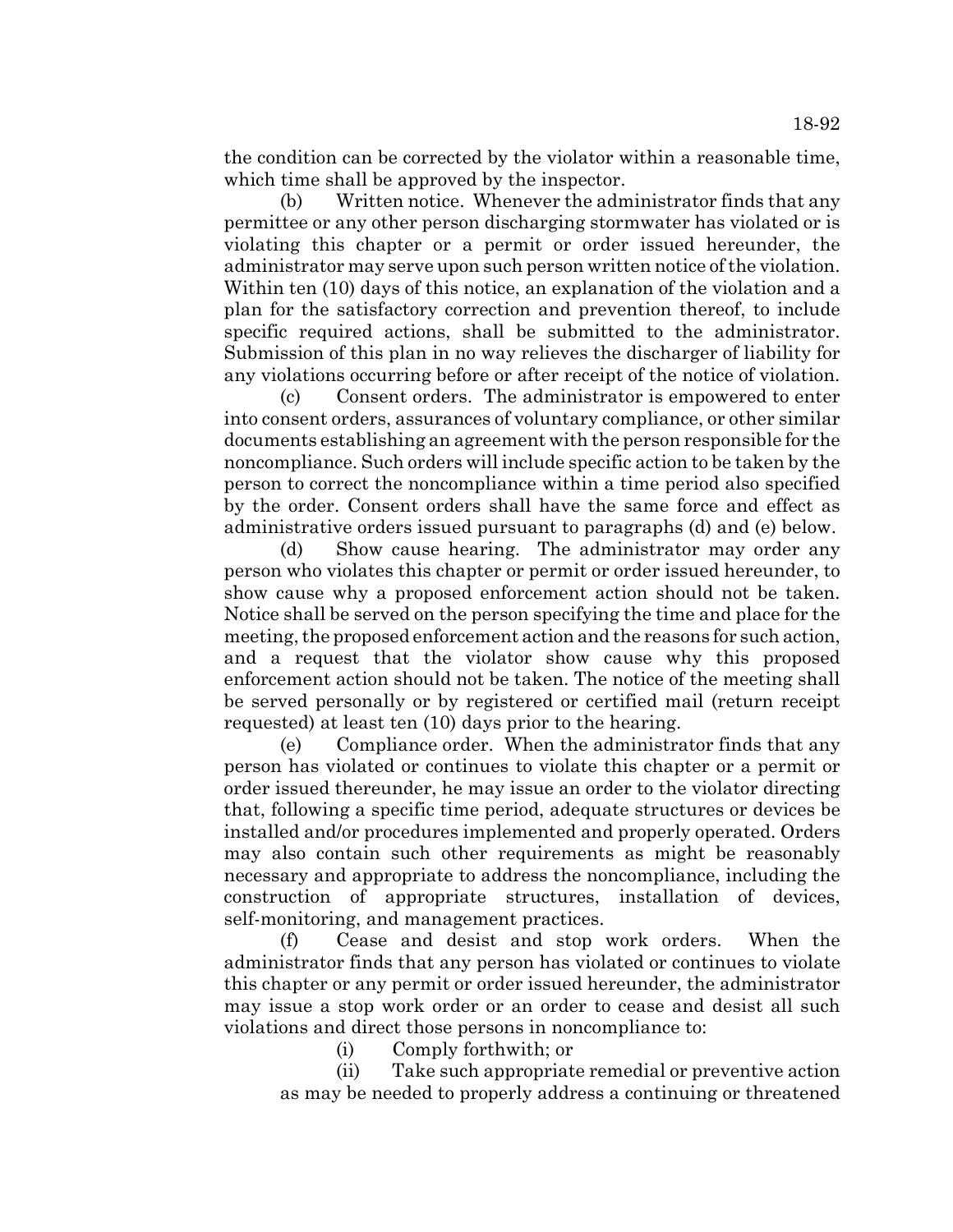violation; including halting operations except for terminating the discharge and installing appropriate control measures.

(g) Suspension, revocation or modification of permit. The administrator may suspend, revoke or modify the permit authorizing the land development project or any other project of the applicant or other responsible person within the city. A suspended, revoked or modified permit may be reinstated after the applicant or other responsible person has taken the remedial measures set forth in the notice of violation or has otherwise cured the violations described therein, provided such permit may be reinstated upon such conditions as the administrator may deem necessary to enable the applicant or other responsible person to take the necessary remedial measures to cure such violations.

(h) Conflicting standards. Whenever there is a conflict between any standard contained in this chapter and in the BMP manual(s) adopted by the city under this chapter, the strictest standard shall prevail. (Ord. #04-651, Jan. 2005, as replaced by Ord. #15-830, Feb. 2015, and Ord. #21-1000, July 2021 *Ch5\_02-10-22*)

**18-311. Penalties.** (1) Violations. Any person who shall commit any act declared unlawful under this chapter, who violates any provision of this chapter, who violates the provisions of any permit issued pursuant to this chapter, or who fails or refuses to comply with any lawful communication or notice to abate or take corrective action by the administrator, shall be guilty of a civil offense.

(2) Penalties. Under the authority provided in Tennessee Code Annotated, § 68-221-1106, the city declares that any person violating the provisions of this chapter may be assessed a civil penalty by the administrator of not less than fifty dollars (\$50.00) and not more than five thousand dollars (\$5,000.00) per day for each day of violation. Each day of violation shall constitute a separate violation.

(3) Measuring civil penalties. In assessing a civil penalty, the administrator may consider:

(a) The harm done to the public health or the environment;

(b) Whether the civil penalty imposed will be a substantial economic deterrent to the illegal activity;

(c) The economic benefit gained by the violator;

(d) The amount of effort put forth by the violator to remedy this violation;

(e) Any unusual or extraordinary enforcement costs incurred by the city;

(f) The amount of penalty established by ordinance or resolution for specific categories of violations; and

(g) Any equities of the situation which outweigh the benefit of imposing any penalty or damage assessment.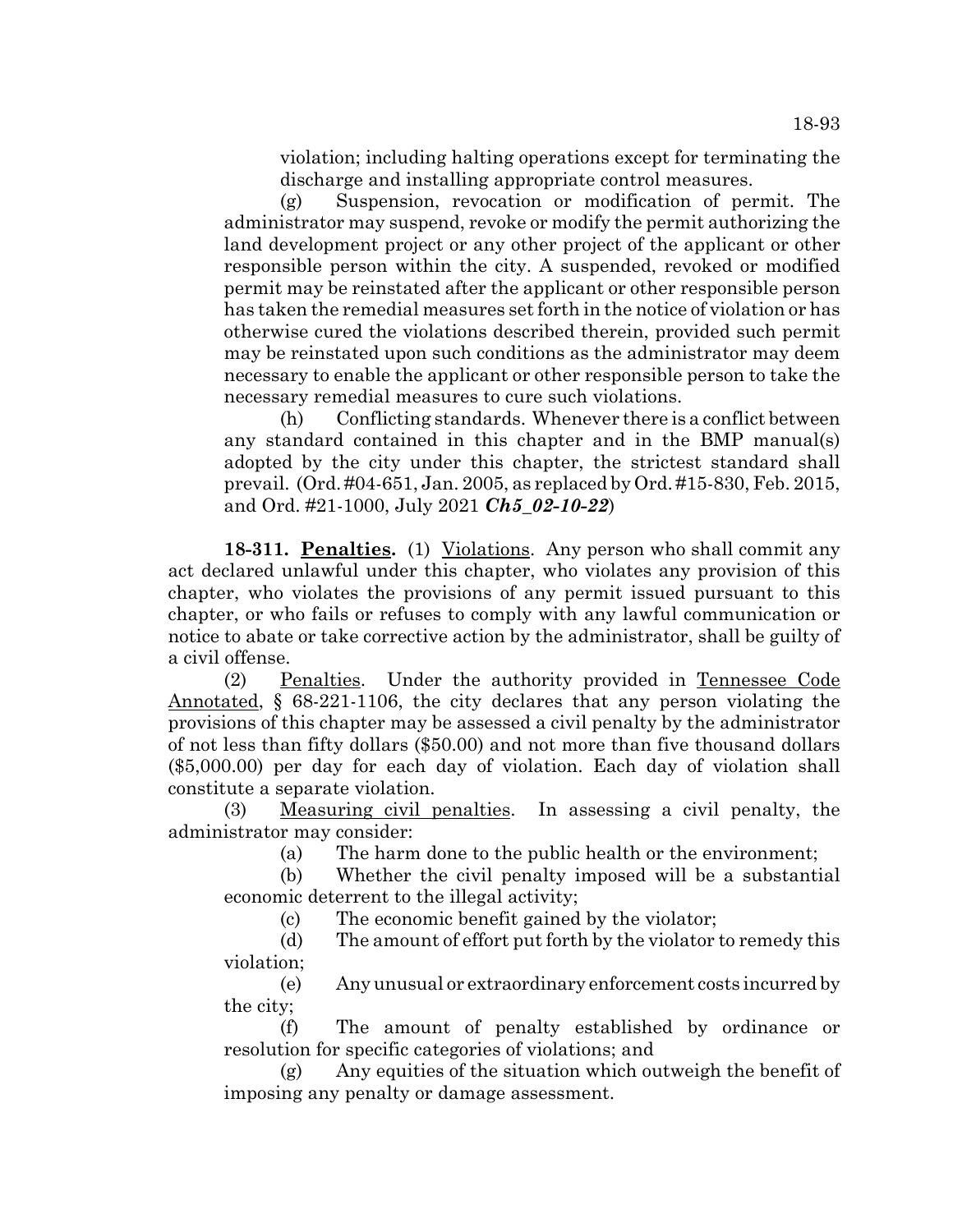(4) Recovery of damages and costs. In addition to the civil penalty in subsection (2) above, the city may recover:

(a) All damages proximately caused by the violator to the city, which may include any reasonable expenses incurred in investigating violations of, and enforcing compliance with, this chapter, or any other actual damages caused by the violation.

(b) The costs of the city's maintenance of stormwater facilities when the user of such facilities fails to maintain them as required by this chapter.

(5) Referral to TDEC. Where the city has used progressive enforcement to achieve compliance with this chapter, and in the judgment of the city has not been successful, the city may refer the violation to TDEC. For the purposes of this provision, "progressive enforcement" shall mean two (2) follow-up inspections and/or two (2) warning notifications. In addition, enforcement referrals to TDEC must include, at a minimum, the following information:

(a) Construction project or industrial facility location;

(b) Name of owner or operator;

(c) Estimated construction project or size or type of industrial activity (including SIC code, if known);

(d) Records of communications with the owner or operator regarding the violation, including at least two (2) follow-up inspections, two (2) warning letters or notices of violation, and any response from the owner or operator.

(6) Other remedies. The city may bring legal action to enjoin the continuing violation of this chapter, and the existence of any other remedy, at law or equity, shall be no defense to any such actions.

(7) Remedies cumulative. The remedies set forth in this section shall be cumulative, not exclusive, and it shall not be a defense to any action, civil or criminal, that one (1) or more of the remedies set forth herein has been sought or granted. (Ord. #04-651, Jan. 2005, as amended by Ord. #10-738, April 2010, and replaced by Ord. #15-830, Feb. 2015, and Ord. #21-1000, July 2021 *Ch5\_02-10-22*)

18-312. Appeals. Pursuant to Tennessee Code Annotated, § 68-221-1106(d):

(1) Appeals to be in writing. Any person aggrieved by the imposition of a civil penalty or damage assessment as provided by this article may appeal said penalty or damage assessment. Upon issuance of a citation or notice of violation of this article it shall be conclusive and final unless the accused violator submits a written notice of appeal to the administrator within ten (10) days of the violation notice being served. If the administrator does not issue a decision within ten (10) days of the written notice of appeal, then the violation is considered upheld. If the administrator does not reverse the decision, the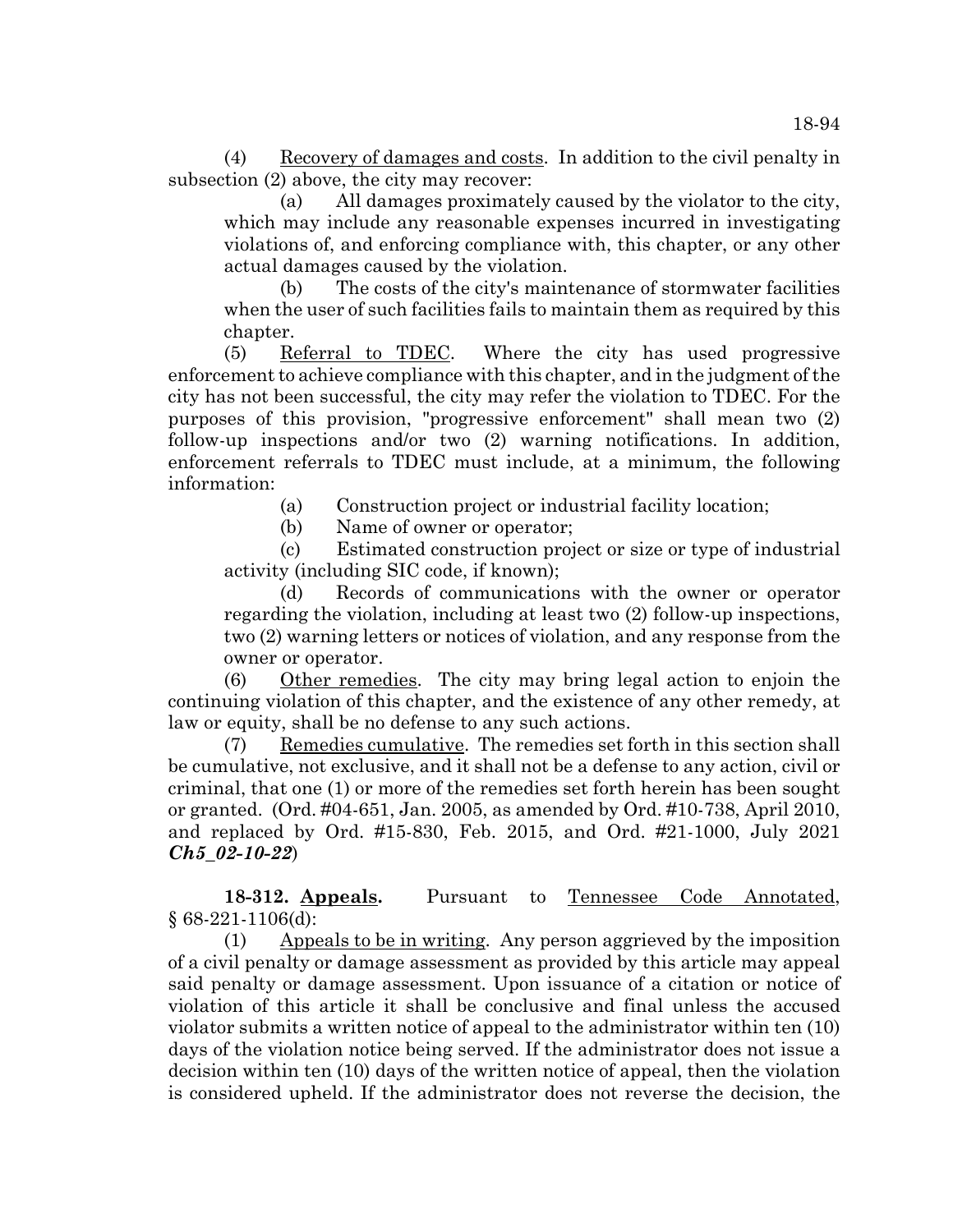aggrieved party may appeal to the City of Goodlettsville hearing authority or successor, by filing a written request for hearing within ten (10) days of the administrator decision on the appeal. The request for hearing shall state the specific reasons why the decision of the administrator is alleged to be in error.

(2) Public hearing. Upon receipt of an appeal, the city's governing body, or other appeals board established by the city's governing body shall hold a public hearing within forty-five (45) days. A minimum of ten (10) days prior notice of the time, date, and location of said hearing shall be published in a daily newspaper of general circulation and/or on the city's website. The notice shall also be provided to the aggrieved party by registered mail and sent to the address provided by the aggrieved party at the time of appeal. The decision of the governing body of the city shall be final.

(3) Appealing decisions of the city's governing body. Any alleged violator may appeal a decision of the city's governing body pursuant to the provisions of Tennessee Code Annotated, title 27, chapter 8. (Ord. #04-651, Jan. 2005, as replaced by Ord. #15-830, Feb. 2015, and Ord. #21-1000, July 2021 *Ch5\_02-10-22*)

**18-313. Maintenance.** (1) Maintenance responsibility. (a) Any stormwater management facility or BMP which services individual property owners or subdivisions shall be privately owned with general routine maintenance (controlling vegetative grown and removing debris) provided for by the owner(s). The city has the right, but not the duty, to enter premises for emergency activity that is immediately necessary for the protection of life, property, or natural resources.

(b) Any stormwater management facility or BMP which services an individual subdivision in which the facility or BMP is within designated open areas or an amenity with an established homeowners association, or inspection and maintenance agreement, shall be privately owned and maintained consistent with provisions of this chapter. The city has the right, but not the duty, to enter premises for emergency activity that is immediately necessary for the protection of life, property, or natural resources.

(c) Any stormwater management facility or BMP which services commercial and industrial development shall be privately owned and maintained consistent with the provisions of this title. The city has the right, but not the duty, to enter premises for emergency activity that is immediately necessary for the protection of life, property, or natural resources.

(d) All regional stormwater management facilities proposed by the owners, if accepted by the city and approved by the board of commissioners for dedication as a public regional facility shall be publicly owned and maintained.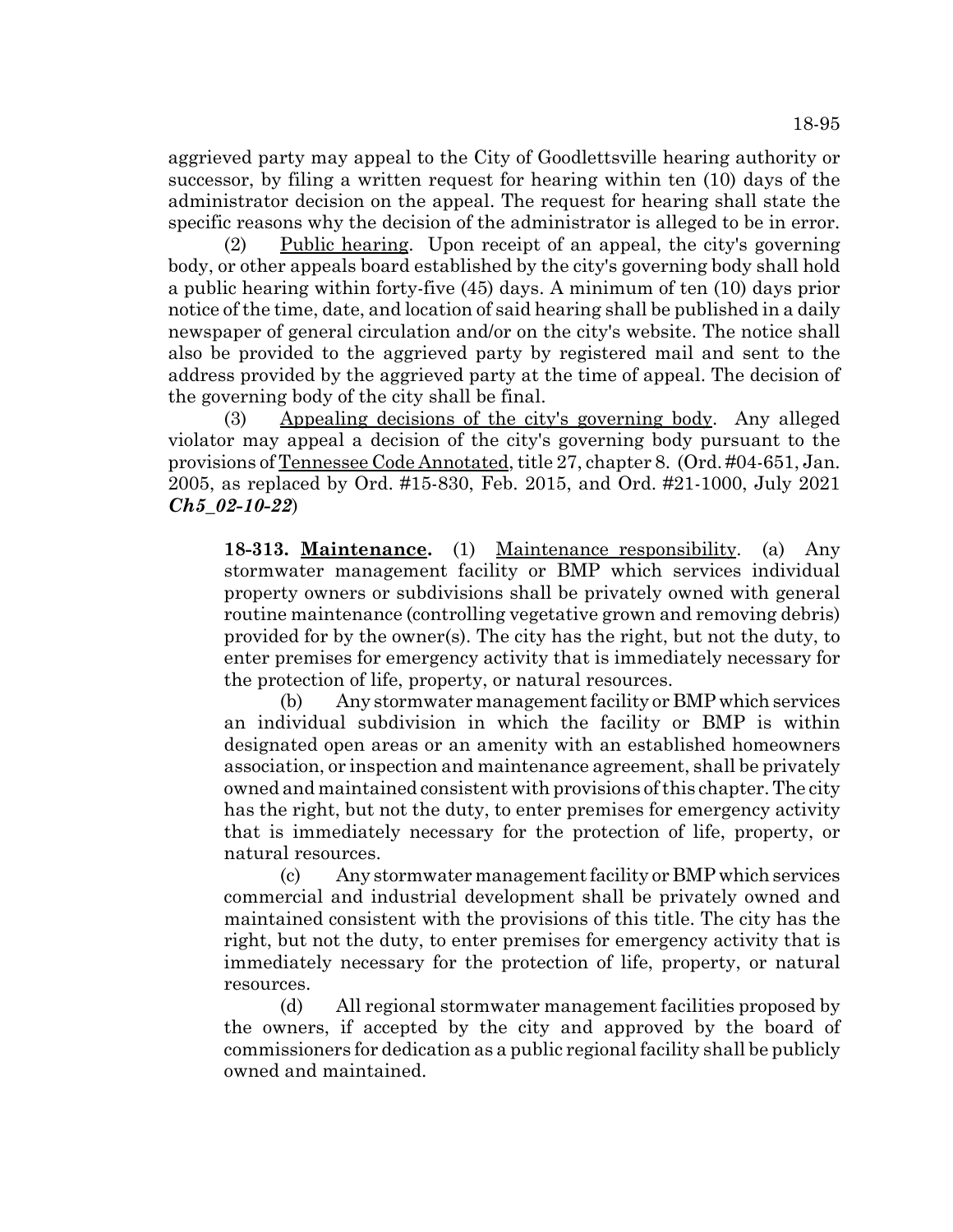(e) All other stormwater management control facilities and BMP's shall be publicly owned and/or maintained only if accepted for maintenance by the city through a formal agreement recorded at the Davidson/Sumner County, Tennessee Register of Deeds. Existing or proposed drainage easements shall not constitute a formal agreement.

(f) The city may require dedication of privately owned stormwater facilities, which discharge to the city's stormwater system.

(g) It shall be unlawful for any person to permit or cause the obstruction of any drainage ditch in any public right-of-way or prescribed drainage way. (as added by Ord. #16-877, Oct. 2016, as amended by Ord. #19-939, June 2019 *Ch4\_1-23-20*, as replaced by Ord. #21-1000, July 2021 *Ch5\_02-10-22*)

**18-314--18-315. Deleted.** (as deleted by Ord. #15-830, Feb. 2015)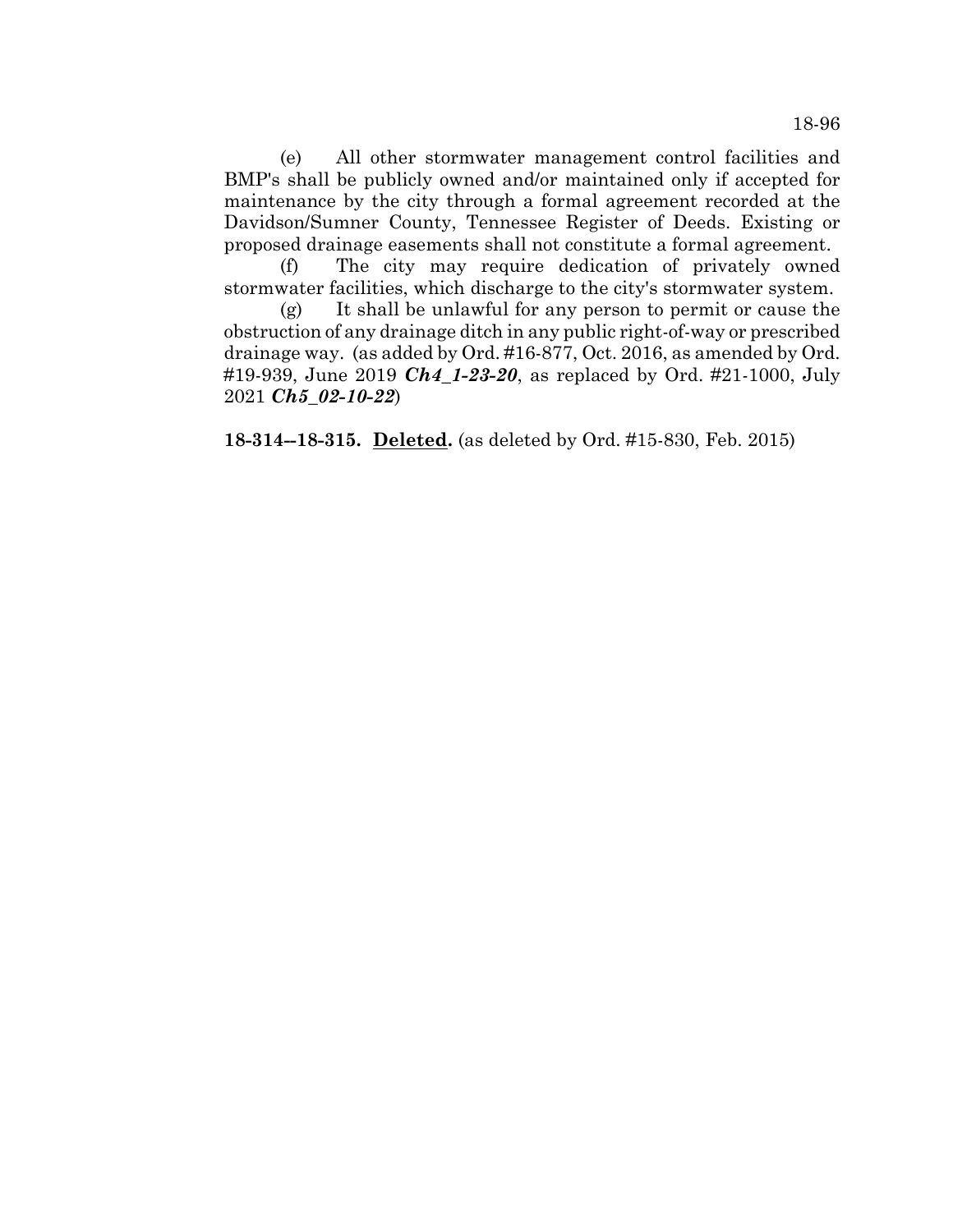#### **CHAPTER 4**

#### **SEWAGE AND HUMAN EXCRETA DISPOSAL**

#### **SECTION**

18-401. Definitions.

18-402. Places required to have sanitary disposal methods.

18-403. When a connection to the public sewer is required.

18-404. When a septic tank shall be used.

18-405. Registration and records of septic tank cleaners, etc.

18-406. Use of pit privy or other method of disposal.

18-407. Approval and permit required for septic tanks, privies, etc.

18-408. Owner to provide disposal facilities.

18-409. Occupant to maintain disposal facilities.

18-410. Only specified methods of disposal to be used.

18-411. Discharge into watercourses restricted.

18-412. Pollution of ground water prohibited.

18-413. Enforcement of chapter.

18-414. Carnivals, circuses, etc.

18-415. Violations.

**18-401. Definitions.** The following definitions shall apply in the interpretation of this chapter:

1. "Accessible sewer." A public sanitary sewer located in a street or alley abutting on the property in question or otherwise within two hundred feet (200') of any boundary of said property measured along the shortest available right of way.

2. "Approved septic tank system." A watertight covered receptacle of monolithic concrete, either precast or cast in place, constructed according to plans approved by the health officer. Such tanks shall have a capacity of not less than seven hundred fifty (750) gallons and in the case of homes with more than two (2) bedrooms the capacity of the tank shall be in accordance with the recommendations of the Tennessee Department of Health as provided for in its 1967 bulletin entitled "Recommended Guide for Location, Design, and Construction of Septic Tanks and Disposal Fields." A minimum liquid depth of four feet (4') should be provided with a minimum depth of air space above the liquid of one foot (1'). The septic tank dimensions should be such that the length from inlet to outlet is at least twice but not more than three (3) times the width. The liquid depth should not exceed five feet (5'). The discharge from the septic tank shall be disposed of in such a manner that it may not create a nuisance on the surface of the ground or pollute the underground water supply, and such disposal shall be in accordance with recommendations of the health officer as determined by acceptable soil percolation data.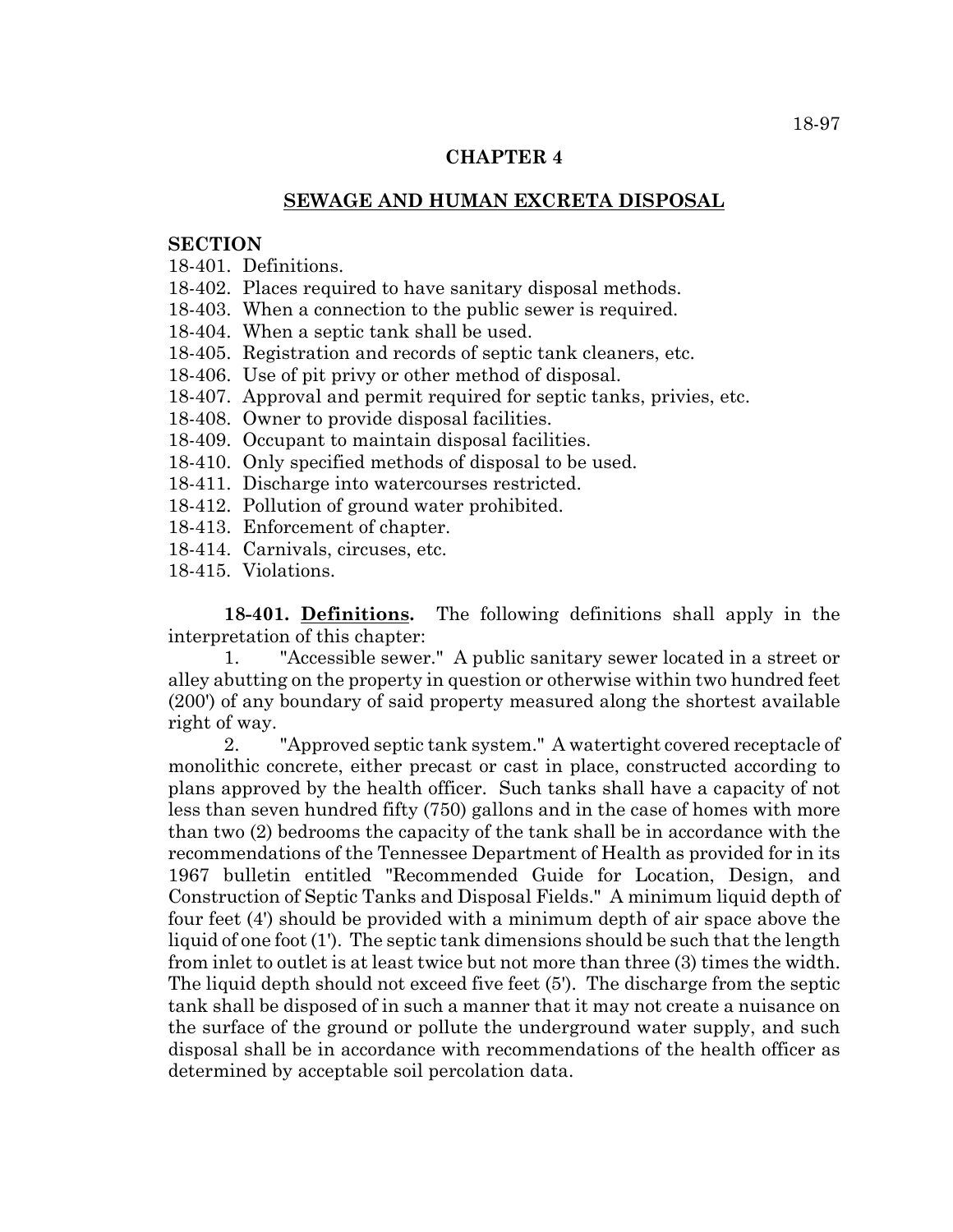18-98

3. "Health officer." The person duly appointed to such position having jurisdiction, or any person or persons authorized to act as his agent.

4. "Human excreta." The bowel and kidney discharges of human beings.

5. "Other approved method of sewage disposal." Any privy, chemical toilet, or other toilet device (other than a sanitary sewer, septic tank, or sanitary pit privy as described above) the type, location, and construction of which have been approved by the health officer.

6. "Sanitary pit privy." A privy having a fly tight floor and seat over an excavation in earth, located and constructed in such a manner that flies and animals will be excluded, surface water may not enter the pit, and danger of pollution of the surface of the ground or the underground water supply will be prevented.

7. "Sewage." All water carried human and household wastes from residences, buildings, or industrial establishments.

"Watercourse." Any natural or artificial drain which conveys water either continuously or intermittently. (2000 Code, § 18-401)

**18-402. Places required to have sanitary disposal methods.** Every residence, building, or place where human beings reside, assemble, or are employed within the corporate limits shall be required to have a sanitary method for disposal of sewage and human excreta. (2000 Code, § 18-402)

**18-403. When a connection to the public sewer is required.** Wherever an accessible sewer exists and water under pressure is available, approved plumbing facilities shall be provided and the wastes from such facilities shall be discharged through a connection to said sewer made in compliance with the requirements of the official responsible for the public sewerage system. On any lot or premise accessible to the sewer no other method of sewage disposal shall be employed. (2000 Code, § 18-403)

**18-404. When a septic tank shall be used.** Wherever water carried sewage facilities are installed and their use is permitted by the health officer, and an accessible sewer does not exist, the wastes from such facilities shall be discharged into an approved septic tank system.

No septic tank or other water carried sewage disposal system except a connection to a public sewer shall be installed without the approval of the health officer or his duly appointed representative. The design, layout, and construction of such systems shall be in accordance with specifications approved by the health officer and the installation shall be under the general supervision of the department of health. (2000 Code, § 18-404)

**18-405. Registration and records of septic tank cleaners, etc.** Every person, firm, or corporation who operates equipment for the purpose of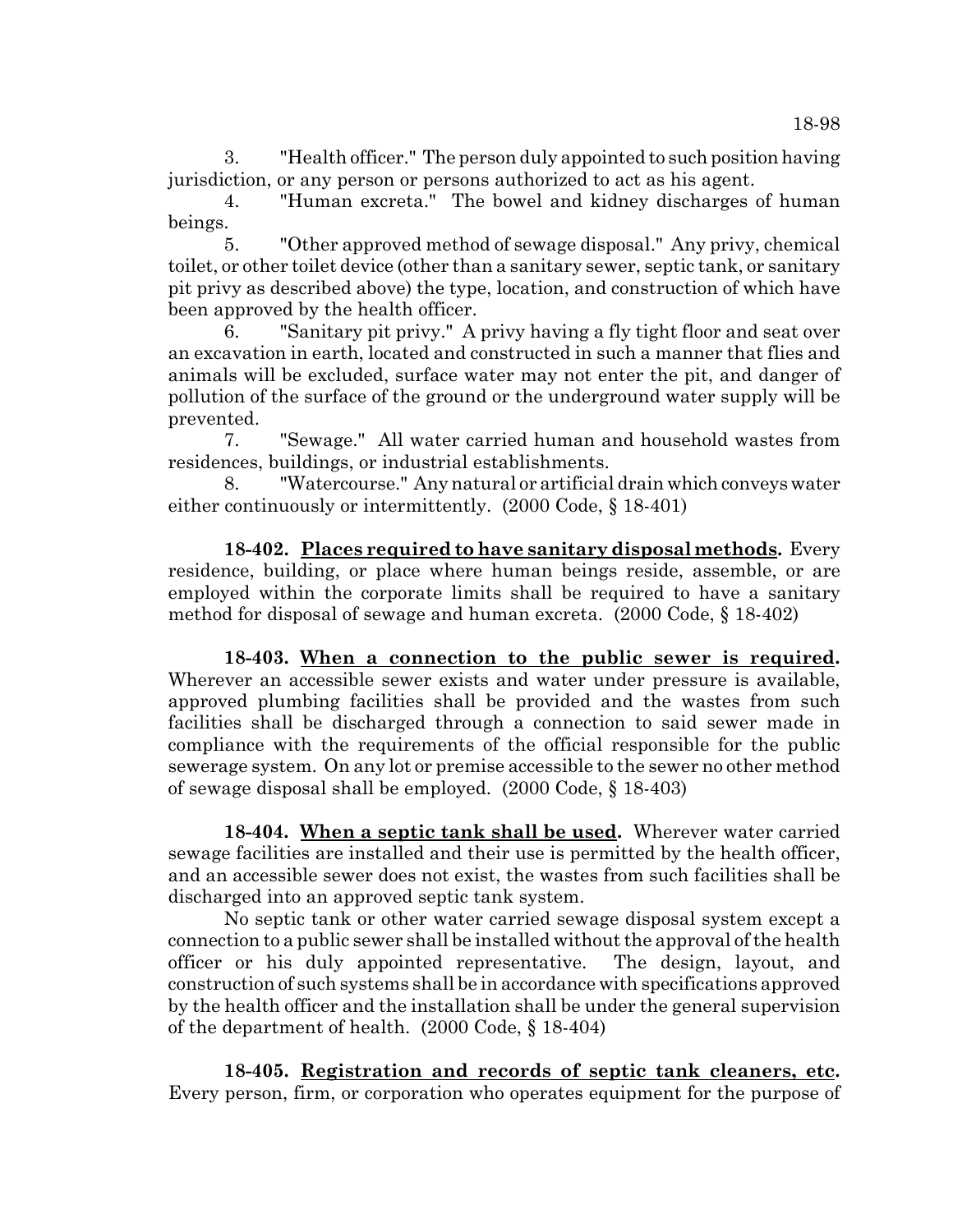removing digested sludge from septic tanks, cesspools, privies, and other sewage disposal installations on private or public property must register with the health officer and furnish such records of work done within the corporate limits as may be deemed necessary by the health officer. (2000 Code, § 18-405)

**18-406. Use of pit privy or other method of disposal.** Wherever a sanitary method of human excreta disposal is required under § 18-402 and water carried sewage facilities are not used, a sanitary pit privy or other approved method of disposal shall be provided. (2000 Code, § 18-406)

**18-407. Approval and permit required for septic tanks, privies, etc.** Any person, firm, or corporation proposing to construct a septic tank system, privy, or other sewage disposal facility, requiring the approval of the health officer under this chapter, shall before the initiation of construction obtain the approval of the health officer for the design and location of the system and secure a permit from the health officer for such system. (2000 Code, § 18-407)

**18-408. Owner to provide disposal facilities.** It shall be the duty of the owner of any property upon which facilities for sanitary sewage or human excreta disposal are required by § 18-402, or the agent of the owner to provide such facilities. (2000 Code, § 18-408)

**18-409. Occupant to maintain disposal facilities.** It shall be the duty of the occupant, tenant, lessee, or other person in charge to maintain the facilities for sewage disposal in a clean and sanitary condition at all times, and no refuse or other material which may unduly fill up, clog, or otherwise interfere with the operation of such facilities shall be deposited therein. (2000 Code, § 18-409)

**18-410. Only specified methods of disposal to be used.** No sewage or human excreta shall be thrown out, deposited, buried, or otherwise disposed of, except by a sanitary method of disposal as specified in this chapter. (2000 Code, § 18-410)

**18-411. Discharge into watercourses restricted.** No sewage or excreta shall be discharged or deposited into any lake or watercourse except under conditions specified by the health officer and specifically authorized by the Tennessee Stream Pollution Control Board. (2000 Code, § 18-411)

**18-412. Pollution of ground water prohibited.** No sewage effluent from a septic tank, sewage treatment plant, or discharges from any plumbing facility shall empty into any well, either abandoned or constructed for this purpose, cistern, sinkhole, crevice, ditch, or other opening, either natural or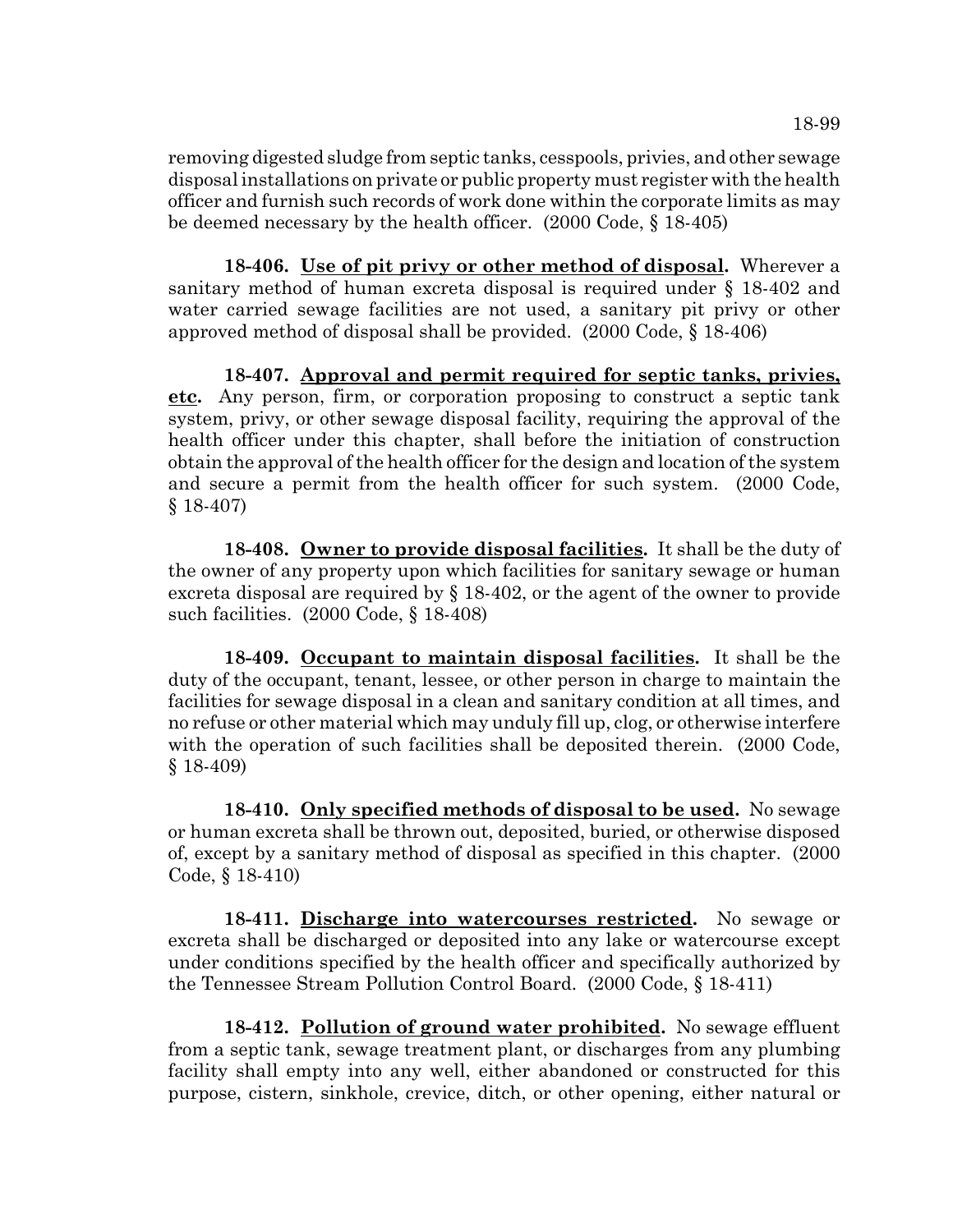artificial, in any formation which may permit the pollution of ground water. (2000 Code, § 18-412)

**18-413. Enforcement of chapter.** It shall be the duty of the health officer to make an inspection of the methods of disposal of sewage and human excreta as often as is considered necessary to insure full compliance with the terms of this chapter. Written notification of any violation shall be given by the health officer to the person or persons responsible for the correction of the condition, and correction shall be made within forty-five (45) days after notification. If the health officer shall advise any person that the method by which human excreta and sewage is being disposed of constitutes an immediate and serious menace to health, such person shall at once take steps to remove the menace. Failure to remove such menace immediately shall be punishable under the general penalty clause for this code. However, but such person shall be allowed the number of days herein provided within which to make permanent correction. (2000 Code, § 18-413)

**18-414. Carnivals, circuses, etc.** Whenever carnivals, circuses, or other transient groups of persons come within the corporate limits, such groups of transients shall provide a sanitary method for disposal of sewage and human excreta. Failure of a carnival, circus, or other transient group to provide such sanitary method of disposal and to make all reasonable changes and corrections proposed by the health officer shall constitute a violation of this section. In these cases the violator shall not be entitled to the notice of forty-five (45) days provided for in the preceding section. (2000 Code, §18-414)

**18-415. Violations.** Any person, persons, firm, association, or corporation or agent thereof, who shall fail, neglect, or refuse to comply with the provisions of this chapter shall be deemed guilty of a misdemeanor and shall be punishable under the general penalty clause for this code. (2000 Code, § 18-415)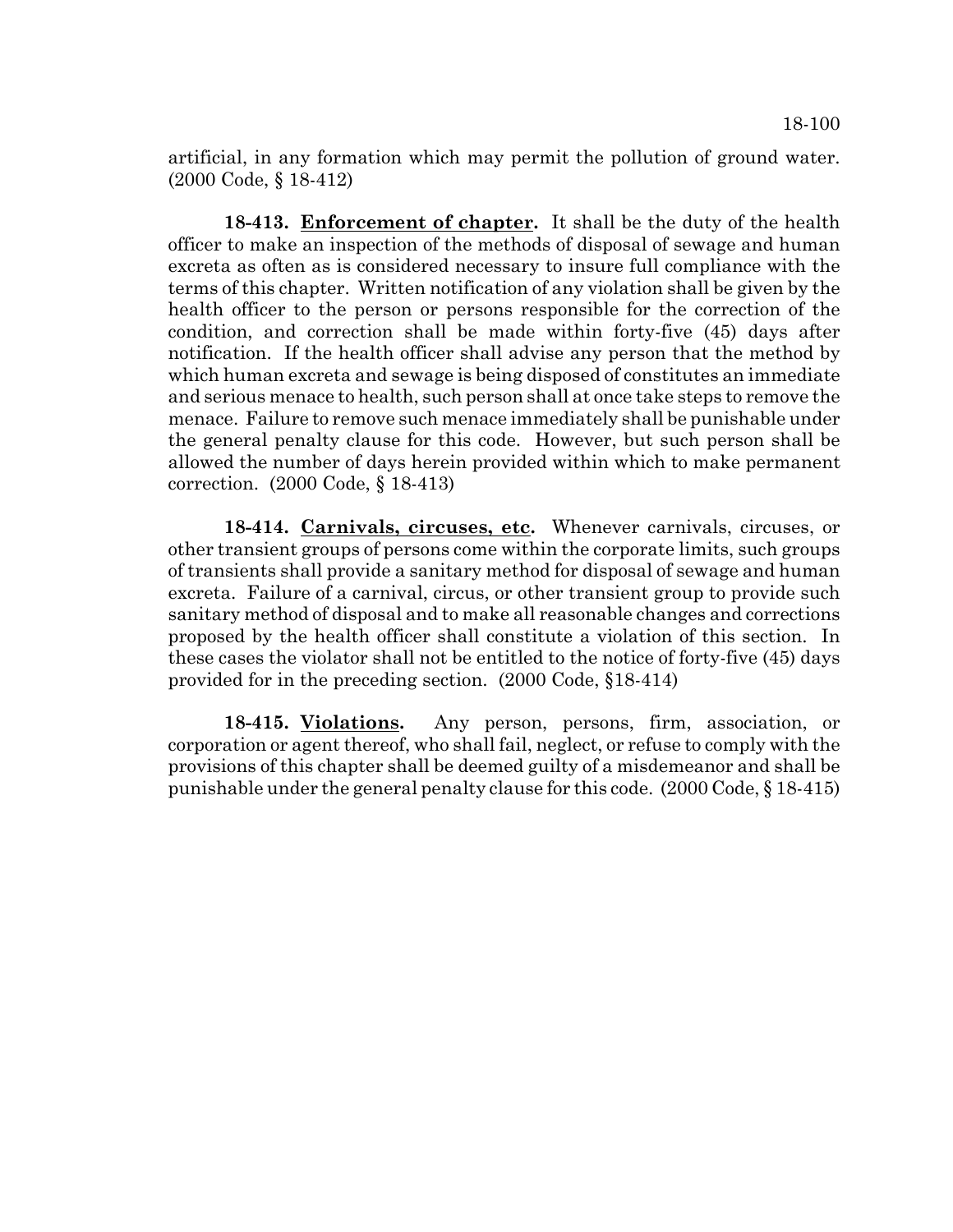### **CHAPTER 5**

## **WATER**

### **SECTION**

18-501. To be furnished under franchise.

**18-501. To be furnished under franchise.** Water service shall be furnished for the municipality and its inhabitants under such franchise as the governing body shall grant. The rights, powers, duties, and obligations of the municipality, its inhabitants, and the grantee of the franchise shall be clearly stated in the written franchise agreement which shall be binding on all parties concerned.<sup>1</sup> (2000 Code, § 18-501)

<sup>&</sup>lt;sup>1</sup>The agreements are of record in the office of the city recorder.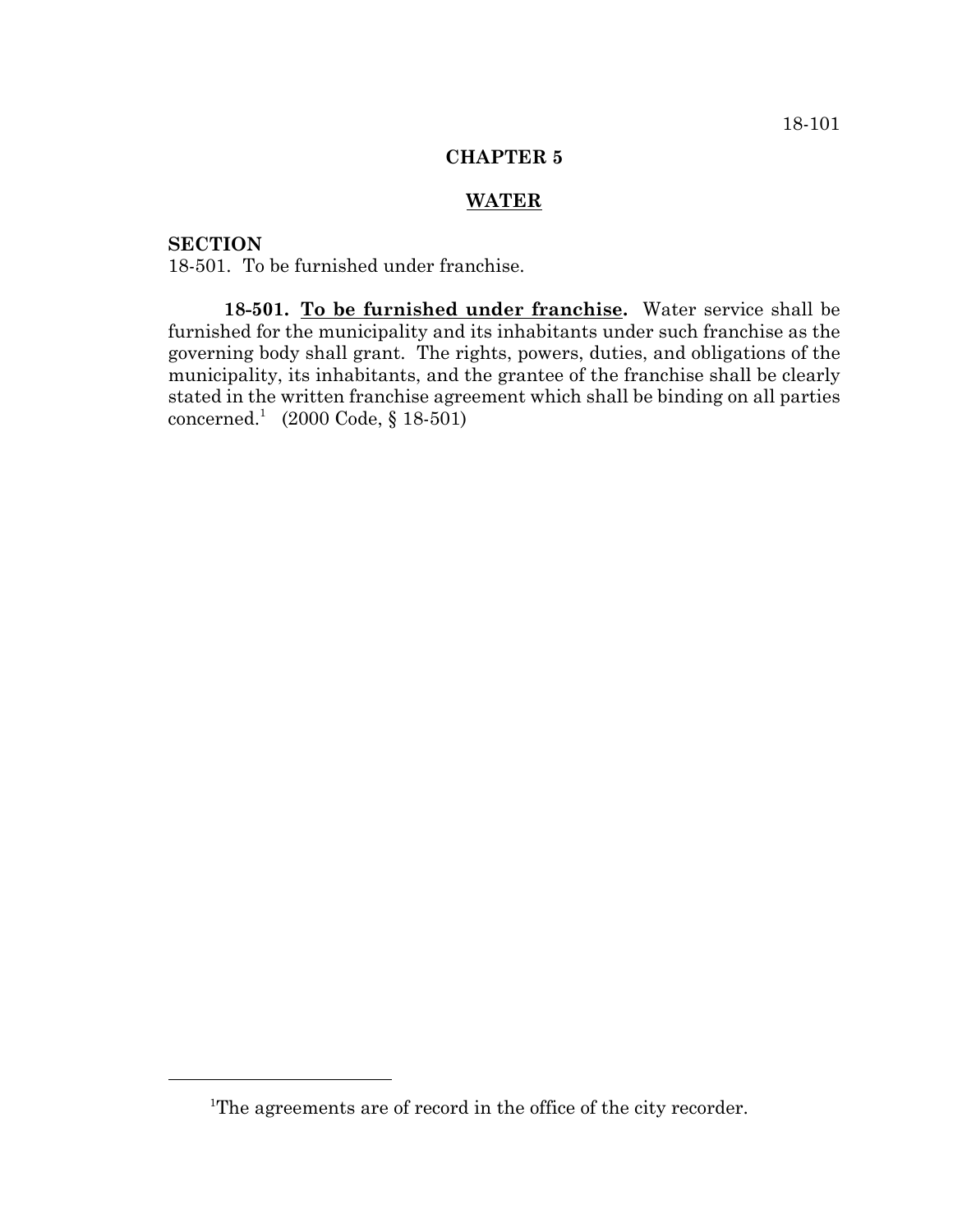### **CHAPTER 6**

### **STORMWATER UTILITY ORDINANCE**

#### **SECTION**

- 18-601. Title and purpose.
- 18-602. Jurisdiction.
- 18-603. Definitions.
- 18-604. Funding of stormwater utility.
- 18-605. Stormwater utility management fund.
- 18-606. Operating budget.
- 18-607. Stormwater user fee established.
- 18-608. Equivalent Residential Unit (ERU).
- 18-609. Property classification for stormwater user fees.
- 18-610. Unit rate.
- 18-611. Property owners to pay charges.
- 18-612. Billing procedures and penalties for late payment.
- 18-613. Appeals of fees.
- 18-614. Stormwater user fee credit policy.
- 18-615. Effective date.

**18-601. Title and purpose**. This ordinance shall be known as the "Stormwater Utility Ordinance" for the City of Goodlettsville, Tennessee.

(1) Introduction. The City of Goodlettsville finds, determines and declares that the stormwater system, which provides for the collection, treatment, storage and disposal of stormwater, provides benefits and services to all property within the incorporated City of Goodlettsville limits. Such benefits include, but are not limited to: the provision of adequate systems of collection, conveyance, detention, retention, treatment and release of stormwater, the reductions of hazards to property and life resulting from stormwater runoff, improvements in general health and welfare through reduction of undesirable stormwater conditions, and improvements to water quality in the stormwater and surface water system and its receiving waters of the state all of which are managed by the stormwater coordinator as part of the Municipal Separate Storm Sewer System (MS4) program.

(2) Purpose. The objective of this ordinance is to promote the public health, safety and general welfare of the City of Goodlettsville, Tennessee ("City") and its citizens in compliance with the Federal Clean Water Act, 33 U.S.C. 1251 et seq., and Tennessee Code Annotated, § 68-221-1101 et seq. which require municipalities to implement stormwater management programs, within prescribed time frames, to regulate stormwater discharges to protect water quality; establish adequate systems of collection, conveyance, detention, treatment and release of stormwater; reduce hazards of property and life resulting from stormwater runoff; and enable municipalities to fix and require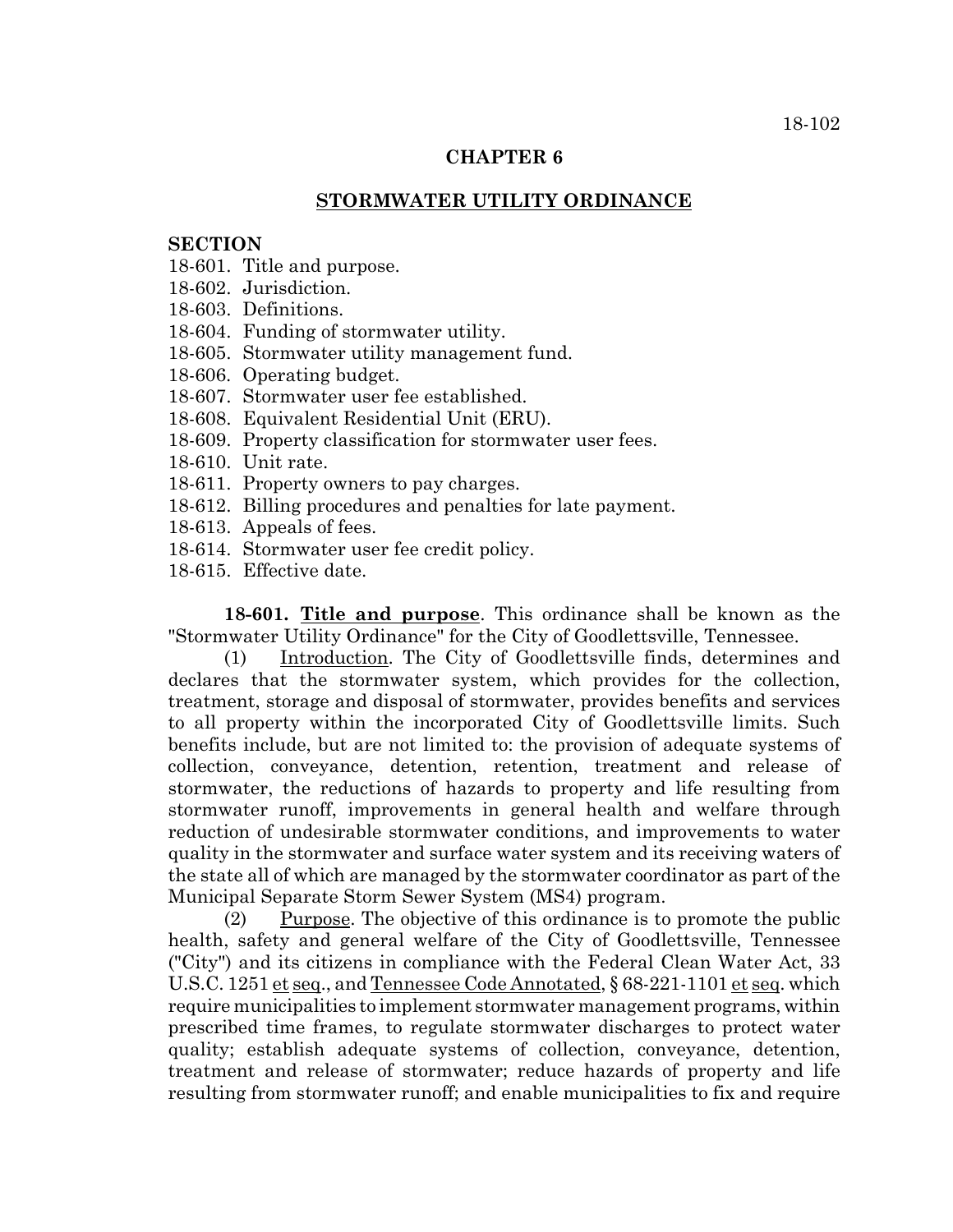payment of fees for the privilege of discharging stormwater. The city finds that a stormwater management system which provides for the treatment of stormwater is of benefit and provides services to all property within the city.

It is further determined and declared that charges shall be established for each parcel of real property located with the municipal limits of the city as provided hereinafter to provide for dedicated funding sources for the administration of stormwater management programs and/or stormwater system of the city. The proceeds of charges so derived shall be used for the purposes of stormwater management including, but not limited to: planning, operation, maintenance, repair, replacement and debt service of the city's stormwater management programs and system necessary to protect the health, safety and welfare of the public. The stormwater utility purpose is to provide stormwater management for the City of Goodlettsville including:

(a) Administer and enforce the City of Goodlettsville Stormwater Management Ordinance;

(b) Administer, plan, and implement stormwater projects to protect, maintain, and enhance the environment of the City of Goodlettsville;

(c) Implement activities necessary to maintain compliance with the city's MS4 National Pollutant Discharge Elimination System (NPDES) permit and applicable regulations, 40 CFR section 122.26 for stormwater discharges;

(d) Annually analyze the cost of services provided, and the system and structure of fees, charges, civil penalties

and other revenues of the utility and make recommendations for changes therein as necessary to support the stormwater utility services; and,

(e) Advise the board of commissioners and other City of Goodlettsville departments on matters relating to the utility.

(3) Administering entity. The stormwater utility shall be part of the Goodlettsville Stormwater Department. The stormwater utility, under the direction and supervision of the stormwater coordinator or designee, shall administer the provisions of this stormwater utility ordinance as approved by the city administrator. (as added by Ord. #12-781, May 2012, as replaced by Ord. #13-807, Dec. 2013)

**18-602. Jurisdiction**. The Stormwater Utility Ordinance shall govern all properties within the corporate limits of the City of Goodlettsville, in Tennessee. (as added by Ord. #12-781, May 2012, as replaced by Ord. #13-807, Dec. 2013)

**18-603. Definitions**. For the purpose of this chapter, the following definitions shall apply:

(1) "City administrator" means the city manager for the City of Goodlettsville or his/her designee.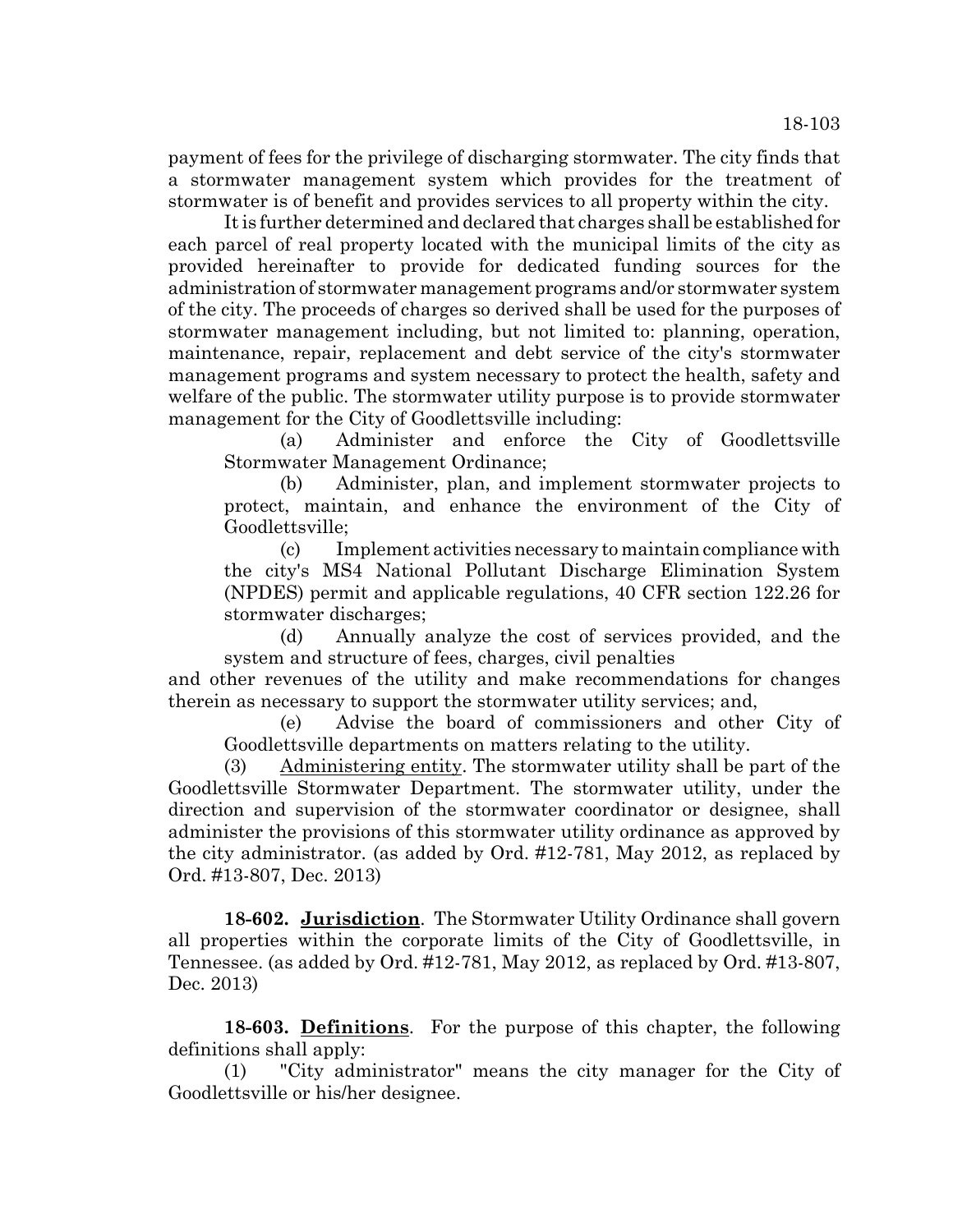(2) "Agricultural property." Property which is zoned agricultural and/or property which yields an annual minimum, or in which the annual minimum has been met in two (2) of the last five (5) years, of one thousand dollars (\$1,000.00) of agricultural products produced and/or sold from the operation of the property. Agricultural production shall include agricultural, forest, and/or livestock production as defined by the United States Department of Agriculture, Natural Resources Conservation Service, Environmental Quality Incentive Program. Proof of agricultural producer status may include IRS from 1040 Schedule For other accounting records certified by a tax preparer.

(3) "Base rate" or "unit rate." The stormwater user fee for a detached single family residential property or the rate per ERU for other developed property in the City of Goodlettsville.

(4) "Best Management Practices" or "BMPs." The physical, structural, and/or managerial practices that, when used singly or in combination, prevent or reduce pollution of water, that have been approved by the City of Goodlettsville, and that have been incorporated by reference into the Stormwater Management Ordinance as if fully set out therein.

(5) "Construction." The erection, building, acquisition, alteration, reconstruction, improvement or extension of stormwater facilities; preliminary planning to determine the economic and engineering feasibility of stormwater facilities; the engineering, legal, fiscal and economic investigations and studies, surveys, designs, plans, working drawings, specifications, procedures, and other action necessary in the construction of stormwater facilities; and the inspection and supervision of the construction of stormwater facilities.

(6) "Deficient property." Real property that does not have adequate stormwater facilities as required in the latest edition of the City of Goodlettsville Subdivision Regulations and Stormwater Management Ordinance.

(7) "Developed property" means real property which has been altered from its natural state by the creation or addition of buildings, structures, pavement or other impervious surfaces, or by the alteration of the property that results in a meaningful change in the hydrology of the property during and following rainfall events.

(8) "Equivalent Residential Unit (ERU)." The representative square footage of a detached single family residential property building site as determined pursuant to this ordinance.

(9) "Exempt property." All public rights-of-way, public streets and public roads, public alleys, public sidewalks and public greenways, public drainage facilities, privately owned residential streets, property that does not discharge stormwater runoff to the stormwater or flood control facilities, owners and/or operators of agricultural land, in the municipality, upon which the owner and/or operator conducts activities that enable the owner and/or operator to satisfy the requirements of a qualified farmer or nurseryman under Tennessee law, and railroad right-of-way properties within the City of Goodlettsville. For purposes of this definition, "public" shall mean that which is maintained by or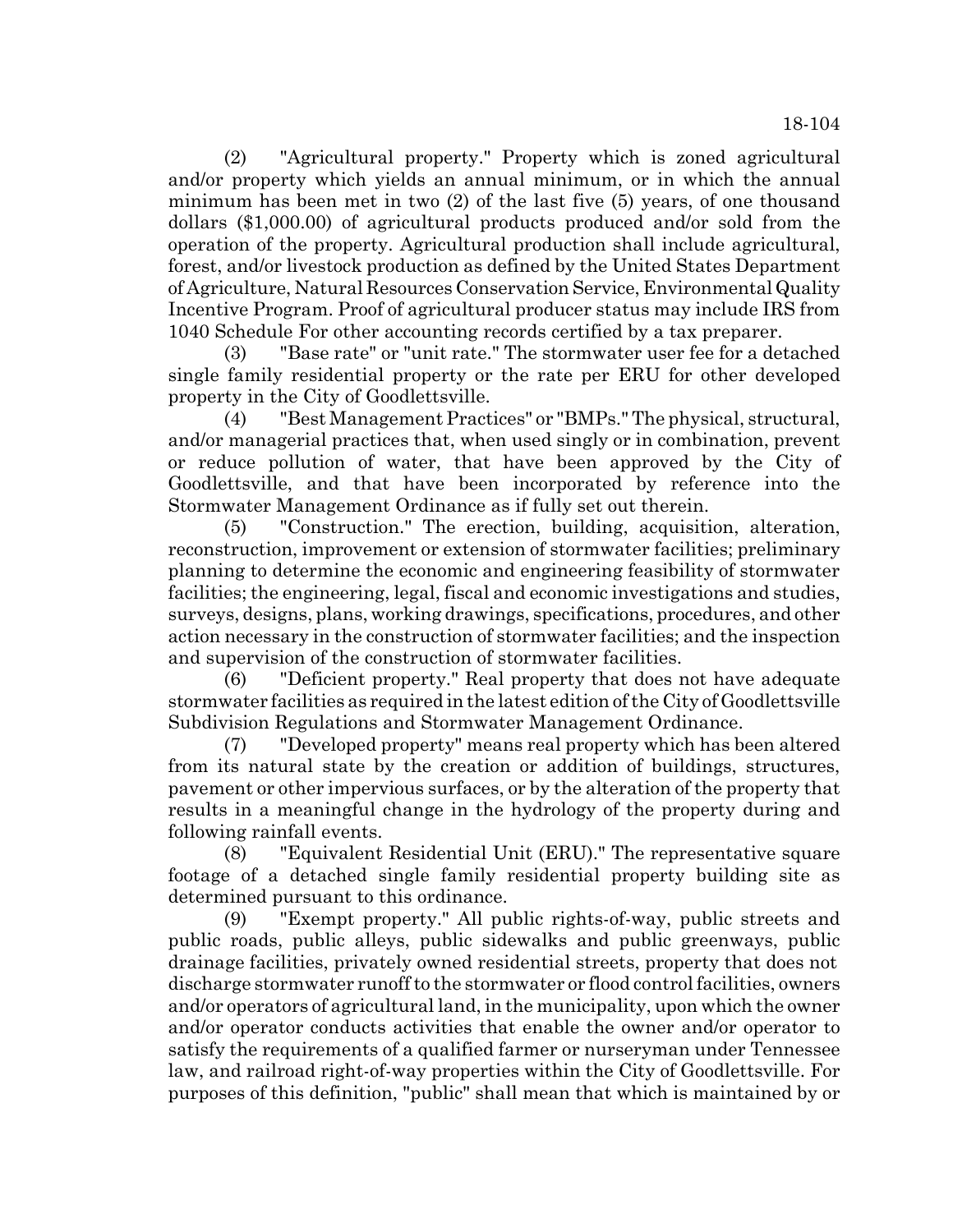is or is to be dedicated to the City of Goodlettsville and/or the State of Tennessee or the government of the United States.

(10) "Fiscal year." July 1 of a calendar year to June 30 of the next calendar year, both inclusive.

(11) "Impervious surface." A surface which is compacted or covered with material that is resistant to infiltration by water, including, but not limited to, most conventionally surfaced streets, roofs, sidewalks, patios, driveways, parking lots, and any other oiled, graveled, graded, compacted, or any other surface which impedes the natural infiltration of surface water.

(12) "Impervious surface area." The number of square feet of horizontal surface covered by buildings, and other impervious surfaces. All building measurements shall be made between exterior limits of the structure, foundations, columns or other means of support or enclosure.

(13) "Manager" means the City of Goodlettsville City Manager or his/her designee who is designated to supervise the operation of the stormwater management programs and system.

(14) "Multi-family residential property'' means a residential structure located on a parcel that is designed with five (5) or more dwelling units which accommodate five (5) or more families or groups of individuals living separately and not sharing the same living space.

(15) "Other developed property" means all developed property located within the municipal limits of the city with impervious surface area greater than four hundred (400) square feet other than:

- (a) Residential Property;
- (b) Exempt Property;
- (c) Vacant Property; and
- (d) Park lands/cemetery.

Other developed property shall include commercial properties, industrial properties, apartments, parking lots, hospitals, schools, recreational and cultural facilities, industrial properties, hotels, offices, churches, federal, state and local government properties and multi-use properties. Such property shall also include single family dwellings which are attached to or otherwise a part of a building housing a commercial enterprise. Any single family residential structure which contains more than four (4) attached dwelling units is specifically included in this definition.

(16) "Park land"/ "cemetery'' means all real property owned by federal, state and/or local governments that has been designated by such governmental entity for use as a public park or cemetery.

(17) ''Person." Any and all persons, natural or artificial, including any individual, firm or association, and any municipal or private corporation organized or existing under the laws of this or any other state or country.

(18) "Property owner." The property owner of record as listed in the city's and/or county's tax assessment roll. A property owner includes any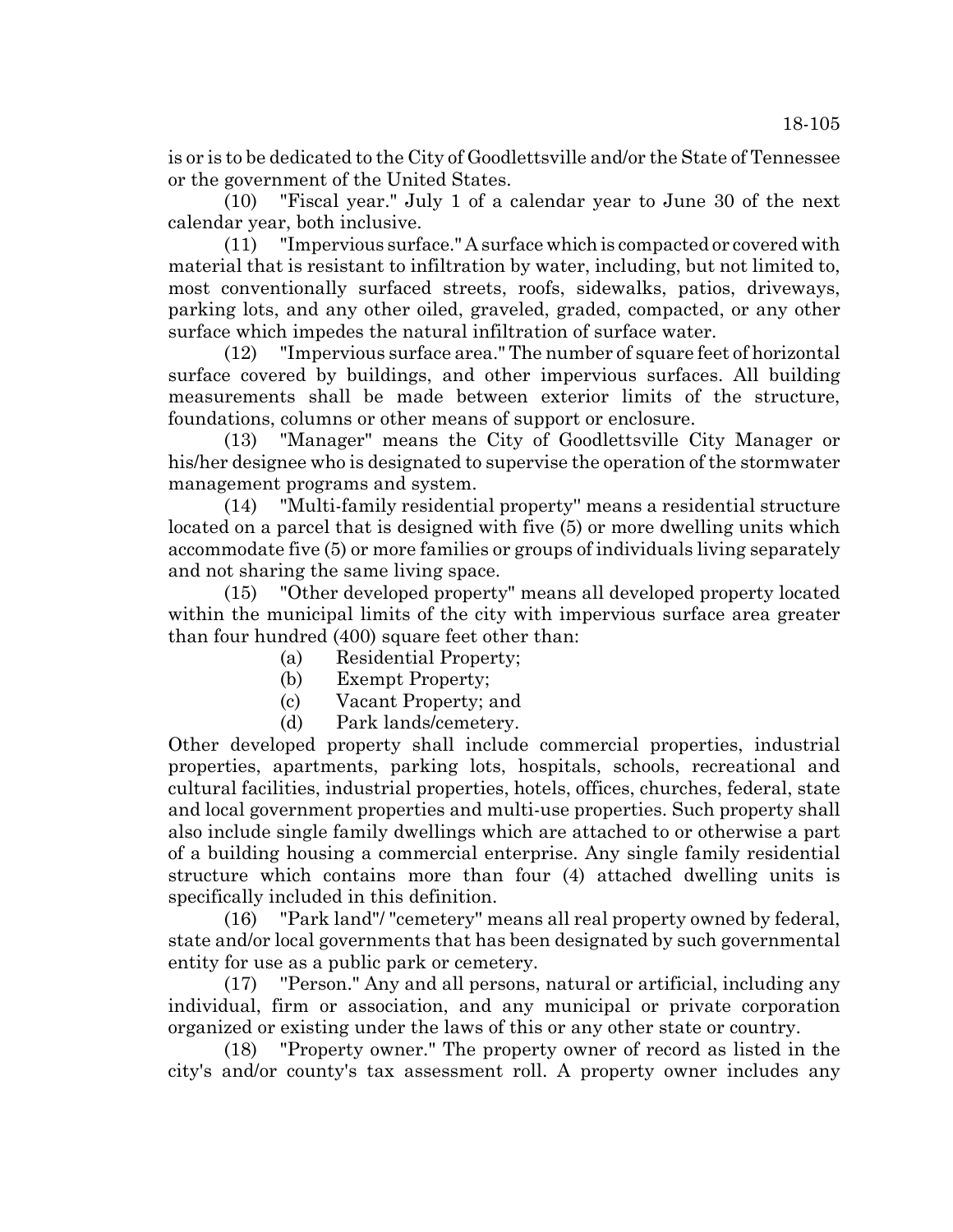individual, corporation, firm, partnership, or group of individuals acting as a unit, and any trustee, receiver, or personal representative.

(19) "Runoff coefficient" is a term used to describe the percentage of precipitation that leaves a particular site as runoff. Runoff is precipitation that does not soak or absorb into the soil surface and is greatly impacted by the amount of impervious surface that exists on a particular site. The runoff coefficient relates the amount of impervious surface to the intensity of development.

(20) "Single family residential property." A developed property which serves the primary purpose of providing a permanent dwelling unit to a single family. A single family detached dwelling, a townhouse, an accessory apartment or second dwelling unit, a condominium, a duplex, a triplex, a quadruplex, a villa, or a garden home is included in this definition. A single family dwelling which is attached to, or otherwise a part of, a building housing a commercial enterprise is not included in this definition.

(21) "Stormwater" or "storm water." Stormwater runoff, snow melt runoff, surface runoff, infiltration, and drainage.

(22) "Stormwater management" means the planning, design, construction, regulation, improvement, repair, maintenance, and operation of facilities and programs relating to water, flood plains, flood control, grading, erosion, tree conservation, and sediment control.

(23) "Stormwater management fund" or "fund" means the fund created by this ordinance to operate, maintain, and improve the city's stormwater management system.

(24) "Stormwater system" or "system" means all manmade and natural conveyances and structures, stormwater facilities, and flood control facilities within the corporate limits of the City of Goodlettsville city and all improvements thereto for which the partial or full purpose or use is, among other things, to control discharges and flows necessitated by rainfall events; and incorporate methods to collect, convey, store, absorb, inhibit, treat, prevent or reduce flooding, over drainage, environmental degradation and water pollution or otherwise affect the quality and quantity of discharge from such system. This includes all natural conveyances

(a) For which the City of Goodlettsville has assumed a level of maintenance responsibility;

(b) To which the City of Goodlettsville has made improvements;

(c) Which have or may pose a threat to public property because of flooding; or

(d) For which the City of Goodlettsville is accountable under federal or state regulations for protecting the water quality within its jurisdictional boundaries.

(25) "Stormwater user fee" or "fee." The utility service fee established under this ordinance and levied on owners or users of parcels or pieces of real property to fund the costs of stormwater management and of operating,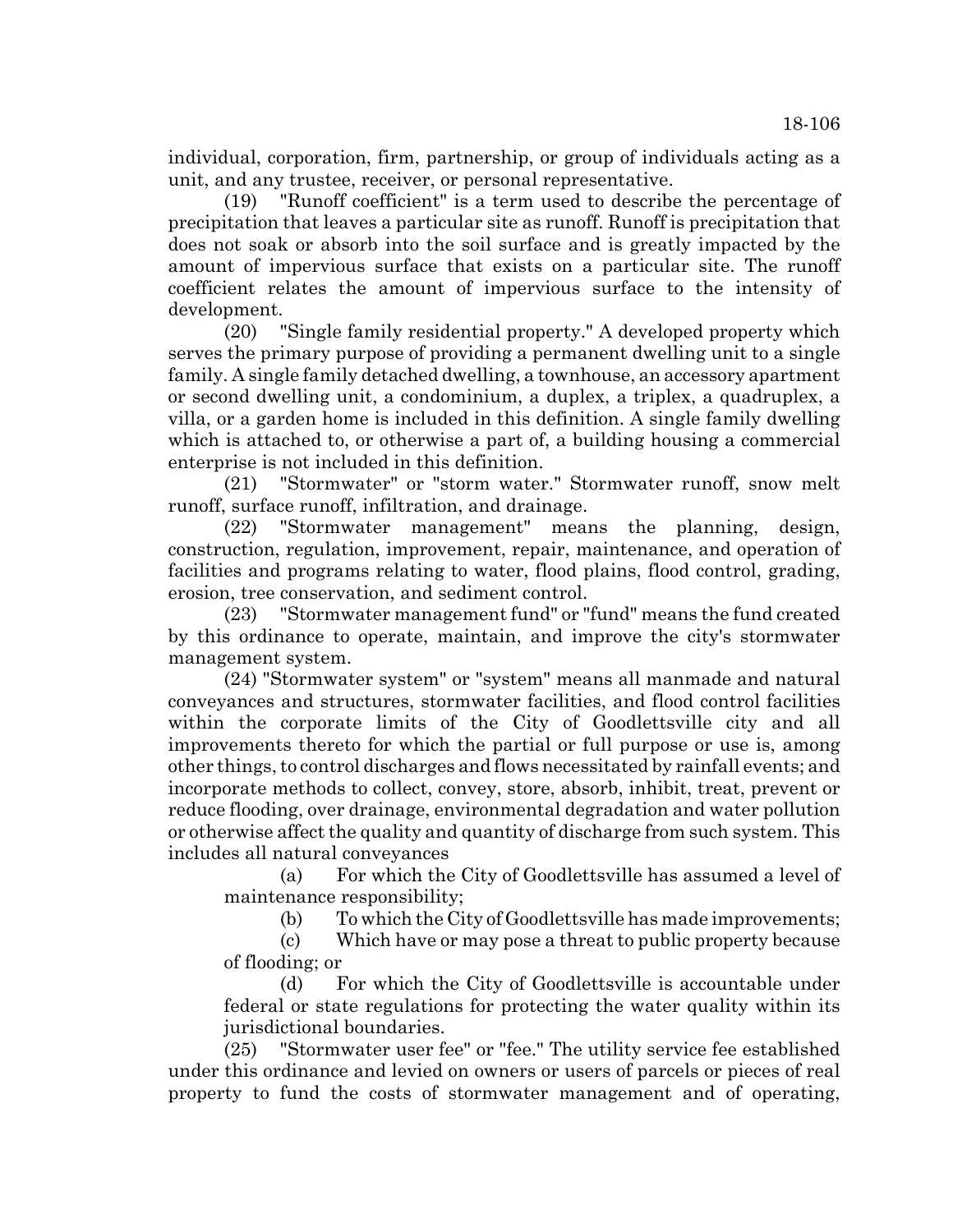maintaining, and improving the stormwater system in the City of Goodlettsville. The stormwater user fee is in addition to other fees that the City of Goodlettsville has the right to charge under any other rule or regulation of the City of Goodlettsville.

(26) "Stormwater utility." A management structure that is responsible solely and specifically for the stormwater management program and system.

(27) "Surface water." Waters upon the surface of the earth in bounds created naturally or artificially including, but not limited to, streams, other watercourses, lakes, ponds, wetlands, marshes and sinkholes.

(28) "Technical advisory committee" shall mean a three-person advisory committee appointed by the city administrator.

(29) "Undeveloped property'' shall mean property that has not been developed and does not have more than four hundred (400) square feet of impervious surface area on it.

(30) "User." The owner or customer of record of property subject to the stormwater user fee imposed by this ordinance.

(31) "Vacant/undeveloped property." Property on which there is no structure for which a certificate of occupancy has been issued and does not have more than four hundred (400) square feet of impervious surface area on it. (as added by Ord. #12-781, May 2012, as replaced by Ord. #13-807, Dec. 2013)

**18-604. Funding of stormwater utility**. Funding for the stormwater utility's activities may include, but not be limited to, the following:

(1) Stormwater user fees;

(2) Civil penalties and damage assessments imposed for or arising from the violation of the City of Goodlettsville Stormwater Management Ordinance and City of Goodlettsville Stormwater Utility Ordinance;

(3) Stormwater permit and inspection fees; and

(4) Other funds or income obtained from federal, state, local, and private grants, or revolving funds, and from the Local Government Public Obligations Act of 1986 (Tennessee Code Annotated, title 9, chapter 21). To the extent that the stormwater user fees collected are insufficient to construct needed stormwater drainage facilities, the cost of the same may be paid from such City of Goodlettsville funds as may be determined by the board of commissioners. (as added by Ord. #12-781, May 2012, as replaced by Ord. #13-807, Dec. 2013)

**18-605. Stormwater utility management fund**. All revenues generated by or on behalf of the stormwater utility shall be deposited in a stormwater utility management fund and used to fulfill the purposes of the stormwater utility. (as added by Ord. #12-781, May 2012, as replaced by Ord. #13-807, Dec. 2013)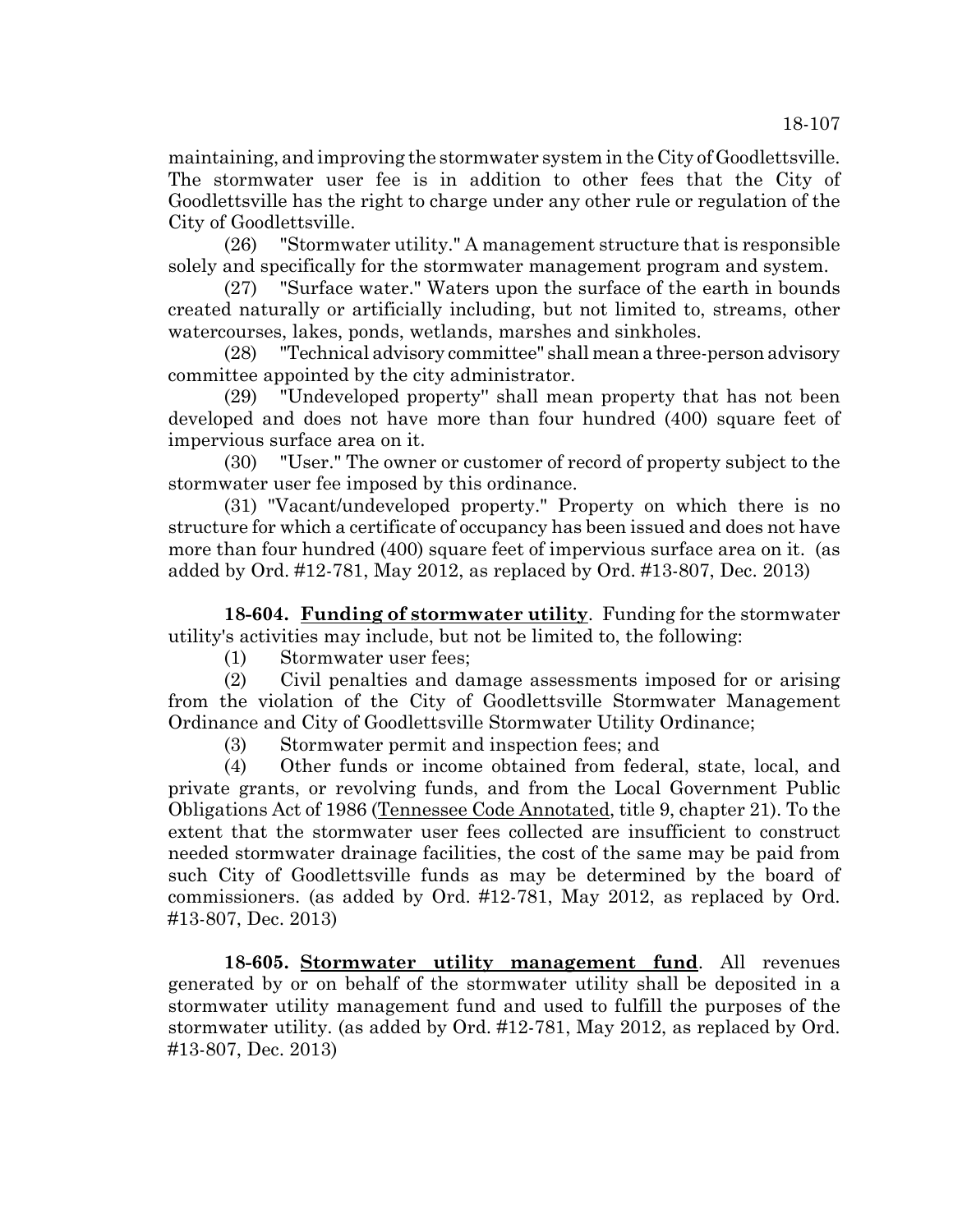**18-606. Operating budget**. The board of commissioners shall adopt, based on a recommendation from the city administrator, public services director, finance director, public works superintendent and/or stormwater manager/coordinator, an operating budget for the stormwater utility management fund each fiscal year. The operating budget shall set forth for such fiscal year the estimated revenues and the estimated costs for operations and maintenance, extension and replacement and debt service. (as added by Ord. #12-781, May 2012, as replaced by Ord. #13-807, Dec. 2013)

**18-607. Stormwater user fee established**. There shall be imposed on each and every developed property in the City of Goodlettsville, except exempt property, a stormwater user fee, which will be charged either monthly or as a regular interval charge, which shall be set from time to time by ordinance in the fee schedule as adopted by the City of Goodlettsville, and in the manner and amount prescribed by this ordinance. Prior to establishing or amending the stormwater user fee, the City of Goodlettsville shall advertise its intent to do so by publishing notice in a newspaper of general circulation in the City of Goodlettsville at least ten (10) days in advance of the meeting of the board meeting which shall consider the adoption of the fee or its amendment. (as added by Ord. #12-781, May 2012, as replaced by Ord. #13-807, Dec. 2013)

**18-608. Equivalent Residential Unit (ERU)**. Establishment. The Equivalent Residential Unit (ERU) as a method of measurement is established for the purpose of calculating the stormwater user fees. Such ERU shall be set as two thousand nine hundred (2,900) square feet of impervious area. (as added by Ord. #12-781, May 2012, as replaced by Ord. #13-807, Dec. 2013)

# **18-609. Property classification for stormwater user fees**.

(1) Property classifications. For purposes of determining the stormwater user fee, all properties in the City of Goodlettsville are classified into one (1) of the following categories:

- (a) Single family residential property;
- (b) Other developed property;
- (c) Vacant/undeveloped property; and
- (d) Exempt property;

(2) Single family residential fee. The board finds that the intensity of development of most parcels of real property in the City of Goodlettsville classified as single family residential is less than the average intensity of development for other developed property and similar to each other and that it would be excessively and unnecessarily expensive to determine precisely the square footage of the impervious surface on each such parcel. Therefore, all single family residential properties in the City of Goodlettsville shall be charged the unit rate for single family residential properties regardless of the size of the parcel or the impervious surface area of the improvements.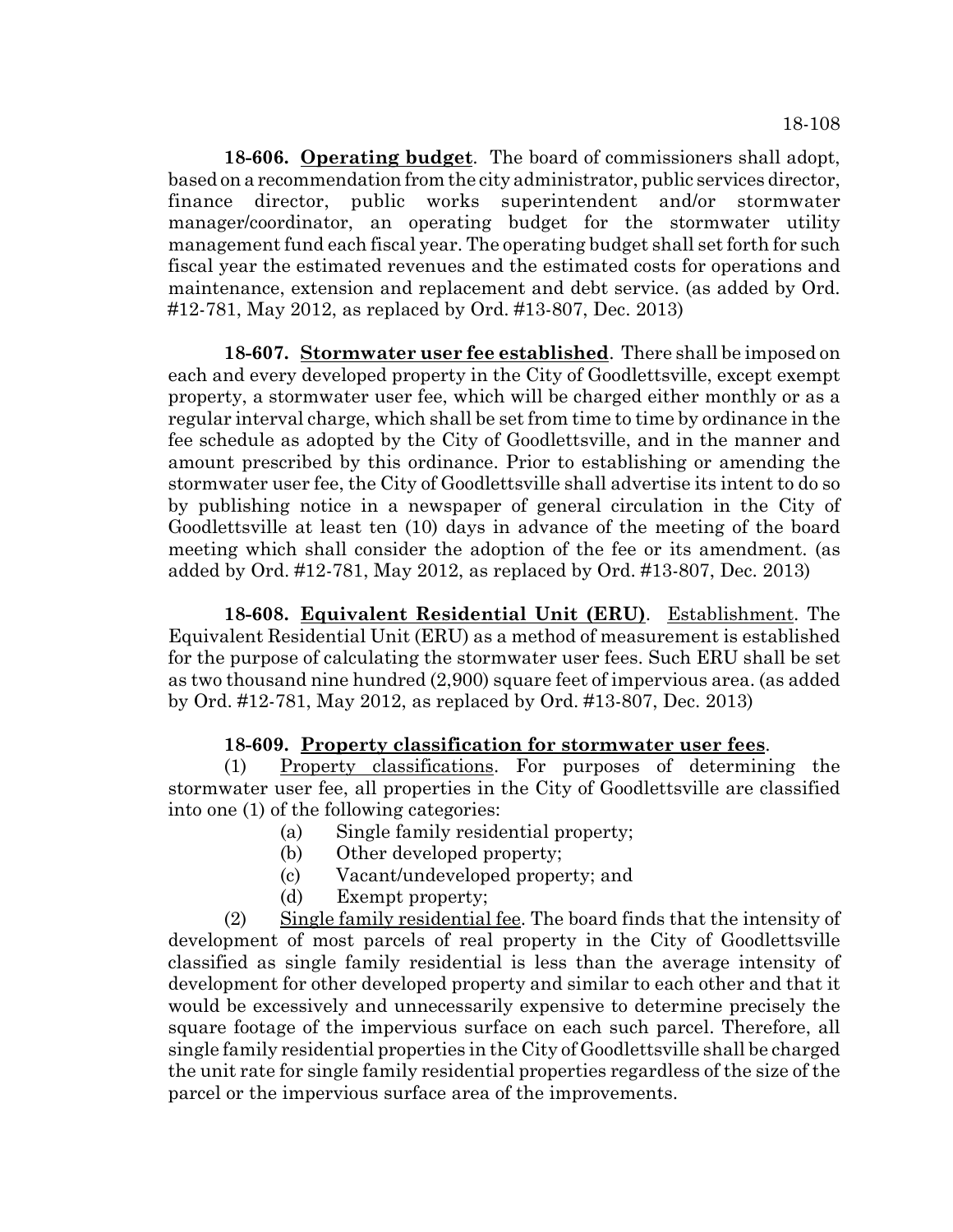(3) Other developed property fee. The fee for other developed property (i.e., non-single-family residential property) in the City of Goodlettsville shall be charged the unit rate for other developed property multiplied by the number of ERUs on the property as calculated under § 18-610.

(4) Vacant/undeveloped property fee. There shall be no stormwater user fee for vacant/undeveloped property or as otherwise provided by state law. exempt property. There shall be no stormwater user fee for exempt property or as otherwise provided by state law. (as added by Ord. #12-781, May 2012, as replaced by Ord. #13-807, Dec. 2013)

**18-610. Unit rate**. The board hereby establishes a unit rate for single family residential property of three dollars and sixty-seven cents (\$3.67) per month. The board hereby establishes a unit rate for other developed property of five dollars and fifty cents (\$5.50) per month per ERU or part thereof. (as added by Ord. #12-781, May 2012, as replaced by Ord. #13-807, Dec. 2013)

**18-611. Property owners to pay charges**. The owner of each property/tax lot shall be obligated to pay the stormwater user fee as provided in this ordinance, provided however, that if no water or sewer service is being provided by the City of Goodlettsville or local water utility district at the property to the owner as a customer of record and such service is being provided to a customer of record other than the owner, it shall be presumed that the owner and such customer of record have agreed that the customer of record shall be obligated to pay such stormwater user fee.

If the customer of record other than the owner refuses to pay the stormwater user fee, the owner of each property shall be obligated to pay the stormwater user fee as defined in this ordinance.

Single-family residential properties shall be billed a flat single-family residential fee based on the placement of utility meters. Each unit of a multi-tenant single-family residential building (up to four (4) units) shall be the single family residential fee, to the customer of record for the unit. If units are not individually billed for any water or sewer service, i.e. water and sewer utilities are billed to a master meter, then the parcel owner for the master meter shall be billed as other developed property based on the total impervious surface area.

Multi-family residential (>4 units, apartments) and multi-tenant non-residential properties shall be billed an impervious-based fee according to the placement of parcels, i.e. if the property contains individual unit parcels, then the stormwater user fee shall be billed to individual units based on the unit's pro rata percentage of impervious surface. If the multi-tenant property contains only a master parcel, then the stormwater user fee for the entire impervious surface area shall be billed to the owner of record for such master parcel. (as added by Ord. #12-781, May 2012, as replaced by Ord. #13-807, Dec. 2013)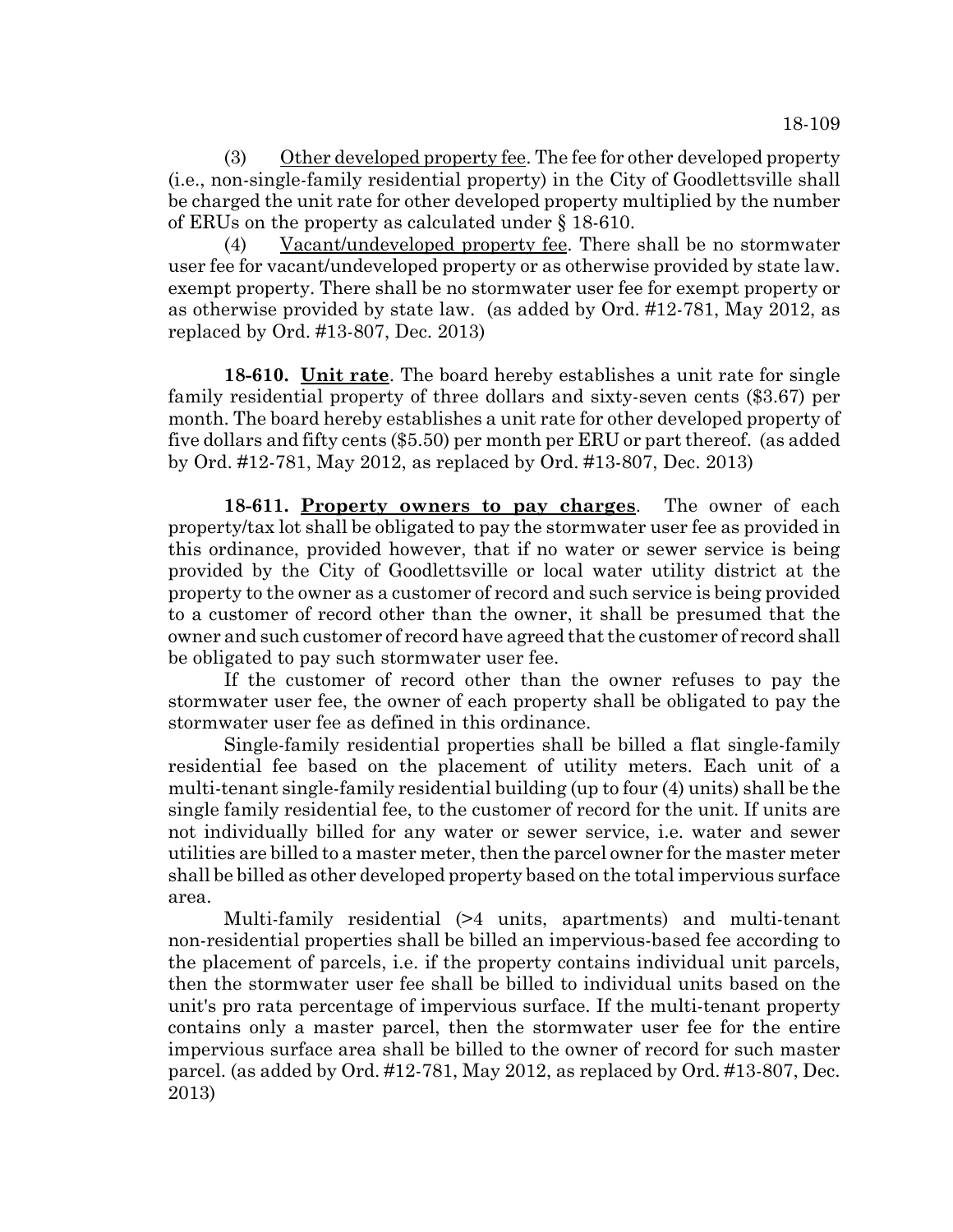## **18-612. Billing procedures and penalties for late payment**.

(1) Rate and collection schedule. The stormwater user fee shall be billed and collected monthly with the monthly utility services bill for single family properties within the corporate limits. The stormwater user fee for non-single-family properties within the corporate limits shall be billed and collected quarterly on a direct invoice from the city or with the monthly utility services bills. The stormwater user fee for those properties using city utilities is part of a consolidated statement for utility customers, is generally paid by a single payment to the property owner's water utility or to the City of Goodlettsville Stormwater Department, unless other means of billing is established at any time by the city.

The stormwater user fee for those properties using utilities not provided by the City of Goodlettsville and nonsingle-family properties within the corporate limits shall be billed and collected by the City of Goodlettsville quarterly or as directed by the City's Finance Department.

All bills for the stormwater user fee shall become due and payable in accordance with the rules and regulations of the applicable utilities department pertaining to the collection of the stormwater user fees.

(2) Delinquent bills. The stormwater user fee shall be considered delinquent if not received by the City of Goodlettsville or applicable billing Water Utility by the due date stated within the utility statement, and subsequent late fees shall be imposed as set forth in the fee schedule as adopted by the board of commissioners as established by an ordinance.

(3) Penalties for late payment; failure to pay. Stormwater user fees shall be subject to a late fee established by ordinance as indicated in the stormwater user fee schedule. The City of Goodlettsville shall be entitled to recover attorney's fees incurred in collecting delinquent stormwater user fees. The city or other collecting utility provider may discontinue utility service to any stormwater user who fails or refuses to pay the stormwater user fees and may refuse to accept payment of the utility bill from any user without receiving at the same time, payment of the stormwater user fee charges owned by such user and further may refuse to re-establish service until all such fees have been paid in full.

(4) Mandatory statement. Pursuant to Tennessee Code Annotated, § 68-221-1112, each bill that shall contain stormwater user fees shall contain the following statement in bold: **"THIS FEE HAS BEEN MANDATED BY CONGRESS."** (as added by Ord. #12-781, May 2012, as replaced by Ord. #13-807, Dec. 2013)

**18-613. Appeals of fees**. Any person who disagrees with the calculation of the stormwater user fee, as provided in this ordinance, may appeal such fee determination to the technical advisory committee within sixty (60) days after receipt of stormwater bill is due. Any appeal not filed within the time permitted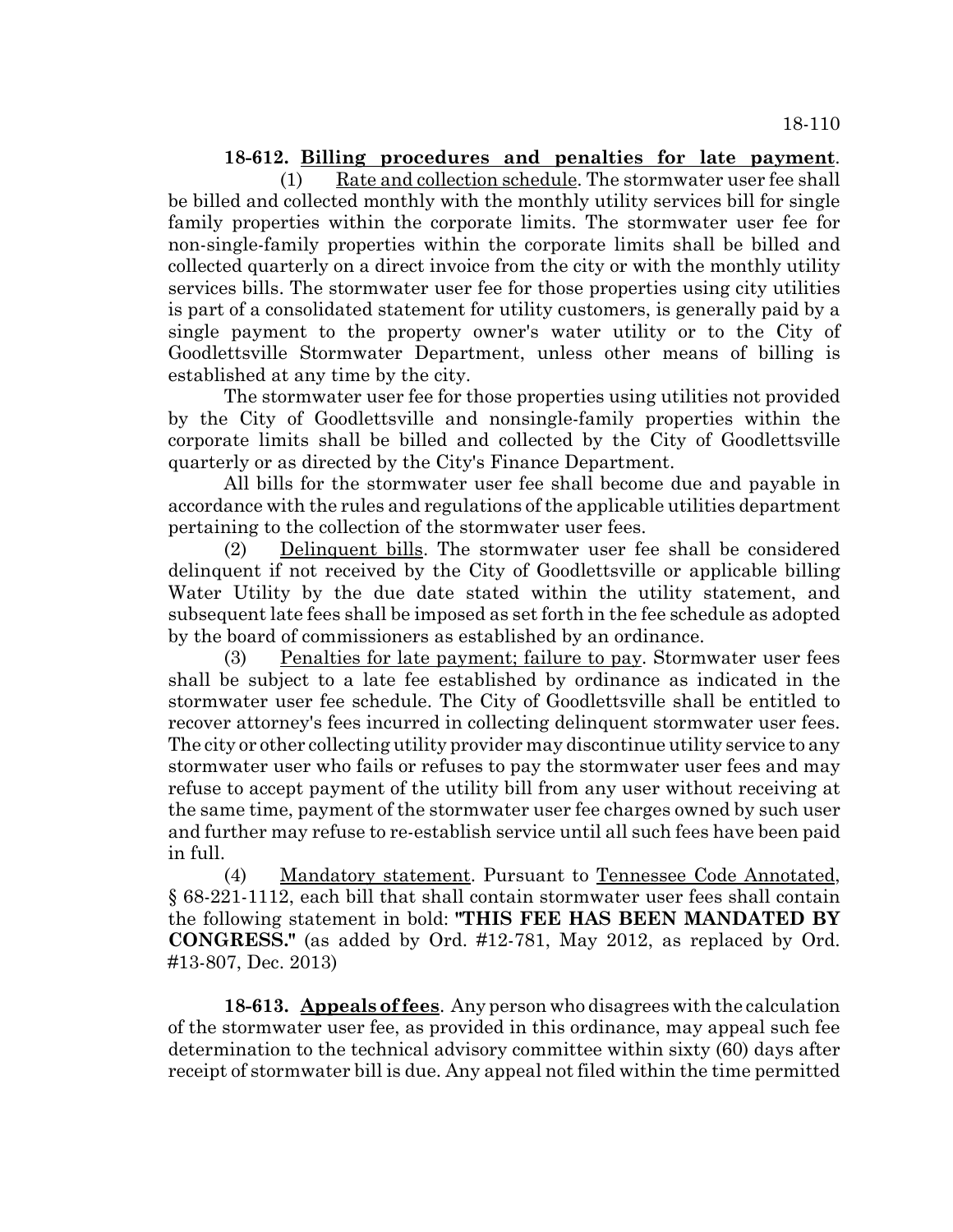by this section shall be deemed waived. The cost of a stormwater fee appeals application fee is two hundred fifty dollars (\$250.00)

All appeals shall be filed in writing addressed to the stormwater manager/coordinator for the City of Goodlettsville and shall state the grounds for the appeal and the amount of the stormwater user fee the appellant asserts is appropriate. The appeal shall provide such information and documentation supporting the basis of the appeal. The appeal shall be accompanied by an appeal review fee as set forth by the board of commissioners.

The technical advisory committee shall review the appeal and determine whether the challenged determination is consistent with the provisions of this chapter. Appeals related to the stormwater user fee shall be decided based on substantiated evidence with a sound engineering and factual basis. All appeal determinations shall be applied utilizing a strict interpretation of the stormwater utility ordinance. At any hearing related to an appeal or credit determination, the city shall be allowed to present evidence, findings, and recommendations; appealing parties and applicants shall be given an opportunity to present evidence, findings, and recommendations.

The technical advisory committee may request additional information from the appealing party; the committee may defer the determination of an appeal one time to the next regularly scheduled meeting of the technical advisory committee. Each appeal shall be placed on the technical advisory committee agenda for the next regularly scheduled meeting, within thirty (30) days after the stormwater manager/coordinator receives the written appeal.

The stormwater manager/coordinator shall notify the appellant customer of the date of the appeal review hearing in writing; such written notice shall be given at least ten (10) days prior to the hearing by regular mail at the address provided in the written appeal document. The decision of the technical advisory committee shall be final and conclusive with no further administrative review. If a refund is due, the stormwater manager/coordinator shall authorize the refund which will be provided as the stormwater manager/coordinator deems as necessary. (as added by Ord. #12-781, May 2012, replaced by Ord. #13-807, Dec. 2013, and amended by Ord. #17-895, May 2017)

**18-614. Stormwater user fee credit and adjustment policy**. A "stormwater user fee credits and adjustments" policy shall be developed by the stormwater manager/coordinator that provides for an appropriate reduction in the stormwater user fee for other developed property for defined actions or activities that reduce the city's cost of service or reduce the property's use of the stormwater system and which are ongoing. Application shall be made in the manner prescribed in the policy document and such user fee credits or adjustments shall be retroactive to the first month in which the unit rates within this ordinance take effect for a period of one (1) year. Thereafter such user fee credits and adjustments shall become effective in the next month or billing cycle after final approval.